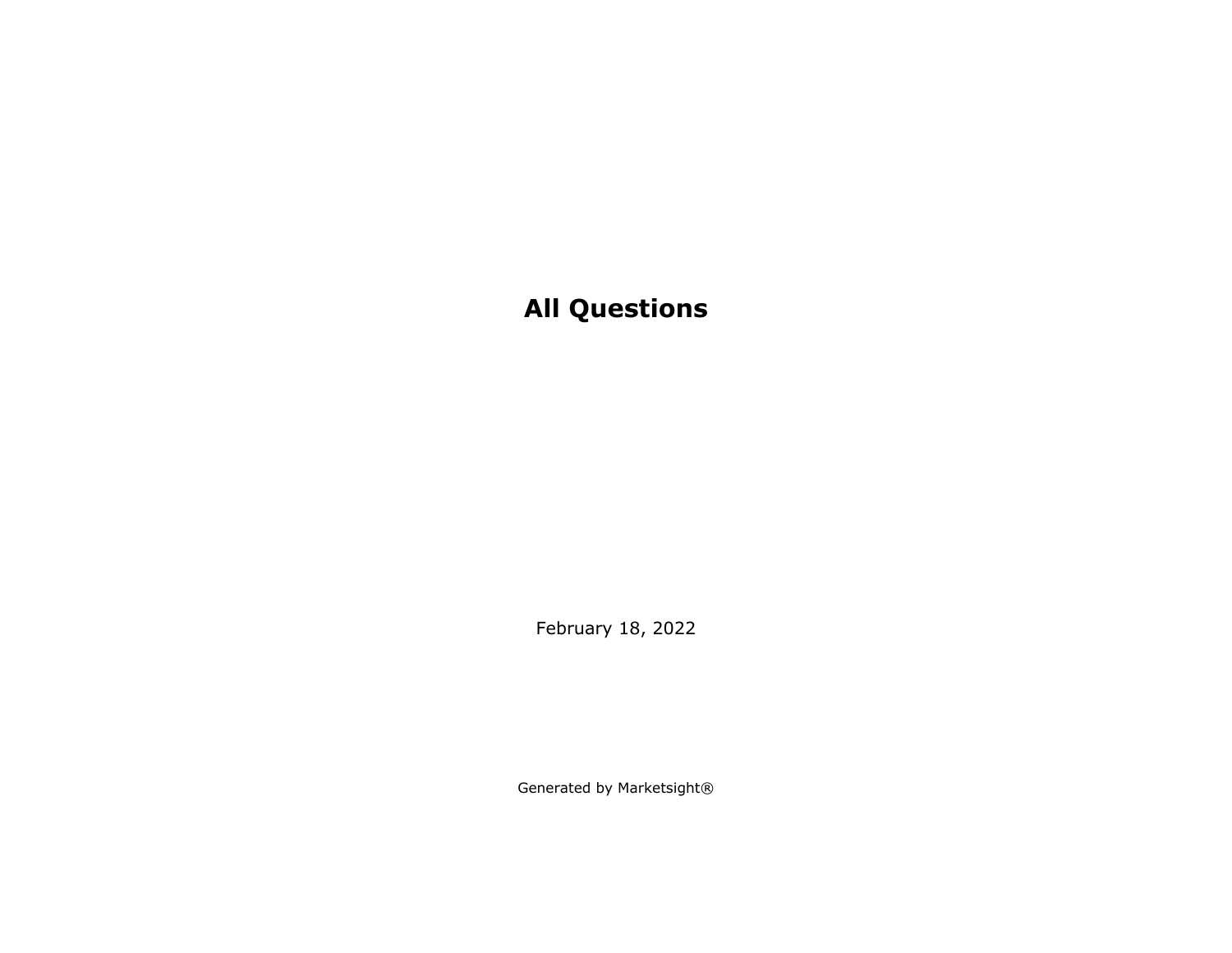## Table of contents

## **Created variables**

| Questions                |
|--------------------------|
|                          |
|                          |
|                          |
| <b>Demographics</b>      |
|                          |
|                          |
|                          |
|                          |
|                          |
|                          |
|                          |
|                          |
| <b>Created variables</b> |
|                          |
| Questions                |
|                          |
|                          |
|                          |
|                          |
|                          |
| <b>Created variables</b> |
|                          |
|                          |
| Questions                |
|                          |
| <b>Created variables</b> |
|                          |
|                          |
| Questions                |
|                          |
|                          |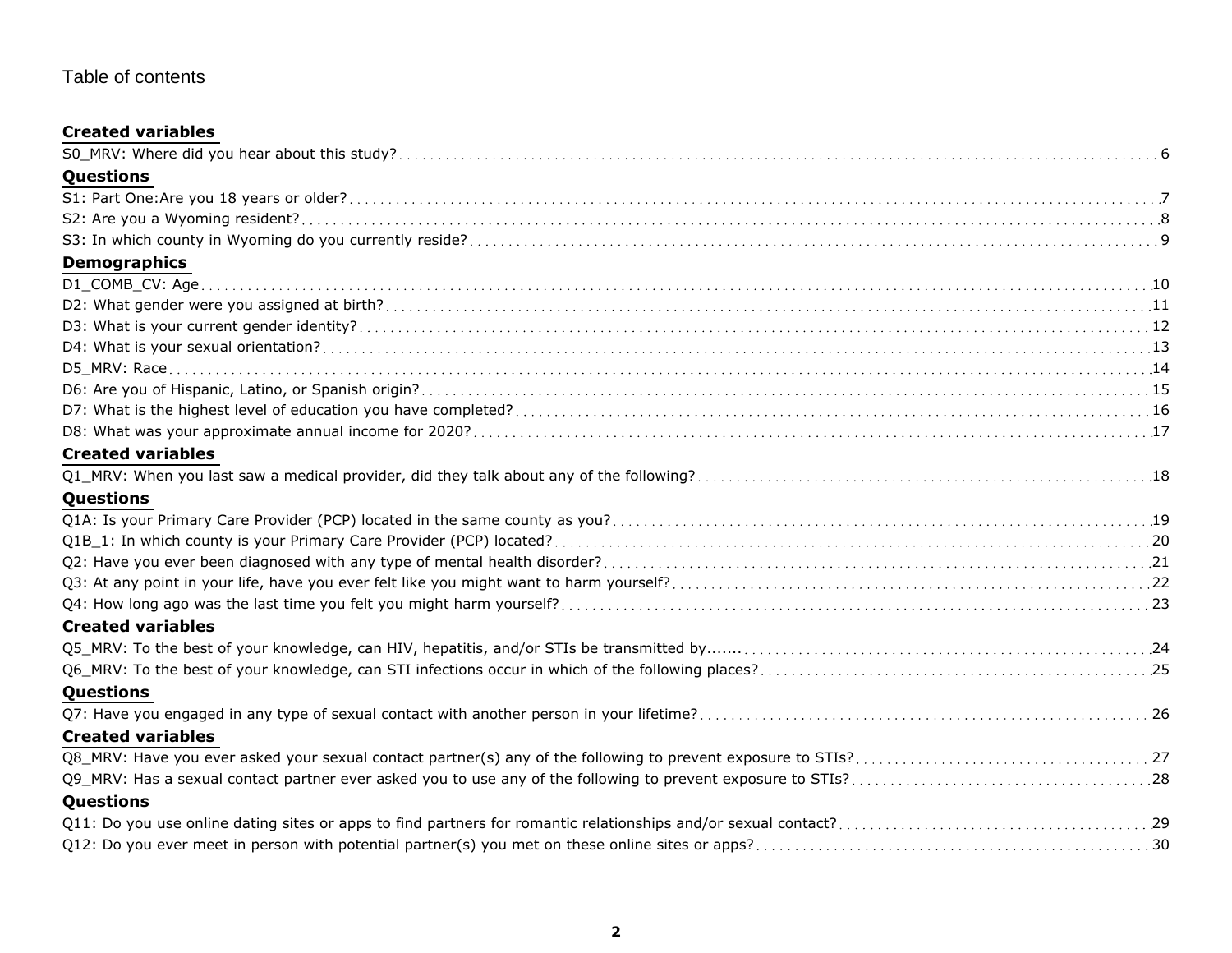| Q21A: How much do you agree or disagree with the following statement?"I would feel safe having sex with someone who is HIV-positive as long as they are |
|---------------------------------------------------------------------------------------------------------------------------------------------------------|
|                                                                                                                                                         |
| Q21B: How much do you agree or disagree with the following statement?"I believe that HIV treatment makes people less likely to transmit the HIV virus." |
|                                                                                                                                                         |
|                                                                                                                                                         |
|                                                                                                                                                         |
| Q24A: HIV-negative people sometimes take PrEP to prevent getting HIV in case they have sex with a person living with HIV. To be effective you have to   |
|                                                                                                                                                         |
|                                                                                                                                                         |
|                                                                                                                                                         |
|                                                                                                                                                         |
|                                                                                                                                                         |
| <b>Created variables</b>                                                                                                                                |
|                                                                                                                                                         |
| Questions                                                                                                                                               |
|                                                                                                                                                         |
|                                                                                                                                                         |
|                                                                                                                                                         |
| <b>Created variables</b>                                                                                                                                |
|                                                                                                                                                         |
| Questions                                                                                                                                               |
|                                                                                                                                                         |
|                                                                                                                                                         |
|                                                                                                                                                         |
| <b>Created variables</b>                                                                                                                                |
|                                                                                                                                                         |
| Questions                                                                                                                                               |
|                                                                                                                                                         |
|                                                                                                                                                         |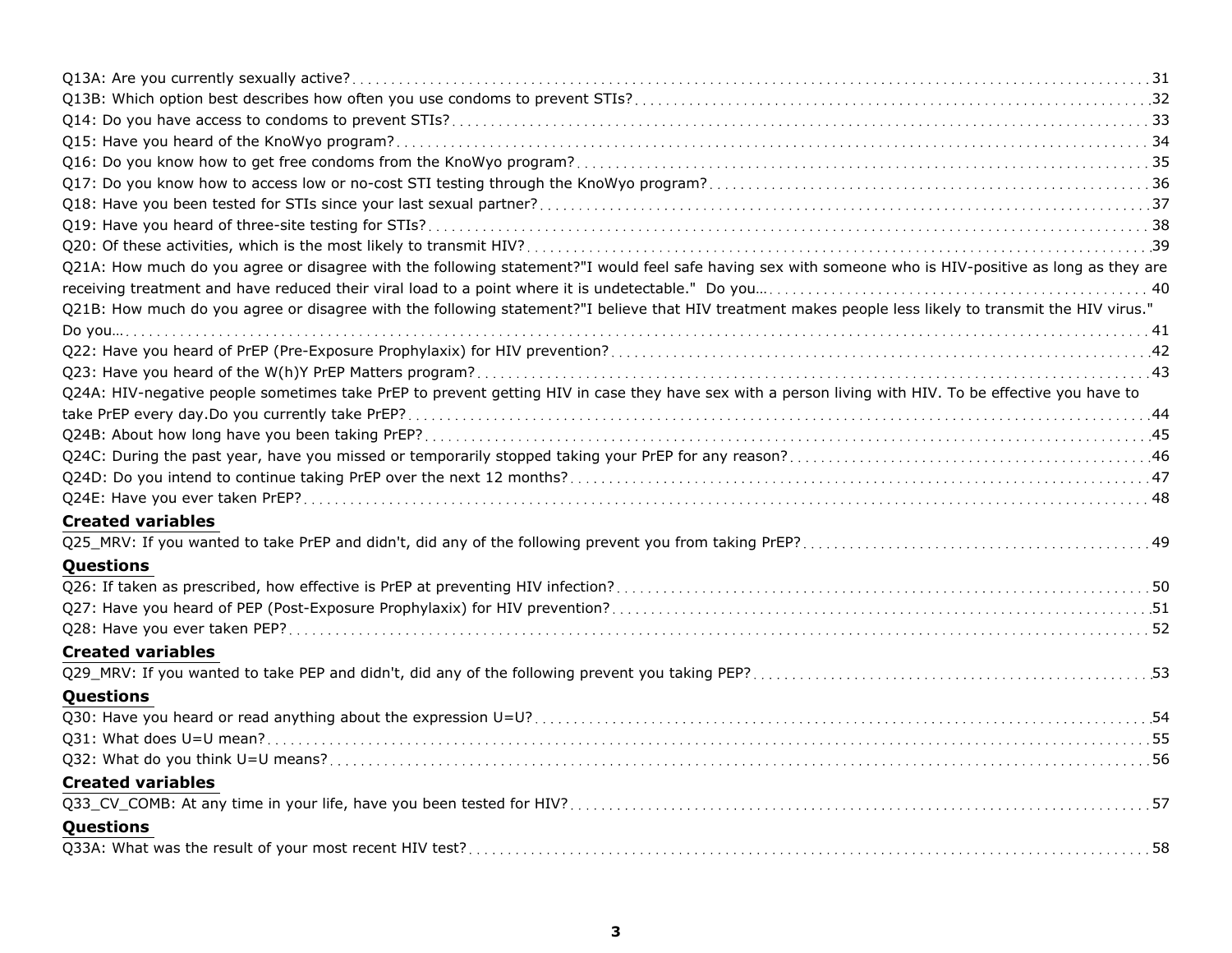| <b>Created variables</b>                                                                                                                                 |
|----------------------------------------------------------------------------------------------------------------------------------------------------------|
|                                                                                                                                                          |
| Questions                                                                                                                                                |
|                                                                                                                                                          |
| <b>Created variables</b>                                                                                                                                 |
|                                                                                                                                                          |
| <b>Uncategorized Variables</b>                                                                                                                           |
| END_PART_ONE: Thank you for completing part one! If you choose to continue completing the survey and joining our panel, you will receive a \$5 gift card |
|                                                                                                                                                          |
| <b>Created variables</b>                                                                                                                                 |
|                                                                                                                                                          |
|                                                                                                                                                          |
| Questions                                                                                                                                                |
|                                                                                                                                                          |
|                                                                                                                                                          |
|                                                                                                                                                          |
|                                                                                                                                                          |
| <b>Created variables</b>                                                                                                                                 |
|                                                                                                                                                          |
|                                                                                                                                                          |
| Questions                                                                                                                                                |
|                                                                                                                                                          |
|                                                                                                                                                          |
|                                                                                                                                                          |
|                                                                                                                                                          |
|                                                                                                                                                          |
| <b>Created variables</b>                                                                                                                                 |
|                                                                                                                                                          |
|                                                                                                                                                          |
| Questions                                                                                                                                                |
|                                                                                                                                                          |
| <b>Created variables</b>                                                                                                                                 |
|                                                                                                                                                          |
| <b>Questions</b>                                                                                                                                         |
|                                                                                                                                                          |
|                                                                                                                                                          |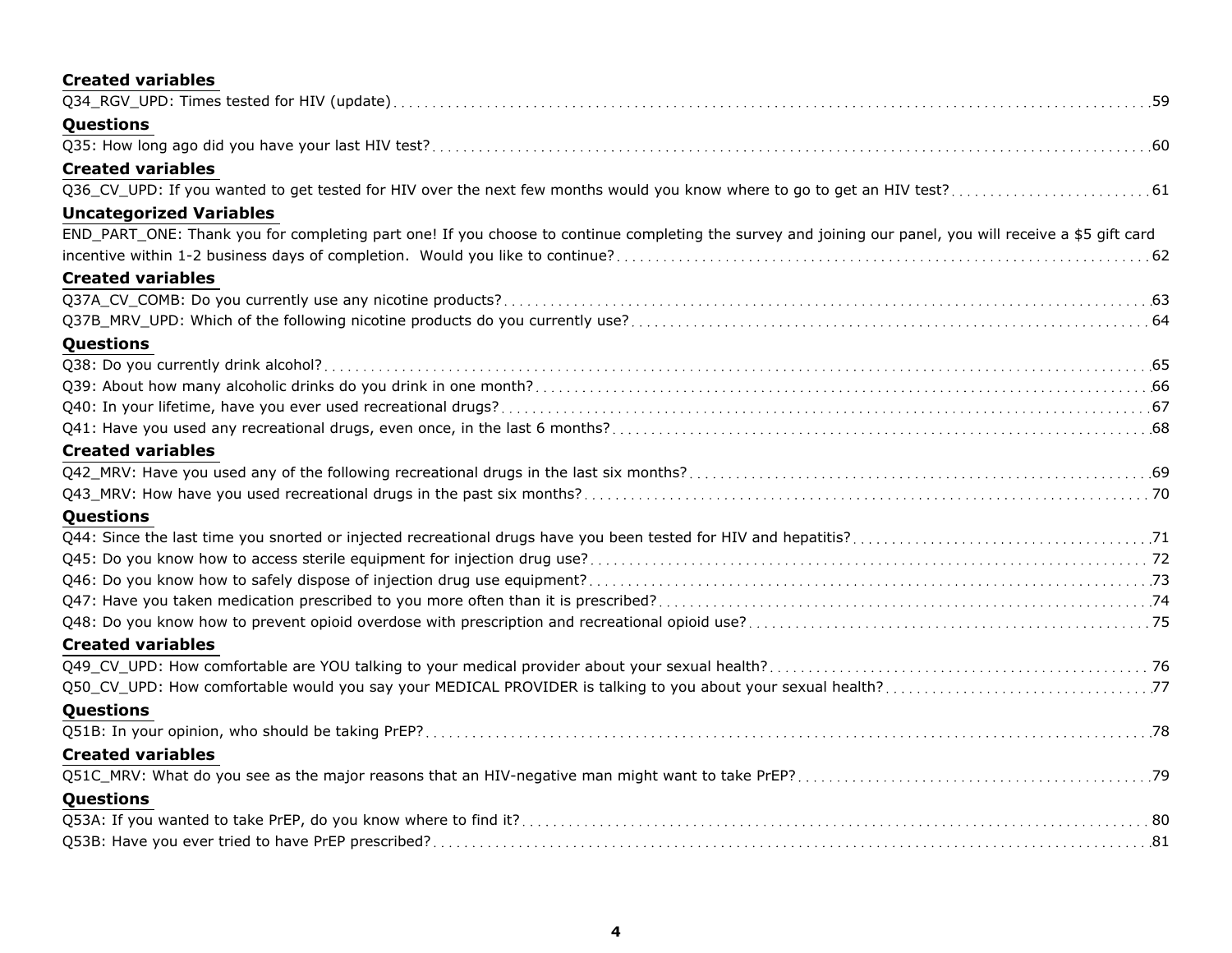## **Created variables**

| Q53C_RGV: How welcoming were the employees (front desk staff, nurses, doctors, etc) of the location you tried to get PrEP prescribed?82               |
|-------------------------------------------------------------------------------------------------------------------------------------------------------|
| Q53D_RGV: How knowledgable were the employees (front desk staff, nurses, doctors, etc) of the location you tried to get PrEP prescribed? 83           |
| Questions                                                                                                                                             |
| Q54: Have you heard or read anything about treatments for HIV that can reduce a person's viral load to a point where it cannot be measured? 84        |
| <b>Created variables</b>                                                                                                                              |
|                                                                                                                                                       |
| Q55A_2_RGV: "There are treatments for people who are HIV-positive that can reduce their viral load to an undetectable level."86                       |
| Q55A_3_RGV: "There are treatments for people who are HIV-negative that can help prevent transmission of HIV even if they are exposed through sexual   |
|                                                                                                                                                       |
| Q55B_1_RGV: U=U means Undetectable equals Untransmittable. That means that a person who is HIV-positive with an undetectable viral load cannot        |
|                                                                                                                                                       |
| <b>Questions</b>                                                                                                                                      |
|                                                                                                                                                       |
| <b>Created variables</b>                                                                                                                              |
| Q52A_RGV: Please rate the likelihood that the HIV-negative man could get HIV from the HIV-positive man: Undetectable (HIV+) and NOT on PrEP (HIV-) 90 |
| Q52B_RGV: Please rate the likelihood that the HIV-negative man could get HIV from the HIV-positive man: DETECTABLE (HIV)+ and NOT on PrEP (HIV-) 91   |
| Q52C_RGV: Please rate the likelihood that the HIV-negative man could get HIV from the HIV-positive man: DETECTABLE (HIV+) and ON PrEP (HIV-) 92       |
| Q52D_RGV: Please rate the likelihood that the HIV-negative man could get HIV from the HIV-positive man: UNDETECTABLE (HIV+) and ON PrEP (HIV-). 93    |
|                                                                                                                                                       |
|                                                                                                                                                       |
|                                                                                                                                                       |
| <b>Questions</b>                                                                                                                                      |
|                                                                                                                                                       |
|                                                                                                                                                       |
|                                                                                                                                                       |
|                                                                                                                                                       |
|                                                                                                                                                       |
|                                                                                                                                                       |
|                                                                                                                                                       |
|                                                                                                                                                       |
| <b>Created variables</b>                                                                                                                              |
|                                                                                                                                                       |
|                                                                                                                                                       |
|                                                                                                                                                       |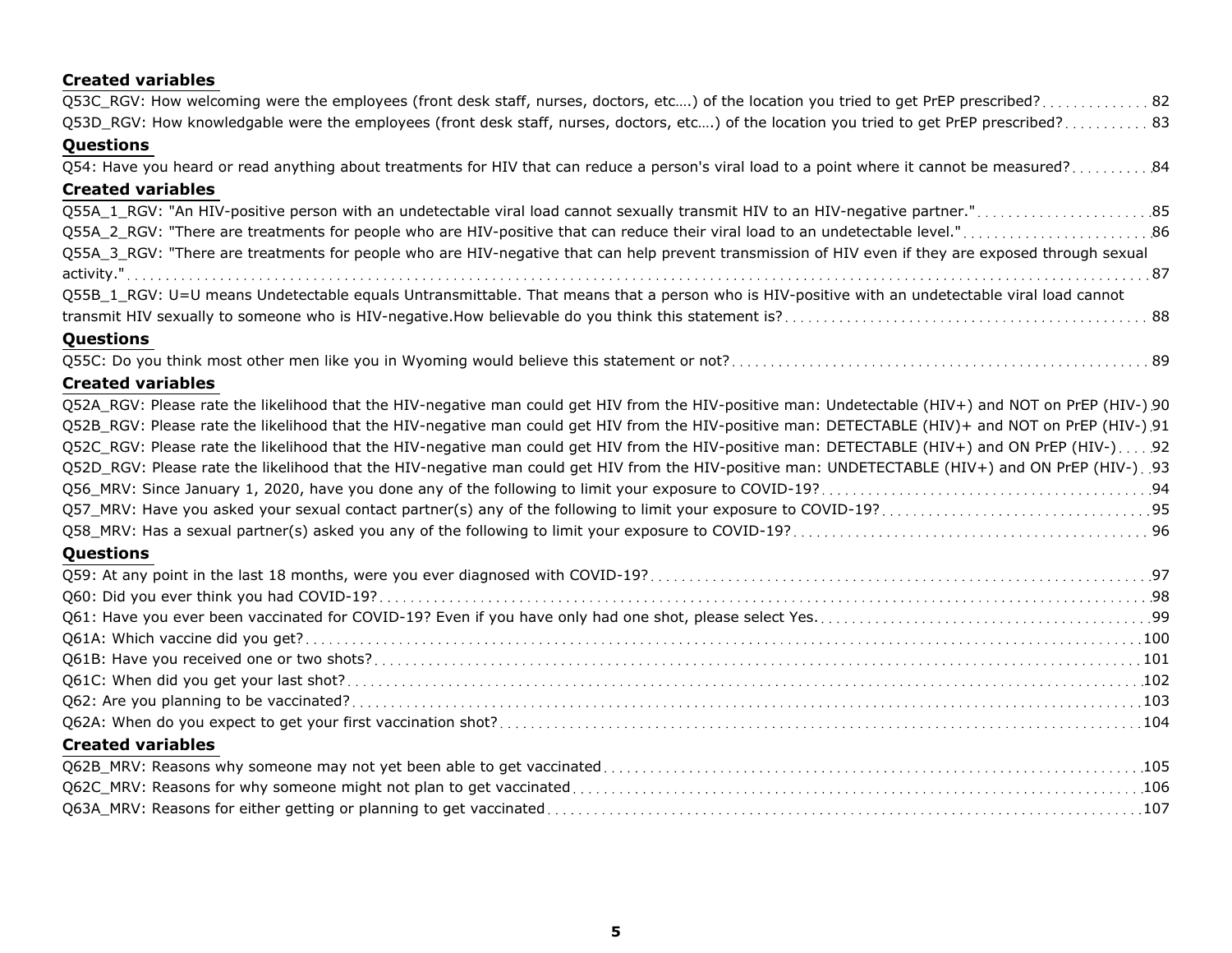## <span id="page-5-0"></span>S0\_MRV: Where did you hear about this study?

|                                                                            |              | <b>Group: Group</b> |                      |
|----------------------------------------------------------------------------|--------------|---------------------|----------------------|
|                                                                            | <b>Total</b> | <b>GenPop</b>       | <b>MSM</b>           |
| Sample Size                                                                | 130          |                     | 130                  |
| An email from Waller Hall Research<br>Mentions<br>% Sample Size            | 8<br>6%      |                     | 8<br>6%              |
| <b>Someone from Waller Hall Research</b><br>Mentions<br>% Sample Size      | 2<br>2%      |                     | $\overline{2}$<br>2% |
| <b>Pride event</b><br>Mentions<br>% Sample Size                            | 6<br>5%      |                     | 6<br>5%              |
| <b>Flyer or printed ad</b><br>Mentions<br>% Sample Size                    | 13<br>10%    |                     | 13<br>10%            |
| Social Media (please specify):<br>Mentions<br>% Sample Size                | 48<br>37%    |                     | 48<br>37%            |
| Referred by someone (please specify):<br>Mentions<br>% Sample Size         | 8<br>6%      |                     | 8<br>6%              |
| Referred by an organization (please specify):<br>Mentions<br>% Sample Size | 20<br>15%    |                     | 20<br>15%            |
| Saw something in a newspaper<br>Mentions<br>% Sample Size                  | 13<br>10%    |                     | 13<br>10%            |
| Other (please specify):<br>Mentions<br>% Sample Size                       | 18<br>14%    |                     | 18<br>14%            |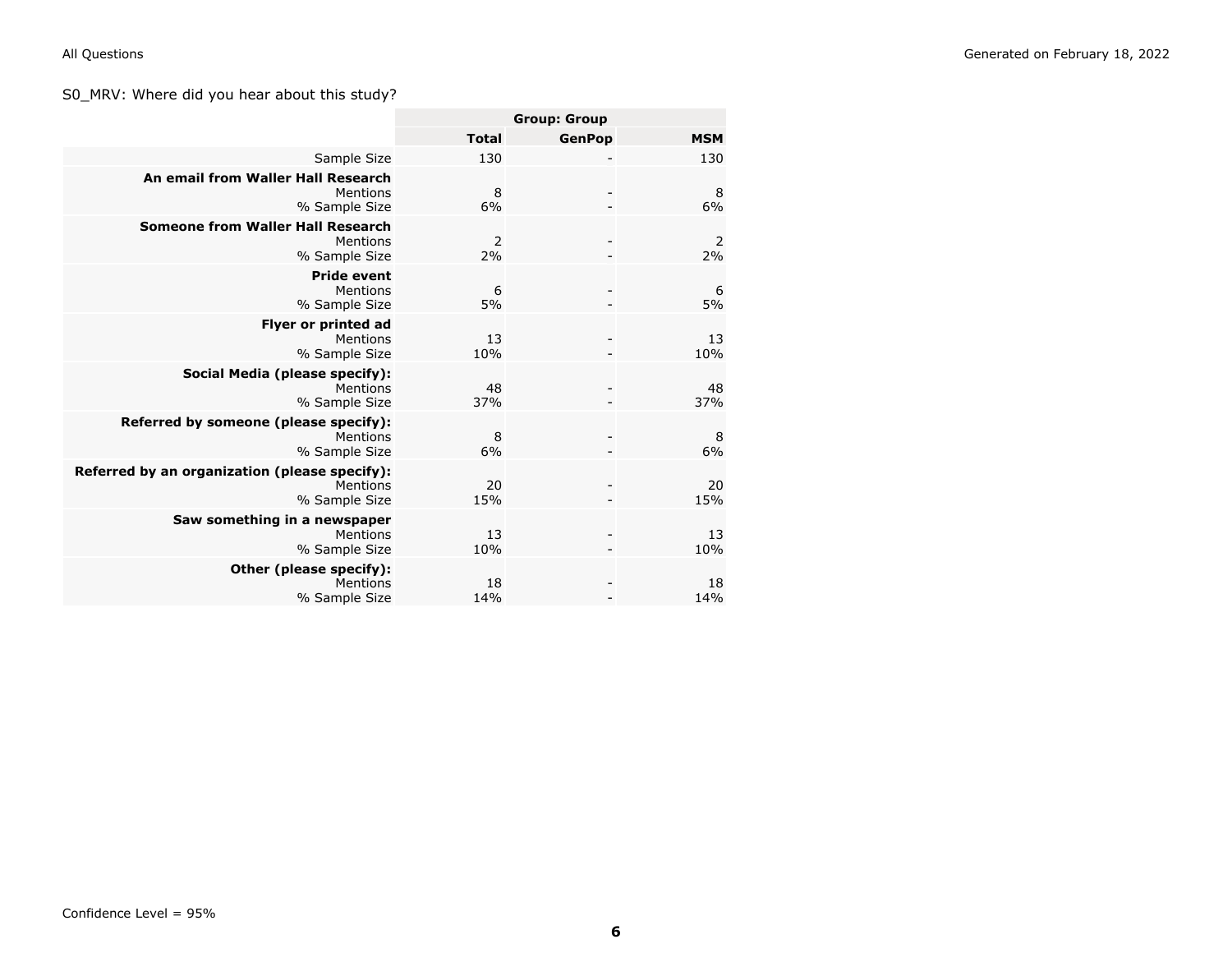## <span id="page-6-0"></span>S1: Part One:Are you 18 years or older?

|                                | <b>Group: Group</b> |               |             |
|--------------------------------|---------------------|---------------|-------------|
|                                | <b>Total</b>        | <b>GenPop</b> | <b>MSM</b>  |
| Sample Size                    | 535                 | 405           | 130         |
| Yes<br>Count<br>Column %       | 535<br>100%         | 405<br>100%   | 130<br>100% |
| <b>No</b><br>Count<br>Column % | 0<br>0%             | 0<br>$0\%$    | 0<br>$0\%$  |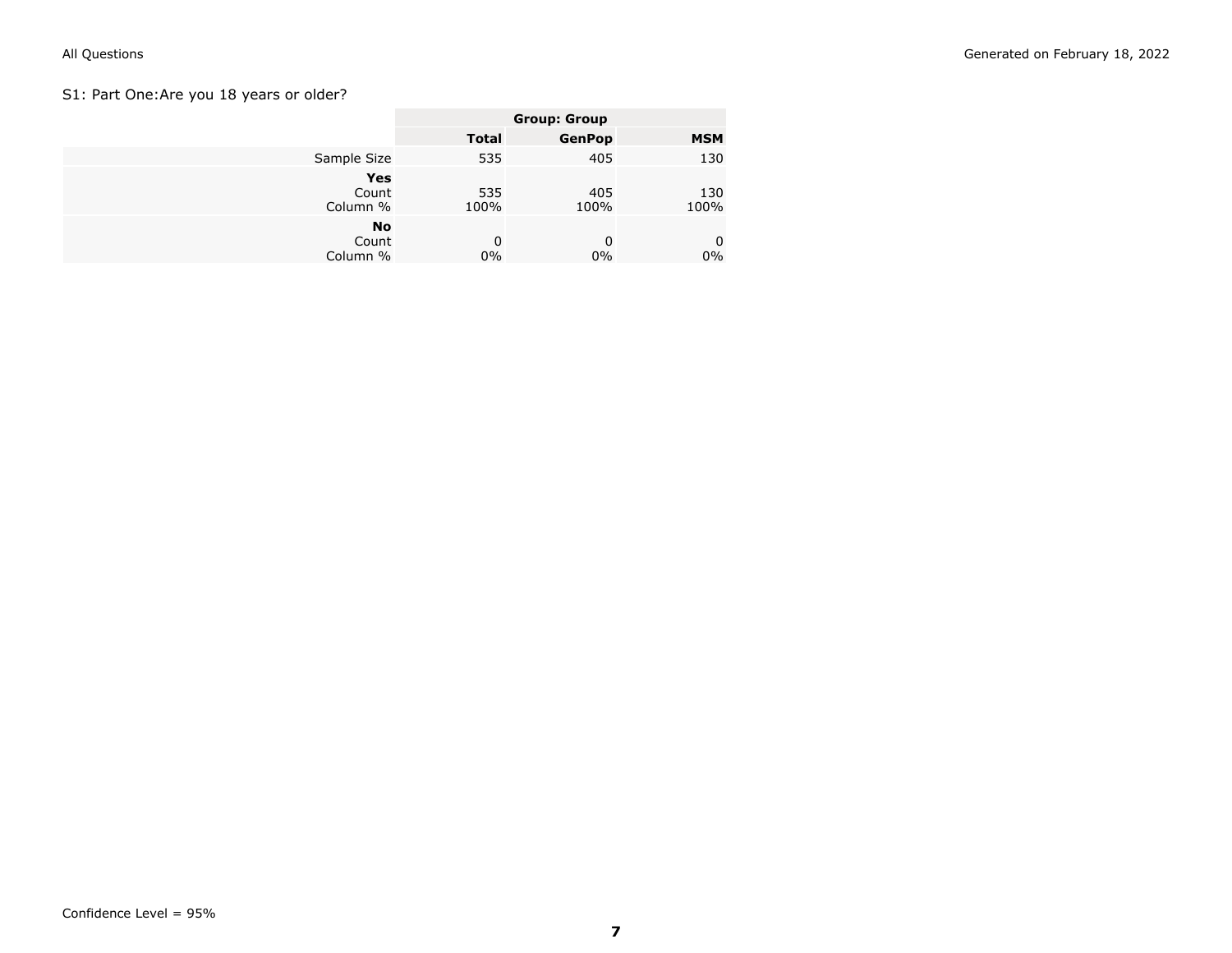## <span id="page-7-0"></span>S2: Are you a Wyoming resident?

|                                | <b>Group: Group</b> |               |             |
|--------------------------------|---------------------|---------------|-------------|
|                                | <b>Total</b>        | <b>GenPop</b> | <b>MSM</b>  |
| Sample Size                    | 535                 | 405           | 130         |
| Yes<br>Count<br>Column %       | 535<br>100%         | 405<br>100%   | 130<br>100% |
| <b>No</b><br>Count<br>Column % | 0<br>$0\%$          | 0<br>$0\%$    | 0<br>$0\%$  |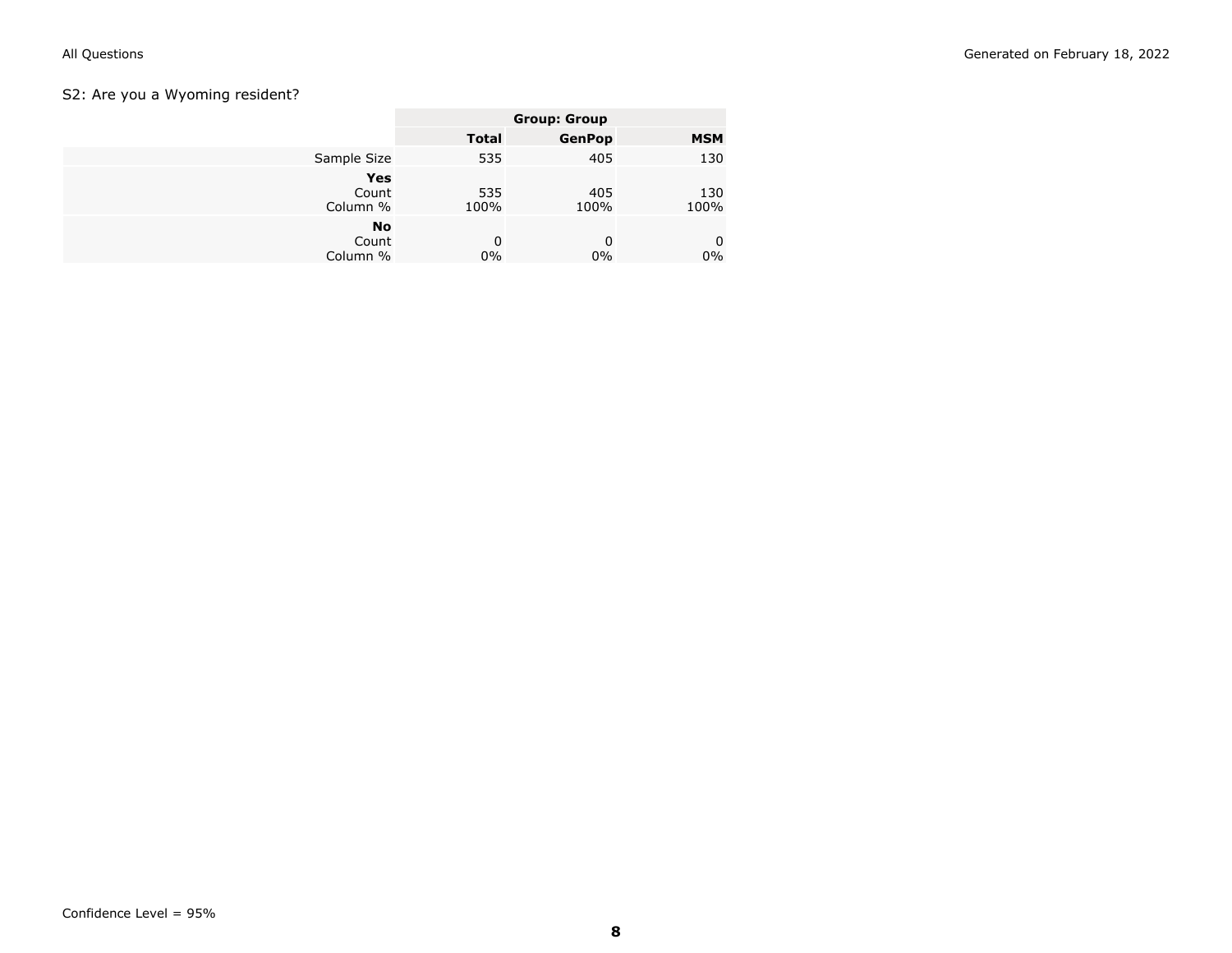<span id="page-8-0"></span>S3: In which county in Wyoming do you currently reside?

|                         | <b>Group: Group</b> |               |            |  |
|-------------------------|---------------------|---------------|------------|--|
|                         | Total               | <b>GenPop</b> | <b>MSM</b> |  |
| Sample Size             | 535                 | 405           | 130        |  |
| <b>Albany</b><br>Count  | 42                  | 24            | 18         |  |
| Column %                | 8%                  | 6%            | 14%        |  |
| <b>Big Horn</b>         |                     |               |            |  |
| Count<br>Column %       | 15<br>3%            | 10<br>2%      | 5<br>4%    |  |
| <b>Campbell</b>         |                     |               |            |  |
| Count                   | 34                  | 30            | 4          |  |
| Column %                | 6%                  | 7%            | 3%         |  |
| <b>Carbon</b><br>Count  | 11                  | 9             | 2          |  |
| Column %                | 2%                  | 2%            | 2%         |  |
| <b>Converse</b>         |                     |               |            |  |
| Count<br>Column %       | 9<br>2%             | 9<br>2%       | 0<br>$0\%$ |  |
| <b>Crook</b>            |                     |               |            |  |
| Count                   | 9                   | 6             | 3          |  |
| Column %                | 2%                  | $1\%$         | 2%         |  |
| <b>Fremont</b><br>Count | 27                  | 24            | 3          |  |
| Column %                | 5%                  | 6%            | 2%         |  |
| Goshen                  |                     |               |            |  |
| Count<br>Column %       | 10<br>2%            | 8<br>2%       | 2<br>2%    |  |
| <b>Hot Springs</b>      |                     |               |            |  |
| Count                   | $\overline{4}$      | 4             | 0          |  |
| Column %                | $1\%$               | $1\%$         | 0%         |  |
| Johnson<br>Count        | 7                   | 7             | 0          |  |
| Column %                | $1\%$               | 2%            | 0%         |  |
| Laramie                 |                     |               |            |  |
| Count<br>Column %       | 109<br>20%          | 87<br>21%     | 22<br>17%  |  |
| Lincoln                 |                     |               |            |  |
| Count                   | 9                   | 8             | 1          |  |
| Column %                | 2%                  | 2%            | $1\%$      |  |
| <b>Natrona</b><br>Count | 112                 | 67            | 45         |  |
| Column %                | 21%                 | 17%           | 35%        |  |
| <b>Niobrara</b>         |                     |               |            |  |
| Count<br>Column %       | 2<br>0%             | 1<br>$0\%$    | 1<br>$1\%$ |  |

Confidence Level = 95%

*There is a significant difference between this cell's Column % and the others in the same row*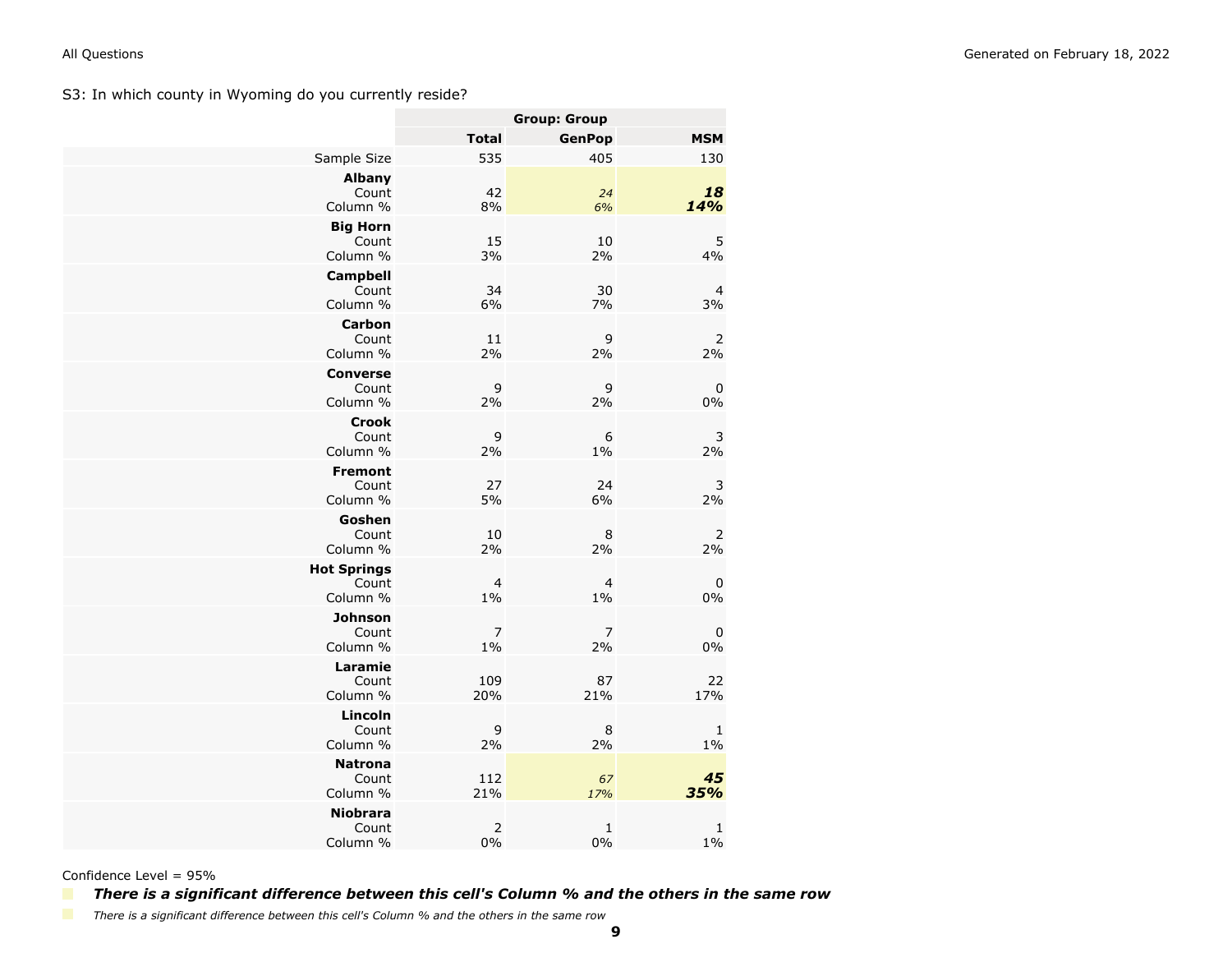<span id="page-9-0"></span>S3: In which county in Wyoming do you currently reside?

|                                                    | <b>Group: Group</b>     |                      |                       |
|----------------------------------------------------|-------------------------|----------------------|-----------------------|
|                                                    | <b>Total</b>            | <b>GenPop</b>        | <b>MSM</b>            |
| Park<br>Count<br>Column %                          | 25<br>5%                | 19<br>5%             | 6<br>5%               |
| <b>Platte</b><br>Count<br>Column %                 | 11<br>2%                | 11<br>3%             | 0<br>$0\%$            |
| <b>Sheridan</b><br>Count<br>Column %               | 19<br>4%                | 17<br>4%             | $\overline{2}$<br>2%  |
| <b>Sublette</b><br>Count<br>Column %               | 8<br>$1\%$              | 7<br>2%              | $\mathbf{1}$<br>$1\%$ |
| <b>Sweetwater</b><br>Count<br>Column %             | 38<br>7%                | 28<br>7%             | 10<br>8%              |
| <b>Teton</b><br>Count<br>Column %                  | 11<br>2%                | 9<br>2%              | $\overline{2}$<br>2%  |
| Uinta<br>Count<br>Column %                         | $\overline{7}$<br>$1\%$ | $\overline{7}$<br>2% | 0<br>$0\%$            |
| Washakie<br>Count<br>Column %                      | 8<br>$1\%$              | 6<br>$1\%$           | 2<br>2%               |
| Weston<br>Count<br>Column %                        | 7<br>$1\%$              | 6<br>$1\%$           | 1<br>$1\%$            |
| <b>Wind River Reservation</b><br>Count<br>Column % | 0<br>0%                 | 0<br>0%              | 0<br>$0\%$            |
| <b>NOT SURE/DK</b><br>Count<br>Column %            | 1<br>$0\%$              | 1<br>0%              | 0<br>0%               |
| <b>REFUSED/NA</b><br>Count<br>Column %             | 0<br>0%                 | 0<br>0%              | 0<br>0%               |

Confidence Level = 95%

*There is a significant difference between this cell's Column % and the others in the same row*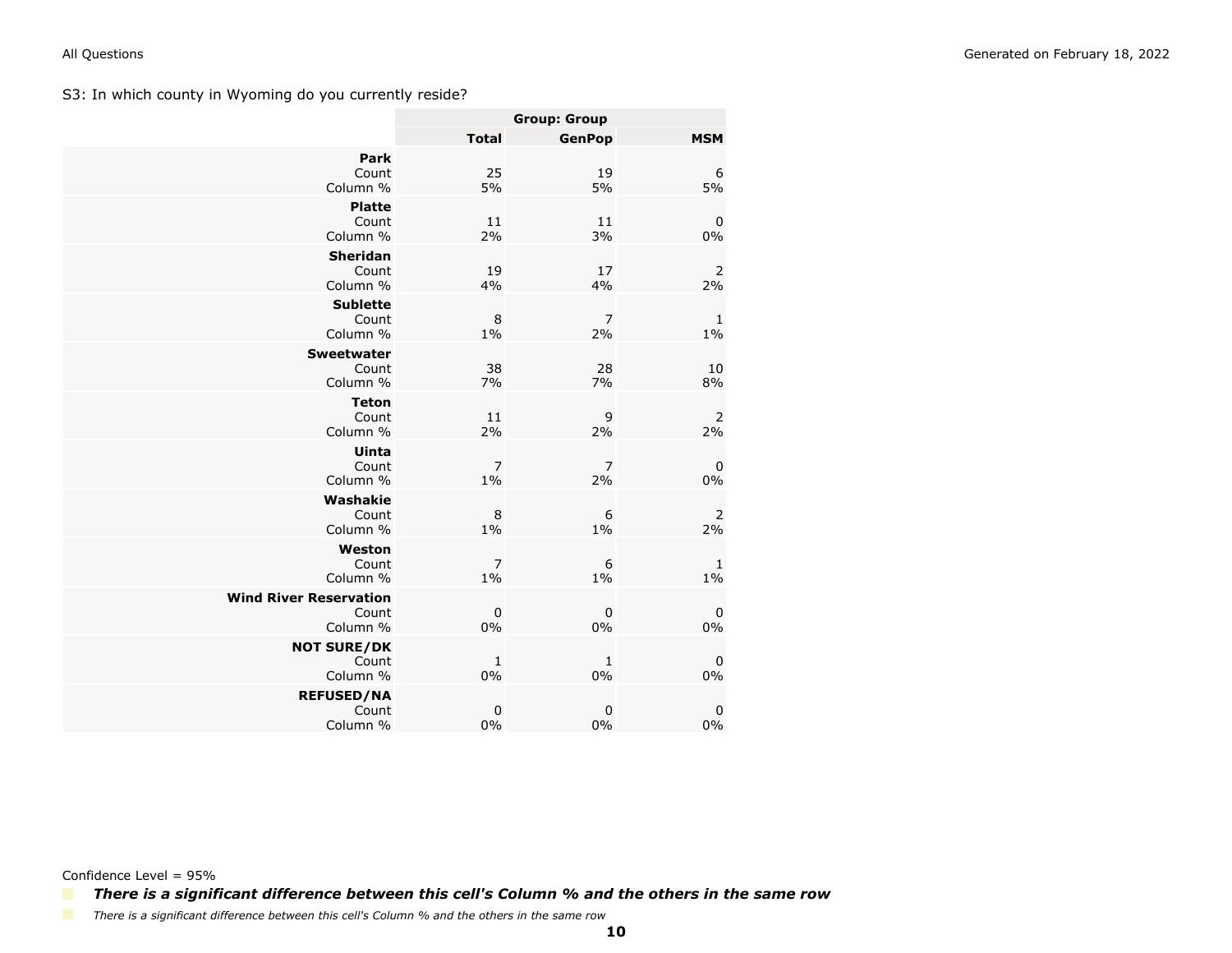## <span id="page-10-0"></span>D1\_COMB\_CV: Age

|                                | <b>Group: Group</b> |               |            |
|--------------------------------|---------------------|---------------|------------|
|                                | <b>Total</b>        | <b>GenPop</b> | <b>MSM</b> |
| Sample Size                    | 535                 | 405           | 130        |
| $18 - 34$<br>Count<br>Column % | 136<br>25%          | 74<br>18%     | 62<br>48%  |
| $35 - 54$<br>Count<br>Column % | 164<br>31%          | 125<br>31%    | 39<br>30%  |
| $55+$<br>Count<br>Column %     | 235<br>44%          | 206<br>51%    | 29<br>22%  |

Confidence Level = 95%

*There is a significant difference between this cell's Column % and the others in the same row*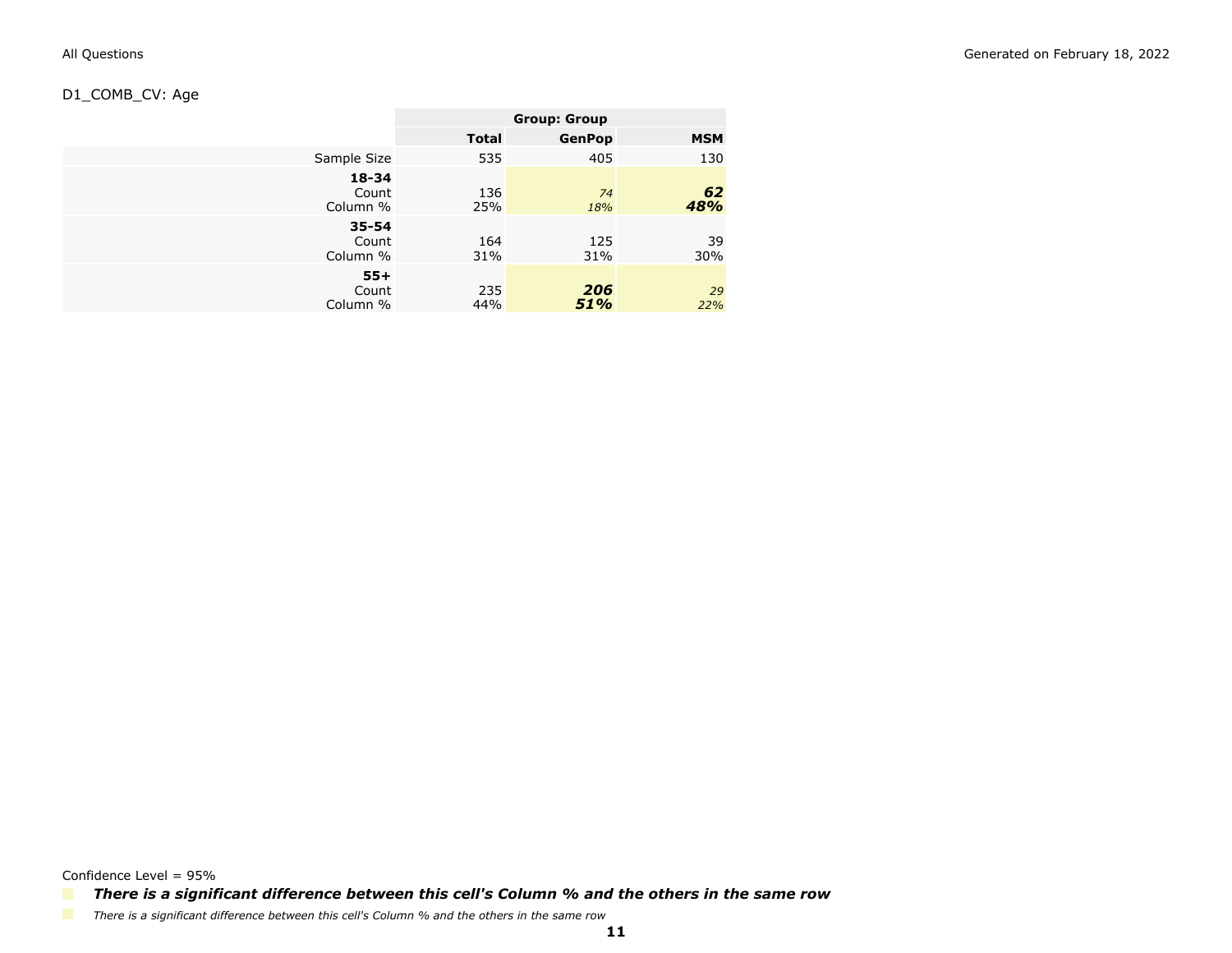### <span id="page-11-0"></span>D2: What gender were you assigned at birth?

|                                               | <b>Group: Group</b> |               |            |
|-----------------------------------------------|---------------------|---------------|------------|
|                                               | <b>Total</b>        | <b>GenPop</b> | <b>MSM</b> |
| Sample Size                                   | 535                 | 405           | 130        |
| <b>Female</b><br>Count<br>Column %            | 209<br>39%          | 203<br>50%    | 6<br>5%    |
| Male<br>Count<br>Column %                     | 326<br>61%          | 202<br>50%    | 124<br>95% |
| <b>Decline to answer</b><br>Count<br>Column % | $\Omega$<br>$0\%$   | 0<br>$0\%$    | 0<br>$0\%$ |

Confidence Level = 95%

*There is a significant difference between this cell's Column % and the others in the same row*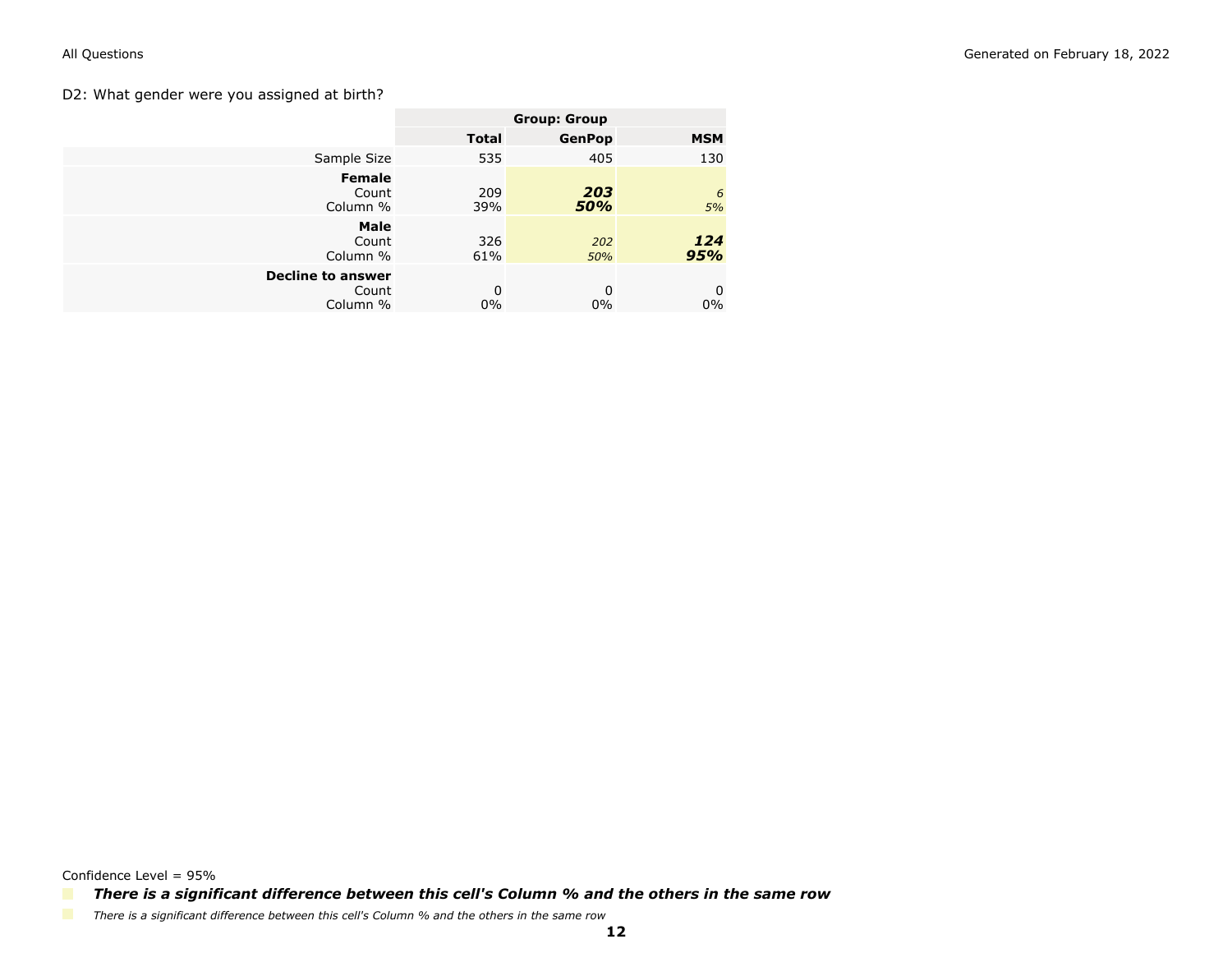### <span id="page-12-0"></span>D3: What is your current gender identity?

|                                                | <b>Group: Group</b> |                    |                      |
|------------------------------------------------|---------------------|--------------------|----------------------|
|                                                | <b>Total</b>        | <b>GenPop</b>      | <b>MSM</b>           |
| Sample Size                                    | 535                 | 405                | 130                  |
| <b>Female</b><br>Count<br>Column %             | 205<br>38%          | 202<br>50%         | 3<br>2%              |
| Male<br>Count<br>Column %                      | 318<br>59%          | 200<br>49%         | 118<br>91%           |
| <b>Transgender M to F</b><br>Count<br>Column % | 3<br>$1\%$          | 1<br>0%            | 2<br>2%              |
| <b>Transgender F to M</b><br>Count<br>Column % | 2<br>$0\%$          | 0<br>0%            | 2<br>2%              |
| Genderqueer<br>Count<br>Column %               | 3<br>$1\%$          | $\mathbf{1}$<br>0% | $\overline{2}$<br>2% |
| <b>Two Spirit</b><br>Count<br>Column %         | 2<br>$0\%$          | $\mathbf 0$<br>0%  | 2<br>2%              |
| Prefer not to answer<br>Count<br>Column %      | 1<br>$0\%$          | $\mathbf{1}$<br>0% | 0<br>$0\%$           |

Confidence Level = 95%

*There is a significant difference between this cell's Column % and the others in the same row*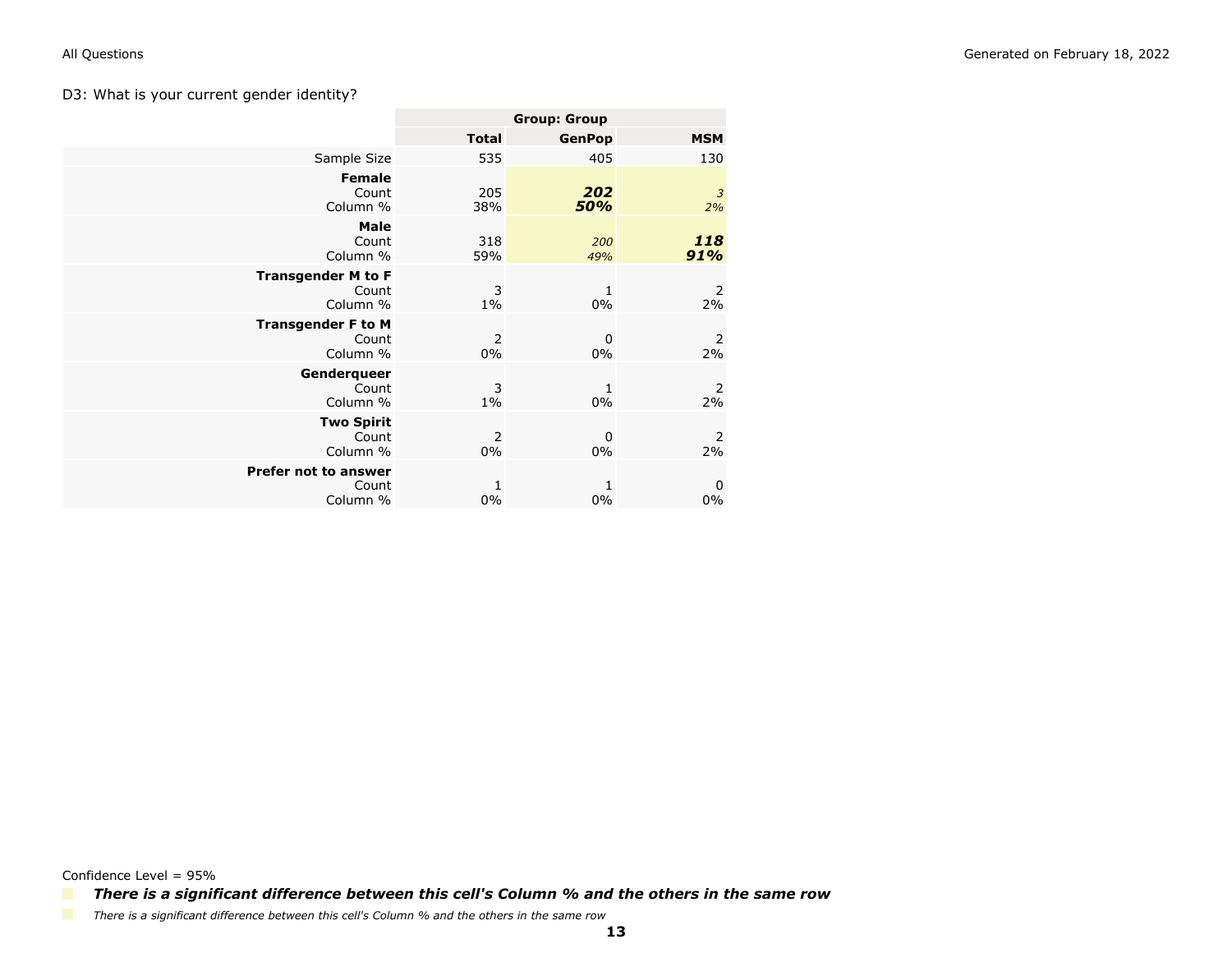### <span id="page-13-0"></span>D4: What is your sexual orientation?

|                                                                               | <b>Group: Group</b>     |                        |                      |
|-------------------------------------------------------------------------------|-------------------------|------------------------|----------------------|
|                                                                               | <b>Total</b>            | <b>GenPop</b>          | <b>MSM</b>           |
| Sample Size                                                                   | 535                     | 405                    | 130                  |
| <b>Bisexual</b><br>Count<br>Column %                                          | 33<br>6%                | 9<br>2%                | 24<br>18%            |
| Gay/Lesbian<br>Count<br>Column %                                              | 92<br>17%               | $\overline{2}$<br>0%   | 90<br>69%            |
| <b>Queer</b><br>Count<br>Column %                                             | 5<br>$1\%$              | $\boldsymbol{0}$<br>0% | 5<br>4%              |
| Straight/Heterosexual<br>Count<br>Column %                                    | 385<br>72%              | 385<br>95%             | $\cal O$<br>0%       |
| <b>Asexual</b><br>Count<br>Column %                                           | 1<br>0%                 | $\mathbf 0$<br>0%      | 1<br>1%              |
| <b>Pansexual</b><br>Count<br>Column %                                         | 8<br>$1\%$              | $\overline{2}$<br>0%   | 6<br>5%              |
| Straight/Heterosexual and sometimes have<br>sex with men<br>Count<br>Column % | 2<br>0%                 | $\mathbf 0$<br>0%      | $\overline{2}$<br>2% |
| Straight/Heterosexual and never have sex<br>with men<br>Count<br>Column %     | $\mathbf 0$<br>0%       | $\mathbf 0$<br>0%      | $\mathbf 0$<br>0%    |
| Other (please specify):<br>Count<br>Column %                                  | $\overline{2}$<br>0%    | $\mathbf 0$<br>0%      | $\overline{2}$<br>2% |
| Prefer not to answer<br>Count<br>Column %                                     | $\overline{7}$<br>$1\%$ | $\overline{7}$<br>2%   | $\mathbf 0$<br>0%    |

Confidence Level = 95%

*There is a significant difference between this cell's Column % and the others in the same row*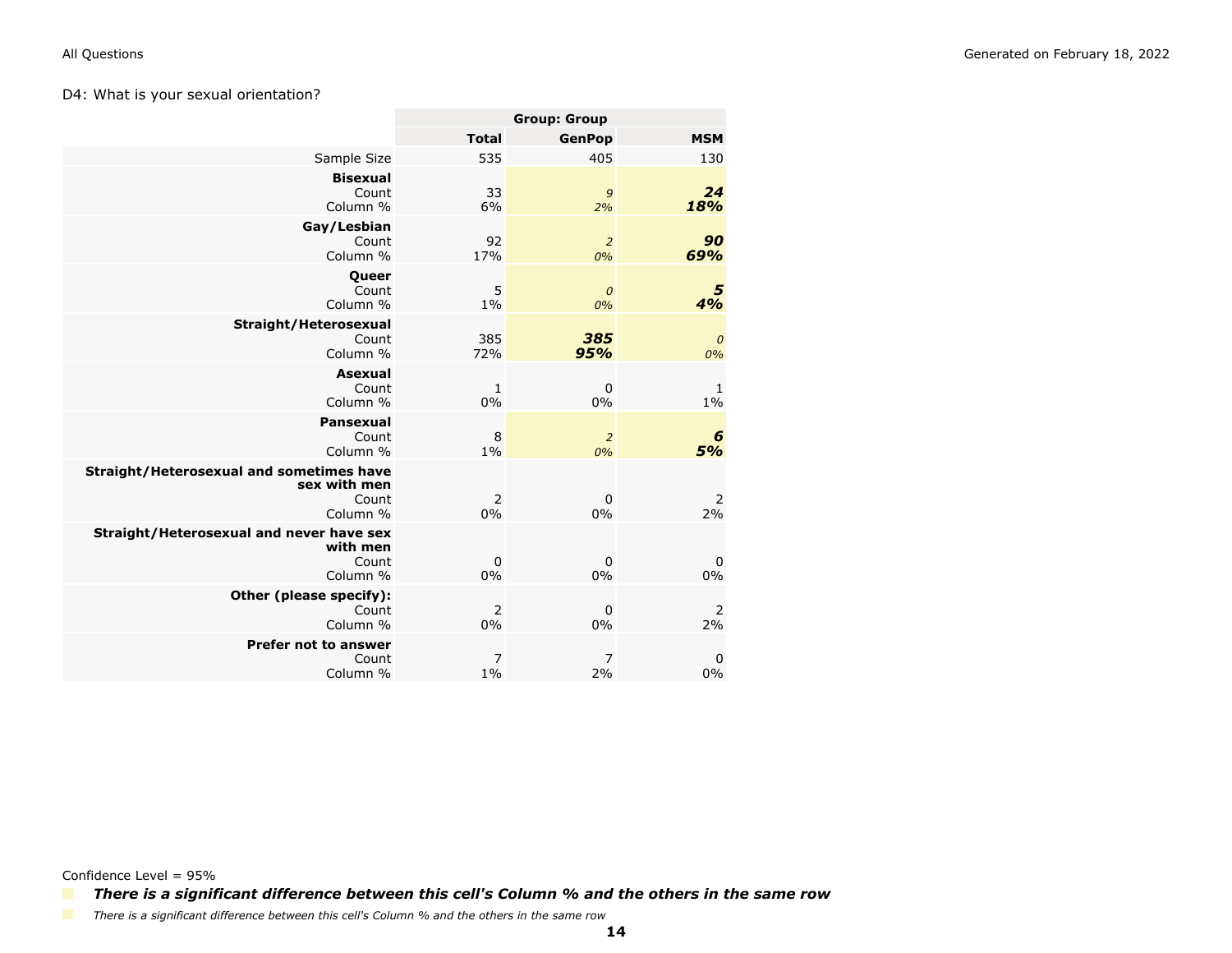## <span id="page-14-0"></span>D5\_MRV: Race

|                                                                         | <b>Group: Group</b>     |                      |                      |
|-------------------------------------------------------------------------|-------------------------|----------------------|----------------------|
|                                                                         | <b>Total</b>            | <b>GenPop</b>        | <b>MSM</b>           |
| Sample Size                                                             | 535                     | 405                  | 130                  |
| American Indian or Alaska Native<br>Mentions<br>% Sample Size           | 9<br>2%                 | 5<br>$1\%$           | 4<br>3%              |
| Asian<br>Mentions<br>% Sample Size                                      | 6<br>$1\%$              | 5<br>$1\%$           | 1<br>$1\%$           |
| <b>Black or African American</b><br>Mentions<br>% Sample Size           | $\overline{4}$<br>$1\%$ | $\mathbf 0$<br>$0\%$ | $\overline{a}$<br>3% |
| <b>Native Hawaiian or Pacific Islander</b><br>Mentions<br>% Sample Size | 3<br>$1\%$              | $\mathbf 0$<br>0%    | 3<br>2%              |
| White<br>Mentions<br>% Sample Size                                      | 116<br>22%              | 0<br>0%              | 116<br>89%           |
| Other (please specify):<br>Mentions<br>% Sample Size                    | $\mathbf{1}$<br>0%      | $\mathbf 0$<br>0%    | 1<br>$1\%$           |
| <b>Prefer not to answer</b><br>Mentions<br>% Sample Size                | 3<br>$1\%$              | 0<br>0%              | 3<br>2%              |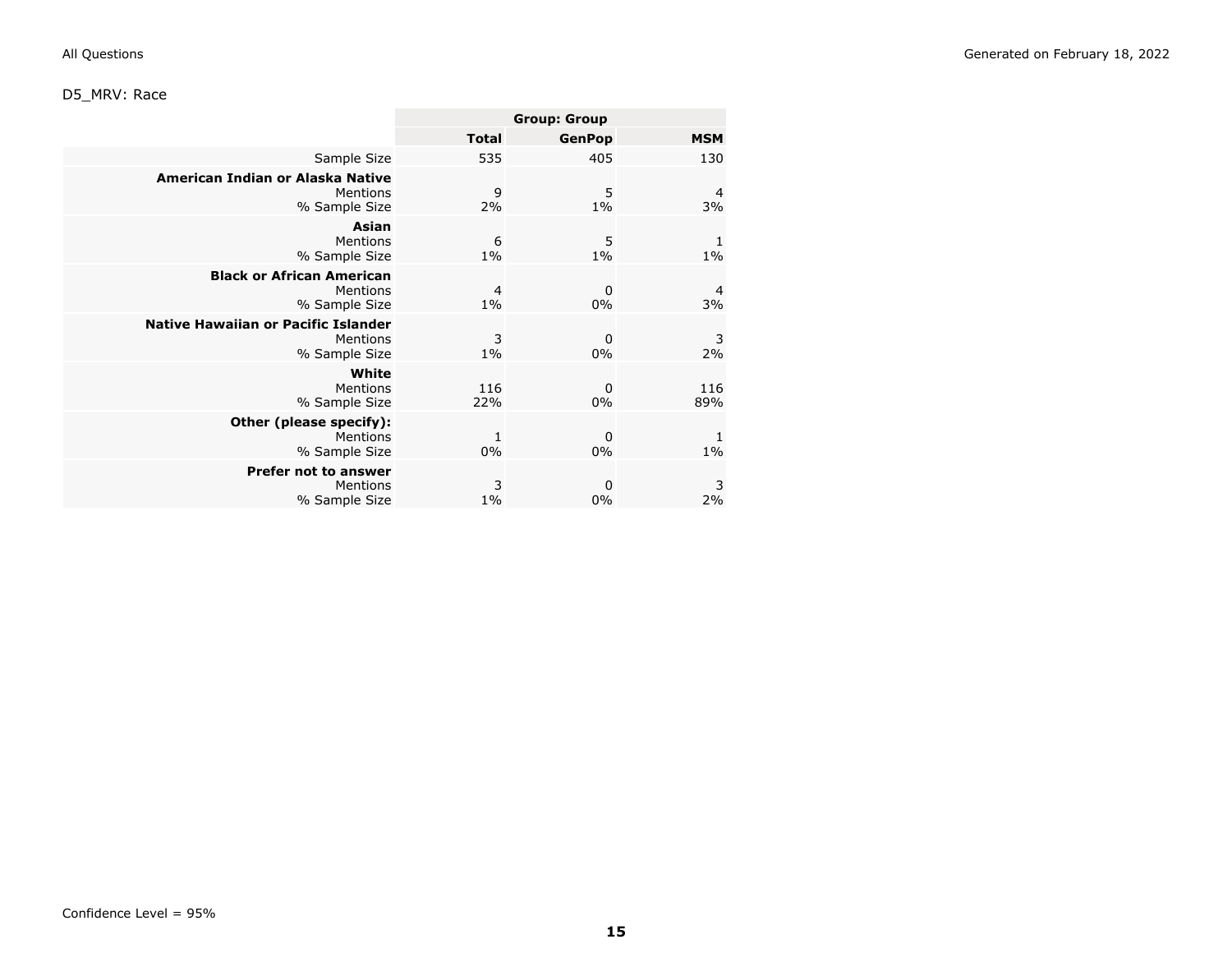## <span id="page-15-0"></span>D6: Are you of Hispanic, Latino, or Spanish origin?

|                                                                     | <b>Group: Group</b> |               |            |
|---------------------------------------------------------------------|---------------------|---------------|------------|
|                                                                     | <b>Total</b>        | <b>GenPop</b> | <b>MSM</b> |
| Sample Size                                                         | 535                 | 405           | 130        |
| Yes, of Hispanic, Latino, or Spanish origin<br>Count<br>Column %    | 31<br>6%            | 22<br>5%      | 9<br>7%    |
| No, not of Hispanic, Latino, or Spanish origin<br>Count<br>Column % | 498<br>93%          | 378<br>93%    | 120<br>92% |
| Don't know<br>Count<br>Column %                                     | 3<br>$1\%$          | 2<br>$0\%$    | $1\%$      |
| <b>Prefer not to answer</b><br>Count<br>Column %                    | 3<br>$1\%$          | 3<br>$1\%$    | 0<br>$0\%$ |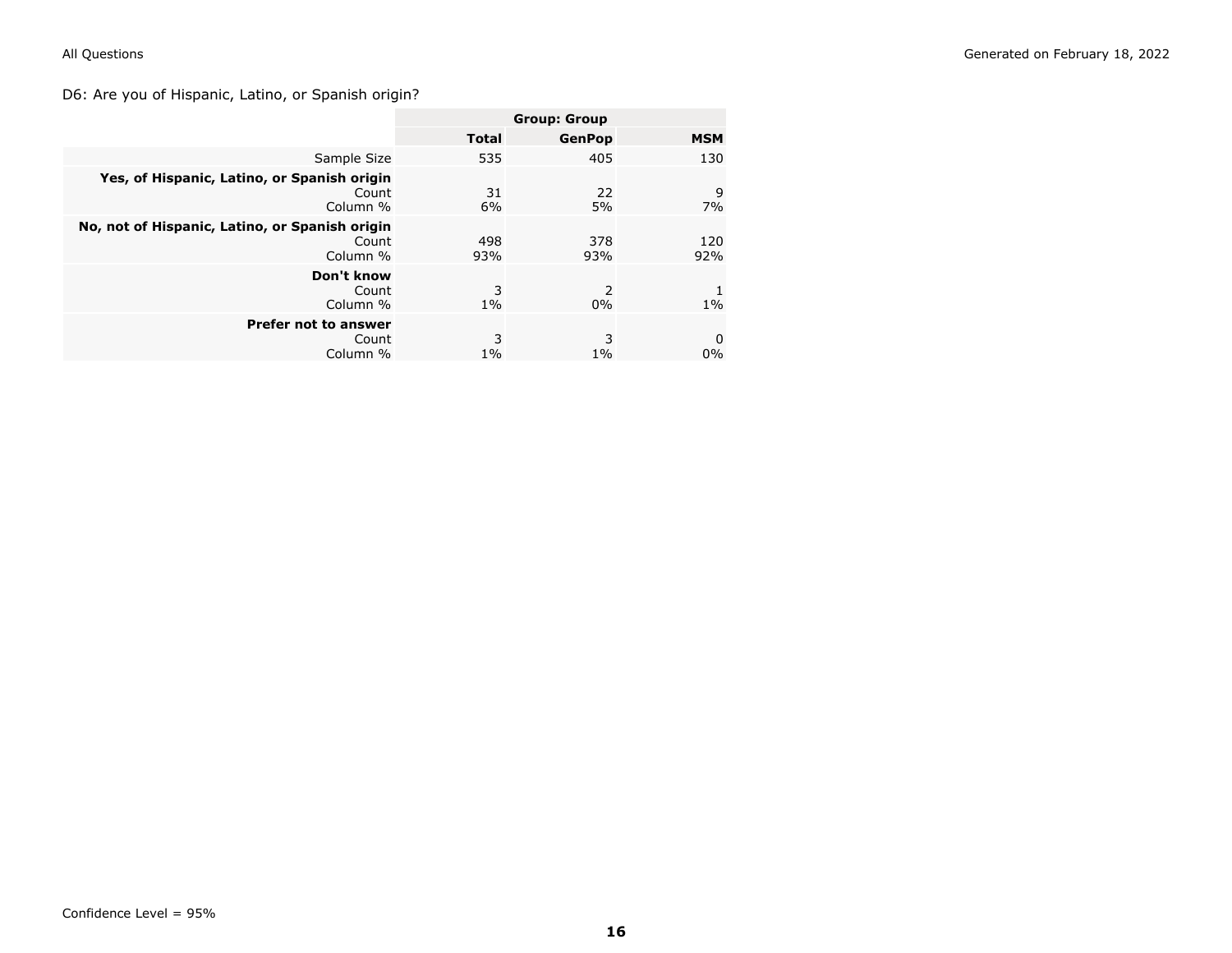<span id="page-16-0"></span>D7: What is the highest level of education you have completed?

|                                                      | <b>Group: Group</b> |               |            |
|------------------------------------------------------|---------------------|---------------|------------|
|                                                      | <b>Total</b>        | <b>GenPop</b> | <b>MSM</b> |
| Sample Size                                          | 535                 | 405           | 130        |
| Some high school<br>Count<br>Column %                | 10<br>2%            | 8<br>2%       | 2<br>2%    |
| <b>High school/GED</b><br>Count<br>Column %          | 110<br>21%          | 94<br>23%     | 16<br>12%  |
| <b>Associates degree</b><br>Count<br>Column %        | 52<br>10%           | 37<br>9%      | 15<br>12%  |
| Some college<br>Count<br>Column %                    | 105<br>20%          | 81<br>20%     | 24<br>18%  |
| <b>College degree</b><br>Count<br>Column %           | 146<br>27%          | 109<br>27%    | 37<br>28%  |
| Graduate or professional degree<br>Count<br>Column % | 111<br>21%          | 75<br>19%     | 36<br>28%  |
| <b>Prefer not to answer</b><br>Count<br>Column %     | 1<br>0%             | 1<br>$0\%$    | 0<br>0%    |

Confidence Level = 95%

*There is a significant difference between this cell's Column % and the others in the same row*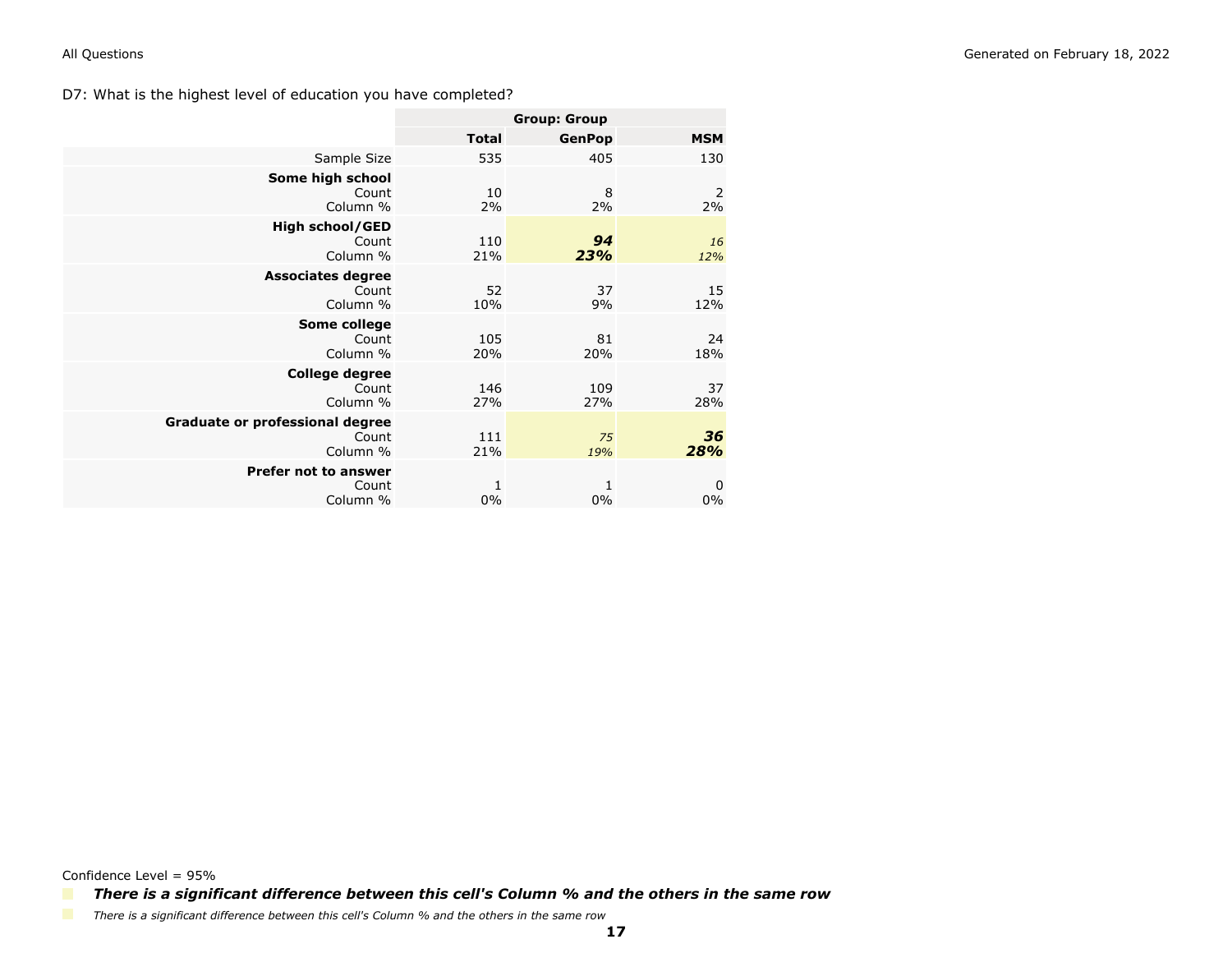<span id="page-17-0"></span>D8: What was your approximate annual income for 2020?

|                                                  | <b>Group: Group</b> |               |            |
|--------------------------------------------------|---------------------|---------------|------------|
|                                                  | <b>Total</b>        | <b>GenPop</b> | <b>MSM</b> |
| Sample Size                                      | 535                 | 405           | 130        |
| <b>Less than \$10,000</b><br>Count<br>Column %   | 51<br>10%           | 39<br>10%     | 12<br>9%   |
| \$10,000 to \$24,999<br>Count<br>Column %        | 79<br>15%           | 61<br>15%     | 18<br>14%  |
| \$25,000 to \$49,999<br>Count<br>Column %        | 122<br>23%          | 89<br>22%     | 33<br>25%  |
| \$50,000 to \$74,999<br>Count<br>Column %        | 108<br>20%          | 82<br>20%     | 26<br>20%  |
| \$75,000 to \$99,999<br>Count<br>Column %        | 59<br>11%           | 45<br>11%     | 14<br>11%  |
| \$100,000 or more<br>Count<br>Column %           | 84<br>16%           | 61<br>15%     | 23<br>18%  |
| <b>Not sure</b><br>Count<br>Column %             | 15<br>3%            | 14<br>3%      | 1<br>$1\%$ |
| <b>Prefer not to answer</b><br>Count<br>Column % | 17<br>3%            | 14<br>3%      | 3<br>2%    |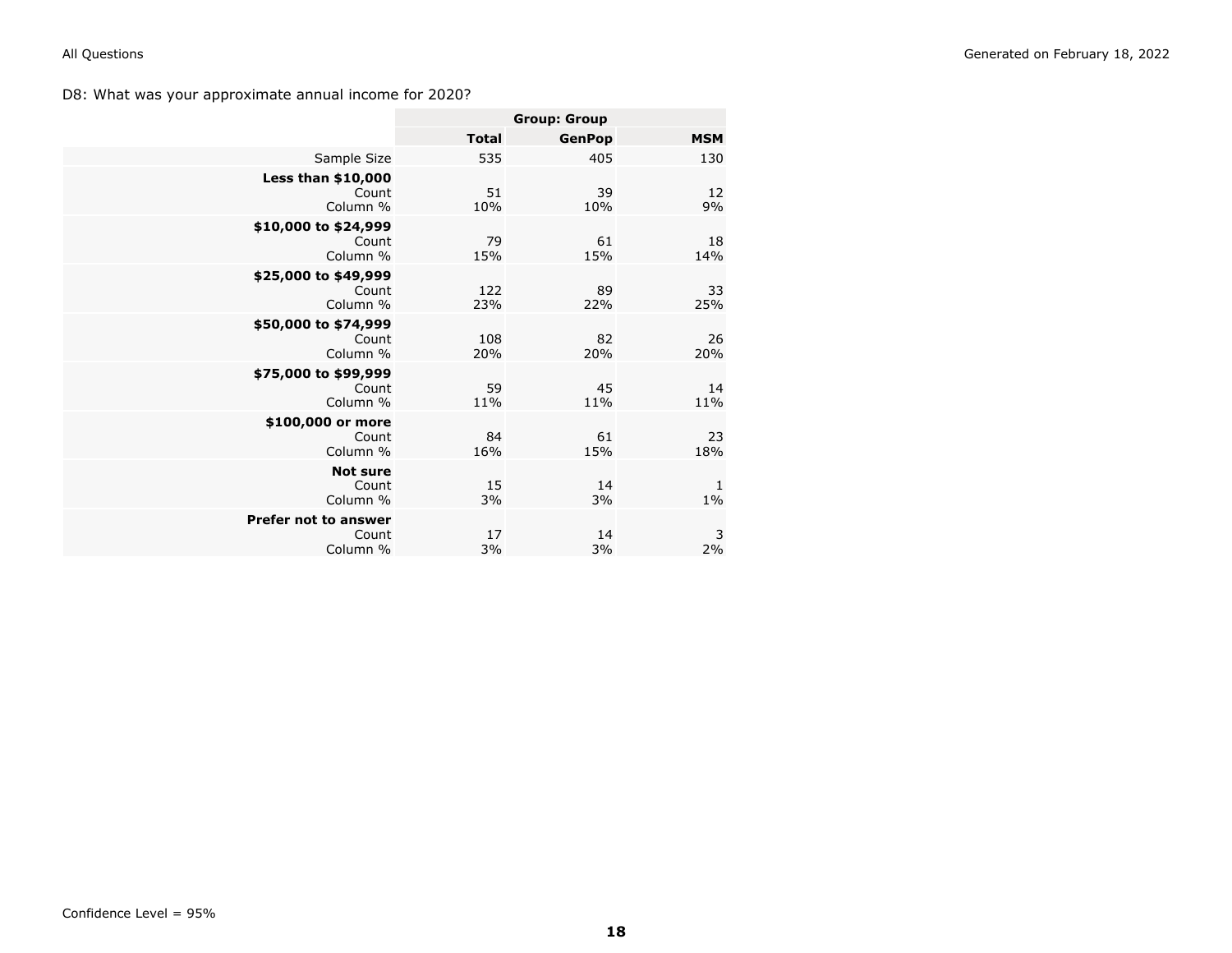<span id="page-18-0"></span>Q1\_MRV: When you last saw a medical provider, did they talk about any of the following?

|                                                                                     | <b>Group: Group</b> |                   |            |
|-------------------------------------------------------------------------------------|---------------------|-------------------|------------|
|                                                                                     | <b>Total</b>        | <b>GenPop</b>     | <b>MSM</b> |
| Sample Size                                                                         | 535                 | 405               | 130        |
| Your mental health<br>Mentions                                                      | 220                 | 169               | 51         |
| % Sample Size                                                                       | 41%                 | 42%               | 39%        |
| Your sexual activity or practices<br>Mentions<br>% Sample Size                      | 104<br>19%          | 72<br>18%         | 32<br>25%  |
| Your risk for sexually transmitted infections<br>(STI)<br>Mentions<br>% Sample Size | 62<br>12%           | 36<br>9%          | 26<br>20%  |
| Your substance (nicotine, alcohol, drug) use<br>Mentions<br>% Sample Size           | 206<br>39%          | 162<br>40%        | 44<br>34%  |
| STI prevention or medication for HIV<br>prevention<br>Mentions<br>% Sample Size     | 47<br>9%            | 23<br>6%          | 24<br>18%  |
| Harm reduction related to drug use<br>Mentions<br>% Sample Size                     | 29<br>5%            | 24<br>6%          | 5<br>4%    |
| None of the above<br>Mentions<br>% Sample Size                                      | 198<br>37%          | 164<br>40%        | 34<br>26%  |
| I don't have a medical care provider<br>Mentions<br>% Sample Size                   | 10<br>2%            | $\mathbf 0$<br>0% | 10<br>8%   |
| <b>Not sure</b><br>Mentions<br>% Sample Size                                        | 1<br>0%             | 0<br>$0\%$        | 1<br>$1\%$ |
| <b>Prefer not to answer</b><br>Mentions<br>% Sample Size                            | 0<br>0%             | 0<br>0%           | 0<br>0%    |

Confidence Level = 95%

*There is a significant difference between this cell's Column % and the others in the same row*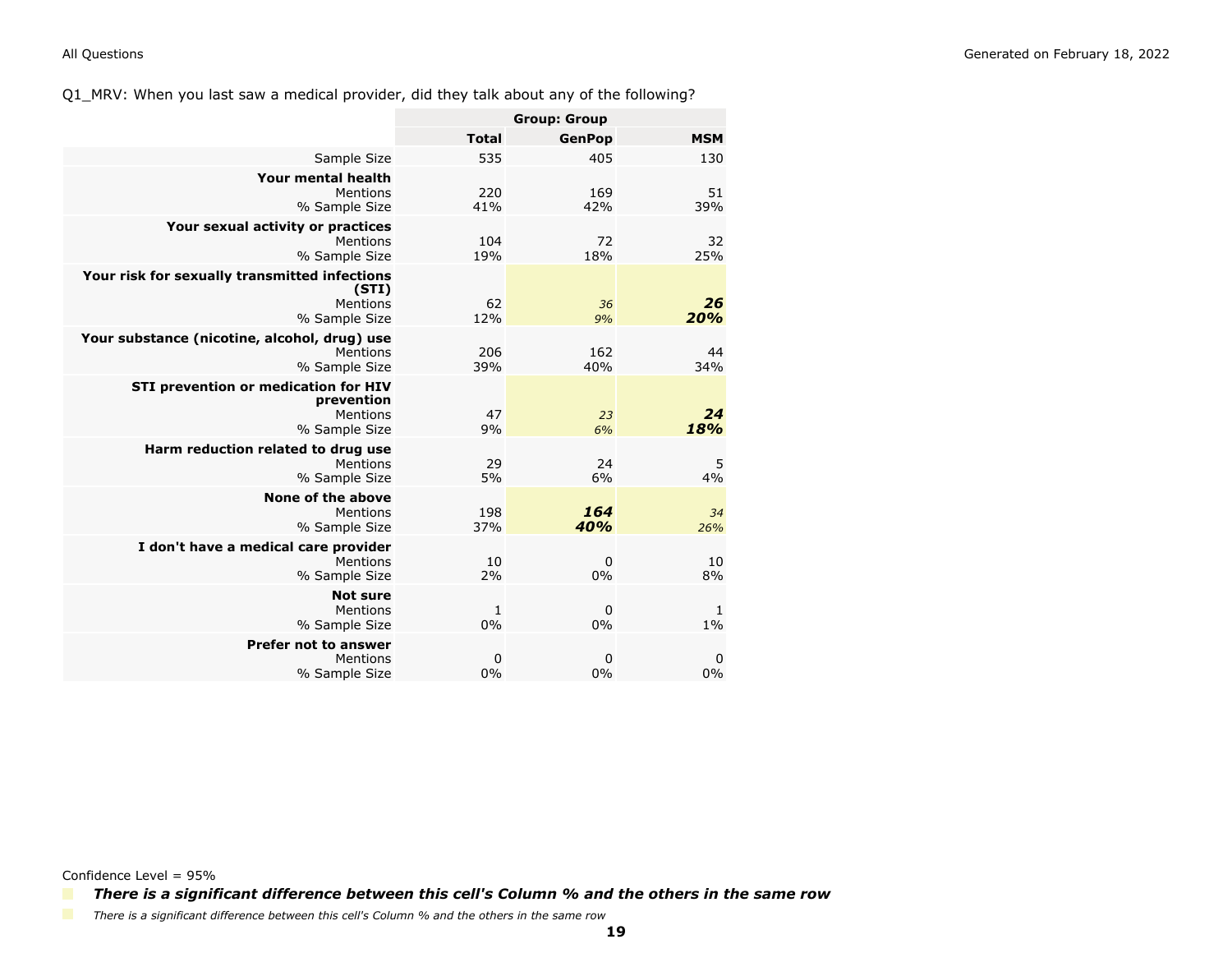<span id="page-19-0"></span>Q1A: Is your Primary Care Provider (PCP) located in the same county as you?

|                                | <b>Group: Group</b> |               |            |
|--------------------------------|---------------------|---------------|------------|
|                                | <b>Total</b>        | <b>GenPop</b> | <b>MSM</b> |
| Sample Size                    | 130                 | -             | 130        |
| Yes<br>Count<br>Column %       | 105<br>81%          | -             | 105<br>81% |
| <b>No</b><br>Count<br>Column % | 25<br>19%           | -             | 25<br>19%  |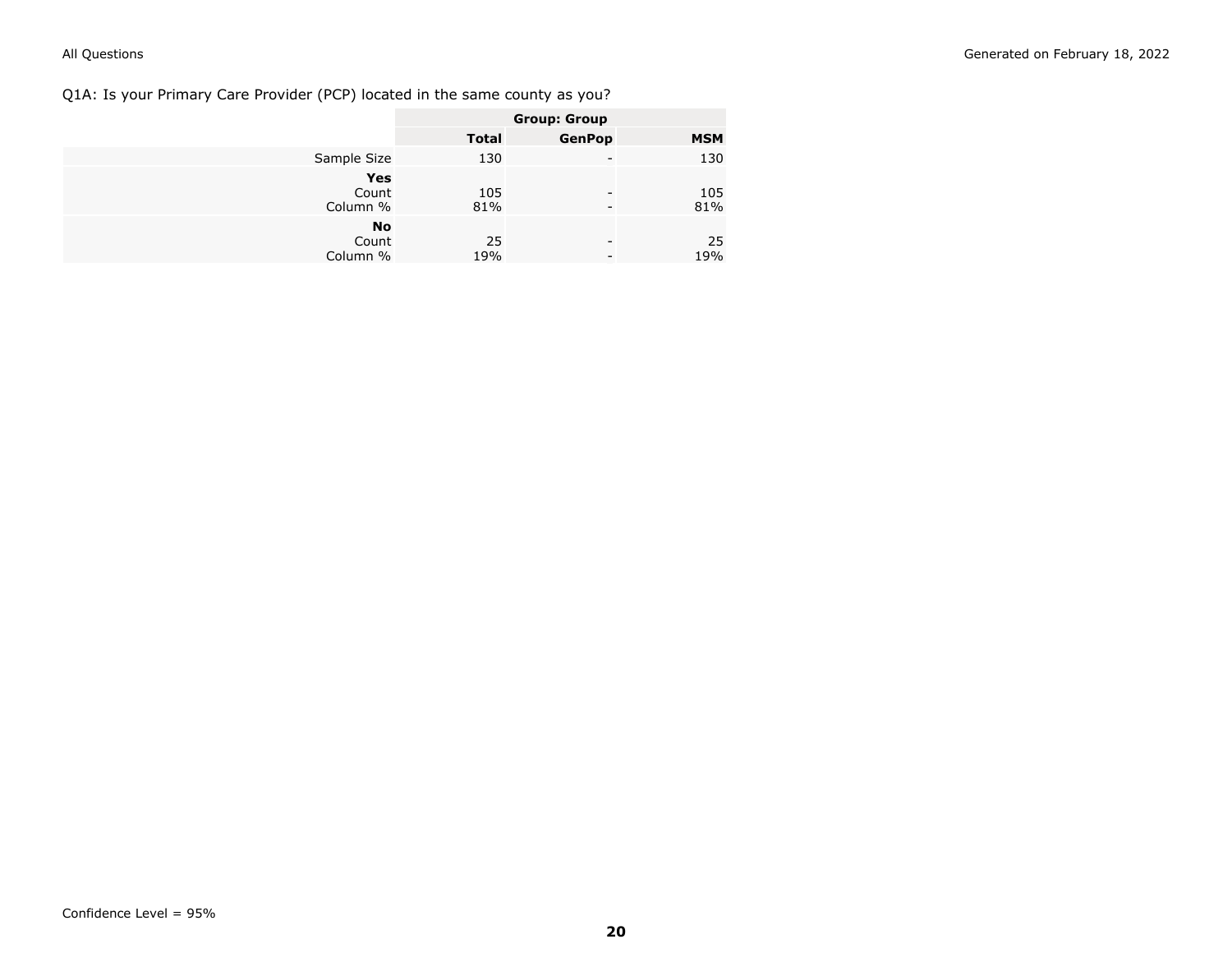## <span id="page-20-0"></span>Q1B\_1: In which county is your Primary Care Provider (PCP) located?

|                                         |                   | <b>Group: Group</b>      |                    |
|-----------------------------------------|-------------------|--------------------------|--------------------|
|                                         | <b>Total</b>      | <b>GenPop</b>            | <b>MSM</b>         |
| Sample Size                             | 25                |                          | 25                 |
| <b>Albany</b><br>Count<br>Column %      | $\mathbf 1$<br>4% |                          | $\mathbf{1}$<br>4% |
| <b>Big Horn</b><br>Count<br>Column %    | $\pmb{0}$<br>0%   | $\overline{a}$           | $\pmb{0}$<br>0%    |
| <b>Campbell</b><br>Count<br>Column %    | 1<br>4%           | ۳                        | $\mathbf{1}$<br>4% |
| <b>Carbon</b><br>Count<br>Column %      | $\pmb{0}$<br>0%   | $\overline{a}$           | 0<br>0%            |
| <b>Converse</b><br>Count<br>Column %    | $\pmb{0}$<br>0%   |                          | 0<br>0%            |
| <b>Crook</b><br>Count<br>Column %       | $\mathbf 1$<br>4% | $\overline{a}$           | 1<br>4%            |
| <b>Fremont</b><br>Count<br>Column %     | $\pmb{0}$<br>0%   | $\overline{a}$<br>۳      | $\mathbf 0$<br>0%  |
| Goshen<br>Count<br>Column %             | 0<br>0%           | $\frac{1}{2}$            | 0<br>0%            |
| <b>Hot Springs</b><br>Count<br>Column % | $\mathbf 1$<br>4% |                          | $\mathbf{1}$<br>4% |
| <b>Johnson</b><br>Count<br>Column %     | $\pmb{0}$<br>0%   | $\overline{\phantom{0}}$ | $\pmb{0}$<br>0%    |
| Laramie<br>Count<br>Column %            | 6<br>24%          |                          | 6<br>24%           |
| Lincoln<br>Count<br>Column %            | $\mathbf 0$<br>0% | $\overline{\phantom{0}}$ | 0<br>0%            |
| <b>Natrona</b><br>Count<br>Column %     | 8<br>32%          | $\overline{a}$           | 8<br>32%           |
| <b>Niobrara</b><br>Count<br>Column %    | $\pmb{0}$<br>0%   | $\overline{\phantom{0}}$ | $\pmb{0}$<br>0%    |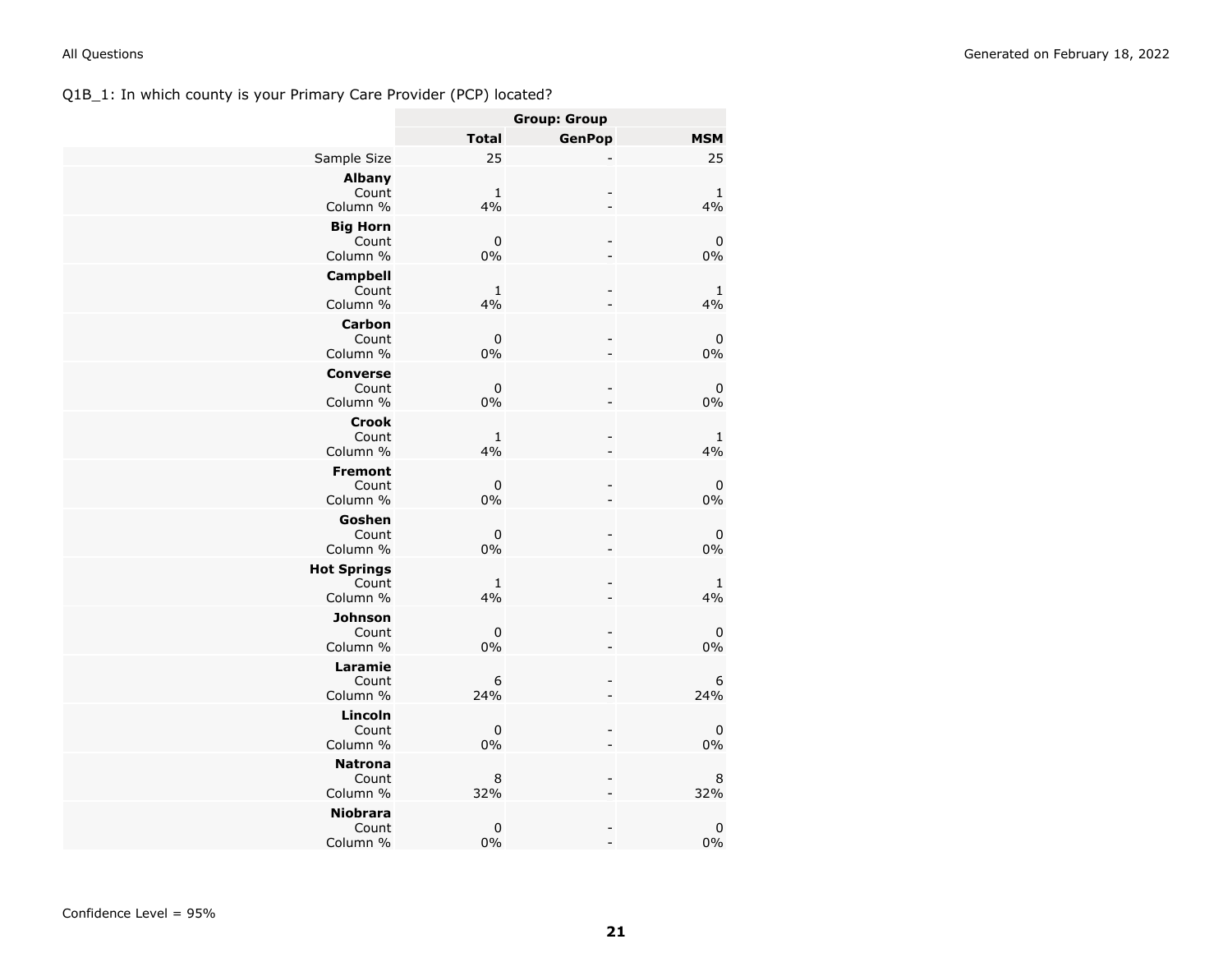## <span id="page-21-0"></span>Q1B\_1: In which county is your Primary Care Provider (PCP) located?

|                                                |                    | <b>Group: Group</b> |                        |
|------------------------------------------------|--------------------|---------------------|------------------------|
|                                                | <b>Total</b>       | <b>GenPop</b>       | <b>MSM</b>             |
| Park<br>Count<br>Column %                      | $\mathbf{1}$<br>4% |                     | $\mathbf{1}$<br>4%     |
| <b>Platte</b><br>Count<br>Column %             | $\mathbf 0$<br>0%  |                     | $\pmb{0}$<br>$0\%$     |
| <b>Sheridan</b><br>Count<br>Column %           | $\mathbf 0$<br>0%  |                     | $\pmb{0}$<br>0%        |
| <b>Sublette</b><br>Count<br>Column %           | 0<br>0%            |                     | $\boldsymbol{0}$<br>0% |
| <b>Sweetwater</b><br>Count<br>Column %         | 1<br>4%            |                     | $\mathbf{1}$<br>4%     |
| <b>Teton</b><br>Count<br>Column %              | $\mathbf{1}$<br>4% |                     | $\mathbf{1}$<br>4%     |
| Uinta<br>Count<br>Column %                     | $\mathbf 0$<br>0%  |                     | $\pmb{0}$<br>0%        |
| Washakie<br>Count<br>Column %                  | $\mathbf{1}$<br>4% |                     | $\mathbf{1}$<br>4%     |
| Weston<br>Count<br>Column %                    | $\mathbf 0$<br>0%  |                     | $\mathbf 0$<br>0%      |
| <b>Outside of Wyoming</b><br>Count<br>Column % | 3<br>12%           |                     | 3<br>12%               |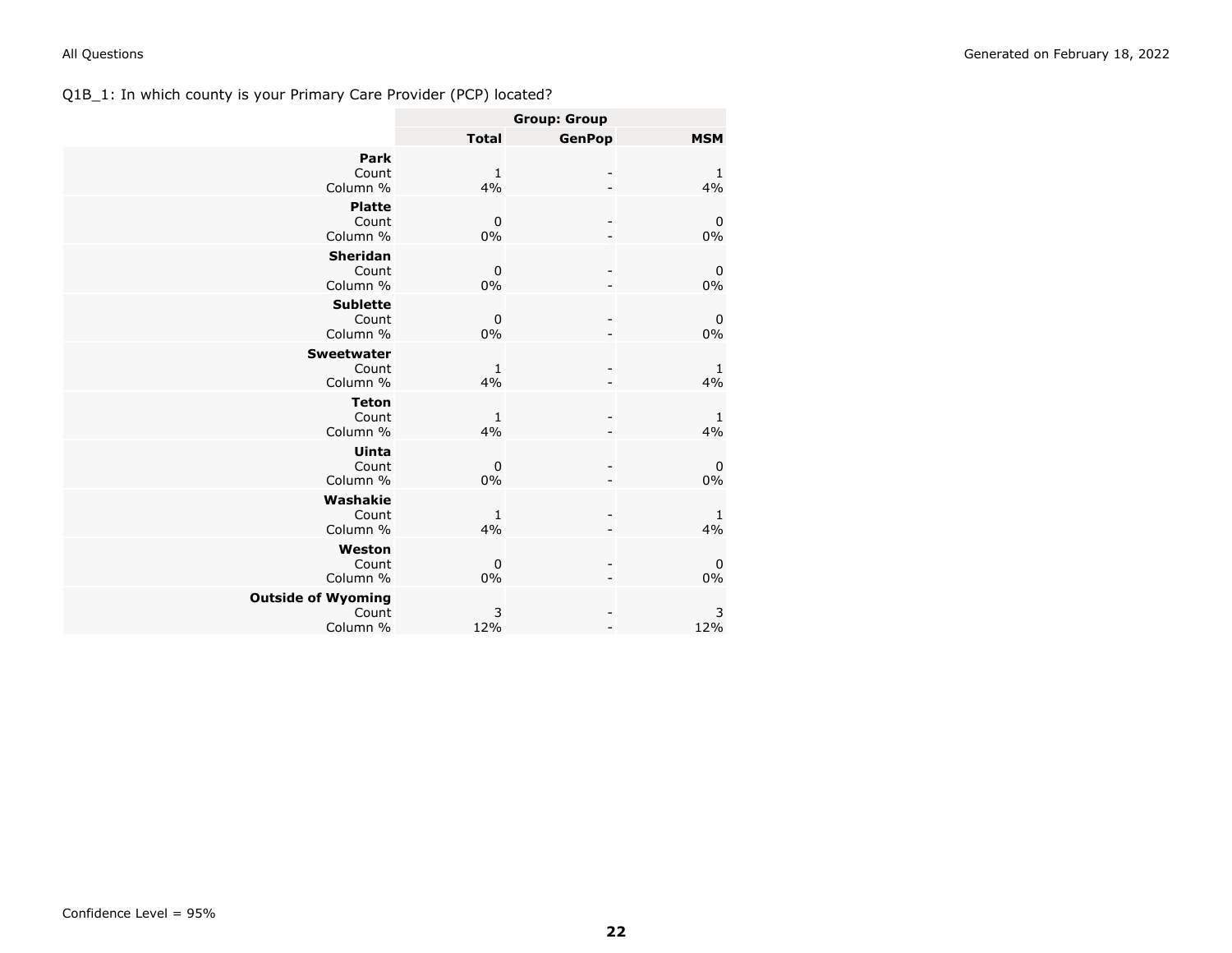<span id="page-22-0"></span>Q2: Have you ever been diagnosed with any type of mental health disorder?

|                                                                                           | <b>Group: Group</b> |               |            |
|-------------------------------------------------------------------------------------------|---------------------|---------------|------------|
|                                                                                           | <b>Total</b>        | <b>GenPop</b> | <b>MSM</b> |
| Sample Size                                                                               | 535                 | 405           | 130        |
| <b>Yes</b><br>Count<br>Column %                                                           | 134<br>25%          | 78<br>19%     | 56<br>43%  |
| <b>No</b><br>Count<br>Column %                                                            | 395<br>74%          | 324<br>80%    | 71<br>55%  |
| I think I might have or had an undiagnosed<br>mental health disorder<br>Count<br>Column % | 2<br>$0\%$          | 2<br>0%       | 0<br>0%    |
| <b>Prefer not to answer</b><br>Count<br>Column %                                          | 4<br>$1\%$          | 1<br>0%       | З<br>2%    |

Confidence Level = 95%

*There is a significant difference between this cell's Column % and the others in the same row*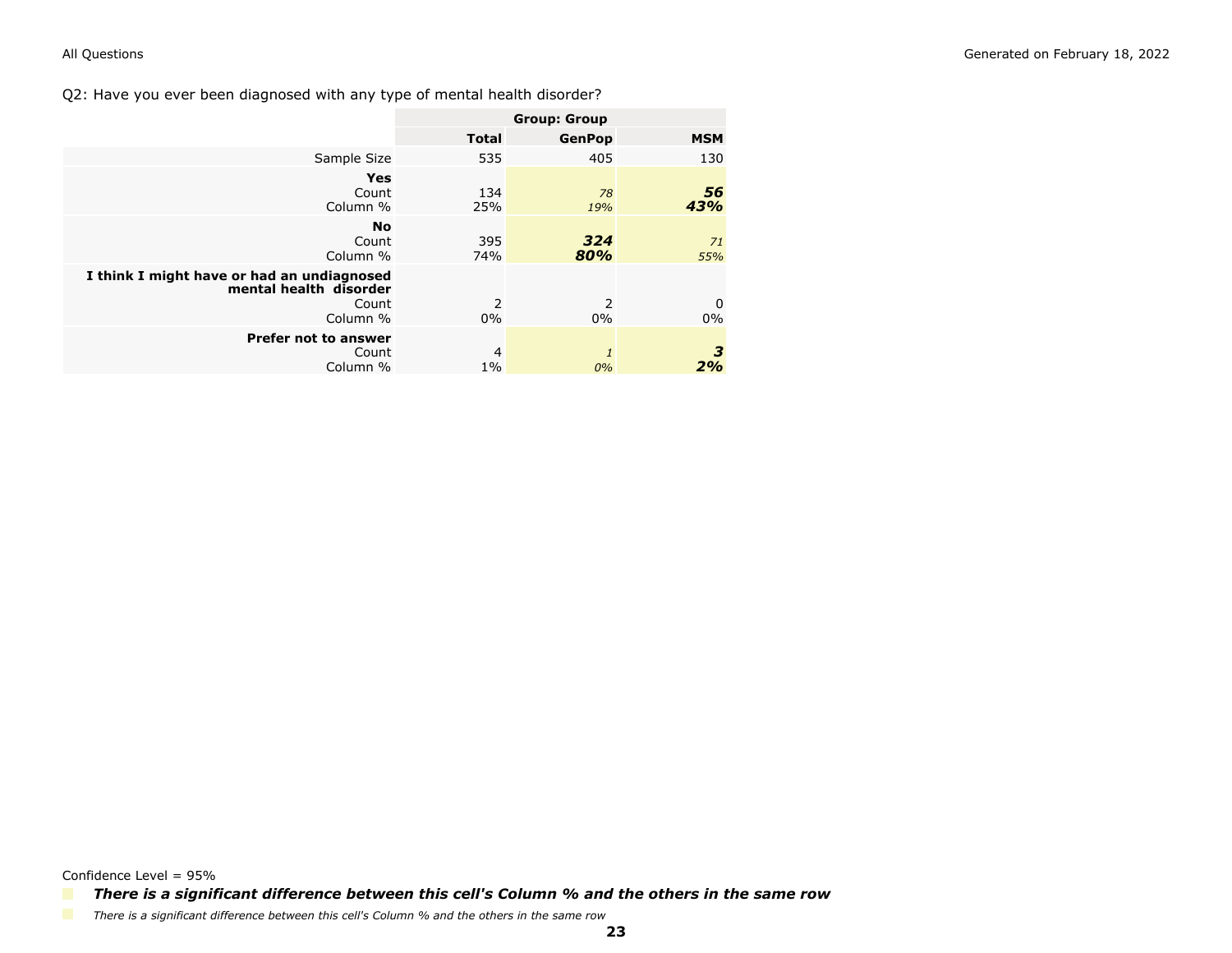<span id="page-23-0"></span>Q3: At any point in your life, have you ever felt like you might want to harm yourself?

|                                           |                         | <b>Group: Group</b> |            |
|-------------------------------------------|-------------------------|---------------------|------------|
|                                           | <b>Total</b>            | <b>GenPop</b>       | <b>MSM</b> |
| Sample Size                               | 535                     | 405                 | 130        |
| <b>Yes</b><br>Count<br>Column %           | 153<br>29%              | 78<br>19%           | 75<br>58%  |
| <b>No</b><br>Count<br>Column %            | 378<br>71%              | 326<br>80%          | 52<br>40%  |
| Prefer not to answer<br>Count<br>Column % | $\overline{4}$<br>$1\%$ | $\mathbf{1}$<br>0%  | З<br>2%    |

Confidence Level = 95%

*There is a significant difference between this cell's Column % and the others in the same row*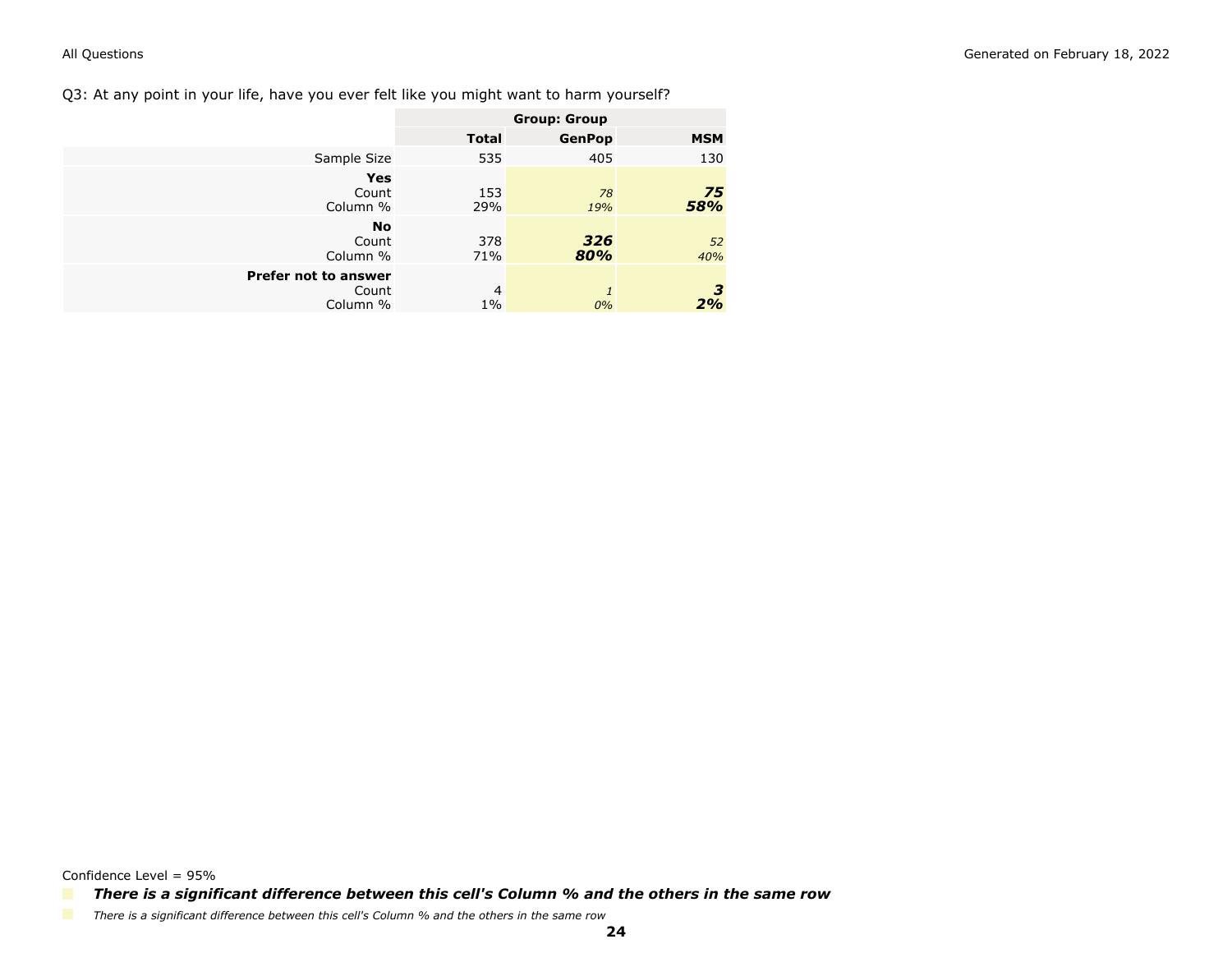<span id="page-24-0"></span>

|                                                  | <b>Group: Group</b> |               |            |
|--------------------------------------------------|---------------------|---------------|------------|
|                                                  | <b>Total</b>        | <b>GenPop</b> | <b>MSM</b> |
| Sample Size                                      | 153                 | 78            | 75         |
| 0-6 months<br>Count<br>Column %                  | 29<br>19%           | 11<br>14%     | 18<br>24%  |
| 7-12 months<br>Count<br>Column %                 | 4<br>3%             | 1<br>$1\%$    | 3<br>4%    |
| 1-3 years<br>Count<br>Column %                   | 26<br>17%           | 10<br>13%     | 16<br>21%  |
| More than 3 years ago<br>Count<br>Column %       | 85<br>56%           | 52<br>67%     | 33<br>44%  |
| <b>Not sure</b><br>Count<br>Column %             | 8<br>5%             | 4<br>5%       | 4<br>5%    |
| <b>Prefer not to answer</b><br>Count<br>Column % | 1<br>$1\%$          | 0<br>$0\%$    | 1<br>$1\%$ |

Confidence Level = 95%

*There is a significant difference between this cell's Column % and the others in the same row*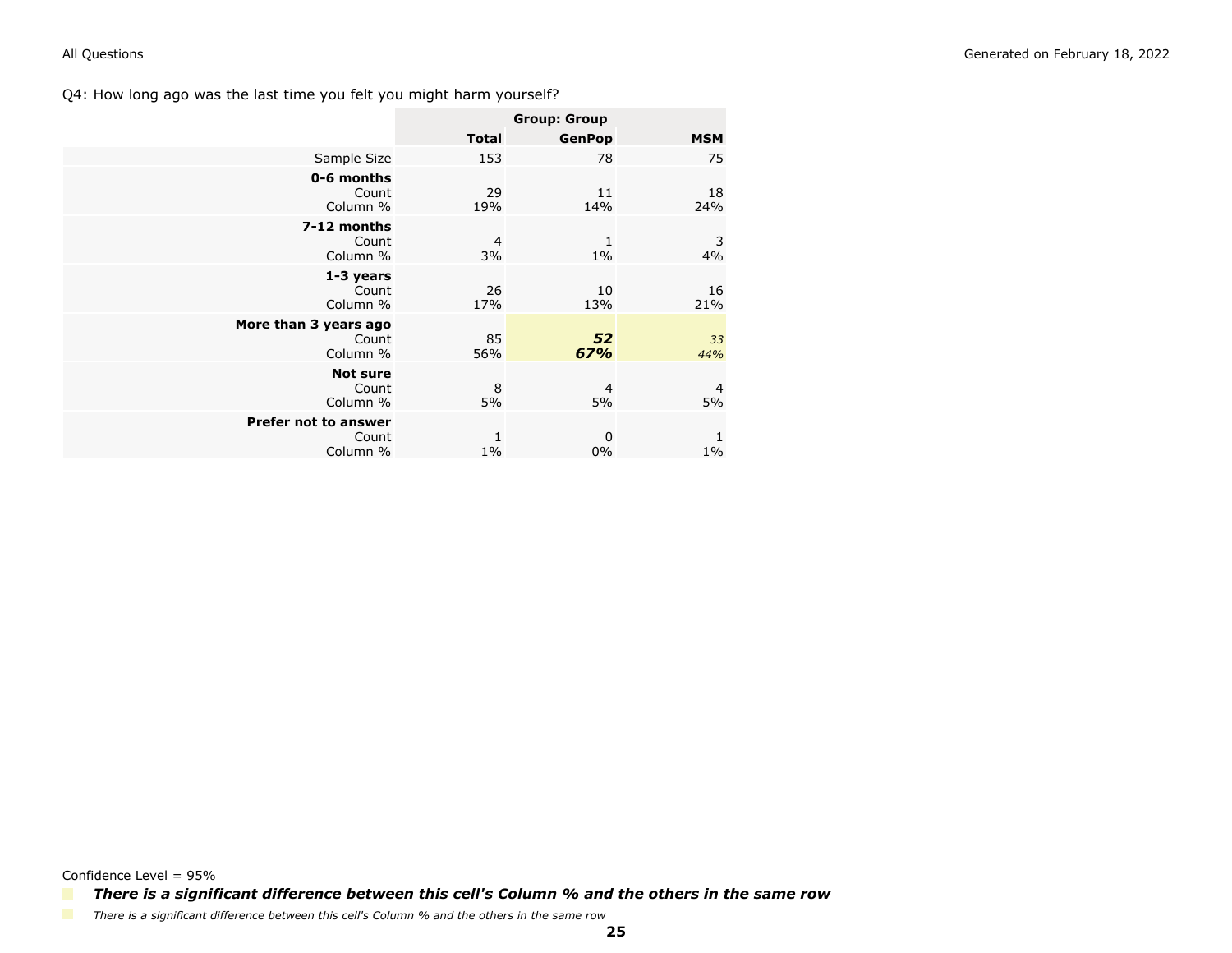<span id="page-25-0"></span>Q5\_MRV: To the best of your knowledge, can HIV, hepatitis, and/or STIs be transmitted by.......

|                                                                   | <b>Group: Group</b> |                   |            |
|-------------------------------------------------------------------|---------------------|-------------------|------------|
|                                                                   | <b>Total</b>        | <b>GenPop</b>     | <b>MSM</b> |
| Sample Size                                                       | 535                 | 405               | 130        |
| <b>Vaginal sex</b><br>Mentions<br>% Sample Size                   | 489<br>91%          | 370<br>91%        | 119<br>92% |
| Oral sex<br>Mentions<br>% Sample Size                             | 430<br>80%          | 326<br>80%        | 104<br>80% |
| <b>Anal sex</b><br>Mentions<br>% Sample Size                      | 472<br>88%          | 350<br>86%        | 122<br>94% |
| <b>Injection drug use</b><br>Mentions<br>% Sample Size            | 482<br>90%          | 358<br>88%        | 124<br>95% |
| Intranasal drug use (snorting drugs)<br>Mentions<br>% Sample Size | 142<br>27%          | 112<br>28%        | 30<br>23%  |
| <b>Mutual masturbation</b><br>Mentions<br>% Sample Size           | 98<br>18%           | 73<br>18%         | 25<br>19%  |
| <b>Not sure</b><br>Mentions<br>% Sample Size                      | 2<br>0%             | $\mathbf 0$<br>0% | 2<br>2%    |
| <b>Prefer not to answer</b><br>Mentions<br>% Sample Size          | 1<br>0%             | 0<br>$0\%$        | 1<br>$1\%$ |

Confidence Level = 95%

*There is a significant difference between this cell's Column % and the others in the same row*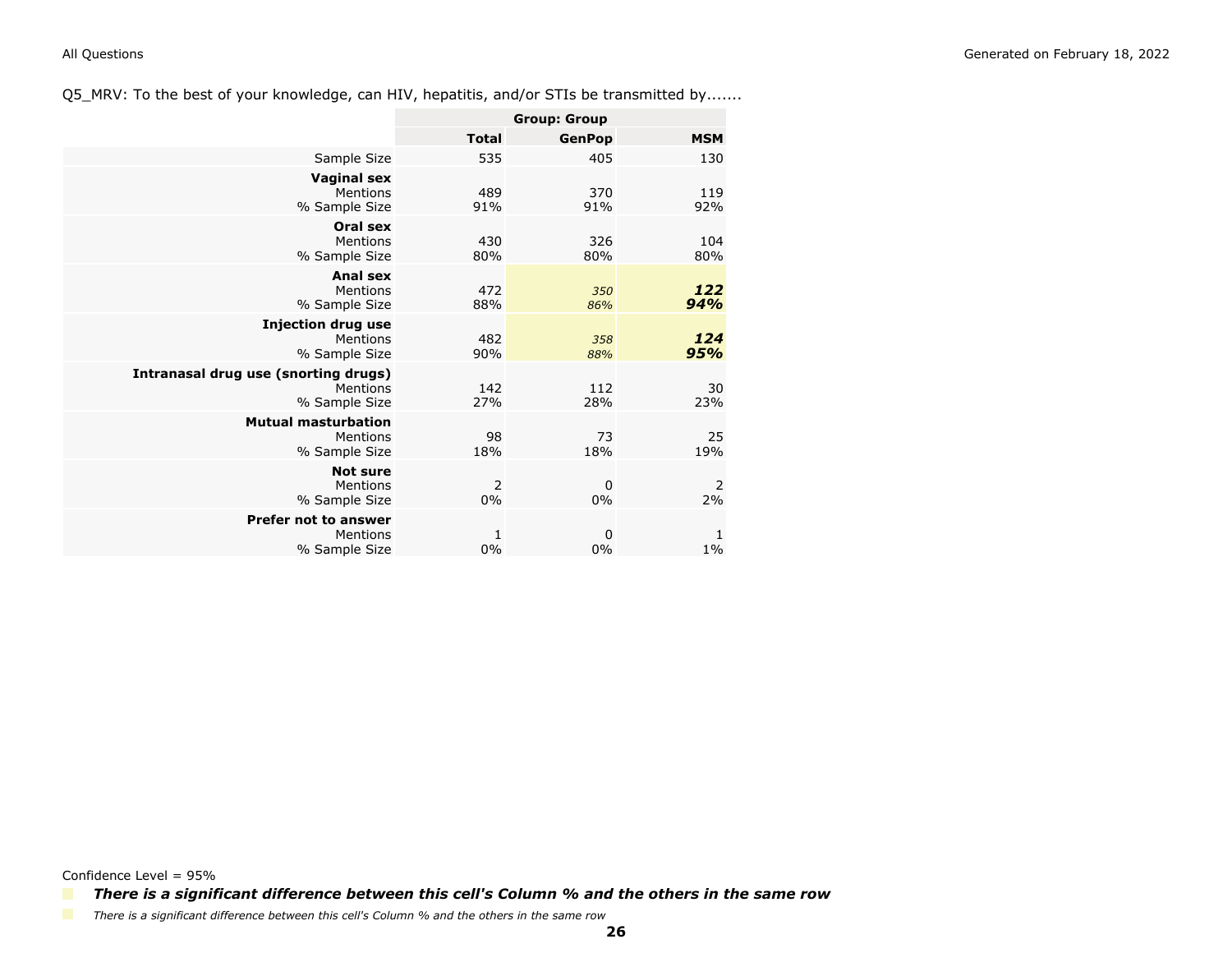<span id="page-26-0"></span>Q6\_MRV: To the best of your knowledge, can STI infections occur in which of the following places?

|                                                          | <b>Group: Group</b> |                   |                      |
|----------------------------------------------------------|---------------------|-------------------|----------------------|
|                                                          | <b>Total</b>        | <b>GenPop</b>     | <b>MSM</b>           |
| Sample Size                                              | 535                 | 405               | 130                  |
| <b>Genitals</b><br>Mentions<br>% Sample Size             | 491<br>92%          | 374<br>92%        | 117<br>90%           |
| <b>Throat</b><br>Mentions<br>% Sample Size               | 410<br>77%          | 306<br>76%        | 104<br>80%           |
| Rectum<br>Mentions<br>% Sample Size                      | 464<br>87%          | 350<br>86%        | 114<br>88%           |
| <b>Skin</b><br><b>Mentions</b><br>% Sample Size          | 377<br>70%          | 284<br>70%        | 93<br>72%            |
| <b>Blood</b><br>Mentions<br>% Sample Size                | 468<br>87%          | 362<br>89%        | 106<br>82%           |
| <b>Not sure</b><br><b>Mentions</b><br>% Sample Size      | 2<br>$0\%$          | $\mathbf 0$<br>0% | 2<br>2%              |
| <b>Prefer not to answer</b><br>Mentions<br>% Sample Size | 2<br>$0\%$          | 0<br>$0\%$        | $\overline{2}$<br>2% |

Confidence Level = 95%

*There is a significant difference between this cell's Column % and the others in the same row*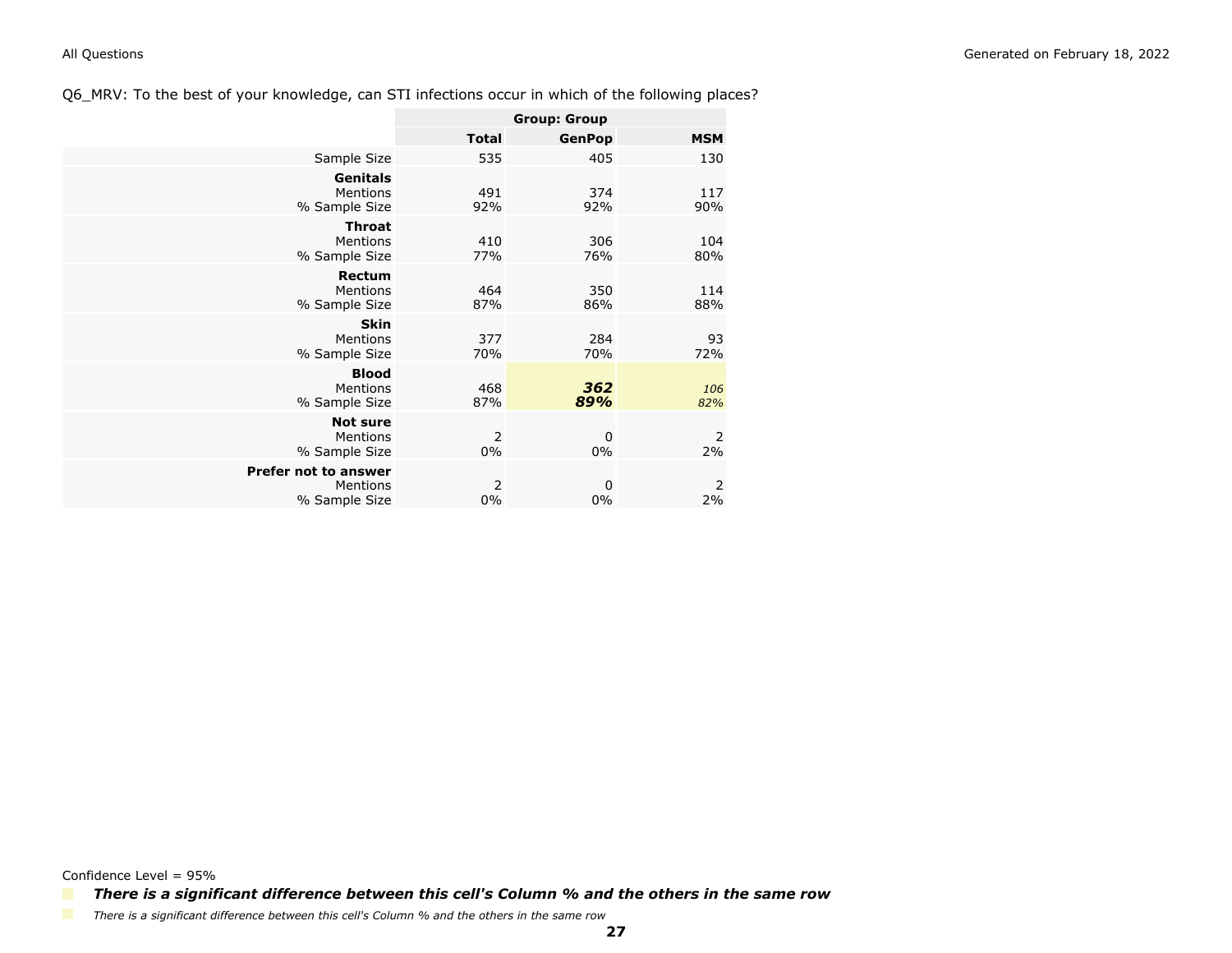<span id="page-27-0"></span>Q7: Have you engaged in any type of sexual contact with another person in your lifetime?

|                                           |                         | <b>Group: Group</b> |            |
|-------------------------------------------|-------------------------|---------------------|------------|
|                                           | <b>Total</b>            | <b>GenPop</b>       | <b>MSM</b> |
| Sample Size                               | 535                     | 405                 | 130        |
| <b>Yes</b><br>Count<br>Column %           | 510<br>95%              | 384<br>95%          | 126<br>97% |
| <b>No</b><br>Count<br>Column %            | 21<br>4%                | 18<br>4%            | 3<br>$2\%$ |
| Prefer not to answer<br>Count<br>Column % | $\overline{4}$<br>$1\%$ | 3<br>$1\%$          | 1<br>$1\%$ |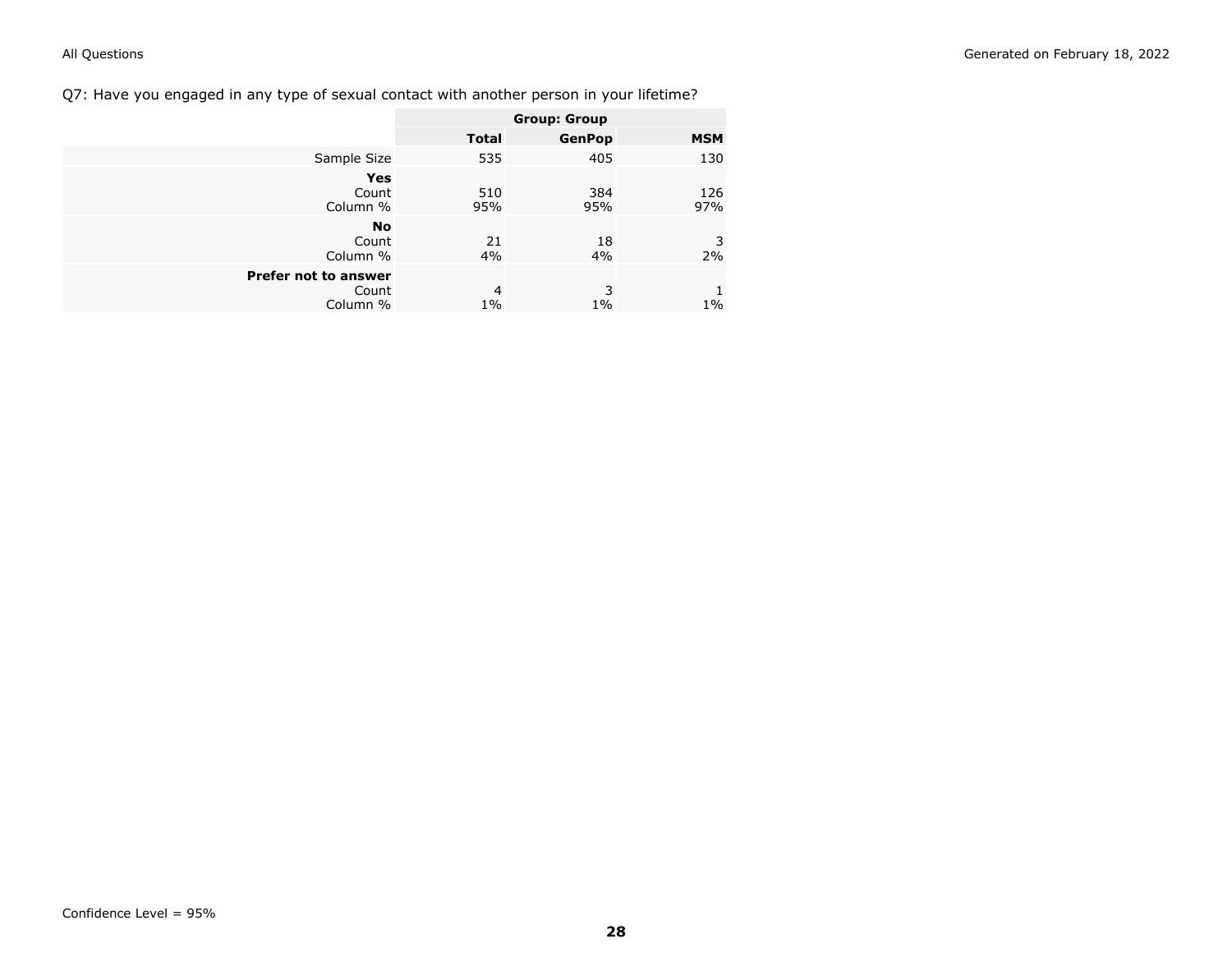### <span id="page-28-0"></span>Q8\_MRV: Have you ever asked your sexual contact partner(s) any of the following to prevent exposure to STIs?

|                                                                                                             | <b>Group: Group</b> |                         |            |
|-------------------------------------------------------------------------------------------------------------|---------------------|-------------------------|------------|
|                                                                                                             | <b>Total</b>        | <b>GenPop</b>           | <b>MSM</b> |
| Sample Size                                                                                                 | 510                 | 384                     | 126        |
| To get tested for STIs<br>Mentions<br>% Sample Size                                                         | 145<br>28%          | 87<br>23%               | 58<br>46%  |
| How many sexual partners they have had<br>since they were last tested for STIs<br>Mentions<br>% Sample Size | 164<br>32%          | 113<br>29%              | 51<br>40%  |
| To use a condom<br>Mentions<br>% Sample Size                                                                | 280<br>55%          | 181<br>47%              | 99<br>79%  |
| To wear gloves<br>Mentions<br>% Sample Size                                                                 | 17<br>3%            | 12<br>3%                | 5<br>4%    |
| To use a dental dam<br>Mentions<br>% Sample Size                                                            | 5<br>$1\%$          | $\overline{4}$<br>$1\%$ | 1<br>$1\%$ |
| Something else (please specify):<br>Mentions<br>% Sample Size                                               | 25<br>5%            | 13<br>3%                | 12<br>10%  |
| <b>Not sure</b><br>Mentions<br>% Sample Size                                                                | 9<br>2%             | 0<br>0%                 | 9<br>7%    |
| Prefer not to answer<br>Mentions<br>% Sample Size                                                           | 5<br>$1\%$          | 0<br>0%                 | 5<br>4%    |

Confidence Level = 95%

*There is a significant difference between this cell's Column % and the others in the same row*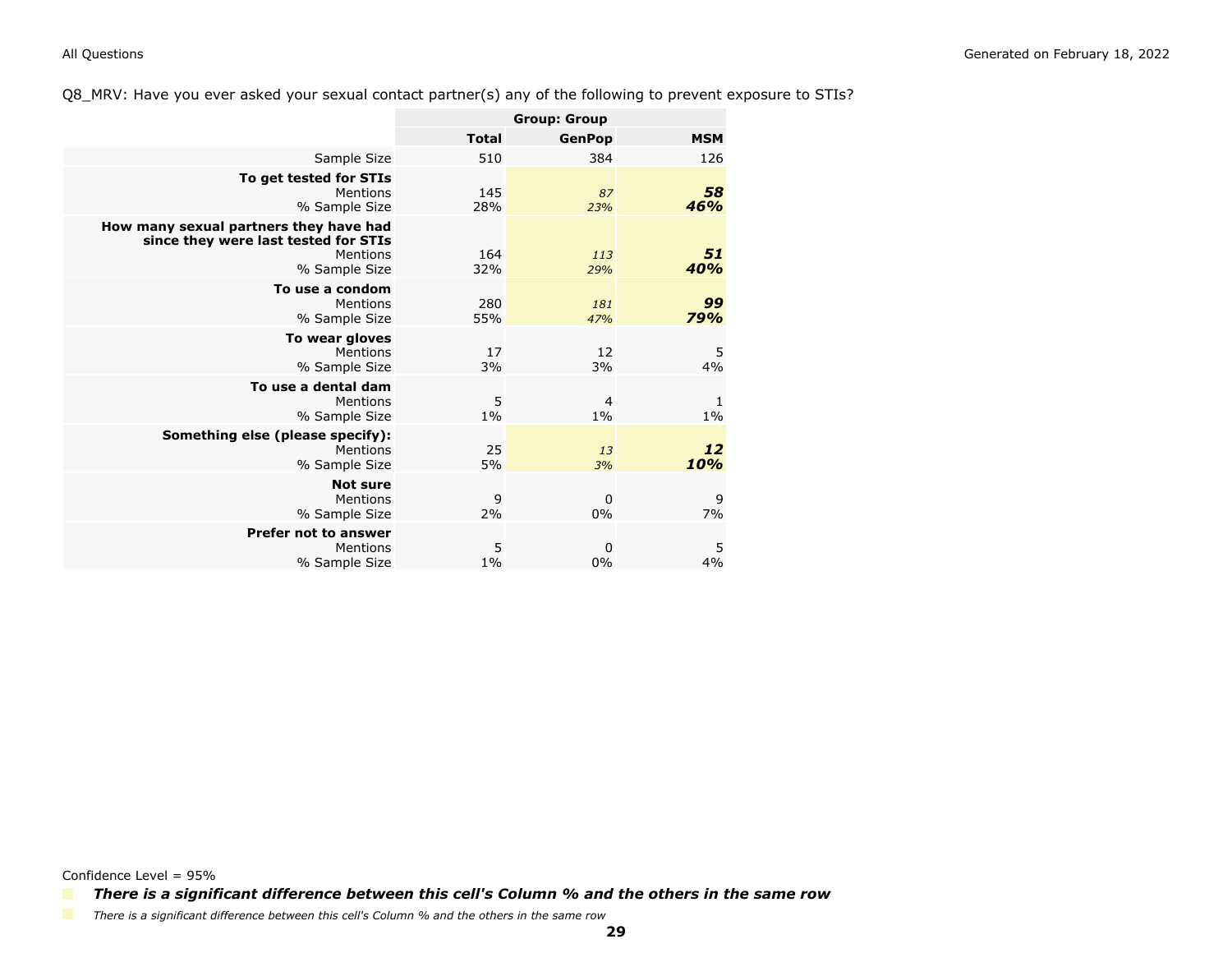### <span id="page-29-0"></span>Q9\_MRV: Has a sexual contact partner ever asked you to use any of the following to prevent exposure to STIs?

|                                                                                                           | <b>Group: Group</b>     |                         |                      |
|-----------------------------------------------------------------------------------------------------------|-------------------------|-------------------------|----------------------|
|                                                                                                           | <b>Total</b>            | <b>GenPop</b>           | <b>MSM</b>           |
| Sample Size                                                                                               | 510                     | 384                     | 126                  |
| To get tested for STIs<br>Mentions<br>% Sample Size                                                       | 103<br>20%              | 57<br>15%               | 46<br>37%            |
| How many sexual partners you have had since<br>you were last tested for STIs<br>Mentions<br>% Sample Size | 130<br>25%              | 81<br>21%               | 49<br>39%            |
| To use a condom<br>Mentions<br>% Sample Size                                                              | 230<br>45%              | 133<br>35%              | 97<br>77%            |
| To wear gloves<br>Mentions<br>% Sample Size                                                               | 15<br>3%                | 10<br>3%                | 5<br>4%              |
| To use a dental dam<br>Mentions<br>% Sample Size                                                          | 5<br>$1\%$              | $\overline{4}$<br>$1\%$ | 1<br>$1\%$           |
| Something else (please specify):<br>Mentions<br>% Sample Size                                             | 15<br>3%                | 3<br>$1\%$              | 12<br>10%            |
| <b>Not sure</b><br>Mentions<br>% Sample Size                                                              | 11<br>2%                | $\mathbf 0$<br>0%       | 11<br>9%             |
| <b>Prefer not to answer</b><br>Mentions<br>% Sample Size                                                  | $\overline{4}$<br>$1\%$ | $\mathbf 0$<br>0%       | $\overline{a}$<br>3% |

Confidence Level = 95%

*There is a significant difference between this cell's Column % and the others in the same row*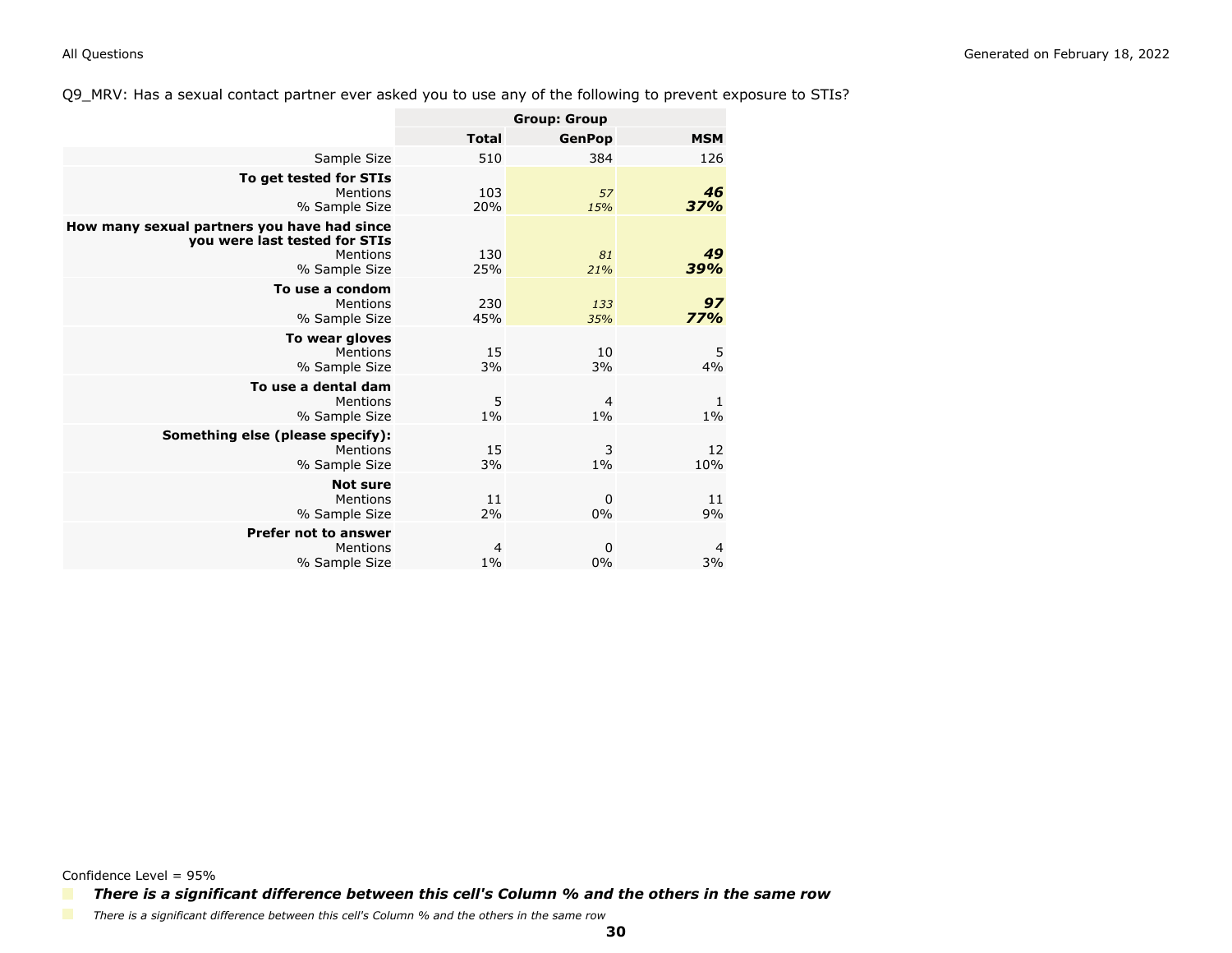### <span id="page-30-0"></span>Q11: Do you use online dating sites or apps to find partners for romantic relationships and/or sexual contact?

|                                           |              | <b>Group: Group</b> |            |
|-------------------------------------------|--------------|---------------------|------------|
|                                           | <b>Total</b> | <b>GenPop</b>       | <b>MSM</b> |
| Sample Size                               | 535          | 405                 | 130        |
| Yes<br>Count<br>Column %                  | 93<br>17%    | 22<br>5%            | 71<br>55%  |
| <b>No</b><br>Count<br>Column %            | 441<br>82%   | 383<br>95%          | 58<br>45%  |
| Prefer not to answer<br>Count<br>Column % | 1<br>$0\%$   | 0<br>0%             | $1\%$      |

Confidence Level = 95%

*There is a significant difference between this cell's Column % and the others in the same row*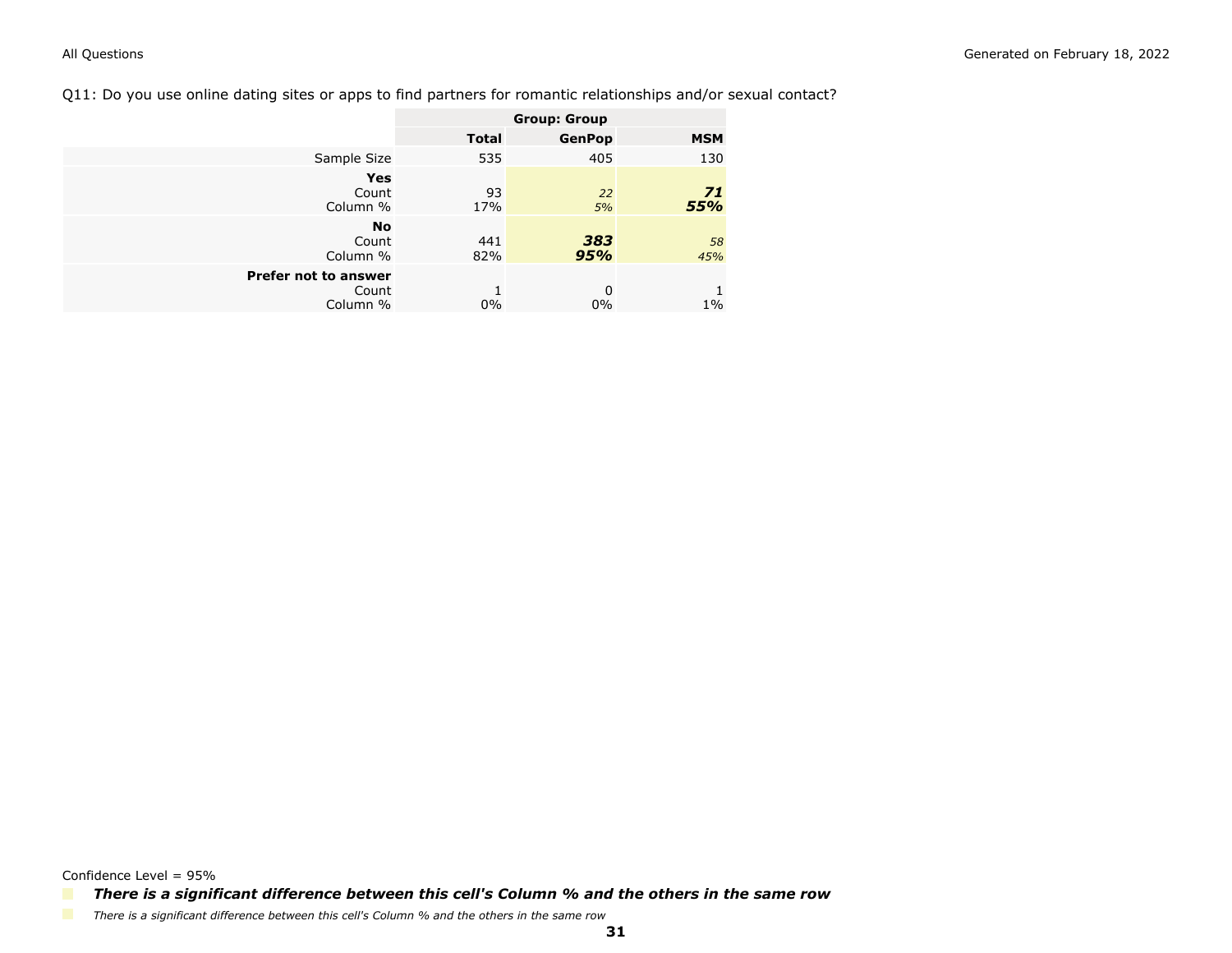<span id="page-31-0"></span>Q12: Do you ever meet in person with potential partner(s) you met on these online sites or apps?

|                      |              | <b>Group: Group</b> |                       |
|----------------------|--------------|---------------------|-----------------------|
|                      | <b>Total</b> | <b>GenPop</b>       | <b>MSM</b>            |
| Sample Size          | 93           | 22                  | 71                    |
| <b>Yes</b>           |              |                     |                       |
| Count<br>Column %    | 78<br>84%    | 16<br>73%           | 62<br>87%             |
| <b>No</b>            |              |                     |                       |
| Count<br>Column %    | 13<br>14%    | 6<br>27%            | $\overline{z}$<br>10% |
| Prefer not to answer |              |                     |                       |
| Count<br>Column %    | 2<br>2%      | $\Omega$<br>$0\%$   | $\mathcal{L}$<br>3%   |

Confidence Level = 95%

*There is a significant difference between this cell's Column % and the others in the same row*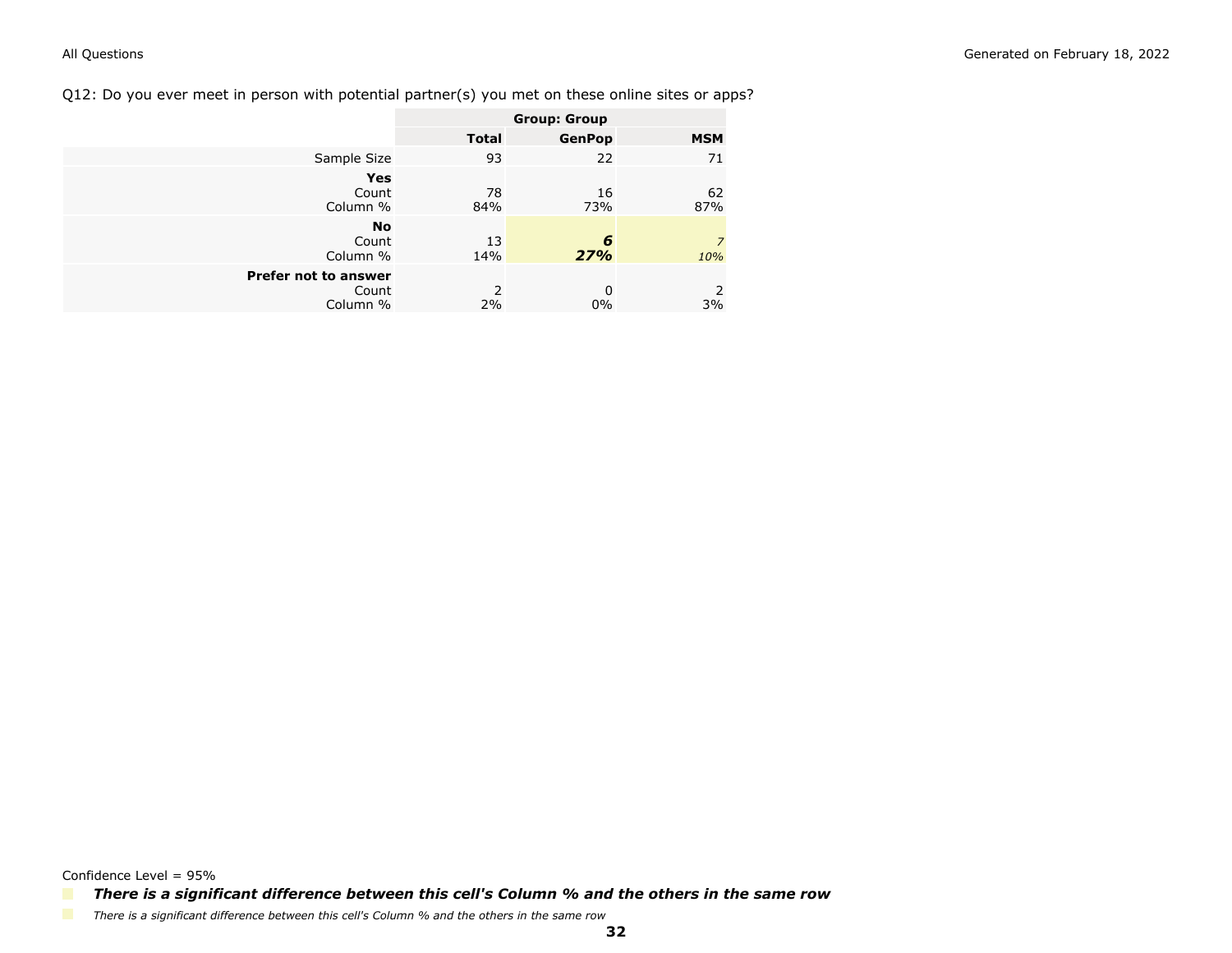## <span id="page-32-0"></span>Q13A: Are you currently sexually active?

|                      |                | <b>Group: Group</b> |                |
|----------------------|----------------|---------------------|----------------|
|                      | <b>Total</b>   | <b>GenPop</b>       | <b>MSM</b>     |
| Sample Size          | 130            |                     | 130            |
| <b>Yes</b>           |                |                     |                |
| Count                | 88             |                     | 88             |
| Column %             | 68%            |                     | 68%            |
| <b>No</b>            |                |                     |                |
| Count                | 38             | -                   | 38             |
| Column %             | 29%            |                     | 29%            |
| Prefer not to answer |                |                     |                |
| Count                | $\overline{4}$ | -                   | $\overline{4}$ |
|                      |                |                     |                |
| Column %             | 3%             |                     | 3%             |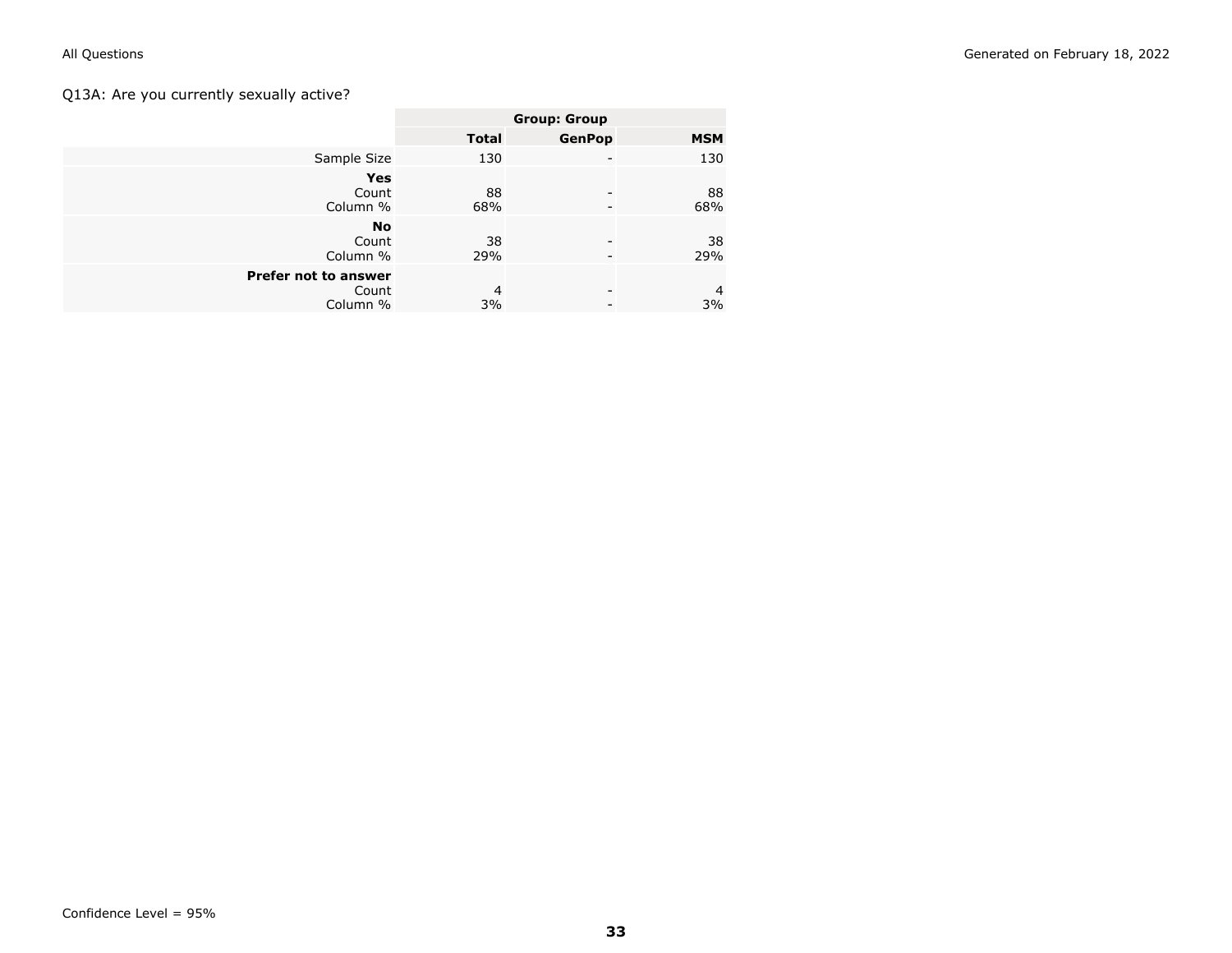<span id="page-33-0"></span>Q13B: Which option best describes how often you use condoms to prevent STIs?

|                                                        | <b>Group: Group</b>     |               |                         |
|--------------------------------------------------------|-------------------------|---------------|-------------------------|
|                                                        | <b>Total</b>            | <b>GenPop</b> | <b>MSM</b>              |
| Sample Size                                            | 493                     | 405           | 88                      |
| 100% of the time<br>Count<br>Column %                  | 37<br>8%                | 22<br>5%      | 15<br>17%               |
| 75% of the time<br>Count<br>Column %                   | 25<br>5%                | 13<br>3%      | 12<br>14%               |
| 50% of the time<br>Count<br>Column %                   | 14<br>3%                | 5<br>$1\%$    | $\boldsymbol{9}$<br>10% |
| 25% of the time<br>Count<br>Column %                   | 29<br>6%                | 12<br>3%      | 17<br>19%               |
| 0% of the time<br>Count<br>Column %                    | 277<br>56%              | 247<br>61%    | 30<br>34%               |
| I'm not currently sexually active<br>Count<br>Column % | 100<br>20%              | 100<br>25%    | $\boldsymbol{0}$<br>0%  |
| <b>Not sure</b><br>Count<br>Column %                   | $\overline{4}$<br>$1\%$ | 3<br>$1\%$    | 1<br>$1\%$              |
| <b>Prefer not to answer</b><br>Count<br>Column %       | $\overline{7}$<br>$1\%$ | 3<br>1%       | $\boldsymbol{4}$<br>5%  |

Confidence Level = 95%

*There is a significant difference between this cell's Column % and the others in the same row*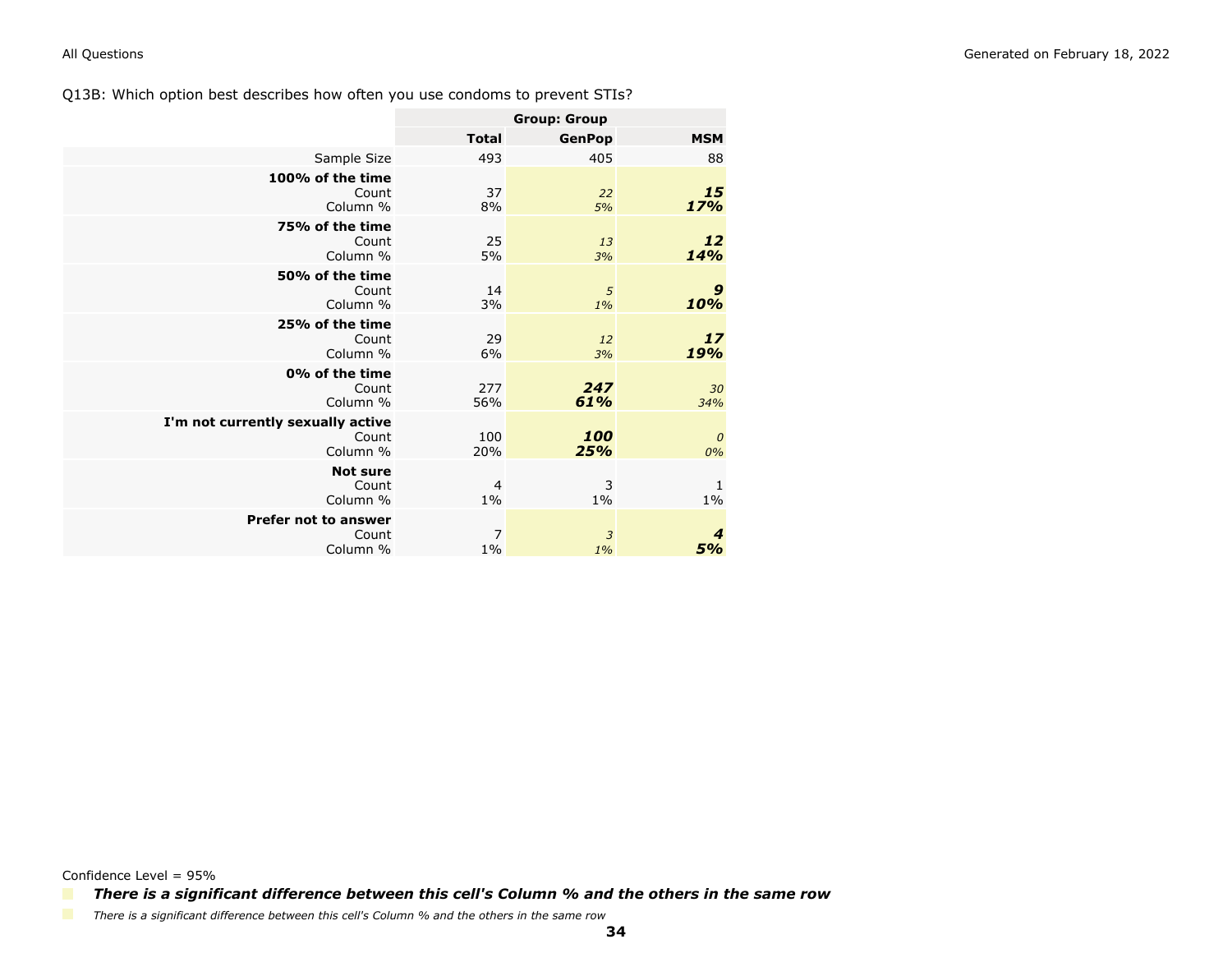### <span id="page-34-0"></span>Q14: Do you have access to condoms to prevent STIs?

|                                           |              | <b>Group: Group</b> |            |
|-------------------------------------------|--------------|---------------------|------------|
|                                           | <b>Total</b> | <b>GenPop</b>       | <b>MSM</b> |
| Sample Size                               | 535          | 405                 | 130        |
| <b>Yes</b><br>Count<br>Column %           | 462<br>86%   | 341<br>84%          | 121<br>93% |
| <b>No</b><br>Count<br>Column %            | 69<br>13%    | 61<br>15%           | 8<br>6%    |
| Prefer not to answer<br>Count<br>Column % | 4<br>$1\%$   | 3<br>$1\%$          | $1\%$      |

*There is a significant difference between this cell's Column % and the others in the same row*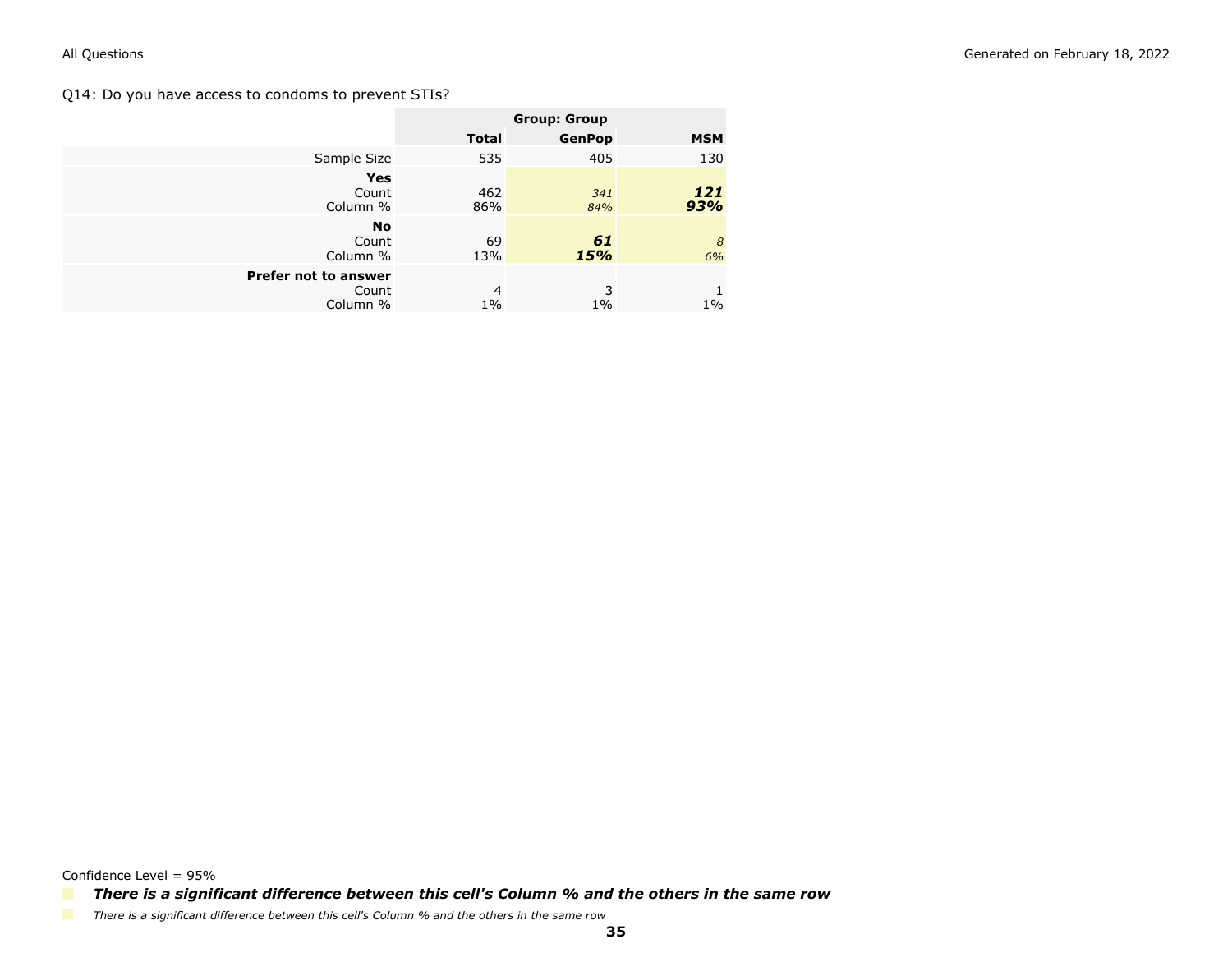### <span id="page-35-0"></span>Q15: Have you heard of the KnoWyo program?

|                                           |              | <b>Group: Group</b> |            |
|-------------------------------------------|--------------|---------------------|------------|
|                                           | <b>Total</b> | <b>GenPop</b>       | <b>MSM</b> |
| Sample Size                               | 535          | 405                 | 130        |
| <b>Yes</b><br>Count<br>Column %           | 99<br>19%    | 47<br>12%           | 52<br>40%  |
| <b>No</b><br>Count<br>Column %            | 434<br>81%   | 357<br>88%          | 77<br>59%  |
| Prefer not to answer<br>Count<br>Column % | 2<br>$0\%$   | $0\%$               | $1\%$      |

Confidence Level = 95%

*There is a significant difference between this cell's Column % and the others in the same row*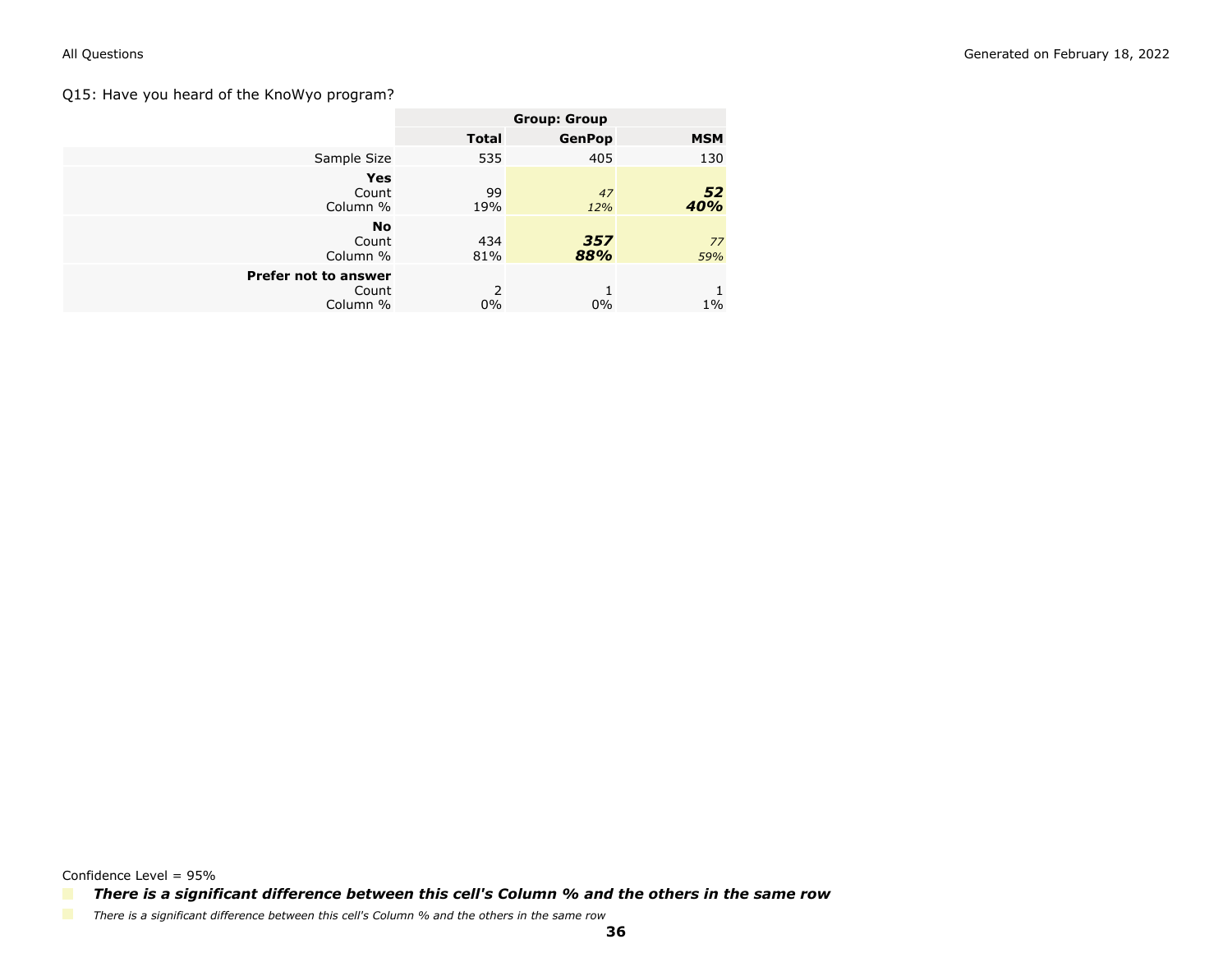Q16: Do you know how to get free condoms from the KnoWyo program?

|                      | <b>Group: Group</b> |               |            |
|----------------------|---------------------|---------------|------------|
|                      | <b>Total</b>        | <b>GenPop</b> | <b>MSM</b> |
| Sample Size          | 99                  | 47            | 52         |
| <b>Yes</b>           |                     |               |            |
| Count                | 53                  | 23            | 30         |
| Column %             | 54%                 | 49%           | 58%        |
| <b>No</b>            |                     |               |            |
| Count                | 45                  | 23            | 22         |
| Column %             | 45%                 | 49%           | 42%        |
| Prefer not to answer |                     |               |            |
| Count                |                     |               | 0          |
| Column %             | $1\%$               | 2%            | $0\%$      |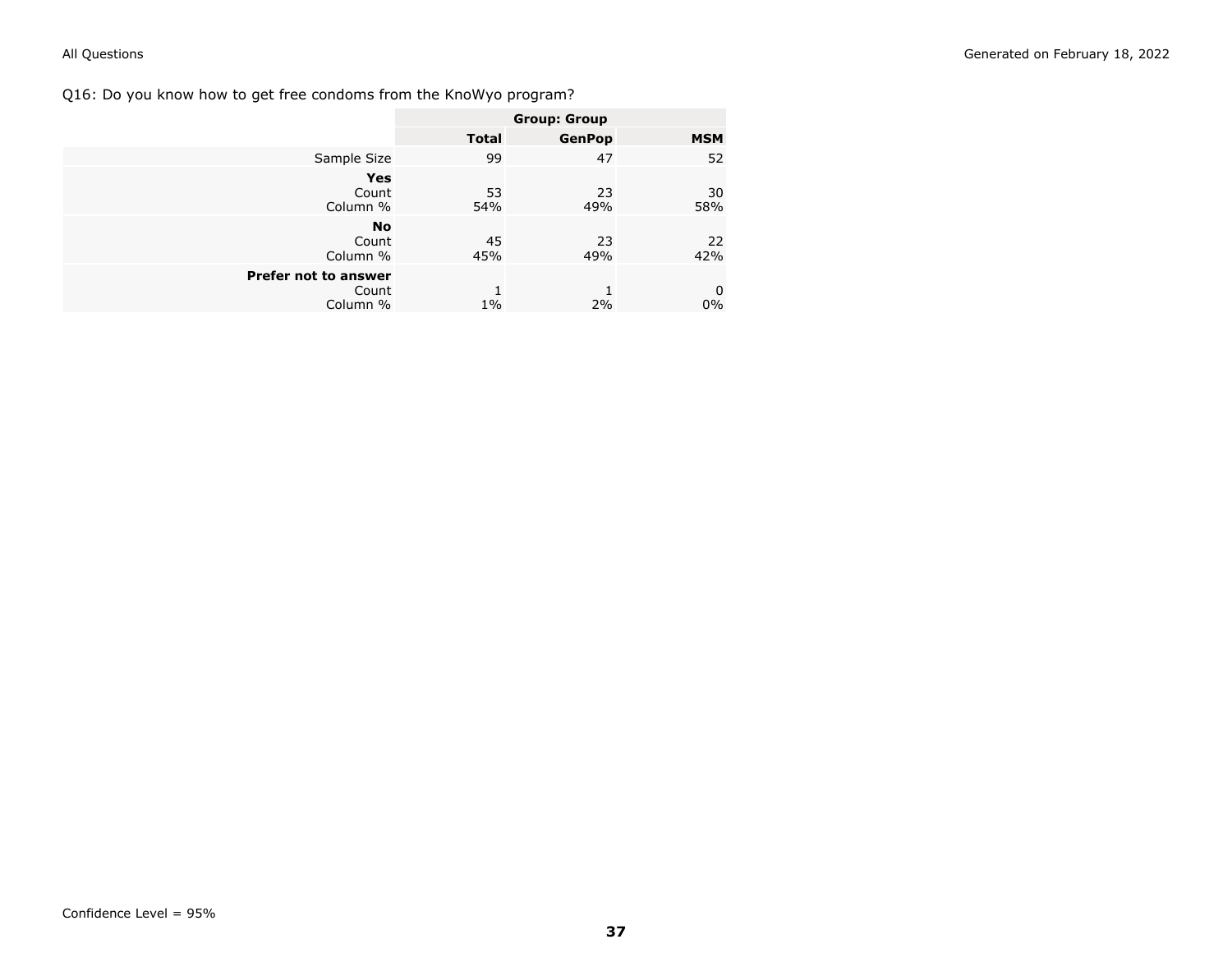Q17: Do you know how to access low or no-cost STI testing through the KnoWyo program?

|                      | <b>Group: Group</b> |               |            |
|----------------------|---------------------|---------------|------------|
|                      | <b>Total</b>        | <b>GenPop</b> | <b>MSM</b> |
| Sample Size          | 99                  | 47            | 52         |
| Yes                  |                     |               |            |
| Count                | 49                  | 20            | 29         |
| Column %             | 49%                 | 43%           | 56%        |
| <b>No</b>            |                     |               |            |
| Count                | 50                  | 27            | 23         |
| Column %             | 51%                 | 57%           | 44%        |
| Prefer not to answer |                     |               |            |
| Count                | 0                   | 0             | 0          |
| Column %             | $0\%$               | $0\%$         | $0\%$      |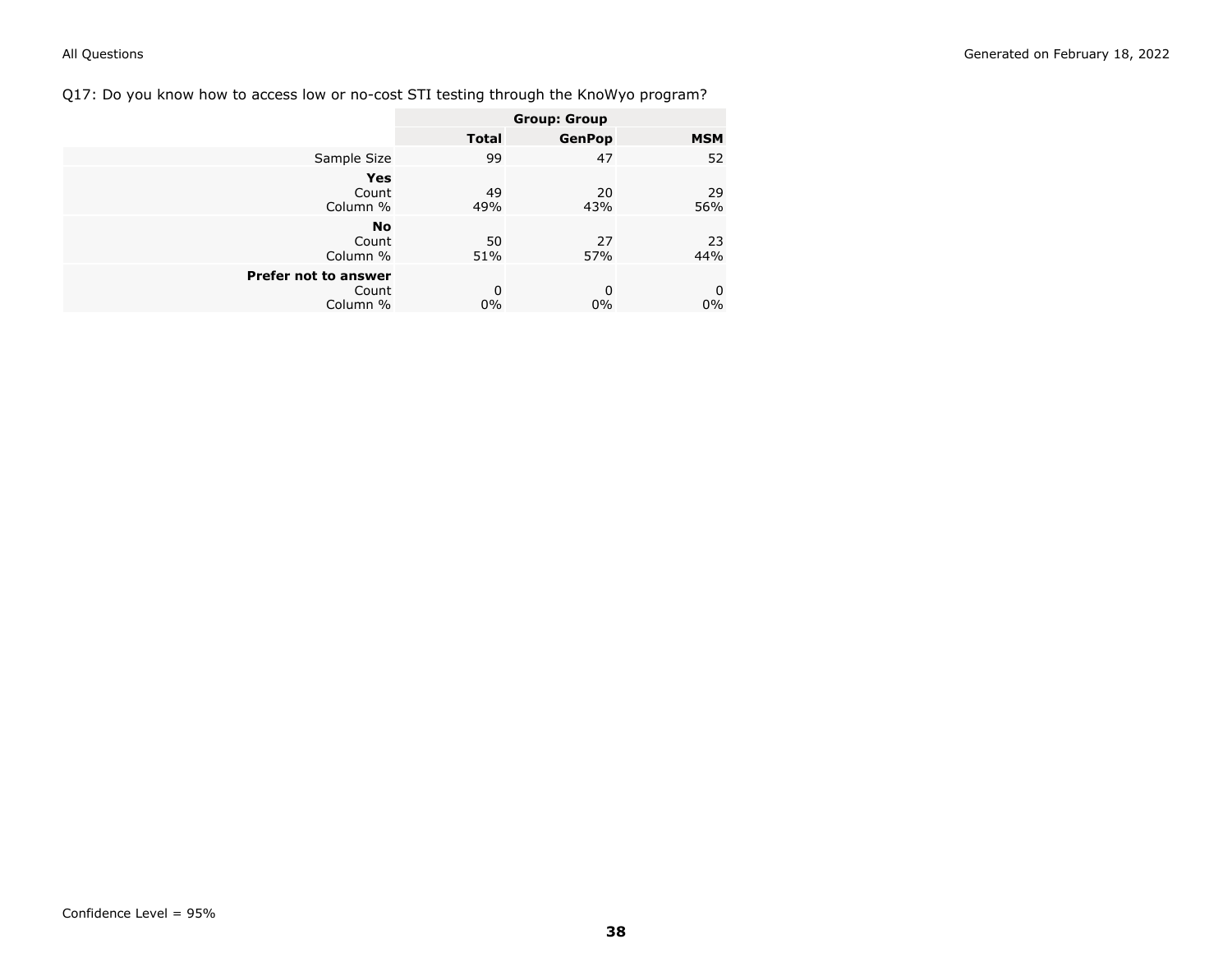Q18: Have you been tested for STIs since your last sexual partner?

|                                           | <b>Group: Group</b> |               |            |
|-------------------------------------------|---------------------|---------------|------------|
|                                           | <b>Total</b>        | <b>GenPop</b> | <b>MSM</b> |
| Sample Size                               | 514                 | 384           | 130        |
| Yes<br>Count<br>Column %                  | 89<br>17%           | 49<br>13%     | 40<br>31%  |
| <b>No</b><br>Count<br>Column %            | 425<br>83%          | 335<br>87%    | 90<br>69%  |
| Prefer not to answer<br>Count<br>Column % | 0<br>0%             | 0<br>$0\%$    | 0<br>$0\%$ |

Confidence Level = 95%

*There is a significant difference between this cell's Column % and the others in the same row*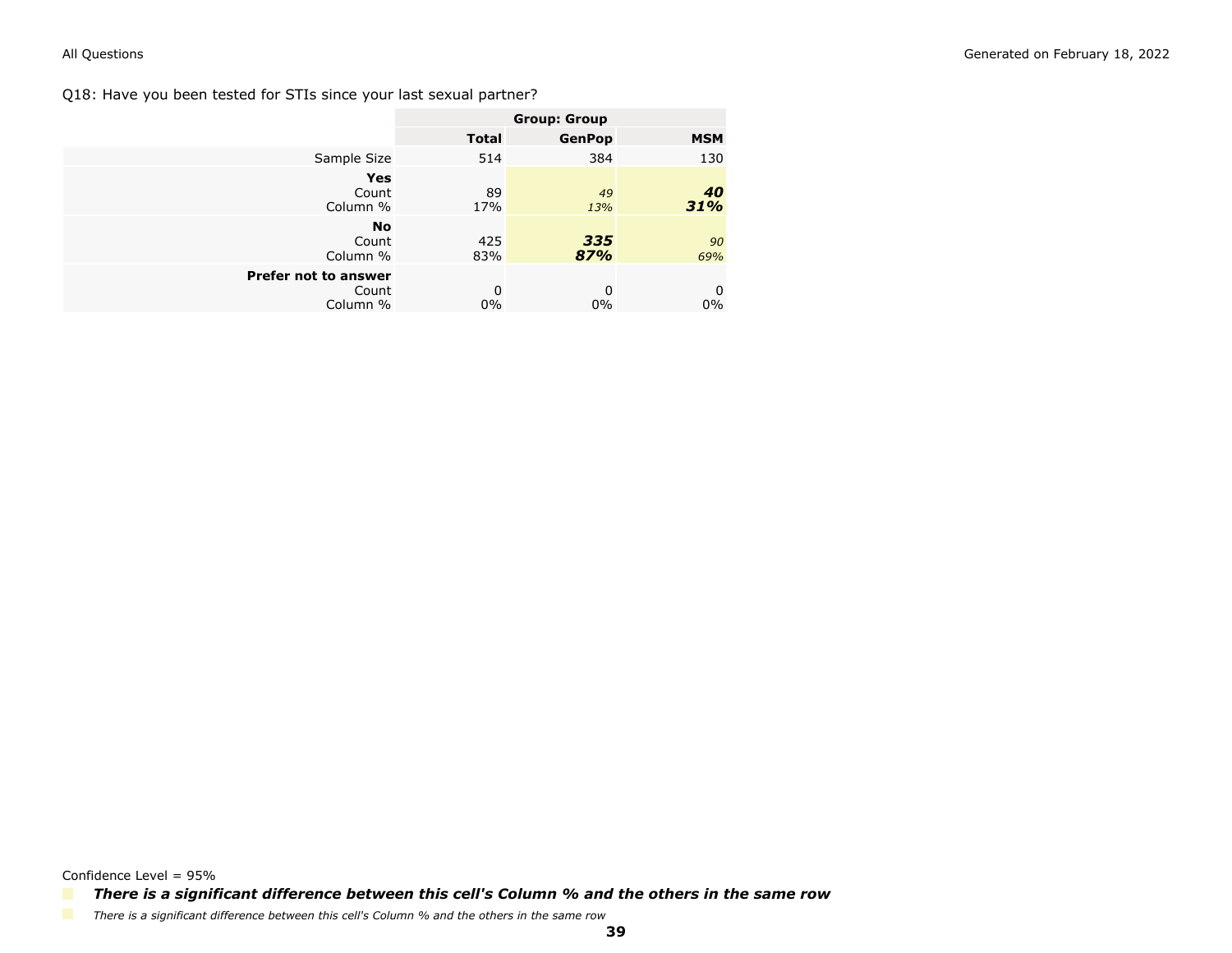## Q19: Have you heard of three-site testing for STIs?

|                                           |              | <b>Group: Group</b> |            |
|-------------------------------------------|--------------|---------------------|------------|
|                                           | <b>Total</b> | <b>GenPop</b>       | <b>MSM</b> |
| Sample Size                               | 535          | 405                 | 130        |
| Yes<br>Count<br>Column %                  | 53<br>10%    | 34<br>8%            | 19<br>15%  |
| <b>No</b><br>Count<br>Column %            | 482<br>90%   | 371<br>92%          | 111<br>85% |
| Prefer not to answer<br>Count<br>Column % | 0<br>0%      | 0<br>$0\%$          | 0<br>$0\%$ |

Confidence Level = 95%

*There is a significant difference between this cell's Column % and the others in the same row*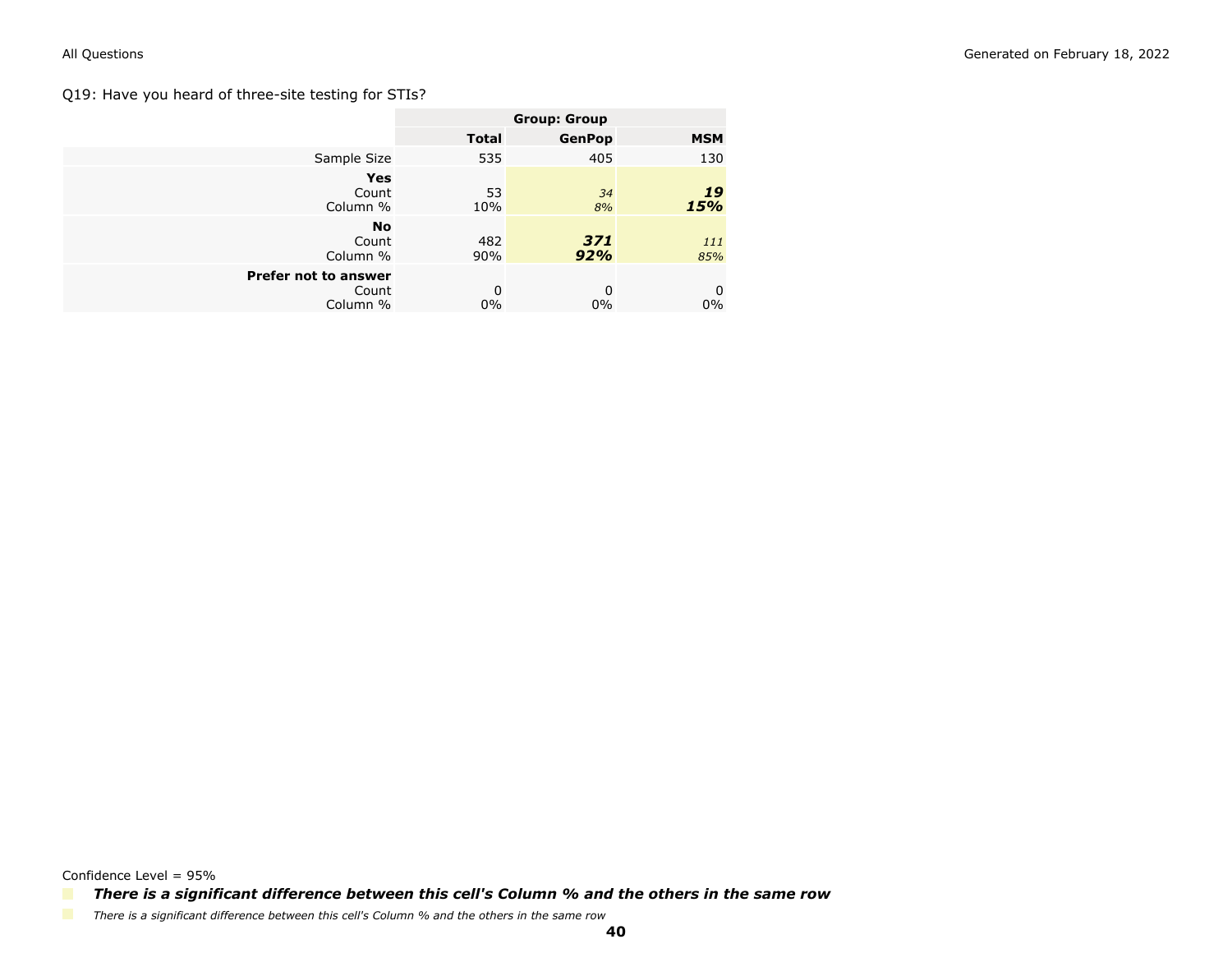|                                                                            |                         | <b>Group: Group</b>     |                      |
|----------------------------------------------------------------------------|-------------------------|-------------------------|----------------------|
|                                                                            | <b>Total</b>            | <b>GenPop</b>           | <b>MSM</b>           |
| Sample Size                                                                | 535                     | 405                     | 130                  |
| <b>Kissing</b><br>Count<br>Column %                                        | $\overline{4}$<br>$1\%$ | $\overline{4}$<br>$1\%$ | $\mathbf 0$<br>0%    |
| Oral sex with no exchange of fluids<br>Count<br>Column %                   | 5<br>$1\%$              | $\overline{4}$<br>$1\%$ | 1<br>$1\%$           |
| Oral sex with exchange of fluids<br>Count<br>Column %                      | 39<br>7%                | 36<br>9%                | $\overline{3}$<br>2% |
| Anal sex without a condom<br>Count<br>Column %                             | 229<br>43%              | 159<br>39%              | 70<br>54%            |
| Anal sex with a condom<br>Count<br>Column %                                | 6<br>$1\%$              | $\overline{4}$<br>$1\%$ | 2<br>2%              |
| Sharing a glass of water<br>Count<br>Column %                              | 3<br>$1\%$              | 3<br>1%                 | $\mathbf 0$<br>0%    |
| Sharing equipment when injecting or snorting<br>drugs<br>Count<br>Column % | 192<br>36%              | 146<br>36%              | 46<br>35%            |
| <b>Not sure</b><br>Count<br>Column %                                       | 53<br>10%               | 46<br>11%               | $\overline{7}$<br>5% |
| <b>Prefer not to answer</b><br>Count<br>Column %                           | 4<br>$1\%$              | 3<br>$1\%$              | 1<br>$1\%$           |

Confidence Level = 95%

*There is a significant difference between this cell's Column % and the others in the same row*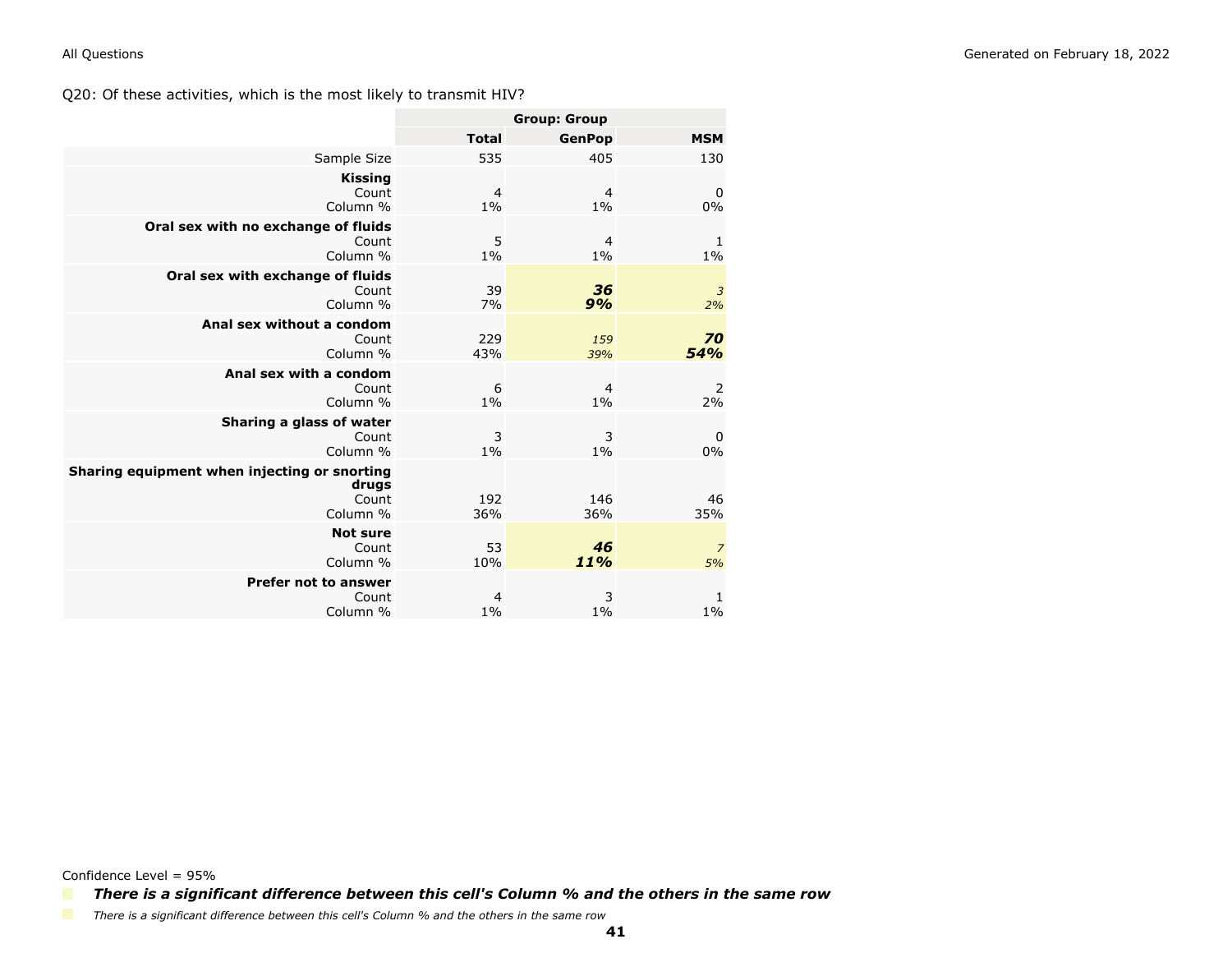Q21A: How much do you agree or disagree with the following statement?"I would feel safe having sex with someone who is HIV-positive as long as they arereceiving treatment and have reduced their viral load to a point where it is undetectable." Do you…

|                                                       | <b>Group: Group</b> |               |            |
|-------------------------------------------------------|---------------------|---------------|------------|
|                                                       | <b>Total</b>        | <b>GenPop</b> | <b>MSM</b> |
| Sample Size                                           | 535                 | 405           | 130        |
| <b>Strongly Disagree</b><br>Count<br>Column %         | 197<br>37%          | 181<br>45%    | 16<br>12%  |
| <b>Disagree</b><br>Count<br>Column %                  | 123<br>23%          | 105<br>26%    | 18<br>14%  |
| <b>Neither Agree or Disagree</b><br>Count<br>Column % | 70<br>13%           | 53<br>13%     | 17<br>13%  |
| <b>Agree</b><br>Count<br>Column %                     | 72<br>13%           | 35<br>9%      | 37<br>28%  |
| <b>Strongly Agree</b><br>Count<br>Column %            | 42<br>8%            | 12<br>3%      | 30<br>23%  |
| <b>Not sure</b><br>Count<br>Column %                  | 23<br>4%            | 12<br>3%      | 11<br>8%   |
| Prefer not to answer<br>Count<br>Column %             | 8<br>$1\%$          | 7<br>2%       | 1<br>$1\%$ |

Confidence Level = 95%

*There is a significant difference between this cell's Column % and the others in the same row*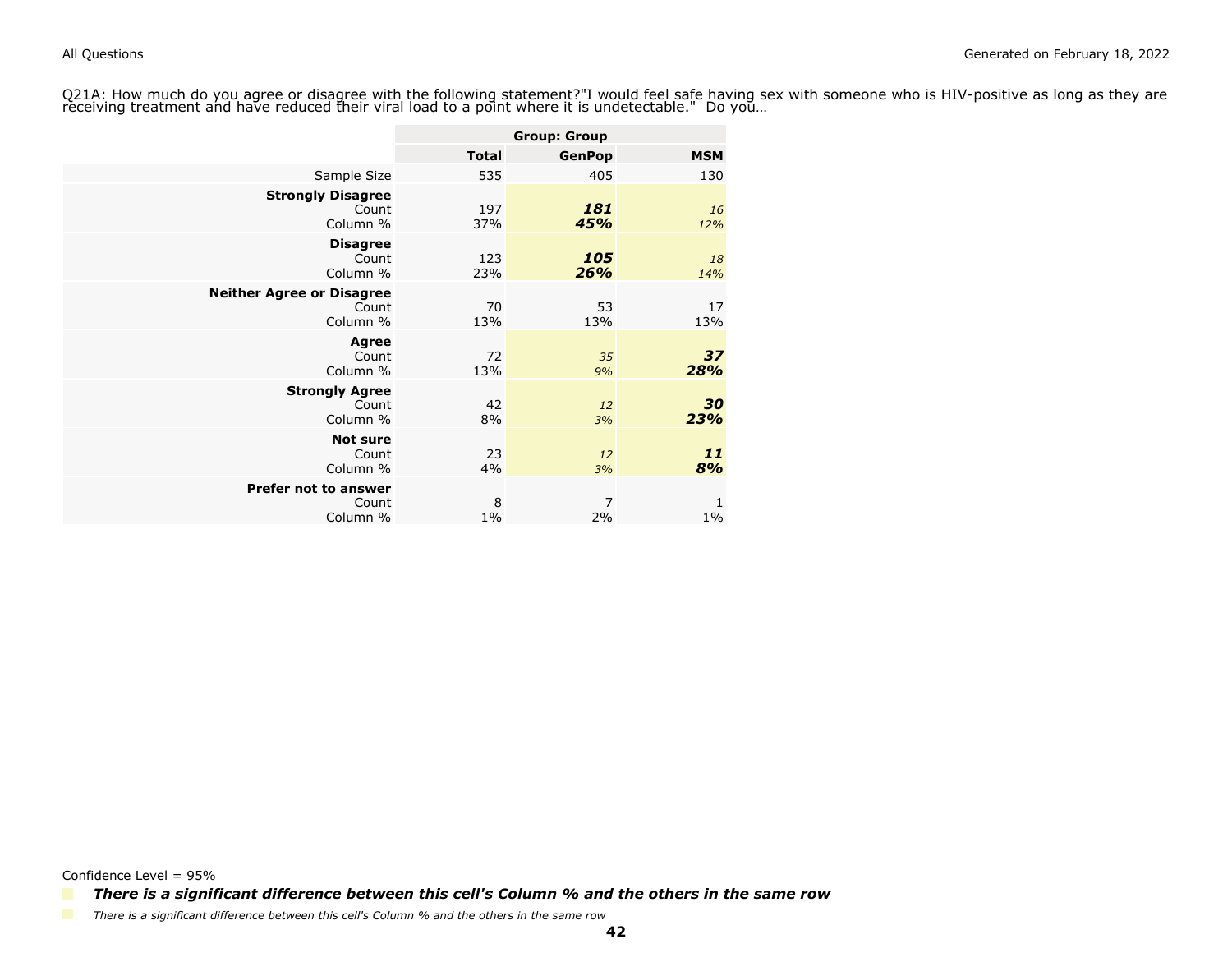Q21B: How much do you agree or disagree with the following statement?"I believe that HIV treatment makes people less likely to transmit the HIV virus."<br>Do you…

|                                                       |              | <b>Group: Group</b> |                      |
|-------------------------------------------------------|--------------|---------------------|----------------------|
|                                                       | <b>Total</b> | <b>GenPop</b>       | <b>MSM</b>           |
| Sample Size                                           | 535          | 405                 | 130                  |
| <b>Strongly Disagree</b><br>Count<br>Column %         | 49<br>9%     | 45<br>11%           | $\overline{4}$<br>3% |
| <b>Disagree</b><br>Count<br>Column %                  | 80<br>15%    | 73<br>18%           | $\overline{z}$<br>5% |
| <b>Neither Agree or Disagree</b><br>Count<br>Column % | 113<br>21%   | 89<br>22%           | 24<br>18%            |
| <b>Agree</b><br>Count<br>Column %                     | 157<br>29%   | 114<br>28%          | 43<br>33%            |
| <b>Strongly Agree</b><br>Count<br>Column %            | 88<br>16%    | 47<br>12%           | 41<br>32%            |
| <b>Not sure</b><br>Count<br>Column %                  | 45<br>8%     | 34<br>8%            | 11<br>8%             |
| Prefer not to answer<br>Count<br>Column %             | 3<br>$1\%$   | 3<br>$1\%$          | 0<br>0%              |

Confidence Level = 95%

*There is a significant difference between this cell's Column % and the others in the same row*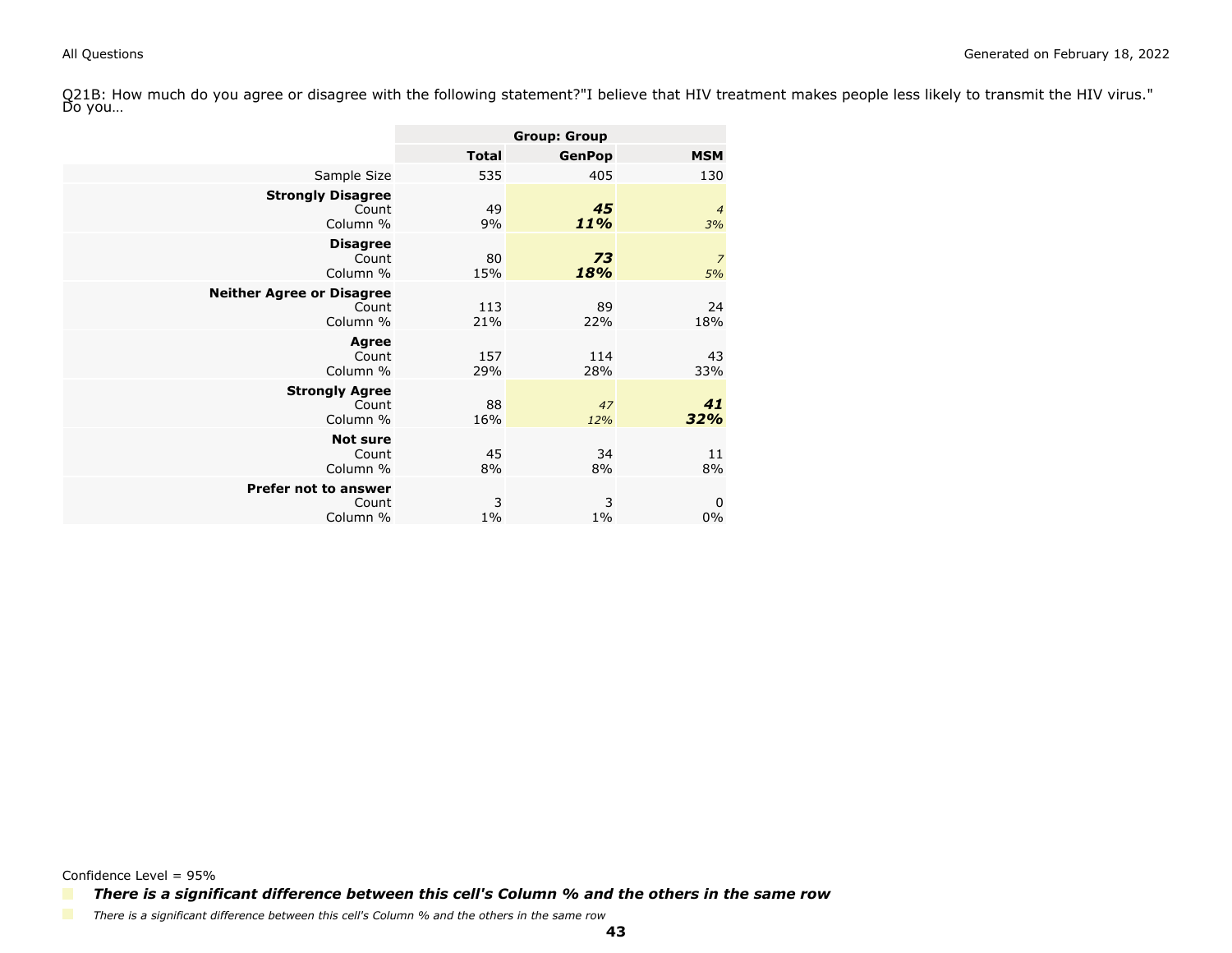Q22: Have you heard of PrEP (Pre-Exposure Prophylaxix) for HIV prevention?

|                                                  |              | <b>Group: Group</b> |            |
|--------------------------------------------------|--------------|---------------------|------------|
|                                                  | <b>Total</b> | <b>GenPop</b>       | <b>MSM</b> |
| Sample Size                                      | 535          | 405                 | 130        |
| <b>Yes</b><br>Count<br>Column %                  | 202<br>38%   | 93<br>23%           | 109<br>84% |
| <b>No</b><br>Count<br>Column %                   | 332<br>62%   | 311<br>77%          | 21<br>16%  |
| <b>Prefer not to answer</b><br>Count<br>Column % | $0\%$        | $0\%$               | 0<br>$0\%$ |

Confidence Level = 95%

*There is a significant difference between this cell's Column % and the others in the same row*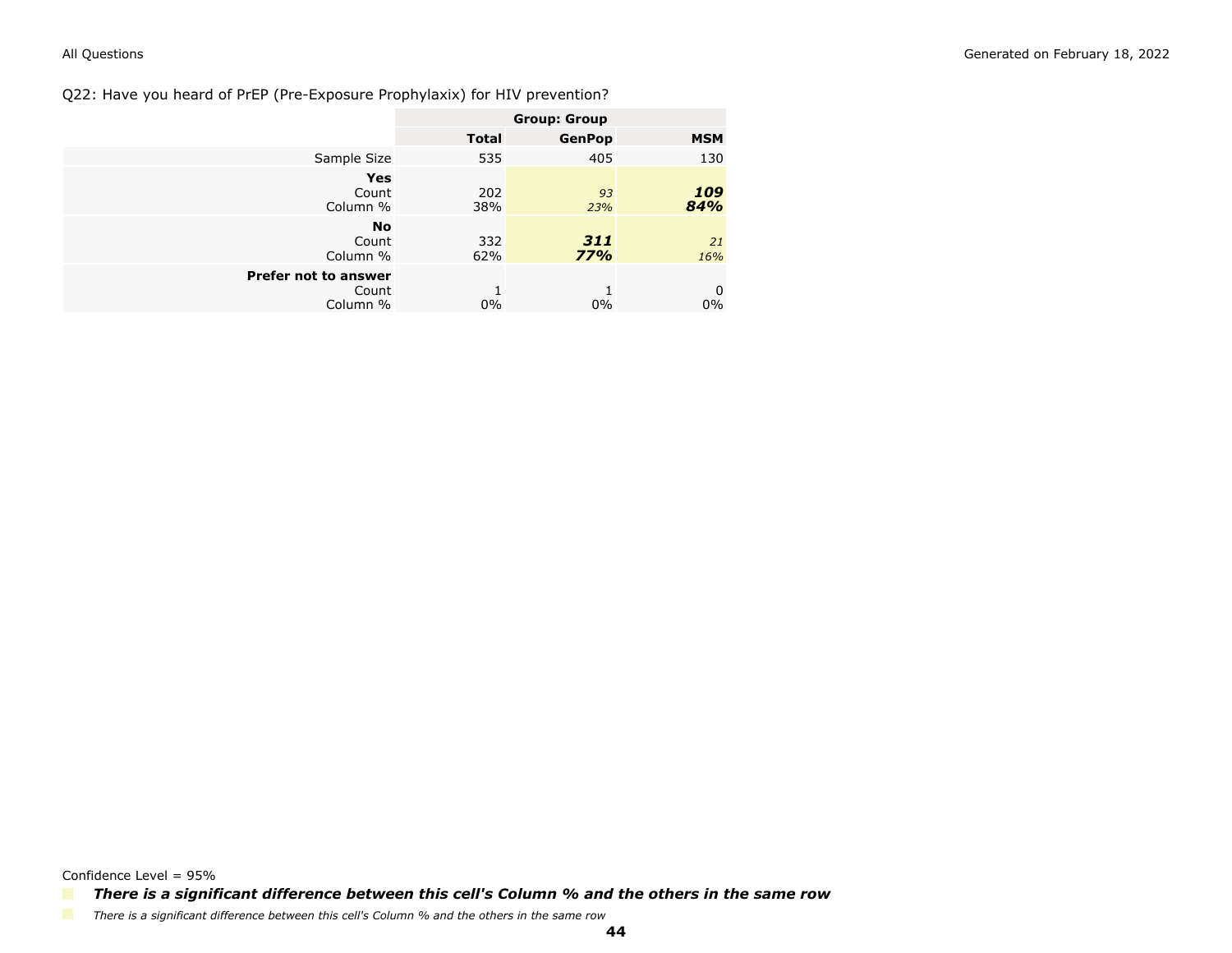## Q23: Have you heard of the W(h)Y PrEP Matters program?

|                                           | <b>Group: Group</b> |               |            |
|-------------------------------------------|---------------------|---------------|------------|
|                                           | <b>Total</b>        | <b>GenPop</b> | <b>MSM</b> |
| Sample Size                               | 535                 | 405           | 130        |
| <b>Yes</b>                                |                     |               |            |
| Count<br>Column %                         | 44<br>8%            | 19<br>5%      | 25<br>19%  |
| <b>No</b><br>Count<br>Column %            | 489<br>91%          | 385<br>95%    | 104<br>80% |
| Prefer not to answer<br>Count<br>Column % | 2<br>$0\%$          | $0\%$         | $1\%$      |

*There is a significant difference between this cell's Column % and the others in the same row*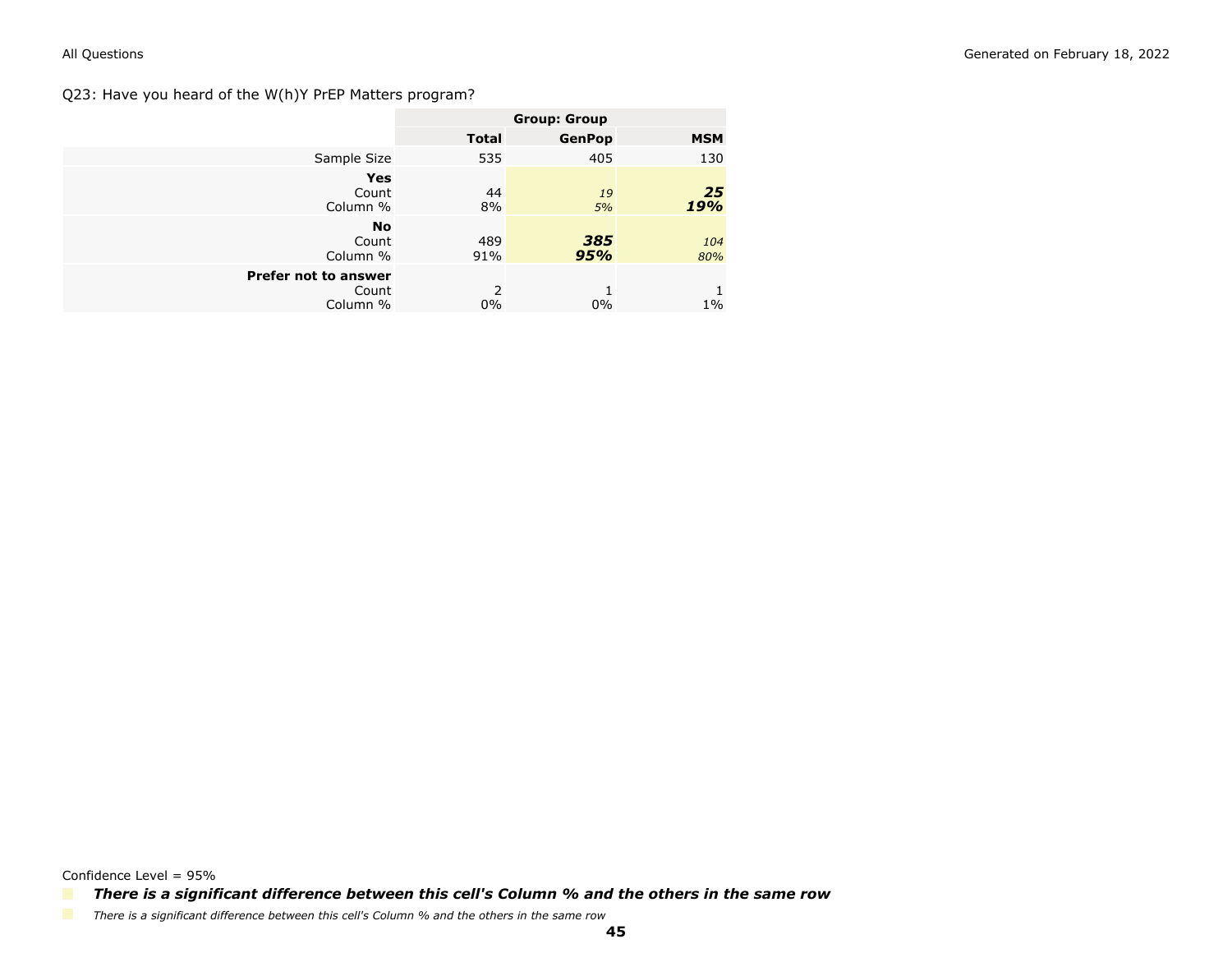Q24A: HIV-negative people sometimes take PrEP to prevent getting HIV in case they have sex with a person living with HIV. To be effective you have to<br>take PrEP every day.Do you currently take PrEP?

|                      |              | <b>Group: Group</b> |             |
|----------------------|--------------|---------------------|-------------|
|                      | <b>Total</b> | <b>GenPop</b>       | <b>MSM</b>  |
| Sample Size          | 130          |                     | 130         |
| Yes                  |              |                     |             |
| Count                | 14           |                     | 14          |
| Column %             | 11%          |                     | 11%         |
| <b>No</b>            |              |                     |             |
| Count                | 116          |                     | 116         |
| Column %             | 89%          |                     | 89%         |
| Prefer not to answer |              |                     |             |
| Count                | $\Omega$     | ۰                   | $\mathbf 0$ |
| Column %             | 0%           |                     | $0\%$       |
|                      |              |                     |             |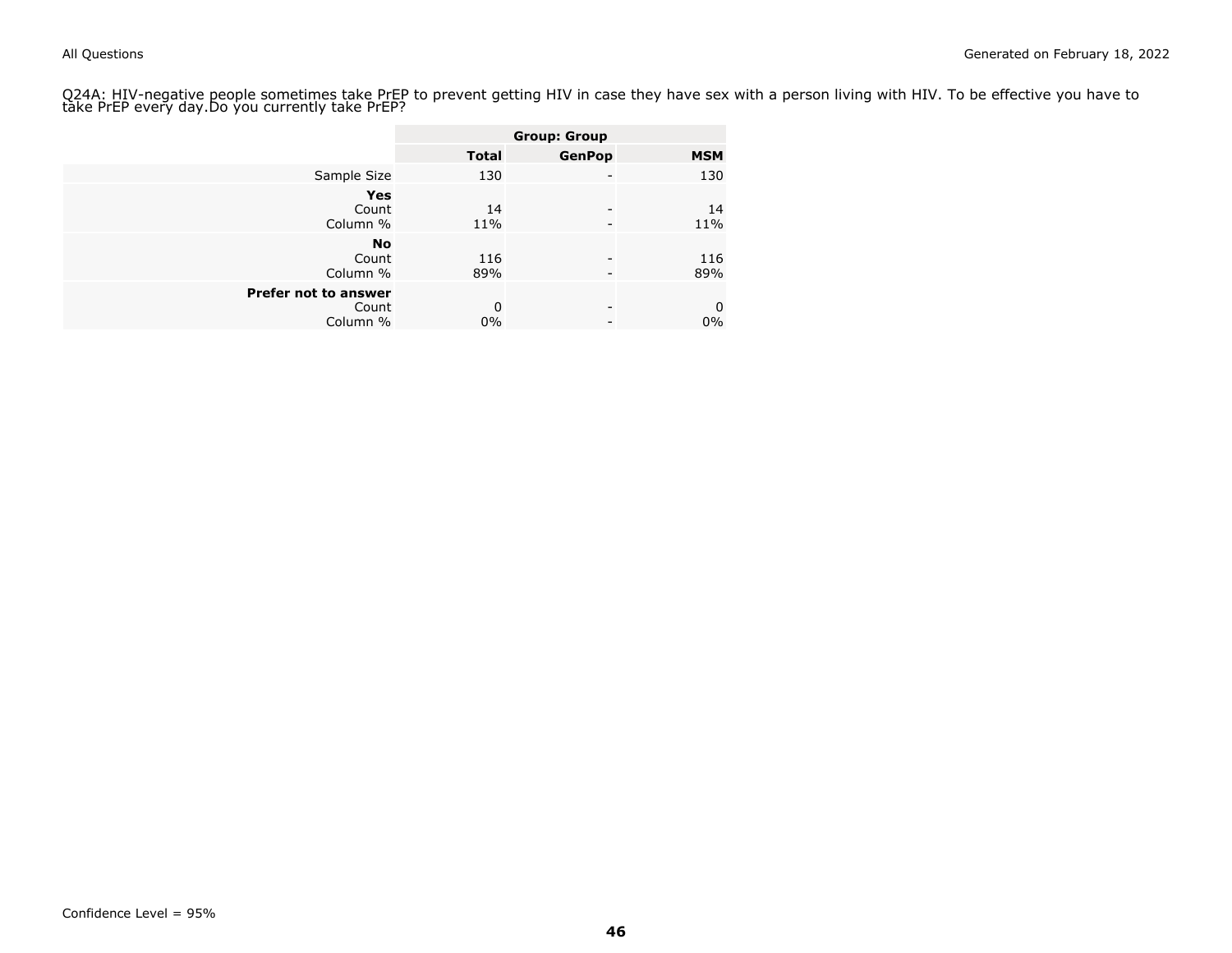# Q24B: About how long have you been taking PrEP?

|                                                   | <b>Group: Group</b> |               |                           |
|---------------------------------------------------|---------------------|---------------|---------------------------|
|                                                   | <b>Total</b>        | <b>GenPop</b> | <b>MSM</b>                |
| Sample Size                                       | 14                  |               | 14                        |
| Less than a year<br>Count<br>Column %             | 6<br>43%            |               | 6<br>43%                  |
| Between one and three years<br>Count<br>Column %  | 5<br>36%            |               | 5<br>36%                  |
| Between three and five years<br>Count<br>Column % | 3<br>21%            |               | 3<br>21%                  |
| More than five years<br>Count<br>Column %         | 0<br>0%             |               | $\mathbf 0$<br>0%         |
| <b>Not sure</b><br>Count<br>Column %              | 0<br>$0\%$          |               | $\boldsymbol{0}$<br>$0\%$ |
| <b>Prefer not to answerr</b><br>Count<br>Column % | 0<br>0%             |               | $\mathbf 0$<br>0%         |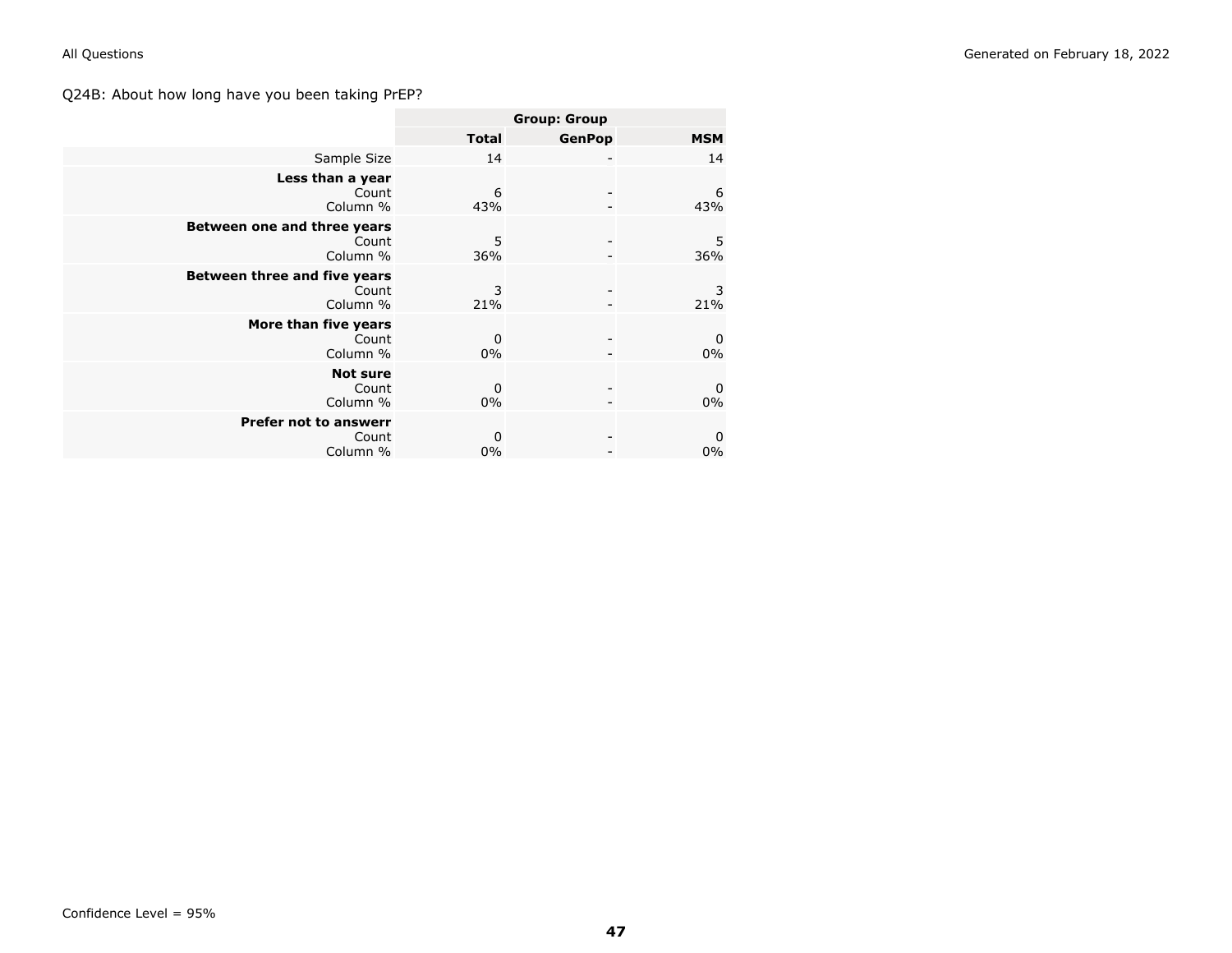# Q24C: During the past year, have you missed or temporarily stopped taking your PrEP for any reason?

|                      | <b>Group: Group</b> |               |            |
|----------------------|---------------------|---------------|------------|
|                      | <b>Total</b>        | <b>GenPop</b> | <b>MSM</b> |
| Sample Size          | 14                  |               | 14         |
| Yes                  |                     |               |            |
| Count                | 5                   |               | 5          |
| Column %             | 36%                 |               | 36%        |
| <b>No</b>            |                     |               |            |
| Count                | 9                   |               | 9          |
| Column %             | 64%                 |               | 64%        |
| Prefer not to answer |                     |               |            |
| Count                | 0                   |               | 0          |
| Column %             | $0\%$               |               | $0\%$      |
|                      |                     |               |            |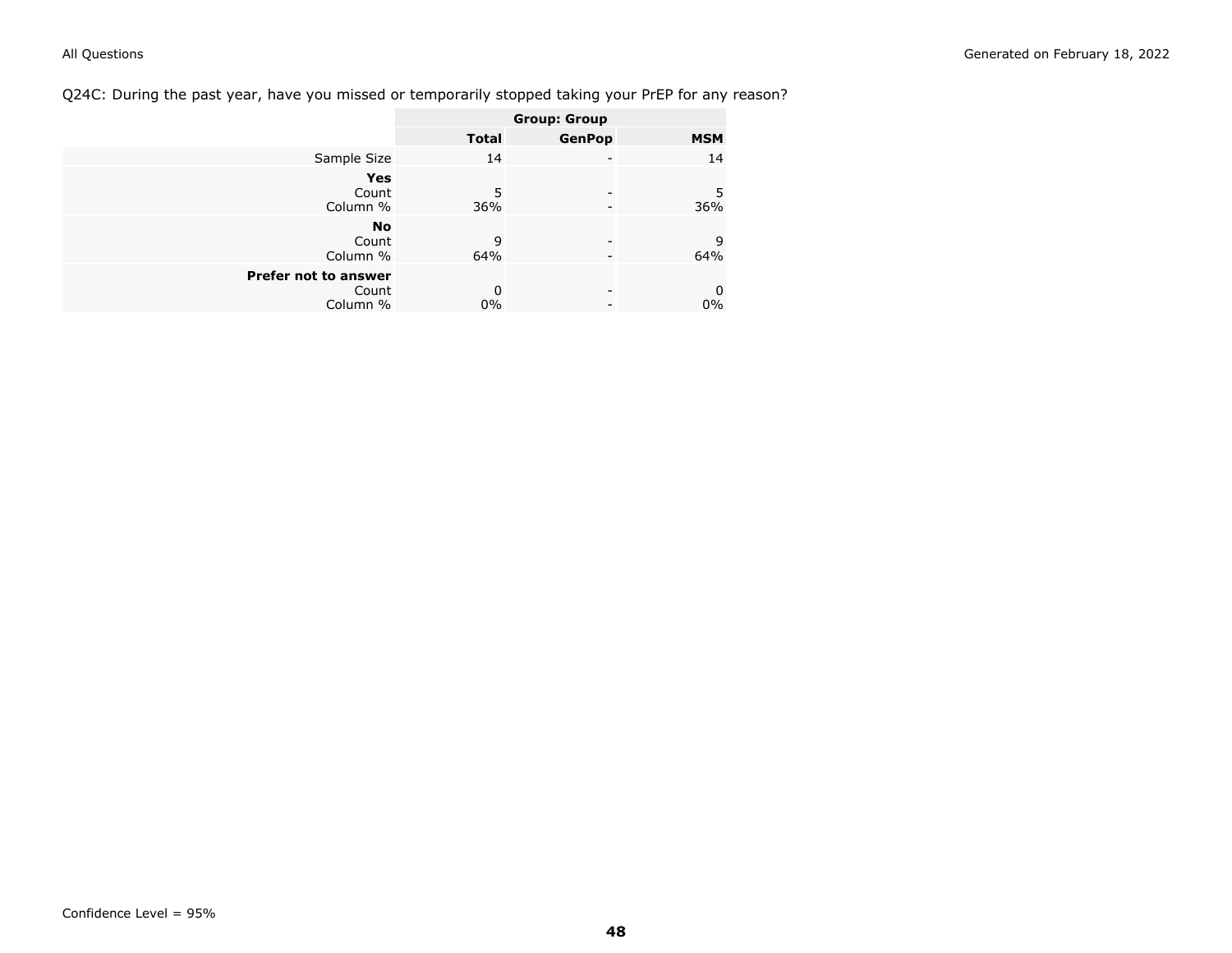Q24D: Do you intend to continue taking PrEP over the next 12 months?

|                                           | <b>Group: Group</b> |               |                |
|-------------------------------------------|---------------------|---------------|----------------|
|                                           | <b>Total</b>        | <b>GenPop</b> | <b>MSM</b>     |
| Sample Size                               | 14                  |               | 14             |
| <b>Yes</b><br>Count<br>Column %           | 14<br>100%          |               | 14<br>100%     |
| <b>No</b><br>Count<br>Column %            | $\Omega$<br>0%      | -             | 0<br>0%        |
| Prefer not to answer<br>Count<br>Column % | $\Omega$<br>0%      | ۰             | $\bf{0}$<br>0% |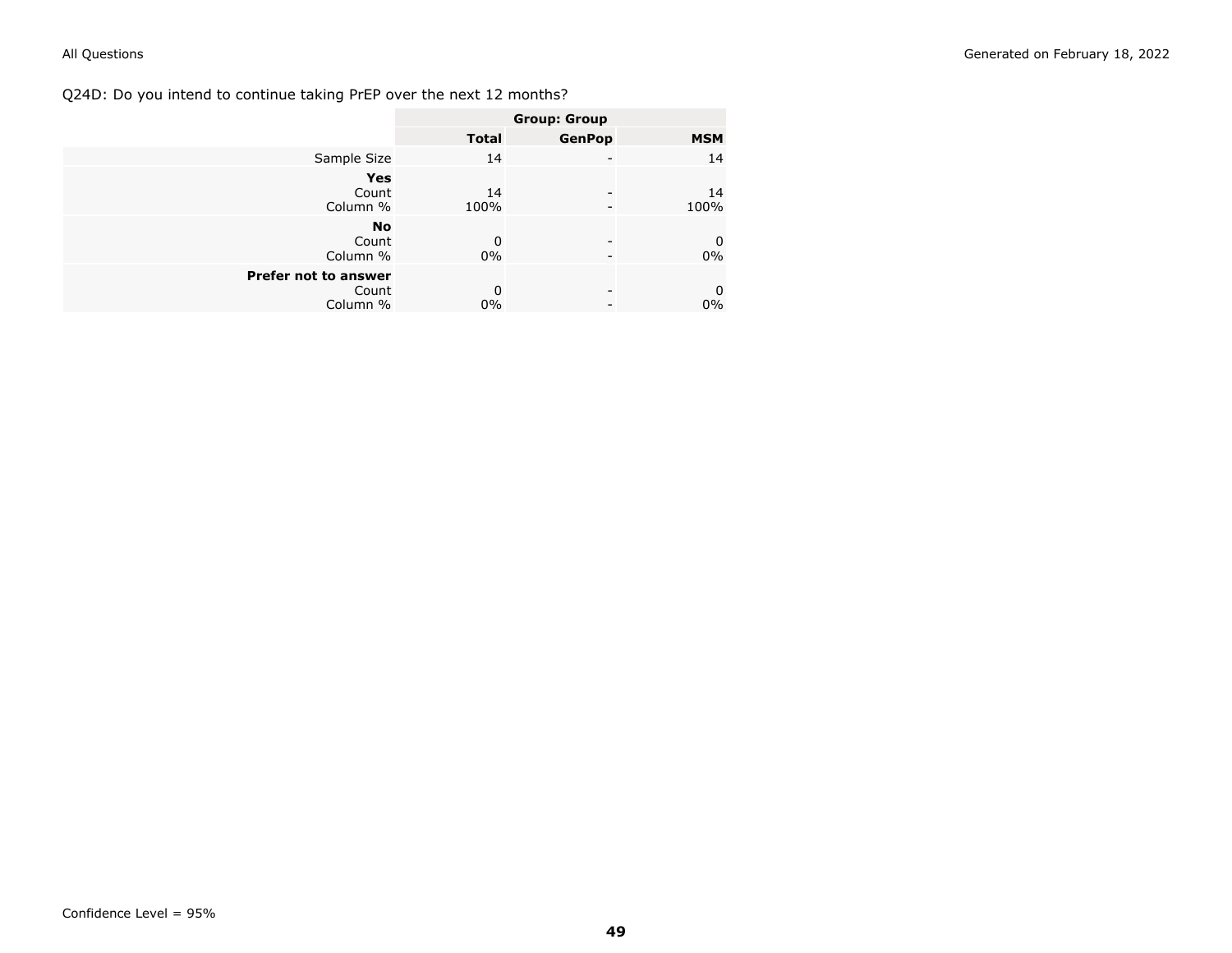## Q24E: Have you ever taken PrEP?

|                                           | <b>Group: Group</b> |                      |            |
|-------------------------------------------|---------------------|----------------------|------------|
|                                           | <b>Total</b>        | <b>GenPop</b>        | <b>MSM</b> |
| Sample Size                               | 212                 | 96                   | 116        |
| Yes<br>Count<br>Column %                  | 15<br>7%            | $\overline{2}$<br>2% | 13<br>11%  |
| No<br>Count<br>Column %                   | 196<br>92%          | 93<br>97%            | 103<br>89% |
| Prefer not to answer<br>Count<br>Column % | $0\%$               | $1\%$                | 0<br>$0\%$ |

Confidence Level = 95%

*There is a significant difference between this cell's Column % and the others in the same row*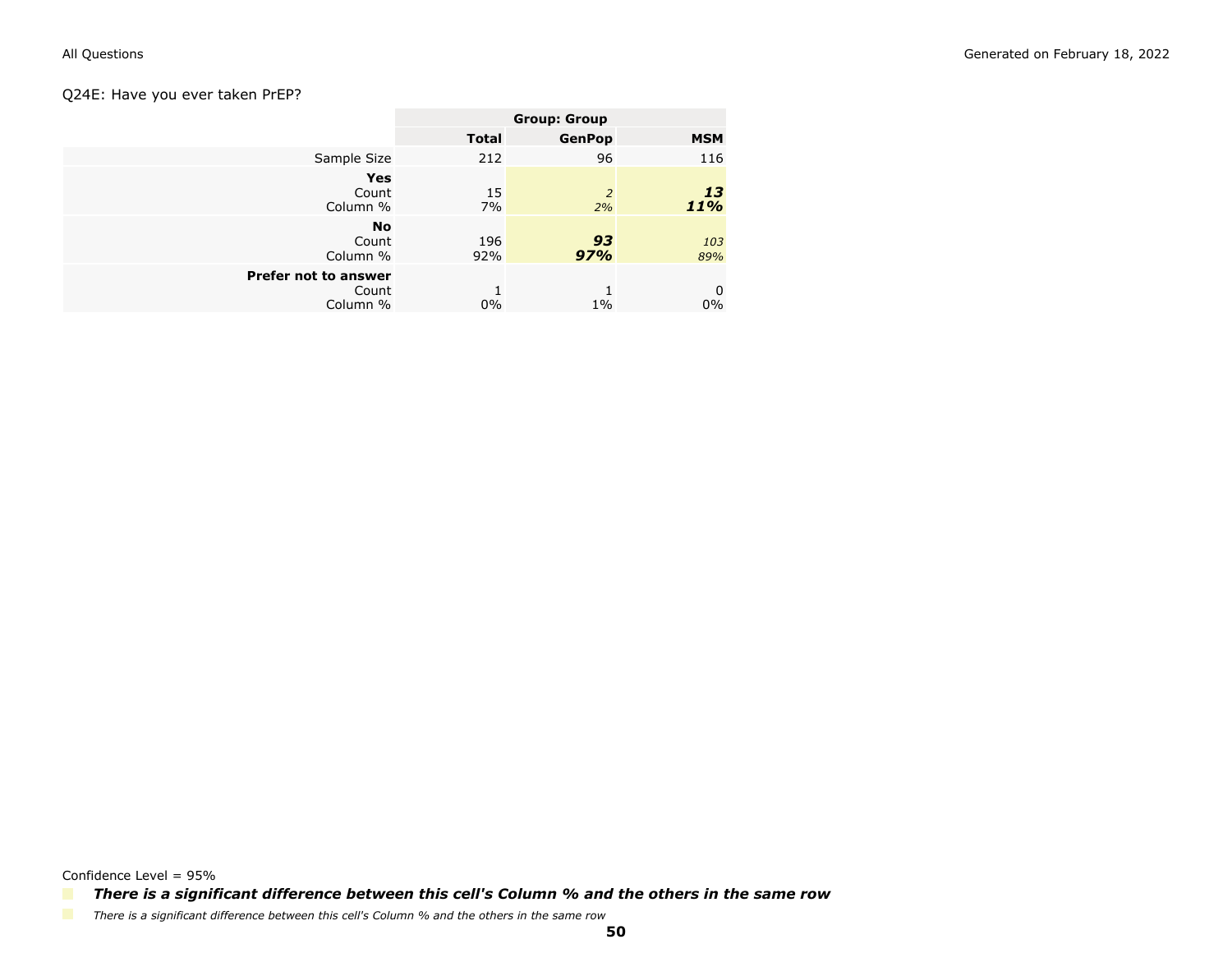Q25\_MRV: If you wanted to take PrEP and didn't, did any of the following prevent you from taking PrEP?

|                                                                               | <b>Group: Group</b> |                      |            |
|-------------------------------------------------------------------------------|---------------------|----------------------|------------|
|                                                                               | <b>Total</b>        | <b>GenPop</b>        | <b>MSM</b> |
| Sample Size                                                                   | 226                 | 96                   | 130        |
| I didn't know about PrEP<br>Mentions<br>% Sample Size                         | 36<br>16%           | 23<br>24%            | 13<br>10%  |
| I could not find a doctor/clinic to prescribe it<br>Mentions<br>% Sample Size | 35<br>15%           | 14<br>15%            | 21<br>16%  |
| I was too scared to look into it<br>Mentions<br>% Sample Size                 | 18<br>8%            | 5<br>5%              | 13<br>10%  |
| Something else (please specify):<br>Mentions<br>% Sample Size                 | 48<br>21%           | $\overline{7}$<br>7% | 41<br>32%  |
| <b>Not sure</b><br>Mentions<br>% Sample Size                                  | 26<br>12%           | 0<br>$0\%$           | 26<br>20%  |
| <b>Prefer not to answer</b><br>Mentions<br>% Sample Size                      | 23<br>10%           | 0<br>0%              | 23<br>18%  |

*There is a significant difference between this cell's Column % and the others in the same row*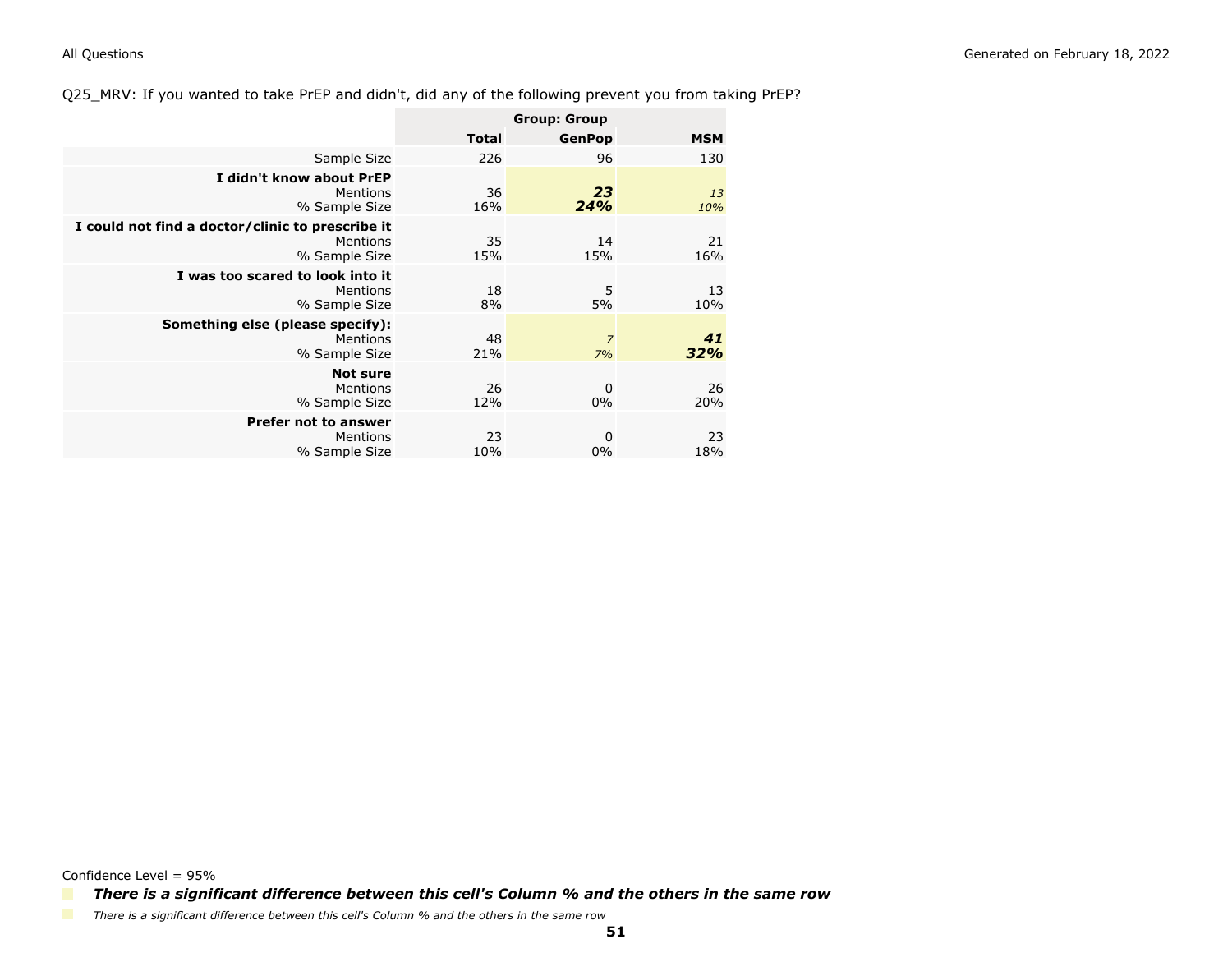|                                           | <b>Group: Group</b> |               |                        |
|-------------------------------------------|---------------------|---------------|------------------------|
|                                           | <b>Total</b>        | <b>GenPop</b> | <b>MSM</b>             |
| Sample Size                               | 226                 | 96            | 130                    |
| Less than 25%<br>Count<br>Column %        | 4<br>2%             | 2<br>2%       | 2<br>2%                |
| $25 - 49%$<br>Count<br>Column %           | 6<br>3%             | 6<br>6%       | $\boldsymbol{o}$<br>0% |
| $50 - 74%$<br>Count<br>Column %           | 22<br>10%           | 20<br>21%     | $\overline{2}$<br>2%   |
| 75 - 89%<br>Count<br>Column %             | 26<br>12%           | 12<br>13%     | 14<br>11%              |
| $90 - 100%$<br>Count<br>Column %          | 58<br>26%           | 8<br>8%       | 50<br>38%              |
| <b>Not sure</b><br>Count<br>Column %      | 107<br>47%          | 48<br>50%     | 59<br>45%              |
| Prefer not to answer<br>Count<br>Column % | 3<br>$1\%$          | 0<br>0%       | 3<br>2%                |

Confidence Level = 95%

*There is a significant difference between this cell's Column % and the others in the same row*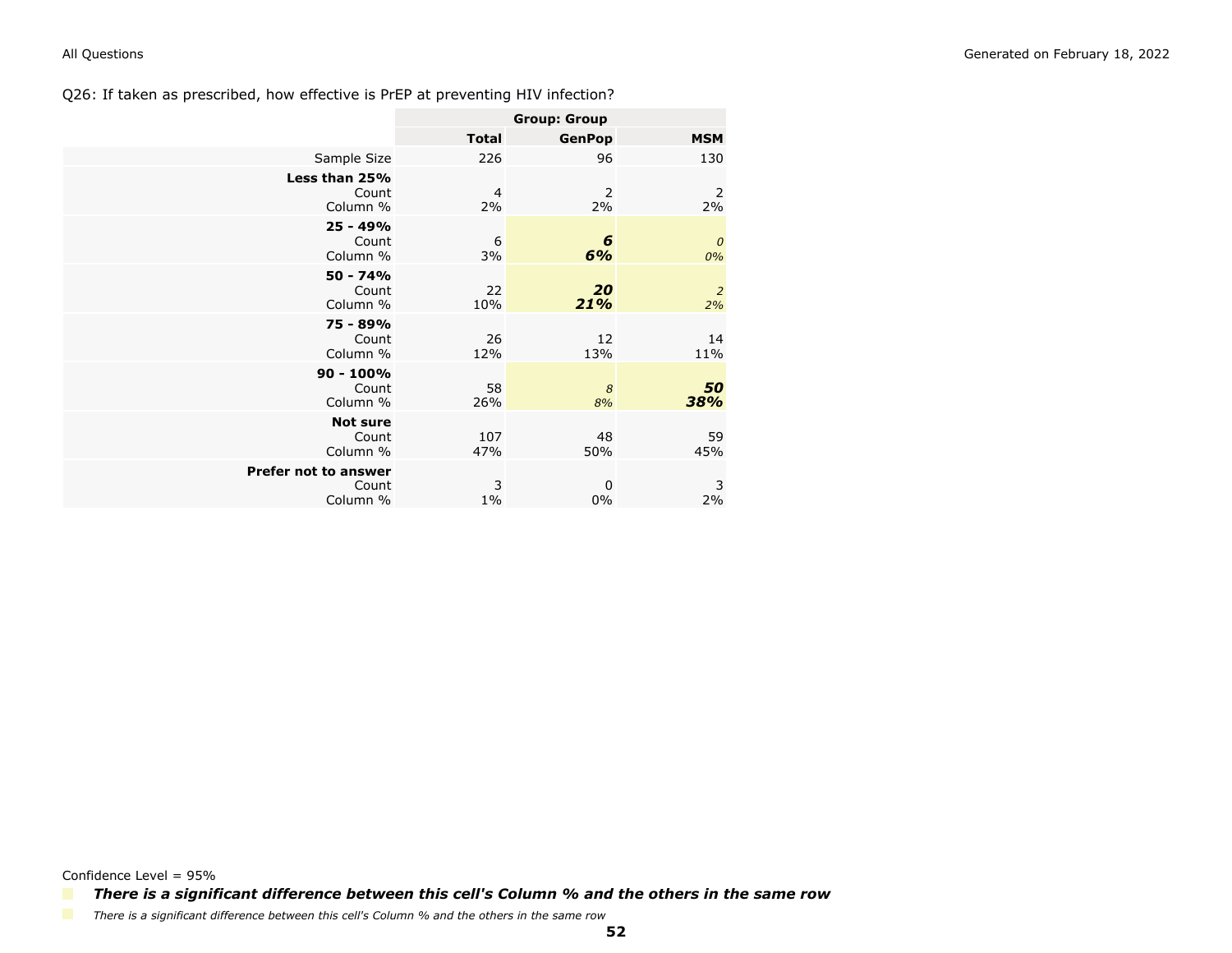Q27: Have you heard of PEP (Post-Exposure Prophylaxix) for HIV prevention?

|                                           | <b>Group: Group</b> |               |            |
|-------------------------------------------|---------------------|---------------|------------|
|                                           | <b>Total</b>        | <b>GenPop</b> | <b>MSM</b> |
| Sample Size                               | 535                 | 405           | 130        |
| <b>Yes</b><br>Count<br>Column %           | 91<br>17%           | 30<br>7%      | 61<br>47%  |
| <b>No</b><br>Count<br>Column %            | 443<br>83%          | 374<br>92%    | 69<br>53%  |
| Prefer not to answer<br>Count<br>Column % | $0\%$               | $0\%$         | 0<br>$0\%$ |

*There is a significant difference between this cell's Column % and the others in the same row*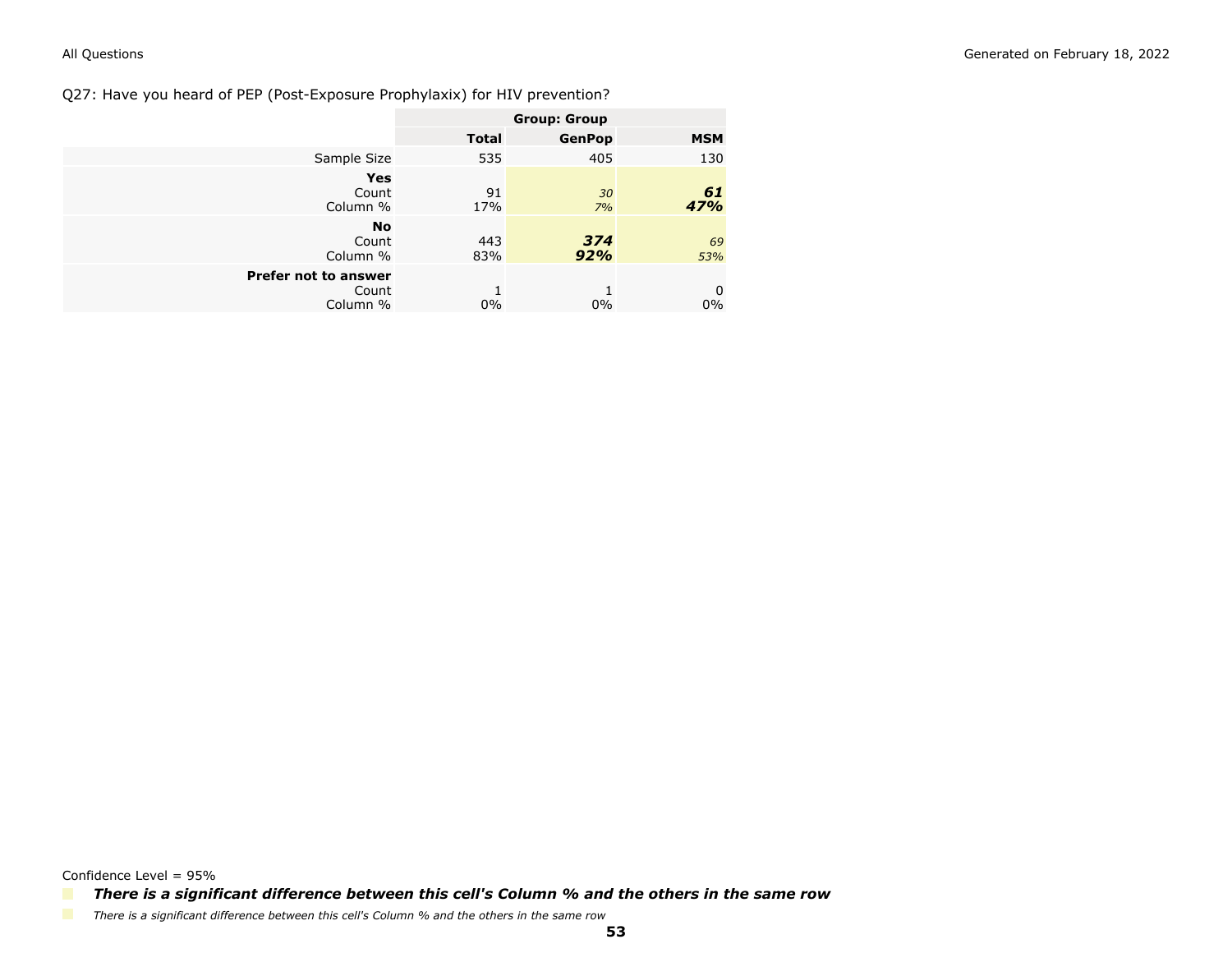# Q28: Have you ever taken PEP?

| <b>Group: Group</b> |               |             |
|---------------------|---------------|-------------|
| <b>Total</b>        | <b>GenPop</b> | <b>MSM</b>  |
| 161                 | 31            | 130         |
|                     |               |             |
| 12                  |               | 11<br>8%    |
|                     |               |             |
| 149<br>93%          | 30<br>97%     | 119<br>92%  |
|                     |               |             |
| 0                   | $\Omega$      | 0<br>$0\%$  |
|                     | 7%<br>$0\%$   | 3%<br>$0\%$ |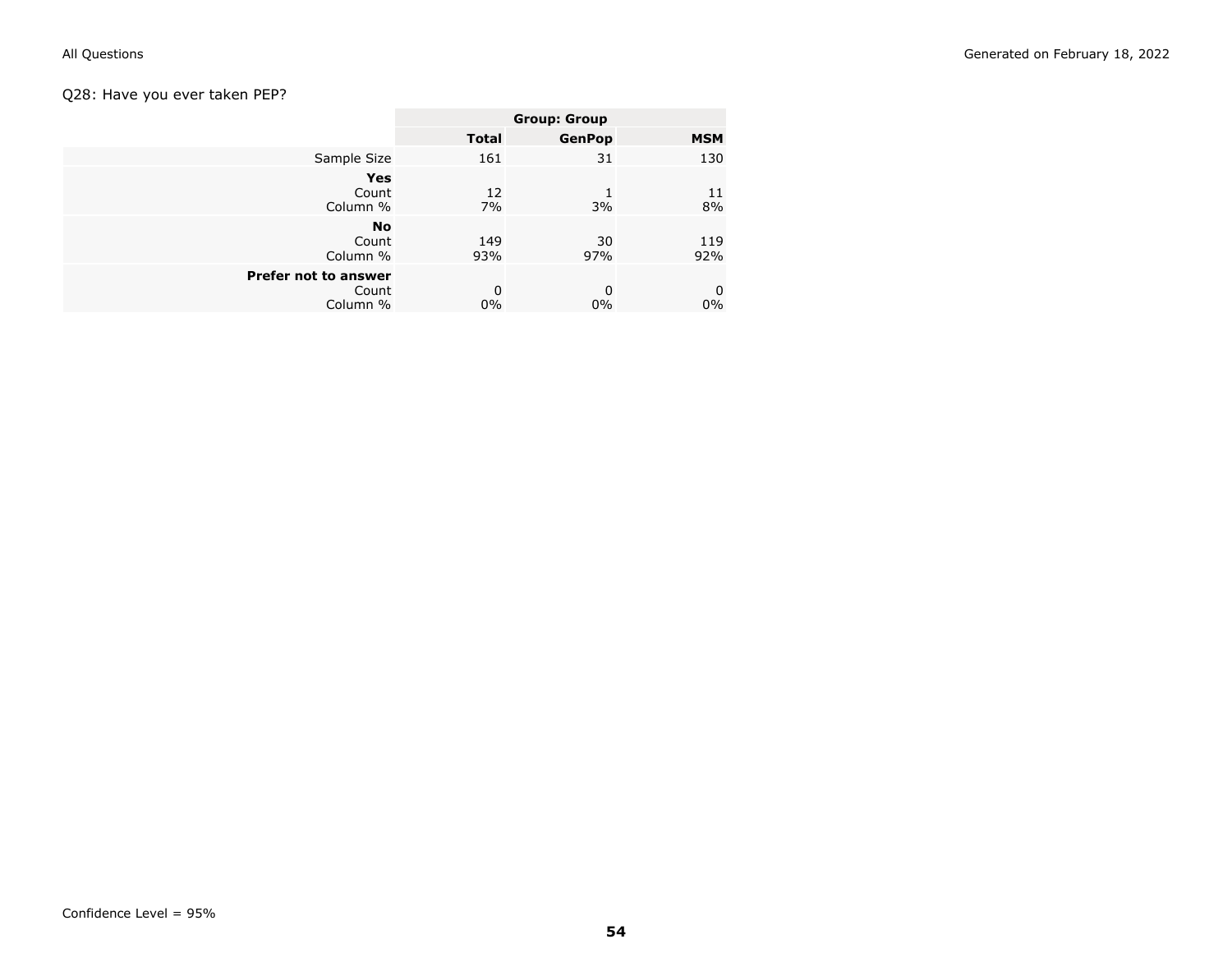Q29\_MRV: If you wanted to take PEP and didn't, did any of the following prevent you taking PEP?

|                                                                               | <b>Group: Group</b> |               |                      |
|-------------------------------------------------------------------------------|---------------------|---------------|----------------------|
|                                                                               | <b>Total</b>        | <b>GenPop</b> | <b>MSM</b>           |
| Sample Size                                                                   | 161                 | 31            | 130                  |
| I didn't know about PEP<br>Mentions<br>% Sample Size                          | 47<br>29%           | 2<br>6%       | 45<br>35%            |
| I could not find a doctor/clinic to prescribe it<br>Mentions<br>% Sample Size | 11<br>7%            | 2<br>6%       | 9<br>7%              |
| I was too scared to look into it<br>Mentions<br>% Sample Size                 | 4<br>2%             | 0<br>0%       | $\overline{4}$<br>3% |
| Something else (please specify):<br>Mentions<br>% Sample Size                 | 26<br>16%           | 3<br>10%      | 23<br>18%            |
| <b>Not sure</b><br>Mentions<br>% Sample Size                                  | 34<br>21%           | 0<br>$0\%$    | 34<br>26%            |
| <b>Prefer not to answer</b><br>Mentions<br>% Sample Size                      | 152<br>94%          | 30<br>97%     | 122<br>94%           |
| Not applicable<br>Mentions<br>% Sample Size                                   | 0<br>0%             | 0<br>0%       | 0<br>0%              |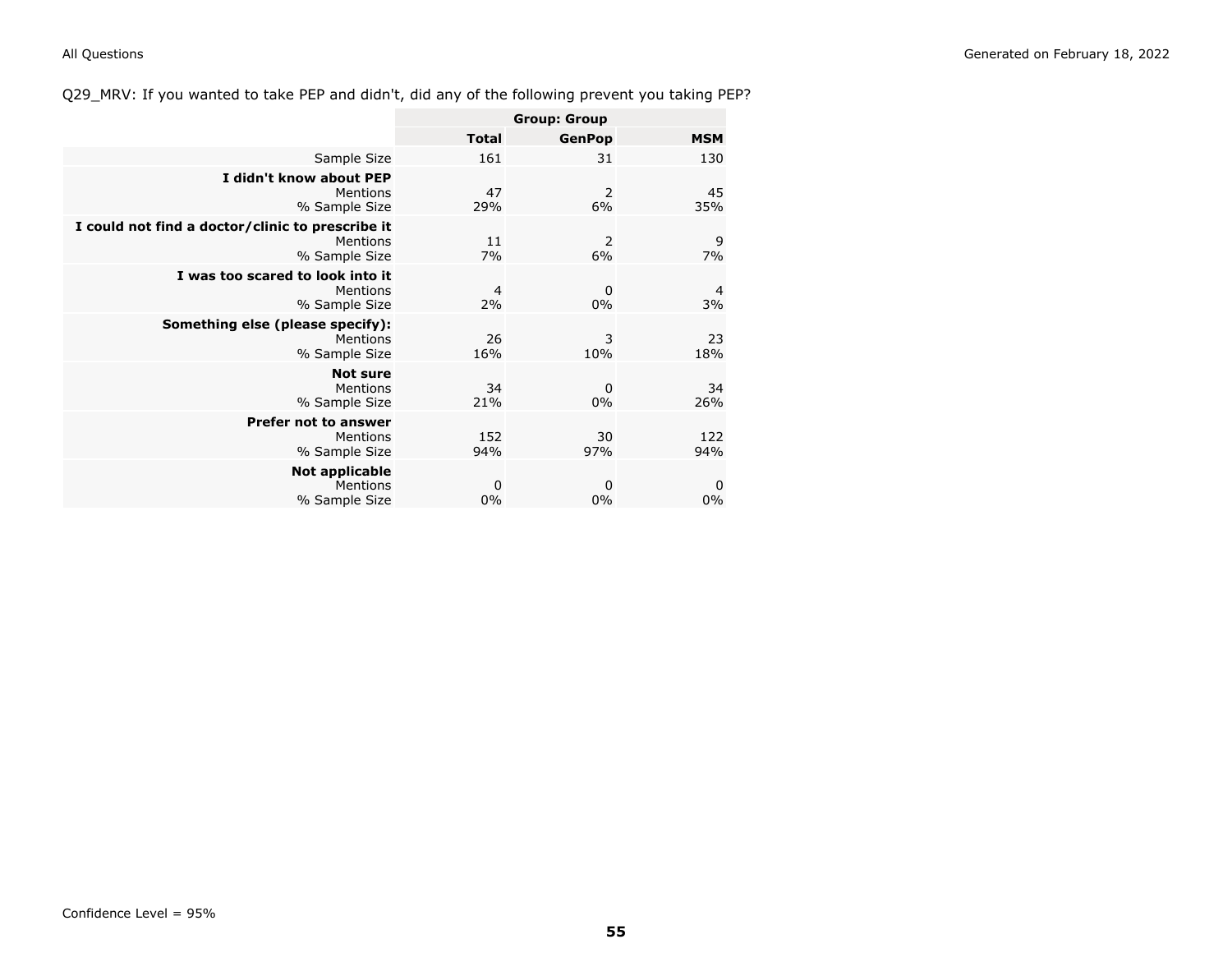Q30: Have you heard or read anything about the expression U=U?

|                      | <b>Group: Group</b> |                          |                |
|----------------------|---------------------|--------------------------|----------------|
|                      | <b>Total</b>        | <b>GenPop</b>            | <b>MSM</b>     |
| Sample Size          | 130                 | -                        | 130            |
| <b>Yes</b>           |                     |                          |                |
| Count                | 41                  | -                        | 41             |
| Column %             | 32%                 | -                        | 32%            |
| <b>No</b>            |                     |                          |                |
| Count                | 89                  | -                        | 89             |
| Column %             | 68%                 | -                        | 68%            |
| Prefer not to answer |                     |                          |                |
| Count                | 0                   | $\overline{\phantom{0}}$ | $\overline{0}$ |
| Column %             | 0%                  | -                        | $0\%$          |
|                      |                     |                          |                |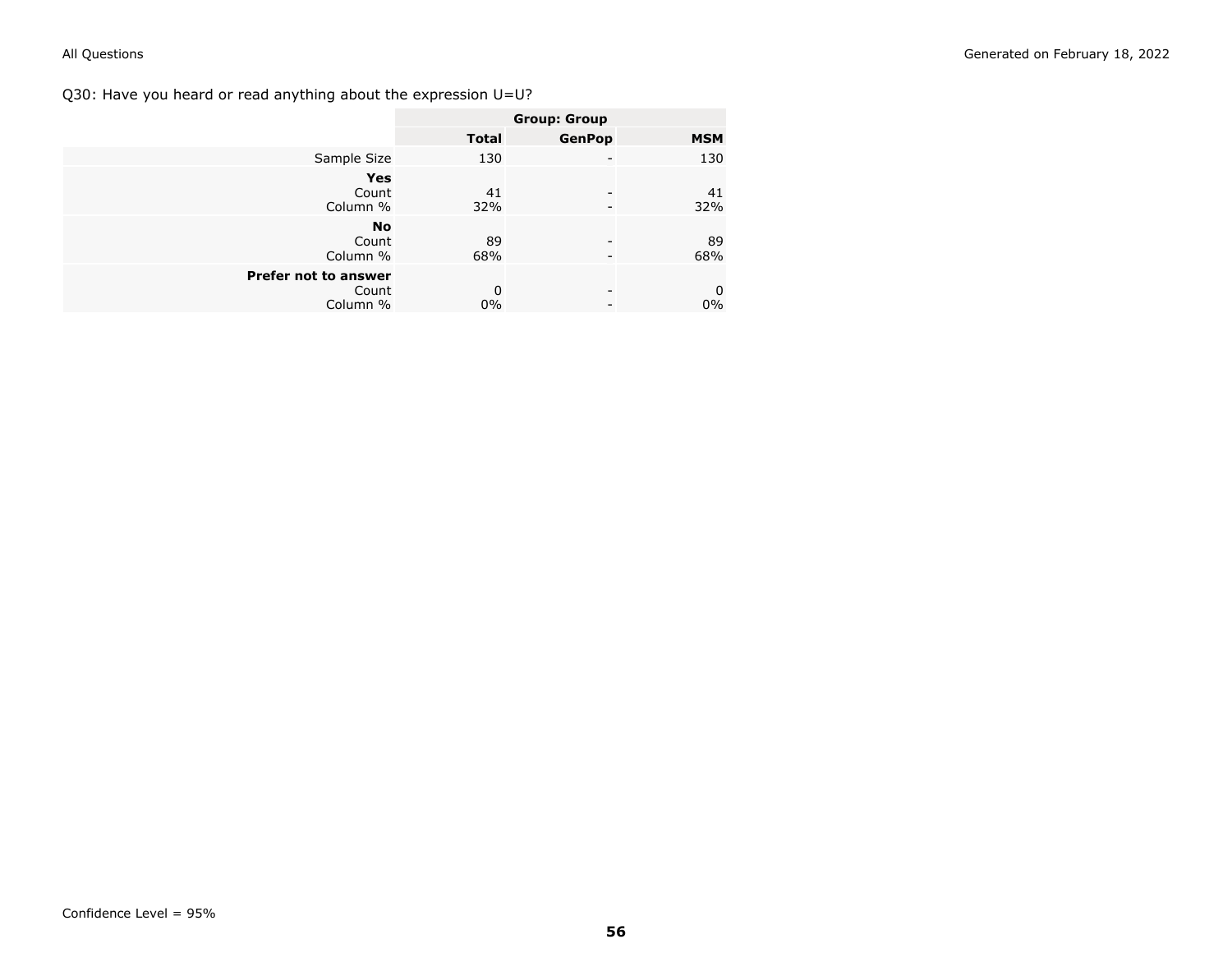# Q31: What does U=U mean?

|                    | <b>Group: Group</b>      |                   |
|--------------------|--------------------------|-------------------|
| <b>Total</b>       | <b>GenPop</b>            | <b>MSM</b>        |
| 41                 |                          | 41                |
| $\mathbf 0$<br>0%  | $\overline{\phantom{a}}$ | $\pmb{0}$<br>0%   |
| 38<br>93%          | $\frac{1}{2}$            | 38<br>93%         |
| $\pmb{0}$<br>0%    |                          | 0<br>0%           |
| $\mathbf 0$<br>0%  | $\qquad \qquad -$        | $\pmb{0}$<br>0%   |
| $\mathbf 0$<br>0%  | $\overline{\phantom{0}}$ | $\pmb{0}$<br>0%   |
| 1<br>2%            | $\qquad \qquad -$        | 1<br>2%           |
| $\mathbf 0$<br>0%  | $\overline{a}$           | 0<br>0%           |
| $\pmb{0}$<br>0%    | $\overline{\phantom{a}}$ | 0<br>0%           |
| $\mathbf 0$<br>0%  | $\overline{\phantom{0}}$ | $\pmb{0}$<br>0%   |
| $\mathbf 0$<br>0%  |                          | $\pmb{0}$<br>0%   |
| $\mathbf{1}$<br>2% | ÷.                       | 1<br>2%           |
| 0<br>0%            | $\overline{a}$           | $\mathbf 0$<br>0% |
| $\mathbf 0$<br>0%  | $\overline{a}$           | $\mathbf 0$<br>0% |
| 1<br>2%            |                          | 1<br>2%           |
|                    |                          |                   |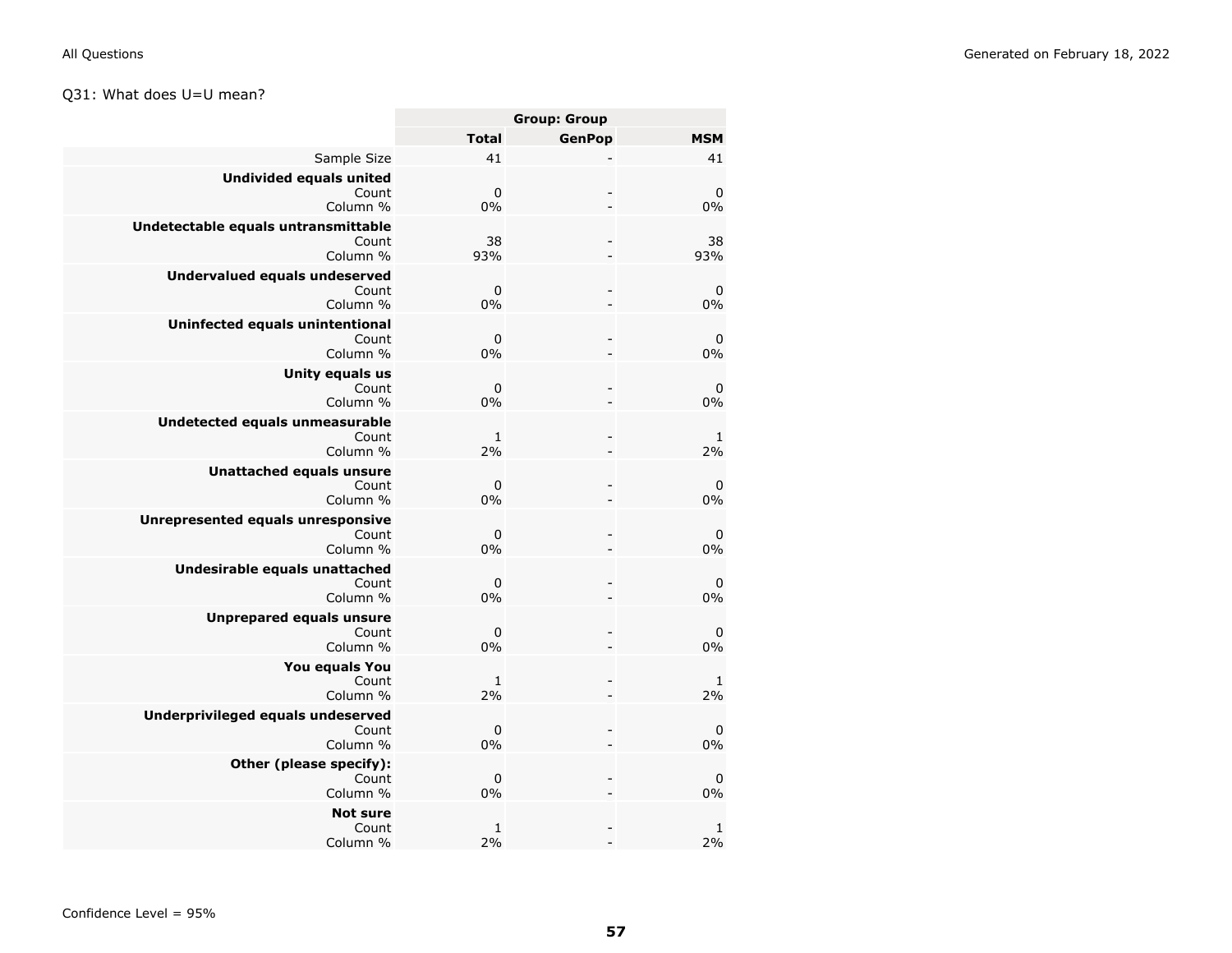# Q32: What do you think U=U means?

|                                                           | <b>Group: Group</b>   |                          |                      |
|-----------------------------------------------------------|-----------------------|--------------------------|----------------------|
|                                                           | <b>Total</b>          | <b>GenPop</b>            | <b>MSM</b>           |
| Sample Size                                               | 89                    |                          | 89                   |
| <b>Undivided equals united</b><br>Count<br>Column %       | $\pmb{0}$<br>0%       |                          | $\pmb{0}$<br>0%      |
| Undetectable equals untransmittable<br>Count<br>Column %  | 32<br>36%             | $\overline{a}$           | 32<br>36%            |
| <b>Undervalued equals undeserved</b><br>Count<br>Column % | $\mathbf{1}$<br>$1\%$ | ۳                        | 1<br>$1\%$           |
| Uninfected equals unintentional<br>Count<br>Column %      | $\mathbf{1}$<br>$1\%$ | $\overline{a}$           | $\mathbf 1$<br>$1\%$ |
| Unity equals us<br>Count<br>Column %                      | $\mathbf{1}$<br>$1\%$ |                          | 1<br>$1\%$           |
| Undetected equals unmeasurable<br>Count<br>Column %       | $\overline{7}$<br>8%  | $\frac{1}{2}$            | $\overline{7}$<br>8% |
| <b>Unattached equals unsure</b><br>Count<br>Column %      | $\mathbf 0$<br>0%     | $\overline{a}$<br>L,     | $\pmb{0}$<br>0%      |
| Unrepresented equals unresponsive<br>Count<br>Column %    | 0<br>0%               | $\overline{a}$           | 0<br>0%              |
| Undesirable equals unattached<br>Count<br>Column %        | $\mathbf{1}$<br>1%    |                          | 1<br>$1\%$           |
| <b>Unprepared equals unsure</b><br>Count<br>Column %      | $\overline{4}$<br>4%  | $\overline{\phantom{0}}$ | $\overline{a}$<br>4% |
| You equals You<br>Count<br>Column %                       | 5<br>6%               |                          | $\overline{5}$<br>6% |
| Underprivileged equals undeserved<br>Count<br>Column %    | $\mathbf 0$<br>0%     | $\overline{\phantom{a}}$ | $\pmb{0}$<br>0%      |
| Other (please specify):<br>Count<br>Column %              | $\mathbf 0$<br>0%     | $\overline{a}$           | $\pmb{0}$<br>0%      |
| <b>Not sure</b><br>Count<br>Column %                      | 37<br>42%             |                          | 37<br>42%            |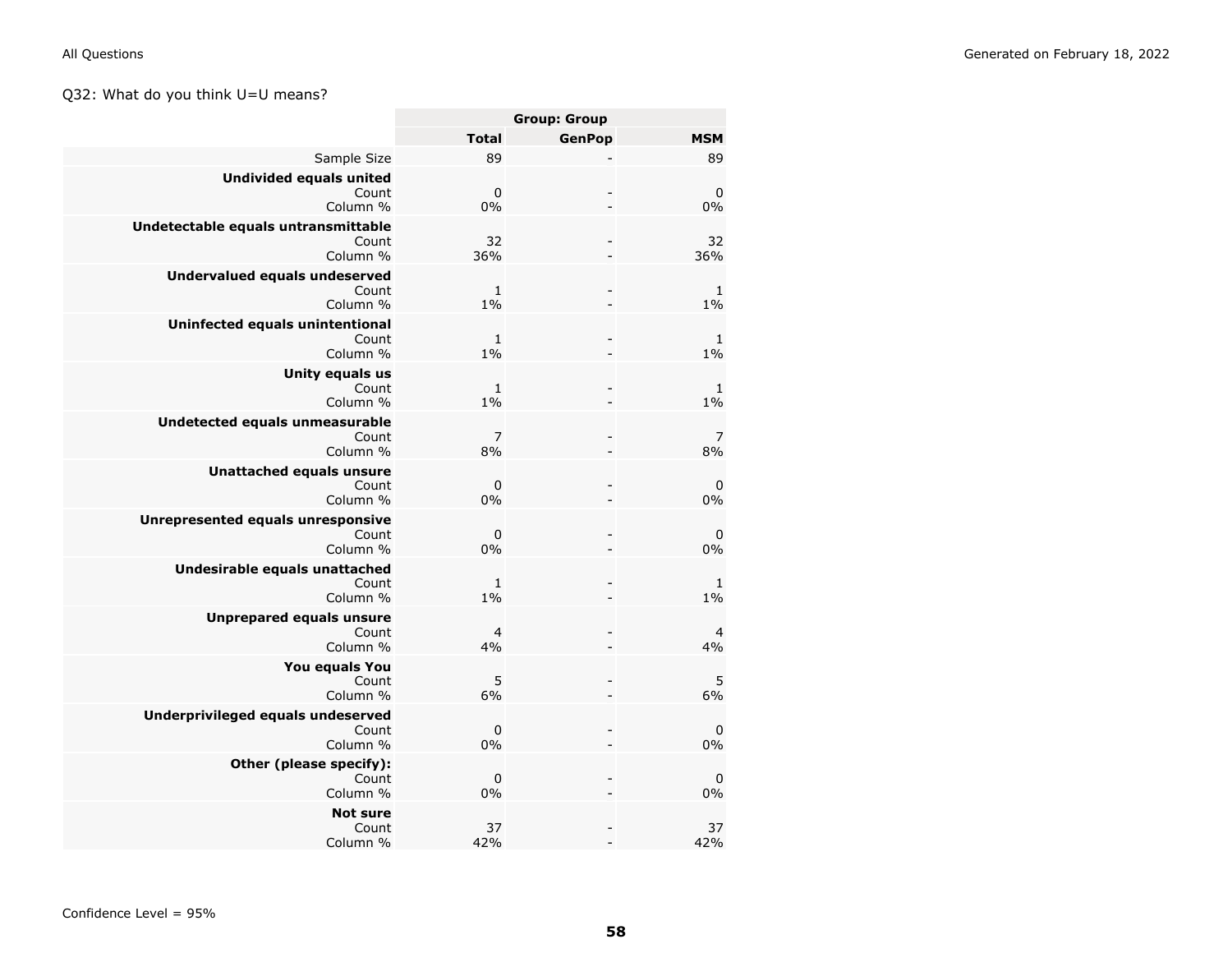Q33\_CV\_COMB: At any time in your life, have you been tested for HIV?

|                                           | <b>Group: Group</b>     |               |            |
|-------------------------------------------|-------------------------|---------------|------------|
|                                           | <b>Total</b>            | <b>GenPop</b> | <b>MSM</b> |
| Sample Size                               | 356                     | 226           | 130        |
| <b>Yes</b><br>Count<br>Column %           | 161<br>45%              | 65<br>29%     | 96<br>74%  |
| <b>No</b><br>Count<br>Column %            | 188<br>53%              | 155<br>69%    | 33<br>25%  |
| Don't know/Not sure<br>Count<br>Column %  | 5<br>$1\%$              | 5<br>2%       | 0<br>0%    |
| Prefer not to answer<br>Count<br>Column % | $\overline{2}$<br>$1\%$ | $0\%$         | 1<br>$1\%$ |

Confidence Level = 95%

*There is a significant difference between this cell's Column % and the others in the same row*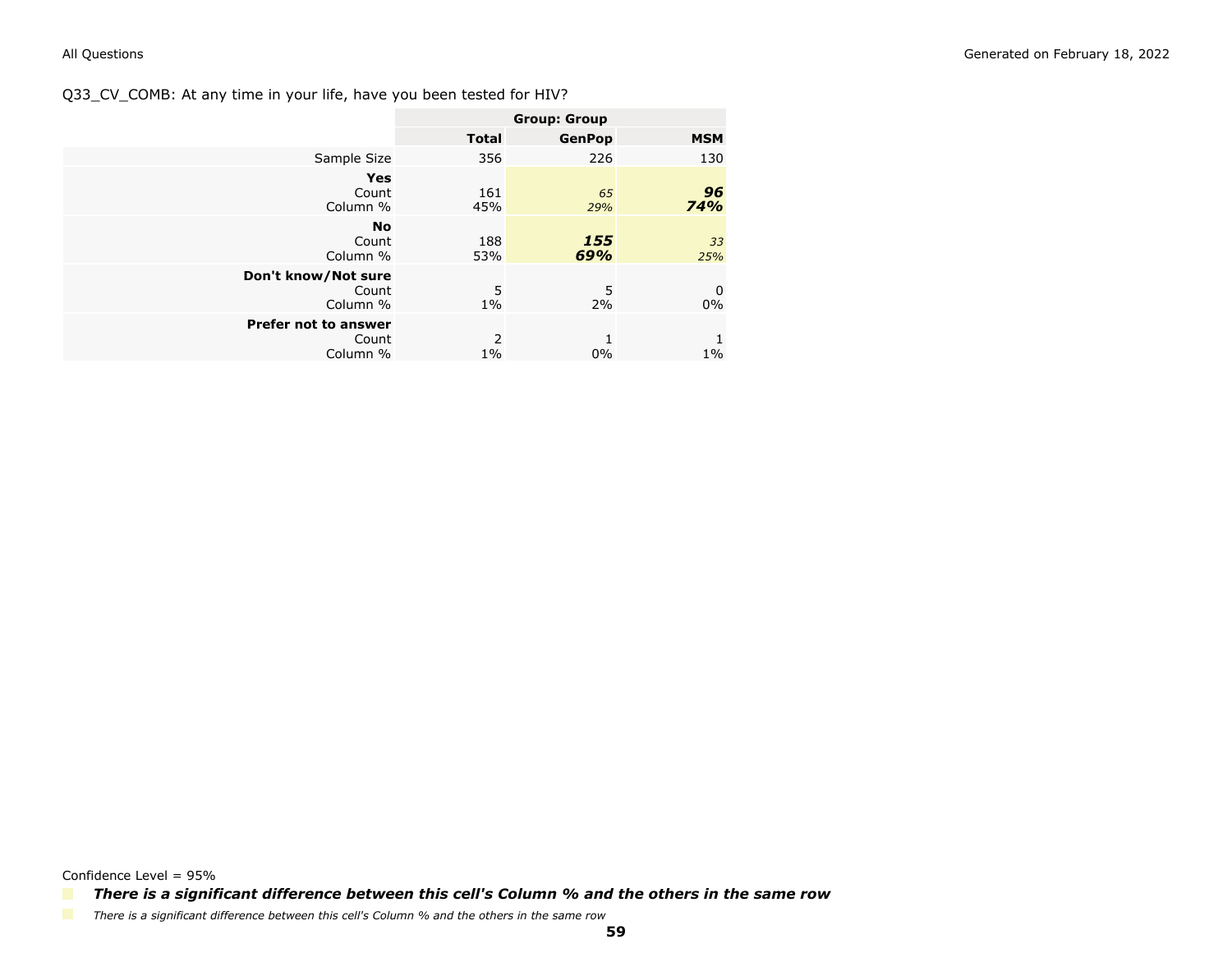Q33A: What was the result of your most recent HIV test?

|                                       | <b>Group: Group</b> |                          |            |
|---------------------------------------|---------------------|--------------------------|------------|
|                                       | <b>Total</b>        | <b>GenPop</b>            | <b>MSM</b> |
| Sample Size                           | 96                  | ۰                        | 96         |
| I tested positive for HIV             |                     |                          |            |
| Count<br>Column %                     | 8<br>8%             |                          | 8<br>8%    |
| I tested negative for HIV             |                     |                          |            |
| Count                                 | 86                  |                          | 86         |
| Column %                              | 90%                 |                          | 90%        |
| My results were unclear               |                     |                          |            |
| Count                                 | $\mathbf 0$         | $\overline{\phantom{0}}$ | 0          |
| Column %                              | $0\%$               |                          | 0%         |
| I never got my results / I don't know |                     |                          |            |
| Count                                 | 2                   |                          | 2          |
| Column %                              | 2%                  |                          | 2%         |
| <b>Prefer not to answer</b>           |                     |                          |            |
| Count                                 | 0                   |                          | 0          |
| Column %                              | $0\%$               |                          | 0%         |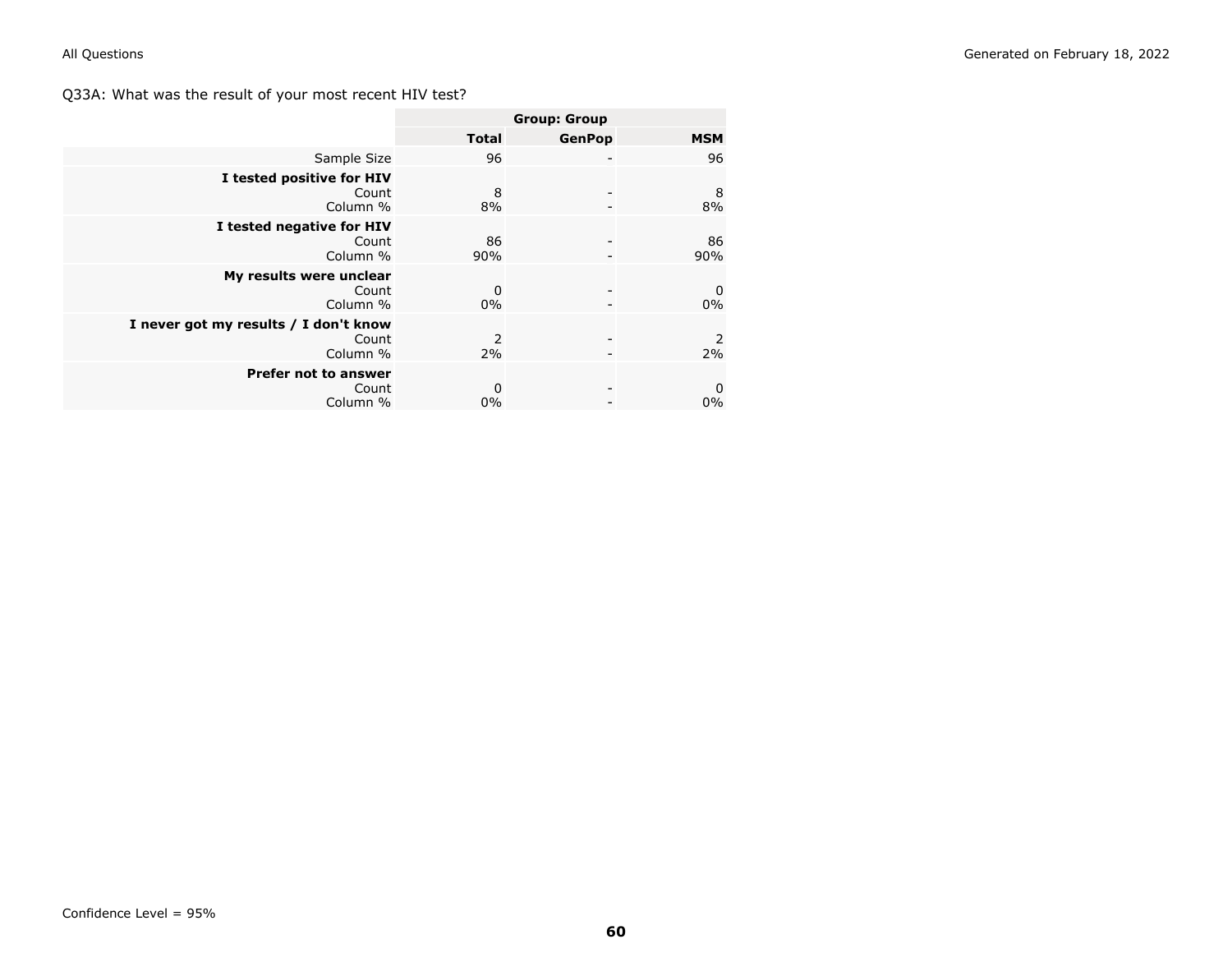# Q34\_RGV\_UPD: Times tested for HIV (update)

|                                | <b>Group: Group</b> |                    |            |
|--------------------------------|---------------------|--------------------|------------|
|                                | <b>Total</b>        | <b>GenPop</b>      | <b>MSM</b> |
| Sample Size                    | 146                 | 58                 | 88         |
| $1 - 2$<br>Count<br>Column %   | 60<br>41%           | 34<br>59%          | 26<br>30%  |
| $3 - 5$<br>Count<br>Column %   | 35<br>24%           | 11<br>19%          | 24<br>27%  |
| $6 - 10$<br>Count<br>Column %  | 25<br>17%           | 7<br>12%           | 18<br>20%  |
| $11 - 19$<br>Count<br>Column % | 12<br>8%            | 5<br>9%            | 7<br>8%    |
| $20 +$<br>Count<br>Column %    | 14<br>10%           | $\mathbf{1}$<br>2% | 13<br>15%  |

Confidence Level = 95%

*There is a significant difference between this cell's Column % and the others in the same row*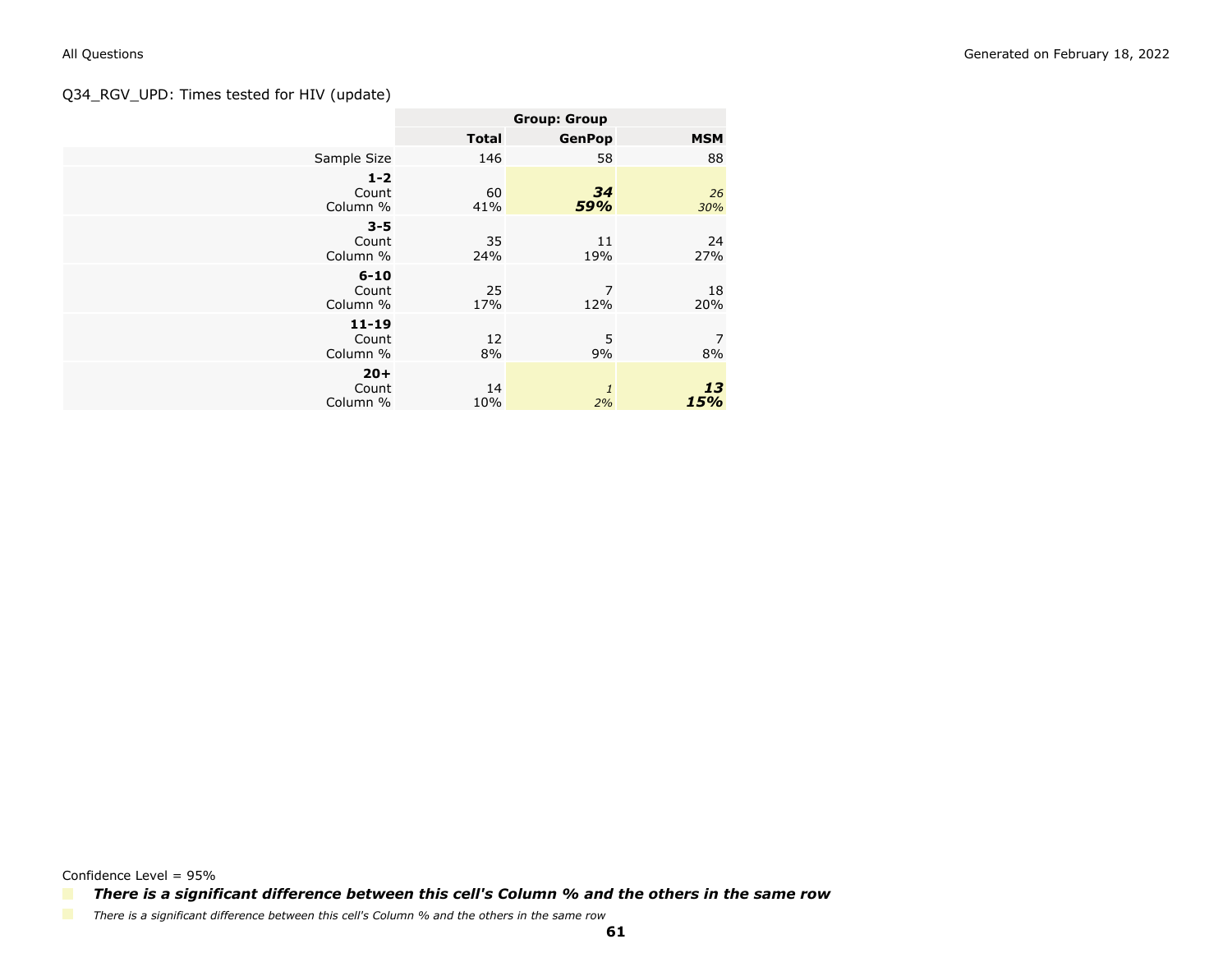# Q35: How long ago did you have your last HIV test?

|                                                 | <b>Group: Group</b> |               |                       |
|-------------------------------------------------|---------------------|---------------|-----------------------|
|                                                 | <b>Total</b>        | <b>GenPop</b> | <b>MSM</b>            |
| Sample Size                                     | 88                  |               | 88                    |
| Less than three months ago<br>Count<br>Column % | 13<br>15%           |               | 13<br>15%             |
| Three to five months ago<br>Count<br>Column %   | 16<br>18%           |               | 16<br>18%             |
| Six to eleven months ago<br>Count<br>Column %   | 7<br>8%             |               | 7<br>8%               |
| One year ago<br>Count<br>Column %               | 8<br>9%             |               | 8<br>9%               |
| More than one year ago<br>Count<br>Column %     | 43<br>49%           |               | 43<br>49%             |
| <b>Not sure</b><br>Count<br>Column %            | 1<br>$1\%$          |               | $\mathbf{1}$<br>$1\%$ |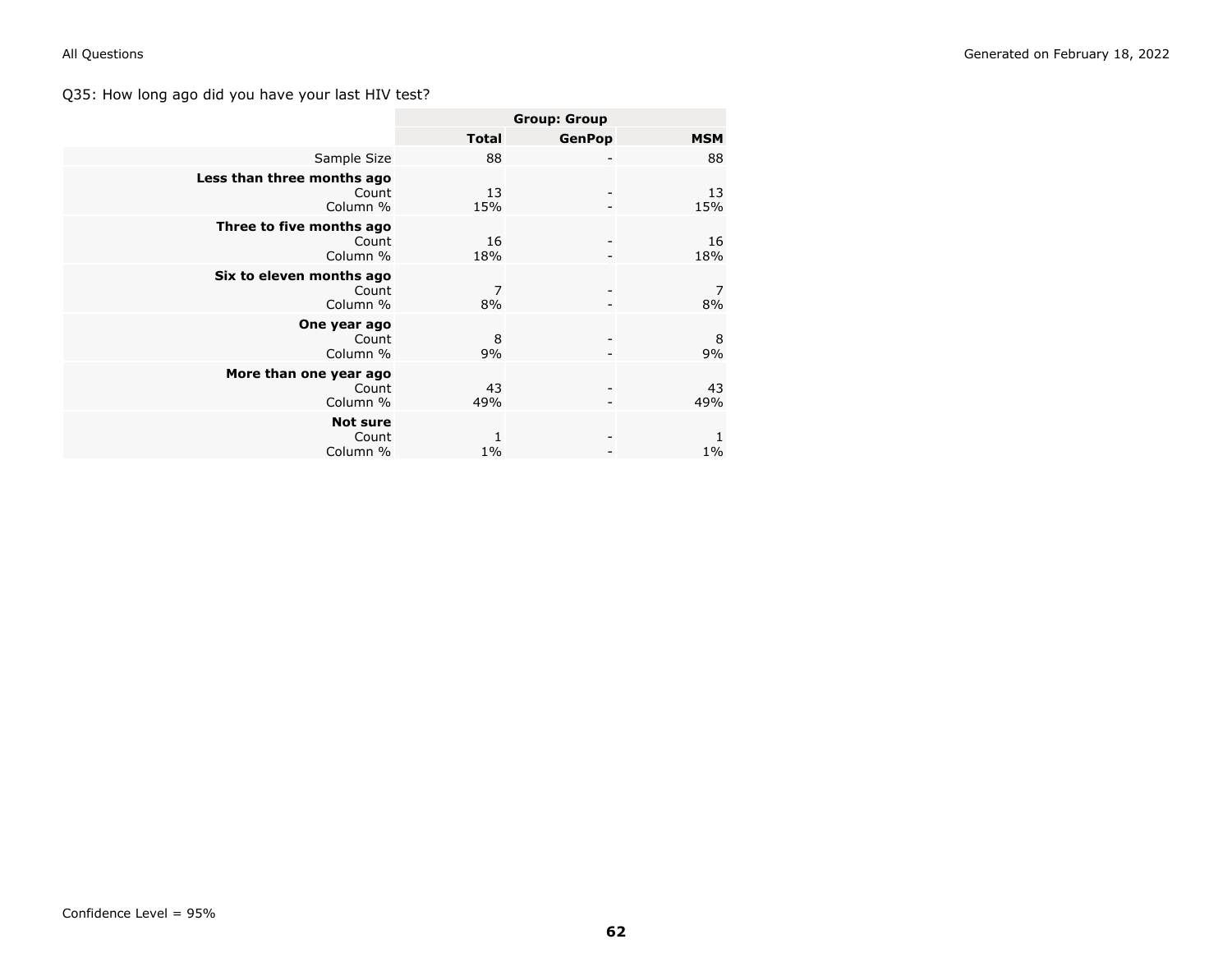# Q36\_CV\_UPD: If you wanted to get tested for HIV over the next few months would you know where to go to get an HIV test?

|                                                  | <b>Group: Group</b> |               |                   |
|--------------------------------------------------|---------------------|---------------|-------------------|
|                                                  | <b>Total</b>        | <b>GenPop</b> | <b>MSM</b>        |
| Sample Size                                      | 348                 | 226           | 122               |
| <b>Yes</b><br>Count<br>Column %                  | 277<br>80%          | 183<br>81%    | 94<br>77%         |
| <b>No</b><br>Count<br>Column %                   | 65<br>19%           | 37<br>16%     | 28<br>23%         |
| <b>Don't Know</b><br>Count<br>Column %           | 5<br>$1\%$          | 5<br>2%       | $\mathbf 0$<br>0% |
| <b>Prefer not to answer</b><br>Count<br>Column % | $0\%$               | $0\%$         | $\mathbf 0$<br>0% |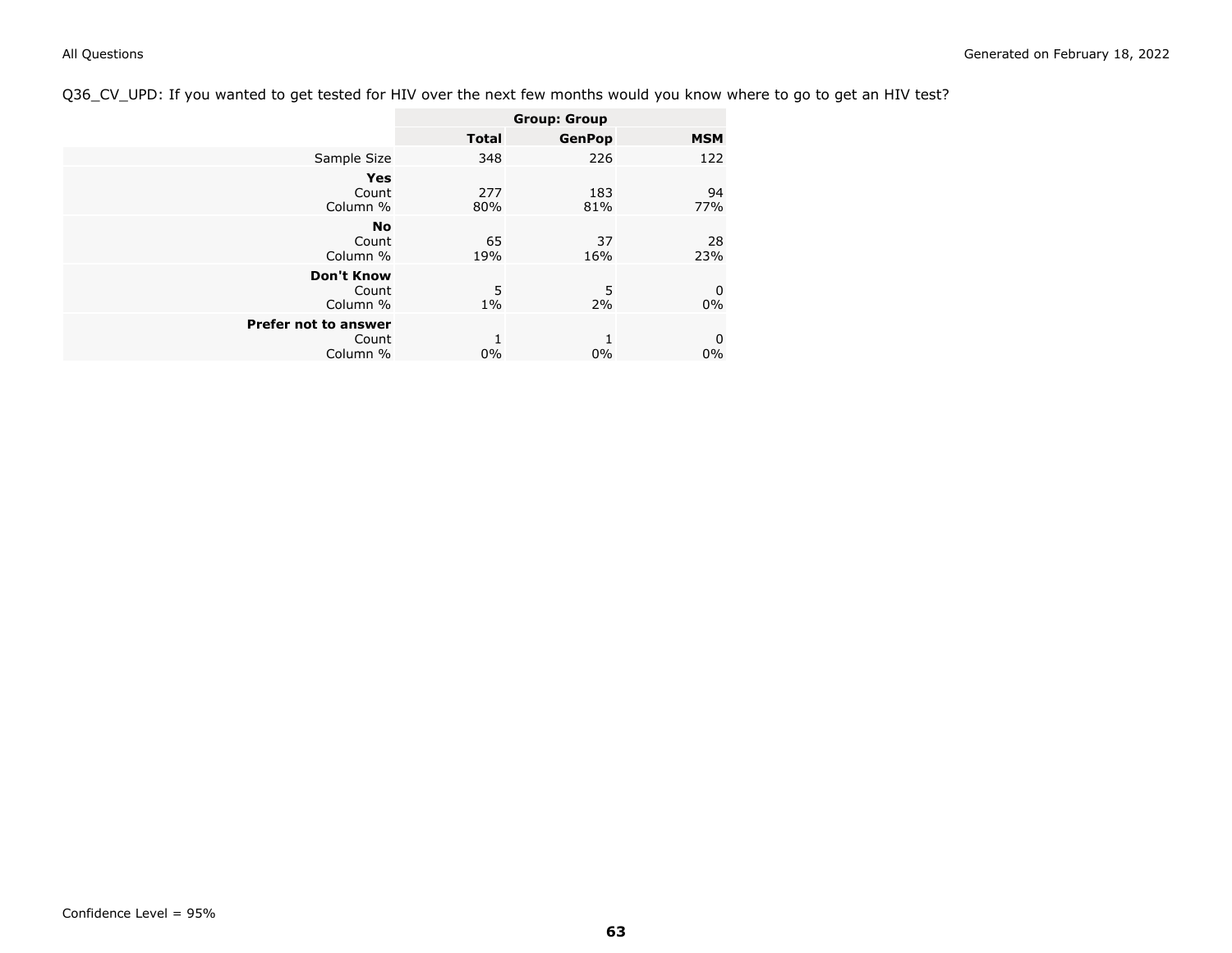END\_PART\_ONE: Thank you for completing part one! If you choose to continue completing the survey and joining our panel, you will receive a \$5 gift card<br>incentive within 1-2 business days of completion. Would you like to co

|                                |              | <b>Group: Group</b> |            |
|--------------------------------|--------------|---------------------|------------|
|                                | <b>Total</b> | <b>GenPop</b>       | <b>MSM</b> |
| Sample Size                    | 130          | -                   | 130        |
| Yes<br>Count<br>Column %       | 102<br>78%   | -                   | 102<br>78% |
| <b>No</b><br>Count<br>Column % | 28<br>22%    | -                   | 28<br>22%  |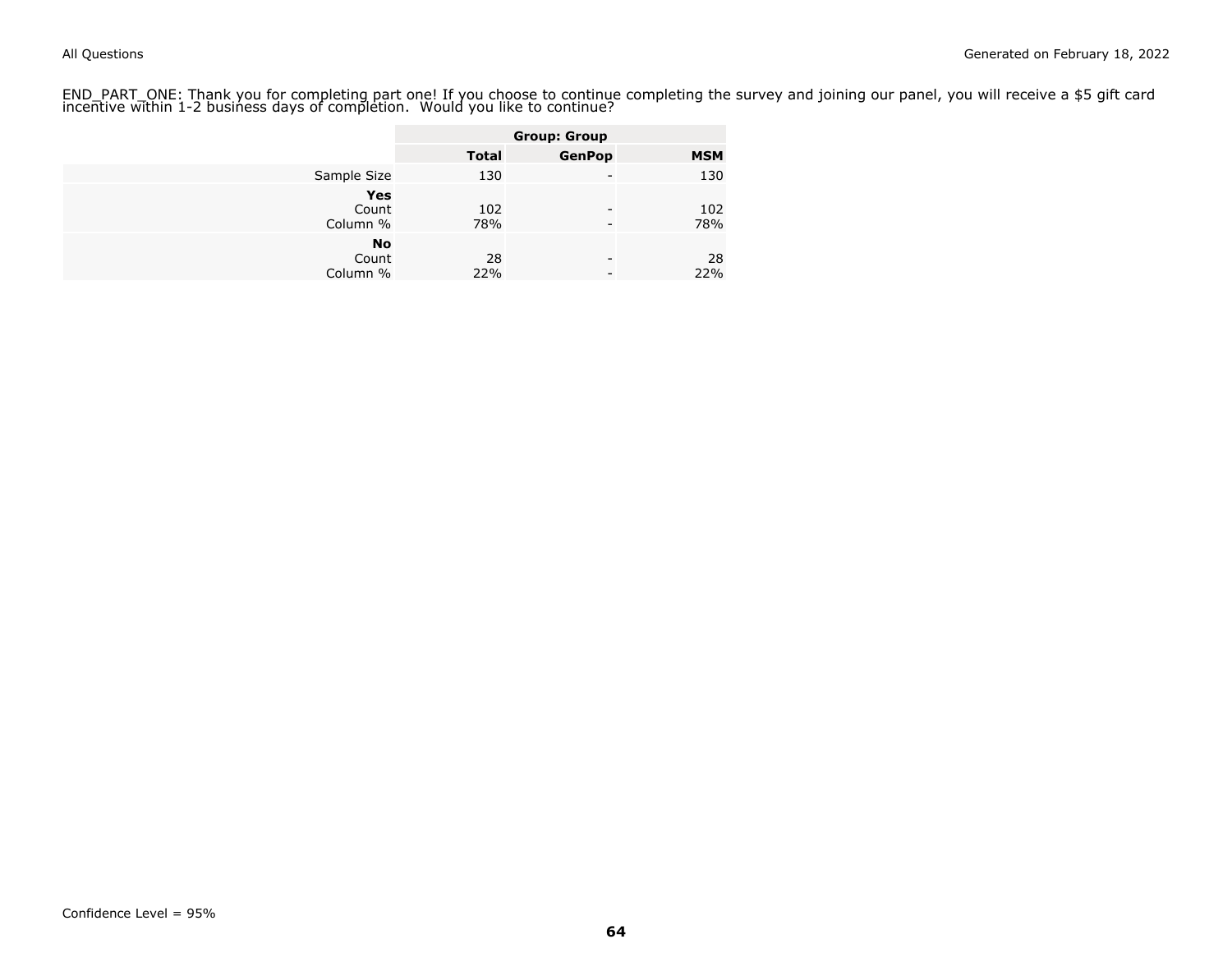Q37A\_CV\_COMB: Do you currently use any nicotine products?

|                                           | <b>Group: Group</b> |               |            |
|-------------------------------------------|---------------------|---------------|------------|
|                                           | <b>Total</b>        | <b>GenPop</b> | <b>MSM</b> |
| Sample Size                               | 507                 | 405           | 102        |
| <b>Yes</b><br>Count<br>Column %           | 128<br>25%          | 91<br>22%     | 37<br>36%  |
| <b>No</b><br>Count<br>Column %            | 377<br>74%          | 313<br>77%    | 64<br>63%  |
| Prefer not to answer<br>Count<br>Column % | 2<br>$0\%$          | $0\%$         | $1\%$      |

Confidence Level = 95%

*There is a significant difference between this cell's Column % and the others in the same row*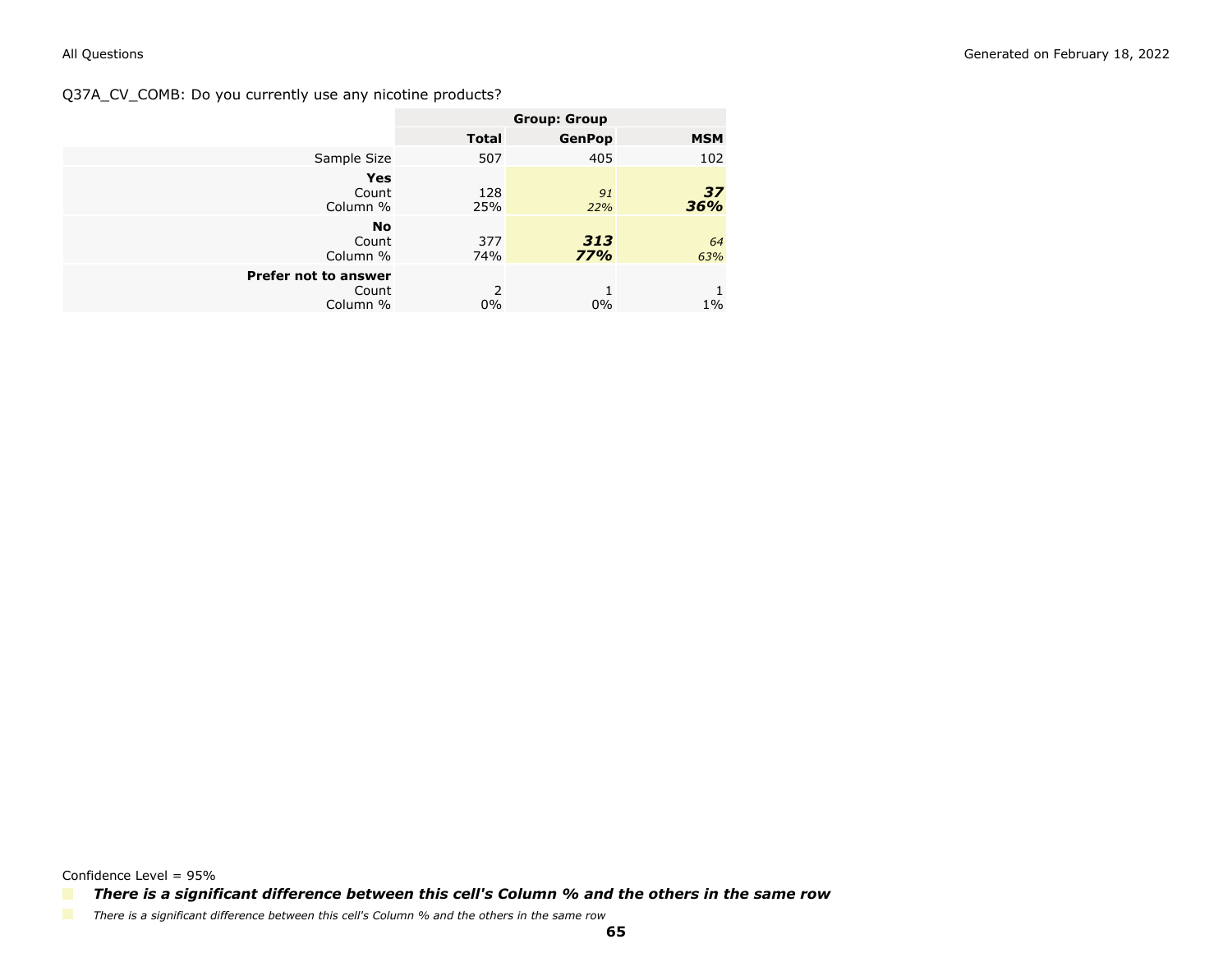|                                                      | <b>Group: Group</b> |                      |                   |
|------------------------------------------------------|---------------------|----------------------|-------------------|
|                                                      | <b>Total</b>        | <b>GenPop</b>        | <b>MSM</b>        |
| Sample Size                                          | 128                 | 91                   | 37                |
| <b>Cigarettes</b><br>Count<br>Column %               | 46<br>36%           | 31<br>34%            | 15<br>41%         |
| <b>Cigars</b><br>Count<br>Column %                   | 16<br>13%           | 12<br>13%            | 4<br>11%          |
| Vape/Juul<br>Count<br>Column %                       | 18<br>14%           | 11<br>12%            | 7<br>19%          |
| <b>Snorting</b><br>Count<br>Column %                 | 0<br>$0\%$          | $\mathbf 0$<br>$0\%$ | 0<br>$0\%$        |
| <b>Pipe</b><br>Count<br>Column %                     | 6<br>5%             | 5<br>5%              | 1<br>3%           |
| Chew/Pouch<br>Count<br>Column %                      | 35<br>27%           | 28<br>31%            | 7<br>19%          |
| Something else (please specify)<br>Count<br>Column % | 7<br>5%             | 4<br>4%              | 3<br>8%           |
| <b>Prefer not to answer</b><br>Count<br>Column %     | 0<br>$0\%$          | 0<br>0%              | $\mathbf 0$<br>0% |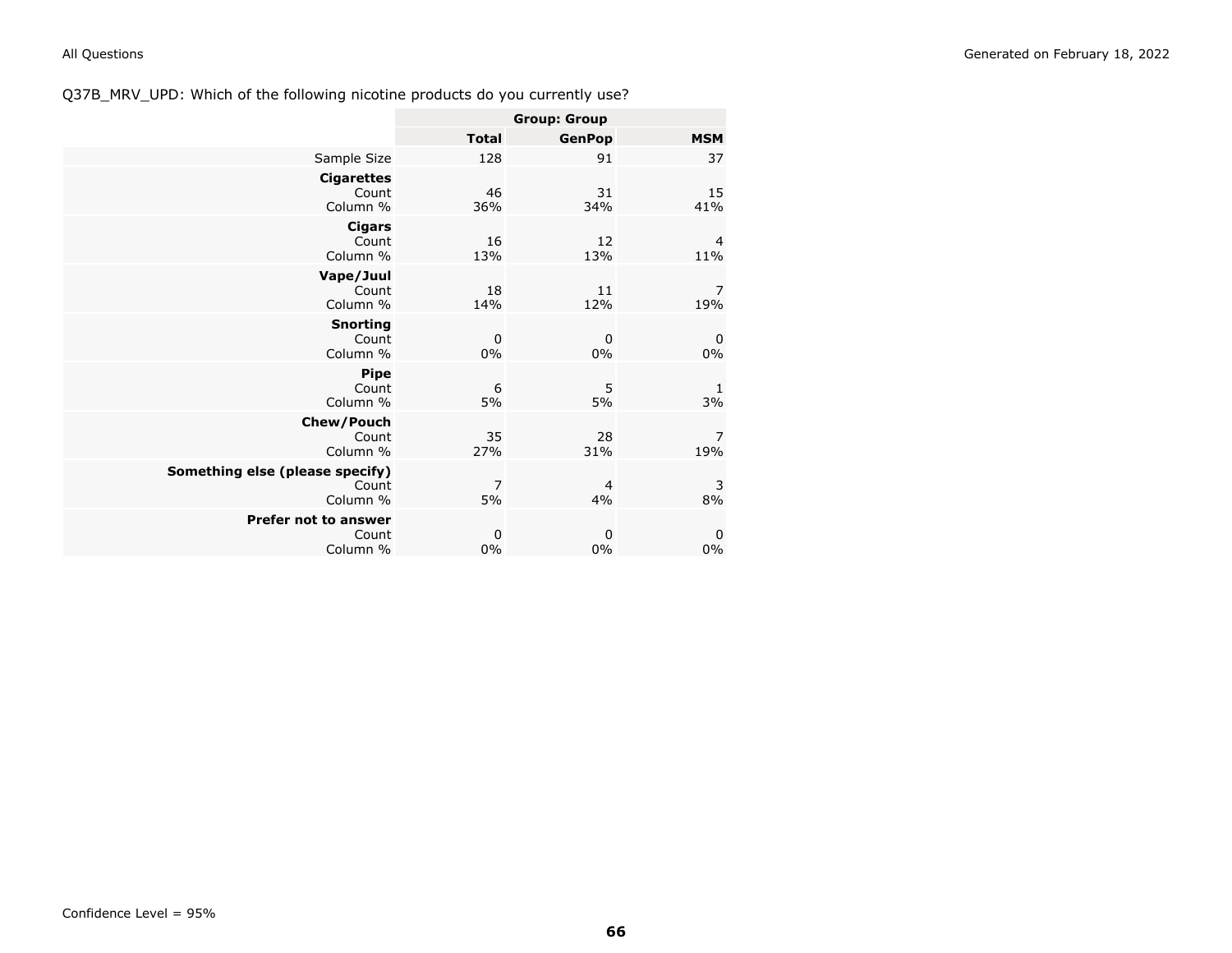## Q38: Do you currently drink alcohol?

|                                           | <b>Group: Group</b>    |                        |            |
|-------------------------------------------|------------------------|------------------------|------------|
|                                           | <b>Total</b>           | <b>GenPop</b>          | <b>MSM</b> |
| Sample Size                               | 507                    | 405                    | 102        |
| <b>Yes</b><br>Count<br>Column %           | 297<br>59%             | 226<br>56%             | 71<br>70%  |
| <b>No</b><br>Count<br>Column %            | 208<br>41%             | 177<br>44%             | 31<br>30%  |
| Prefer not to answer<br>Count<br>Column % | $\mathcal{P}$<br>$0\%$ | $\mathcal{P}$<br>$0\%$ | 0<br>0%    |

Confidence Level = 95%

*There is a significant difference between this cell's Column % and the others in the same row*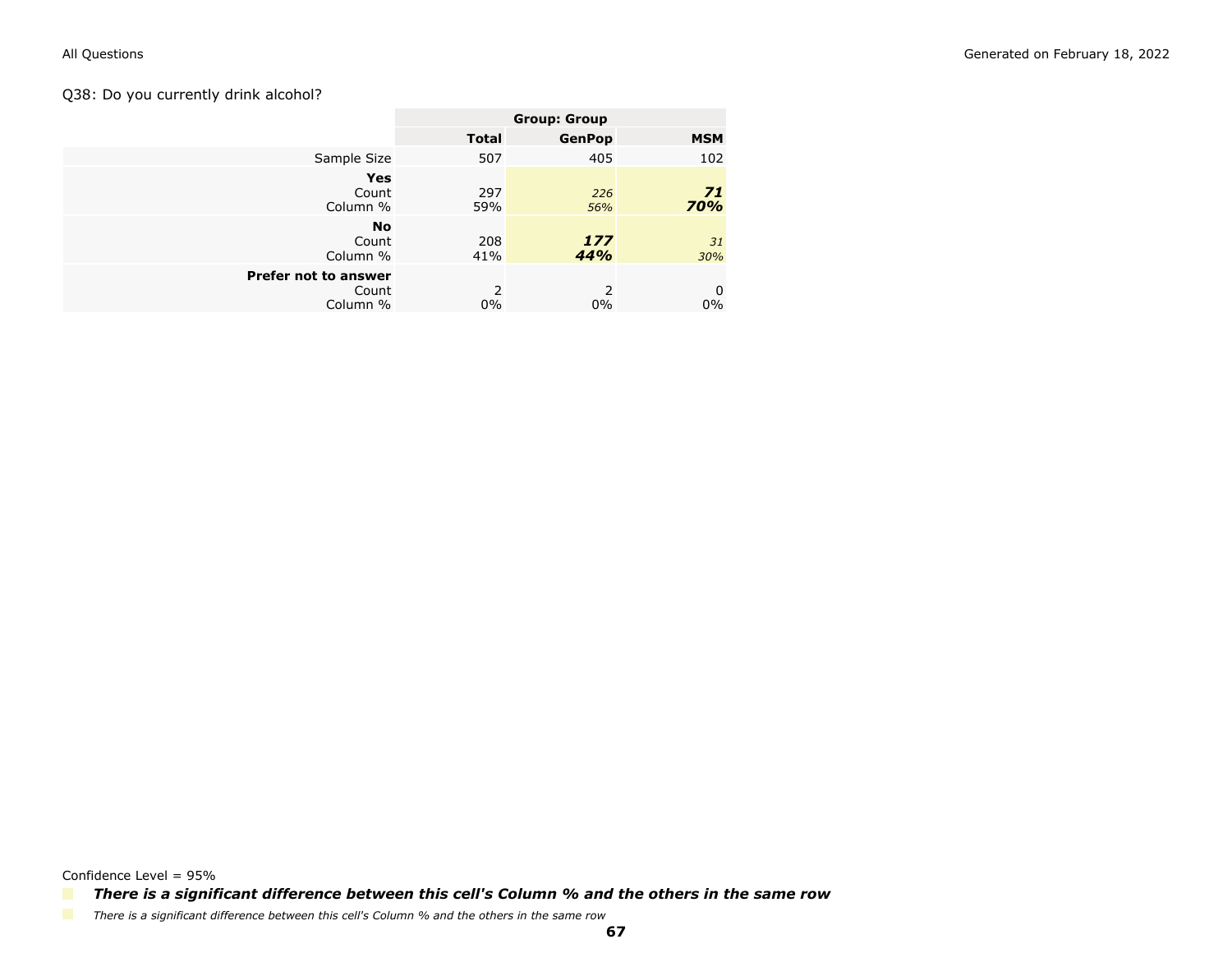|                                           |              | <b>Group: Group</b> |            |
|-------------------------------------------|--------------|---------------------|------------|
|                                           | <b>Total</b> | <b>GenPop</b>       | <b>MSM</b> |
| Sample Size                               | 297          | 226                 | 71         |
| Less than one drink<br>Count<br>Column %  | 16<br>5%     | 13<br>6%            | 3<br>4%    |
| 1-4 drinks<br>Count<br>Column %           | 98<br>33%    | 79<br>35%           | 19<br>27%  |
| 5-9 drinks<br>Count<br>Column %           | 37<br>12%    | 31<br>14%           | 6<br>8%    |
| 10-14 drinks<br>Count<br>Column %         | 47<br>16%    | 34<br>15%           | 13<br>18%  |
| 15 or more drinks<br>Count<br>Column %    | 96<br>32%    | 66<br>29%           | 30<br>42%  |
| <b>Not sure</b><br>Count<br>Column %      | 2<br>$1\%$   | 2<br>$1\%$          | 0<br>$0\%$ |
| Prefer not to answer<br>Count<br>Column % | 1<br>0%      | 1<br>0%             | 0<br>$0\%$ |

Confidence Level = 95%

*There is a significant difference between this cell's Column % and the others in the same row*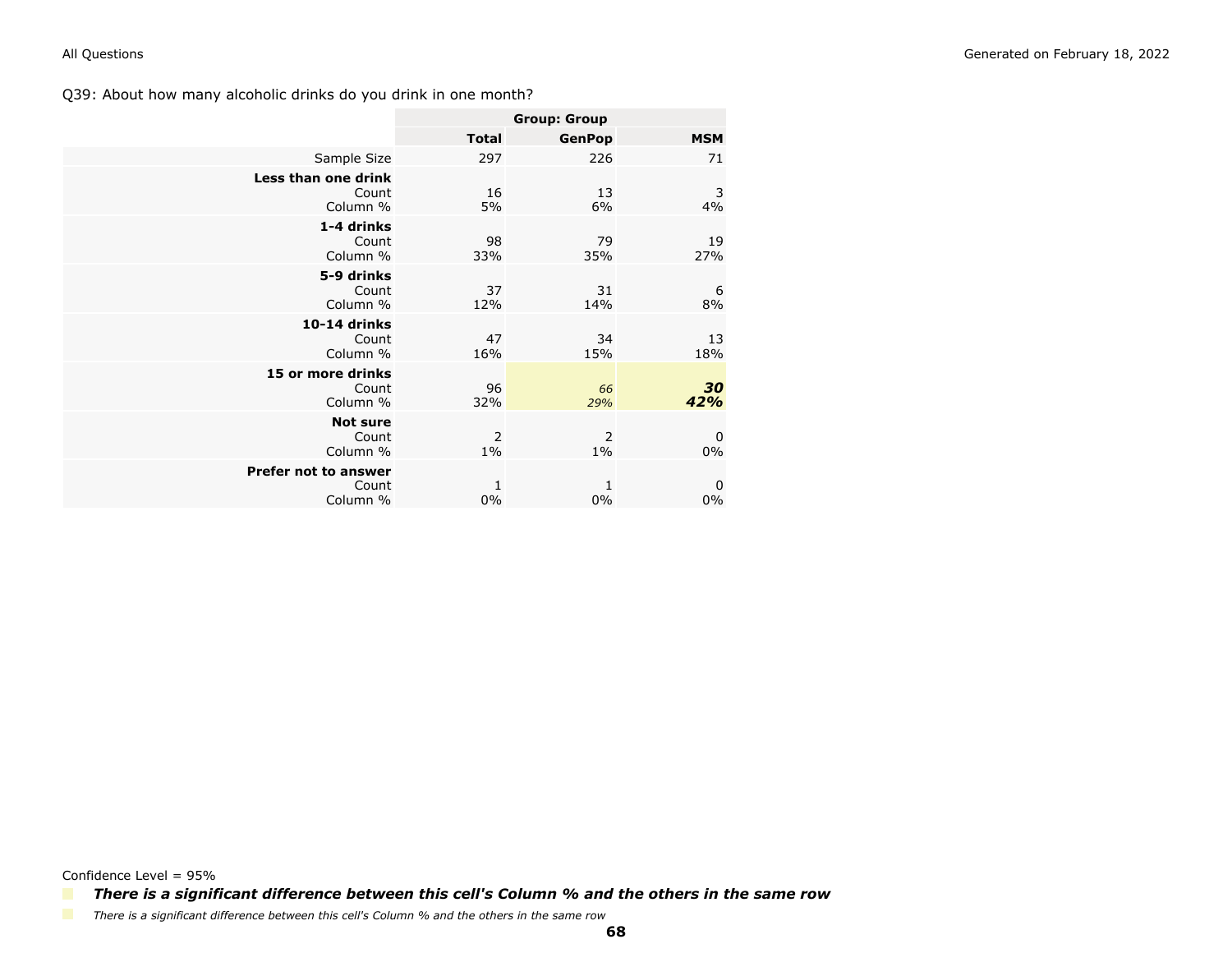Q40: In your lifetime, have you ever used recreational drugs?

|                                           | <b>Group: Group</b> |               |            |
|-------------------------------------------|---------------------|---------------|------------|
|                                           | <b>Total</b>        | <b>GenPop</b> | <b>MSM</b> |
| Sample Size                               | 507                 | 405           | 102        |
| <b>Yes</b><br>Count<br>Column %           | 228<br>45%          | 160<br>40%    | 68<br>67%  |
| <b>No</b><br>Count<br>Column %            | 276<br>54%          | 244<br>60%    | 32<br>31%  |
| Prefer not to answer<br>Count<br>Column % | 3<br>$1\%$          | $0\%$         | 2<br>2%    |

Confidence Level = 95%

*There is a significant difference between this cell's Column % and the others in the same row*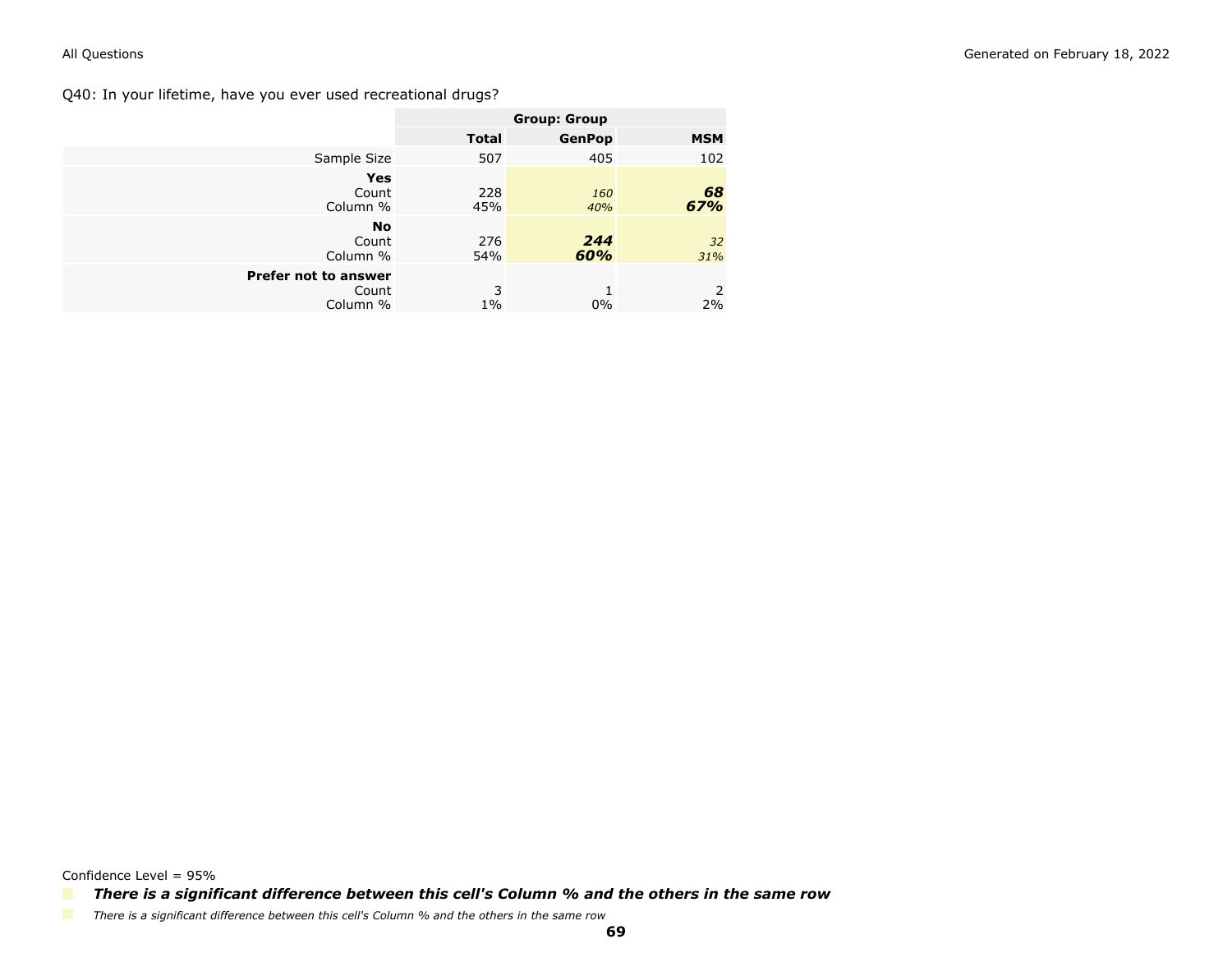Q41: Have you used any recreational drugs, even once, in the last 6 months?

|                                           | <b>Group: Group</b> |               |            |
|-------------------------------------------|---------------------|---------------|------------|
|                                           | <b>Total</b>        | <b>GenPop</b> | <b>MSM</b> |
| Sample Size                               | 228                 | 160           | 68         |
| <b>Yes</b><br>Count<br>Column %           | 61<br>27%           | 24<br>15%     | 37<br>54%  |
| <b>No</b><br>Count<br>Column %            | 167<br>73%          | 136<br>85%    | 31<br>46%  |
| Prefer not to answer<br>Count<br>Column % | 0<br>$0\%$          | 0<br>0%       | 0<br>0%    |

*There is a significant difference between this cell's Column % and the others in the same row*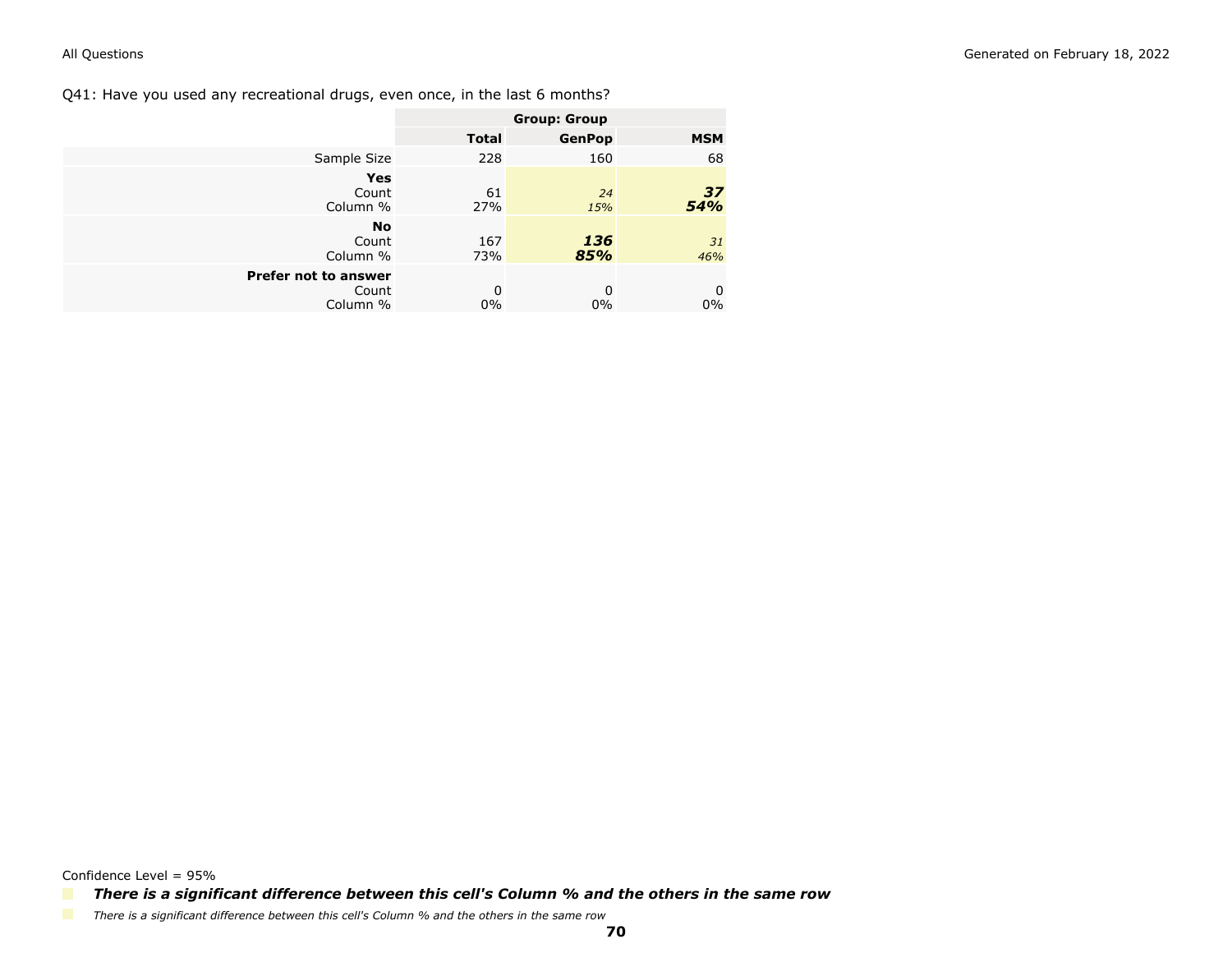Q42\_MRV: Have you used any of the following recreational drugs in the last six months?

|                                                                                           |                      | <b>Group: Group</b>  |                       |
|-------------------------------------------------------------------------------------------|----------------------|----------------------|-----------------------|
|                                                                                           | <b>Total</b>         | <b>GenPop</b>        | <b>MSM</b>            |
| Sample Size                                                                               | 61                   | 24                   | 37                    |
| Cocaine<br>Mentions<br>% Sample Size                                                      | 4<br>7%              | $\mathbf 0$<br>0%    | 4<br>11%              |
| <b>Crack</b><br><b>Mentions</b><br>% Sample Size                                          | 2<br>3%              | 0<br>0%              | $\overline{2}$<br>5%  |
| Opioids (heroin, fentanyl, oxycodone, etc.)<br>Mentions<br>% Sample Size                  | 5<br>8%              | $\overline{2}$<br>8% | 3<br>8%               |
| Party drugs (ecstasy, poppers, molly, etc.)<br>Mentions<br>% Sample Size                  | 5<br>8%              | $\mathbf 0$<br>0%    | 5<br>14%              |
| <b>Erectile dysfunction medication (recreational</b><br>use)<br>Mentions<br>% Sample Size | 3<br>5%              | 0<br>0%              | 3<br>8%               |
| Methamphetamine<br>Mentions<br>% Sample Size                                              | $\overline{4}$<br>7% | $\mathbf 0$<br>0%    | $\overline{4}$<br>11% |
| <b>Marijuana</b><br>Mentions<br>% Sample Size                                             | 54<br>89%            | 22<br>92%            | 32<br>86%             |
| Hallucinogens (LSD, psilocybin, DMT, PCP,<br>ketamine)<br>Mentions<br>% Sample Size       | 7<br>11%             | 1<br>4%              | 6<br>16%              |
| <b>GHB</b><br>Mentions<br>% Sample Size                                                   | 0<br>0%              | 0<br>0%              | 0<br>0%               |
| Over the Counter drugs (DXM, loperamide)<br><b>Mentions</b><br>% Sample Size              | 4<br>7%              | 1<br>4%              | 3<br>8%               |
| Depressants (barbiturates, benzodiazepines,<br>Ambien)<br>Mentions<br>% Sample Size       | 2<br>3%              | 1<br>4%              | 1<br>3%               |
| <b>Stimulants (Adderall, Concerta)</b><br>Mentions<br>% Sample Size                       | $\overline{4}$<br>7% | 1<br>4%              | 3<br>8%               |
| Something else (please specify):<br>Mentions<br>% Sample Size                             | 3<br>5%              | $\overline{2}$<br>8% | $\mathbf{1}$<br>3%    |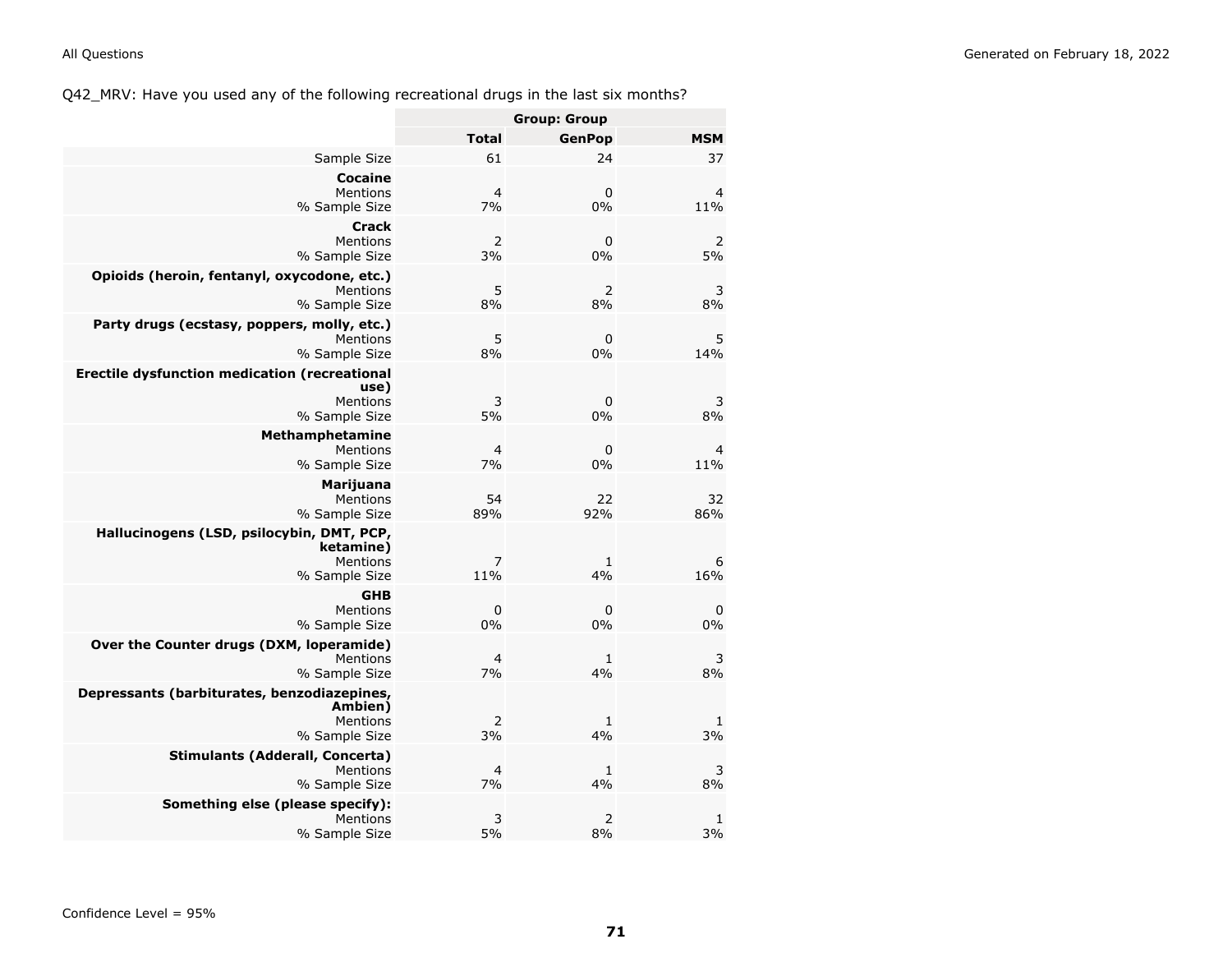Q42\_MRV: Have you used any of the following recreational drugs in the last six months?

|                                                          | <b>Group: Group</b> |               |            |
|----------------------------------------------------------|---------------------|---------------|------------|
|                                                          | Total               | <b>GenPop</b> | <b>MSM</b> |
| <b>Not sure</b><br>Mentions<br>% Sample Size             | 0<br>$0\%$          | 0%            | 0<br>0%    |
| <b>Prefer not to answer</b><br>Mentions<br>% Sample Size | 2%                  | $0\%$         | 3%         |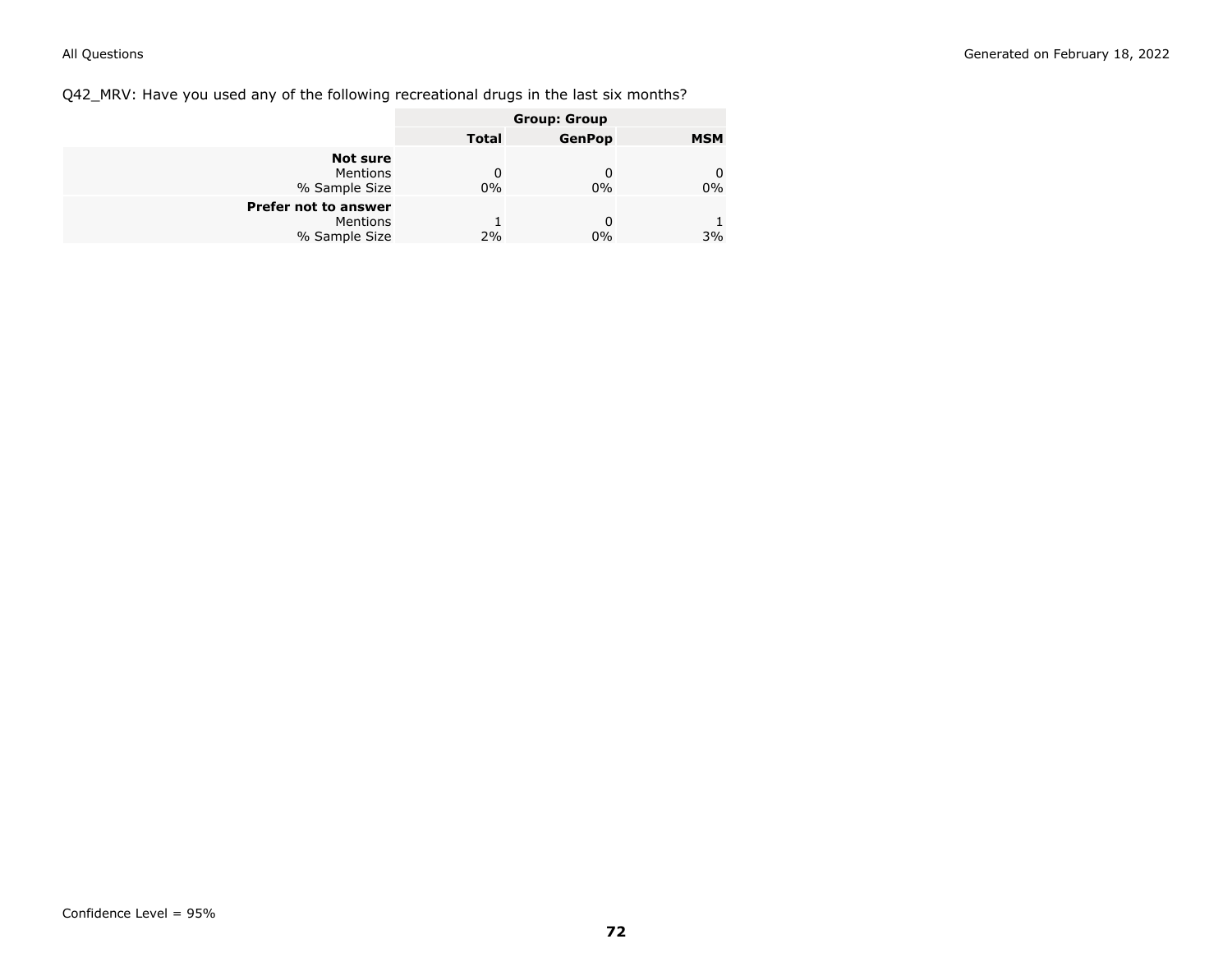| Generated on February 18, 2022 |
|--------------------------------|
|                                |
|                                |

|                                                             |                      | <b>Group: Group</b>   |            |
|-------------------------------------------------------------|----------------------|-----------------------|------------|
|                                                             | <b>Total</b>         | <b>GenPop</b>         | <b>MSM</b> |
| Sample Size                                                 | 61                   | 24                    | 37         |
| <b>Injection</b><br>Mentions<br>% Sample Size               | $\mathbf{1}$<br>2%   | $\mathbf 0$<br>0%     | 1<br>3%    |
| Snorting, snuffing, intranasal<br>Mentions<br>% Sample Size | $\overline{a}$<br>7% | $\mathbf 0$<br>0%     | 4<br>11%   |
| <b>Smoking</b><br>Mentions<br>% Sample Size                 | 43<br>70%            | 14<br>58%             | 29<br>78%  |
| <b>Inhaling</b><br>Mentions<br>% Sample Size                | 10<br>16%            | $\overline{7}$<br>29% | 3<br>8%    |
| Ingesting (eat, drink)<br>Mentions<br>% Sample Size         | 33<br>54%            | 15<br>63%             | 18<br>49%  |
| Booty bump (rectal, anal)<br>Mentions<br>% Sample Size      | 2<br>3%              | $\mathbf 0$<br>0%     | 2<br>5%    |
| Other (please specify):<br>Mentions<br>% Sample Size        | 1<br>2%              | 1<br>4%               | 0<br>0%    |
| <b>Not sure</b><br>Mentions<br>% Sample Size                | $\mathbf 0$<br>0%    | $\mathbf 0$<br>0%     | 0<br>$0\%$ |
| <b>Prefer not to answer</b><br>Mentions<br>% Sample Size    | 3<br>5%              | $\mathbf 0$<br>0%     | 3<br>8%    |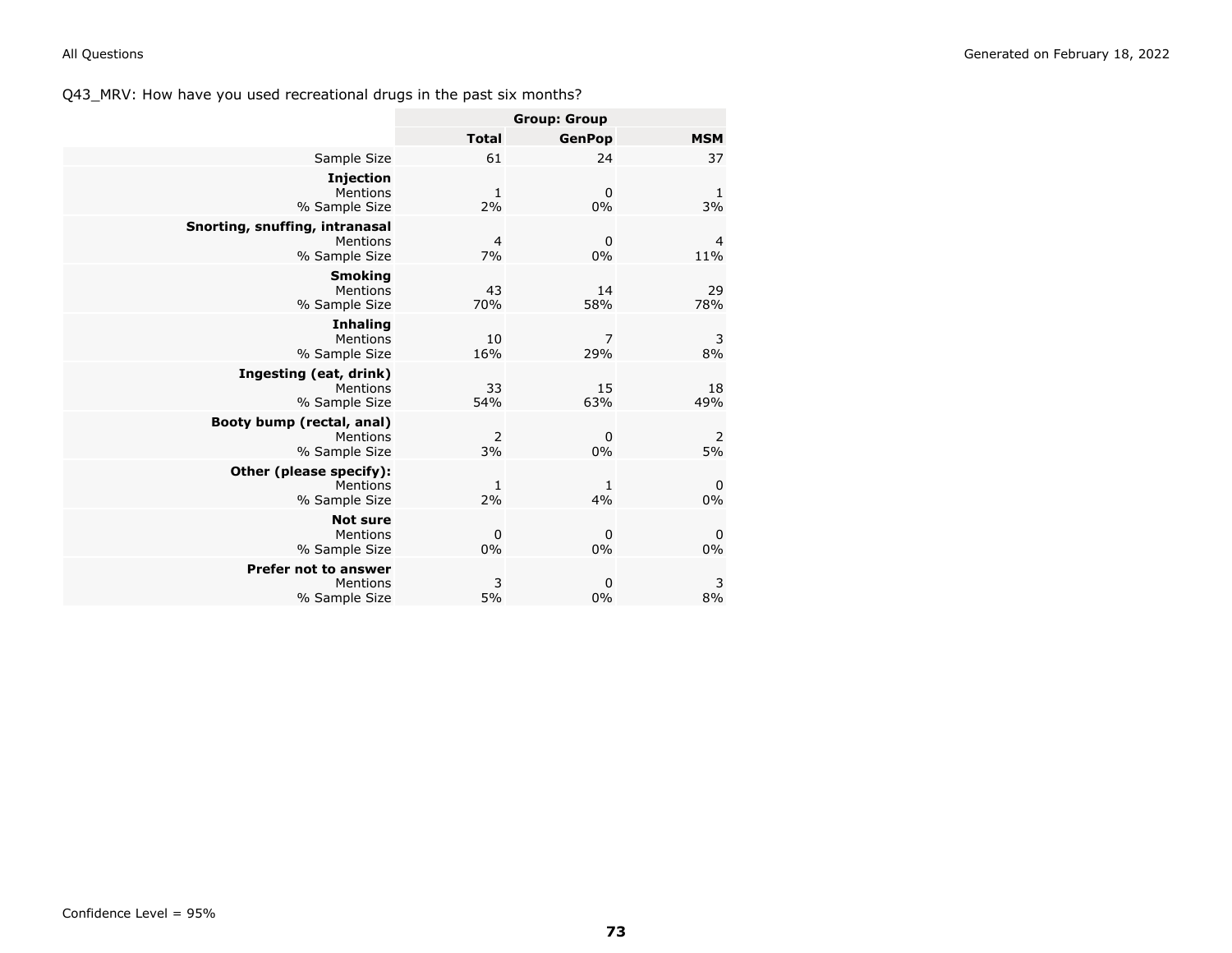# Q44: Since the last time you snorted or injected recreational drugs have you been tested for HIV and hepatitis?

|                                           |              | <b>Group: Group</b> |            |
|-------------------------------------------|--------------|---------------------|------------|
|                                           | <b>Total</b> | <b>GenPop</b>       | <b>MSM</b> |
| Sample Size                               | 5            |                     | 5          |
| Yes<br>Count<br>Column %                  | 0<br>0%      |                     | 0<br>$0\%$ |
| <b>No</b><br>Count<br>Column %            | 5<br>100%    |                     | 5<br>100%  |
| Prefer not to answer<br>Count<br>Column % | 0<br>$0\%$   | -                   | 0<br>$0\%$ |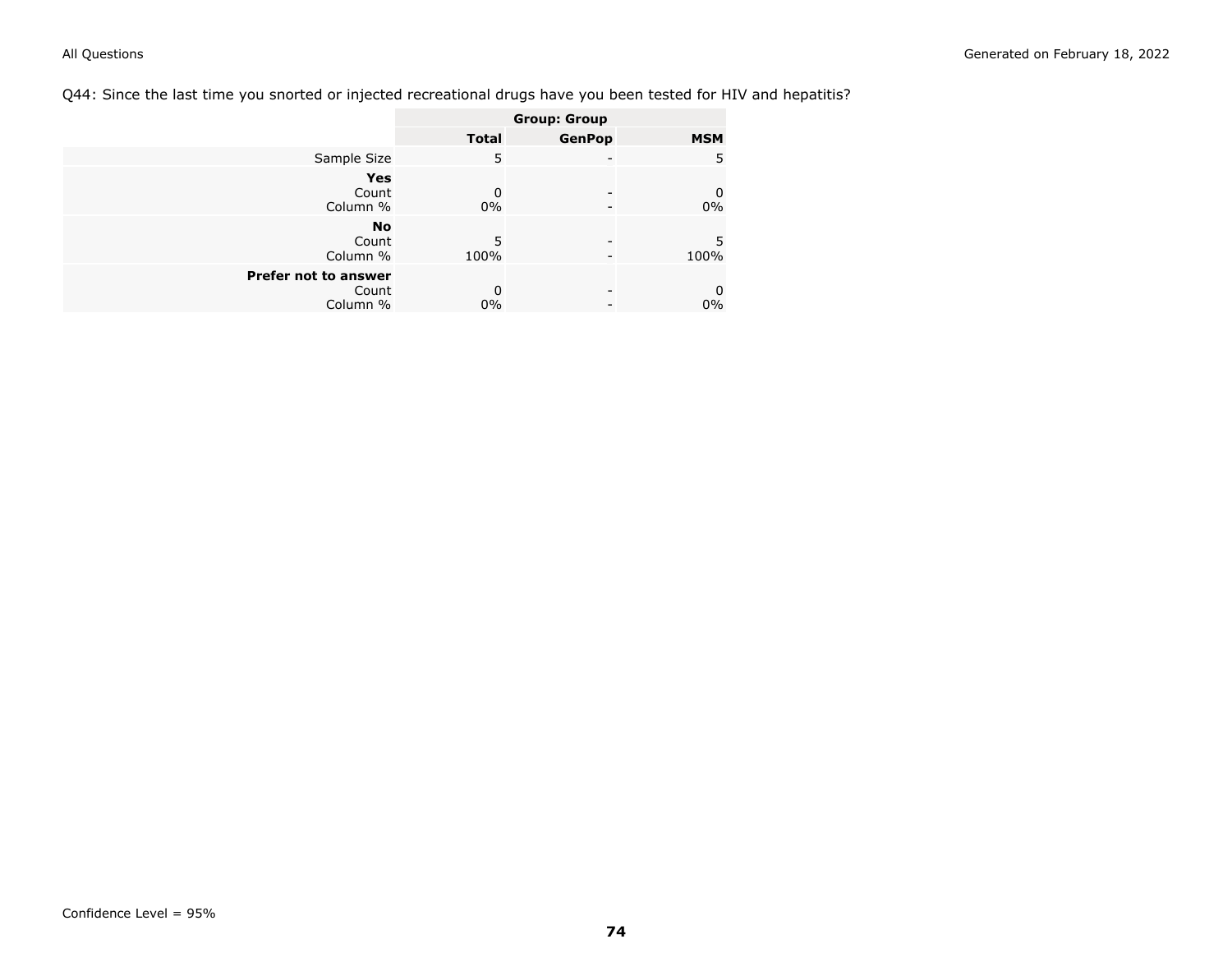Q45: Do you know how to access sterile equipment for injection drug use?

|                      |              | <b>Group: Group</b> |             |
|----------------------|--------------|---------------------|-------------|
|                      | <b>Total</b> | <b>GenPop</b>       | <b>MSM</b>  |
| Sample Size          |              | ۰                   |             |
| <b>Yes</b>           |              |                     |             |
| Count                |              | ۰                   |             |
| Column %             | 100%         |                     | 100%        |
| <b>No</b>            |              |                     |             |
| Count                | 0            | ۰                   | $\mathbf 0$ |
| Column %             | $0\%$        |                     | 0%          |
| Prefer not to answer |              |                     |             |
| Count                | 0            | -                   | 0           |
| Column %             | 0%           |                     | $0\%$       |
|                      |              |                     |             |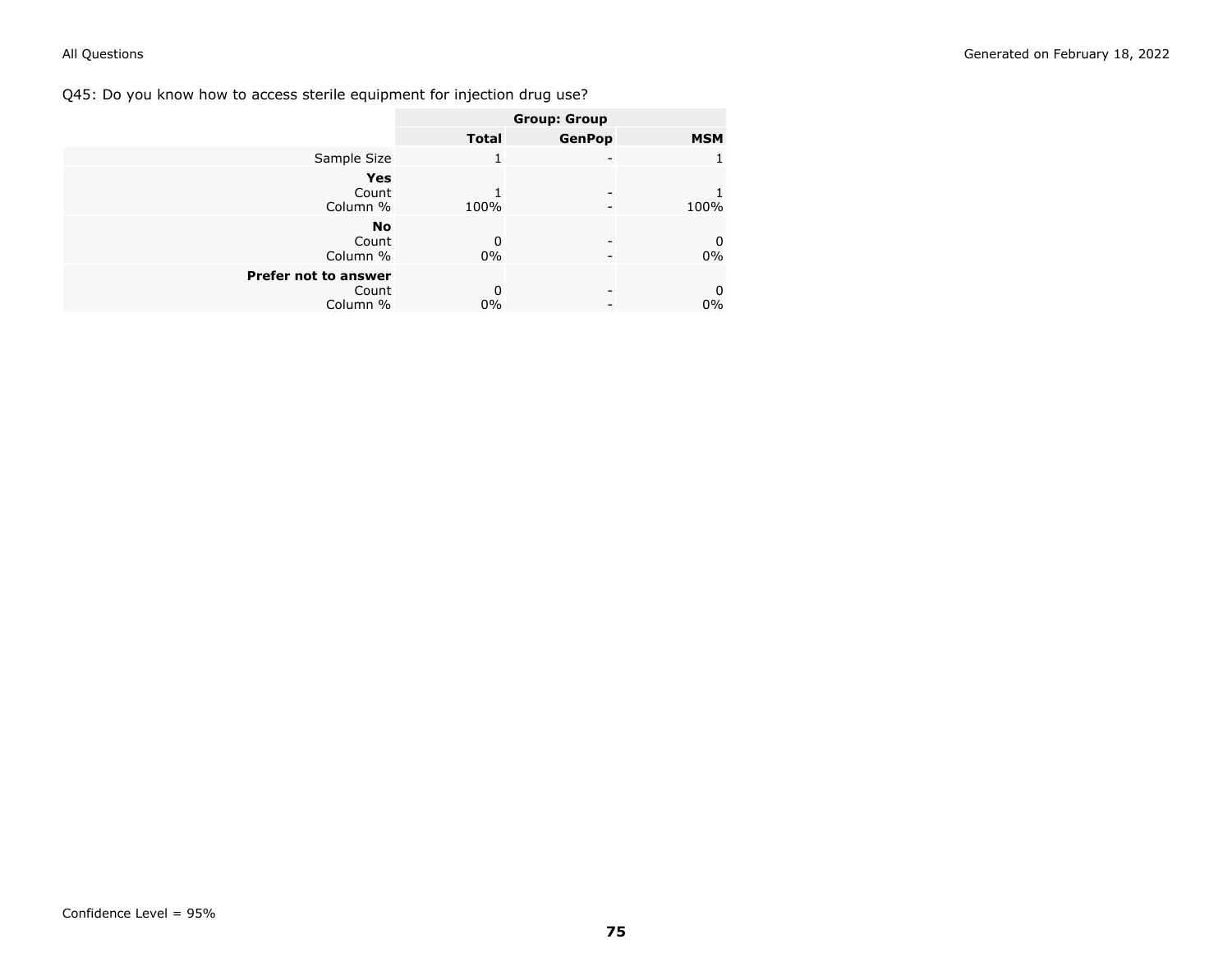Q46: Do you know how to safely dispose of injection drug use equipment?

|                                           |              | <b>Group: Group</b> |                   |
|-------------------------------------------|--------------|---------------------|-------------------|
|                                           | <b>Total</b> | <b>GenPop</b>       | <b>MSM</b>        |
| Sample Size                               |              | ۰                   |                   |
| <b>Yes</b><br>Count<br>Column %           | 100%         |                     | 100%              |
| <b>No</b><br>Count<br>Column %            | 0<br>0%      | -                   | $\mathbf 0$<br>0% |
| Prefer not to answer<br>Count<br>Column % | 0<br>0%      | -                   | 0<br>$0\%$        |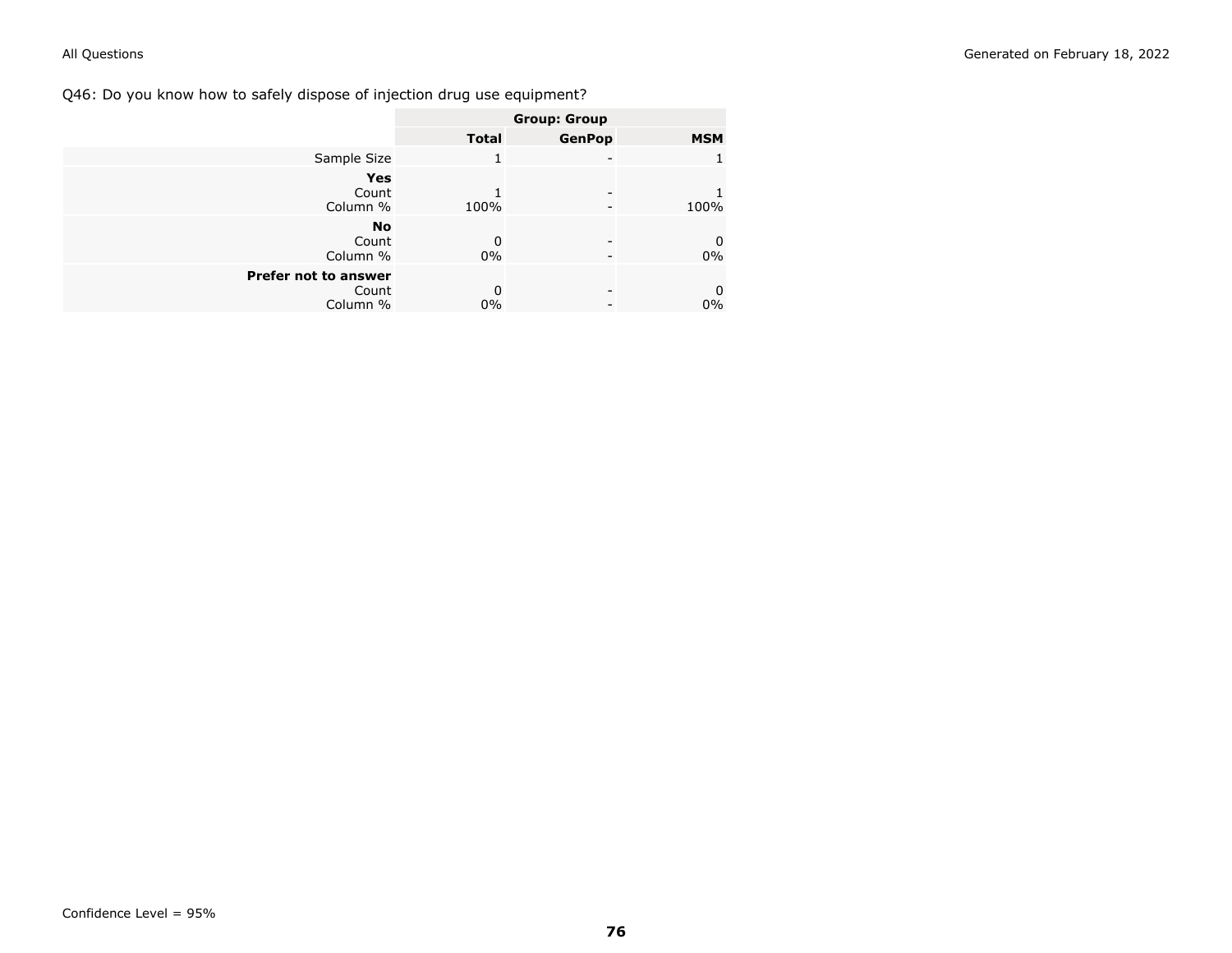Q47: Have you taken medication prescribed to you more often than it is prescribed?

|                                                                 | <b>Group: Group</b> |               |            |
|-----------------------------------------------------------------|---------------------|---------------|------------|
|                                                                 | <b>Total</b>        | <b>GenPop</b> | <b>MSM</b> |
| Sample Size                                                     | 507                 | 405           | 102        |
| Yes<br>Count<br>Column %                                        | 28<br>6%            | 6<br>$1\%$    | 22<br>22%  |
| <b>No</b><br>Count<br>Column %                                  | 476<br>94%          | 396<br>98%    | 80<br>78%  |
| I have never taken prescription medication<br>Count<br>Column % | 3<br>$1\%$          | 3<br>$1\%$    | 0<br>$0\%$ |
| <b>Prefer not to answer</b><br>Count<br>Column %                | 0<br>0%             | 0<br>0%       | 0<br>0%    |

*There is a significant difference between this cell's Column % and the others in the same row*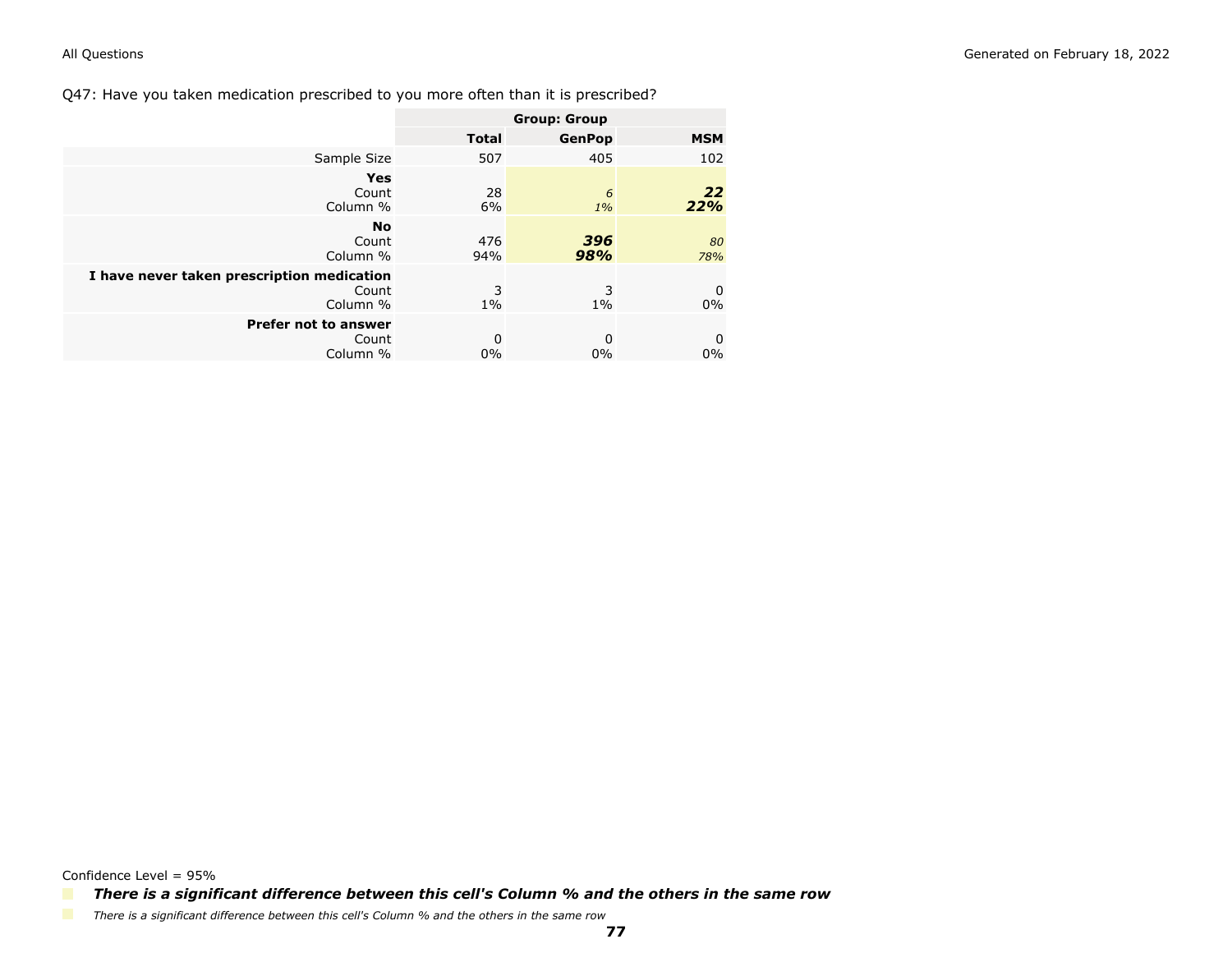Q48: Do you know how to prevent opioid overdose with prescription and recreational opioid use?

|                                                             | <b>Group: Group</b> |               |            |
|-------------------------------------------------------------|---------------------|---------------|------------|
|                                                             | <b>Total</b>        | <b>GenPop</b> | <b>MSM</b> |
| Sample Size                                                 | 507                 | 405           | 102        |
| Yes<br>Count<br>Column %                                    | 228<br>45%          | 187<br>46%    | 41<br>40%  |
| <b>No</b><br>Count<br>Column %                              | 168<br>33%          | 147<br>36%    | 21<br>21%  |
| I have no experience with opioid drugs<br>Count<br>Column % | 110<br>22%          | 70<br>17%     | 40<br>39%  |
| <b>Prefer not to answer</b><br>Count<br>Column %            | $0\%$               | 0%            | 0<br>$0\%$ |

*There is a significant difference between this cell's Column % and the others in the same row*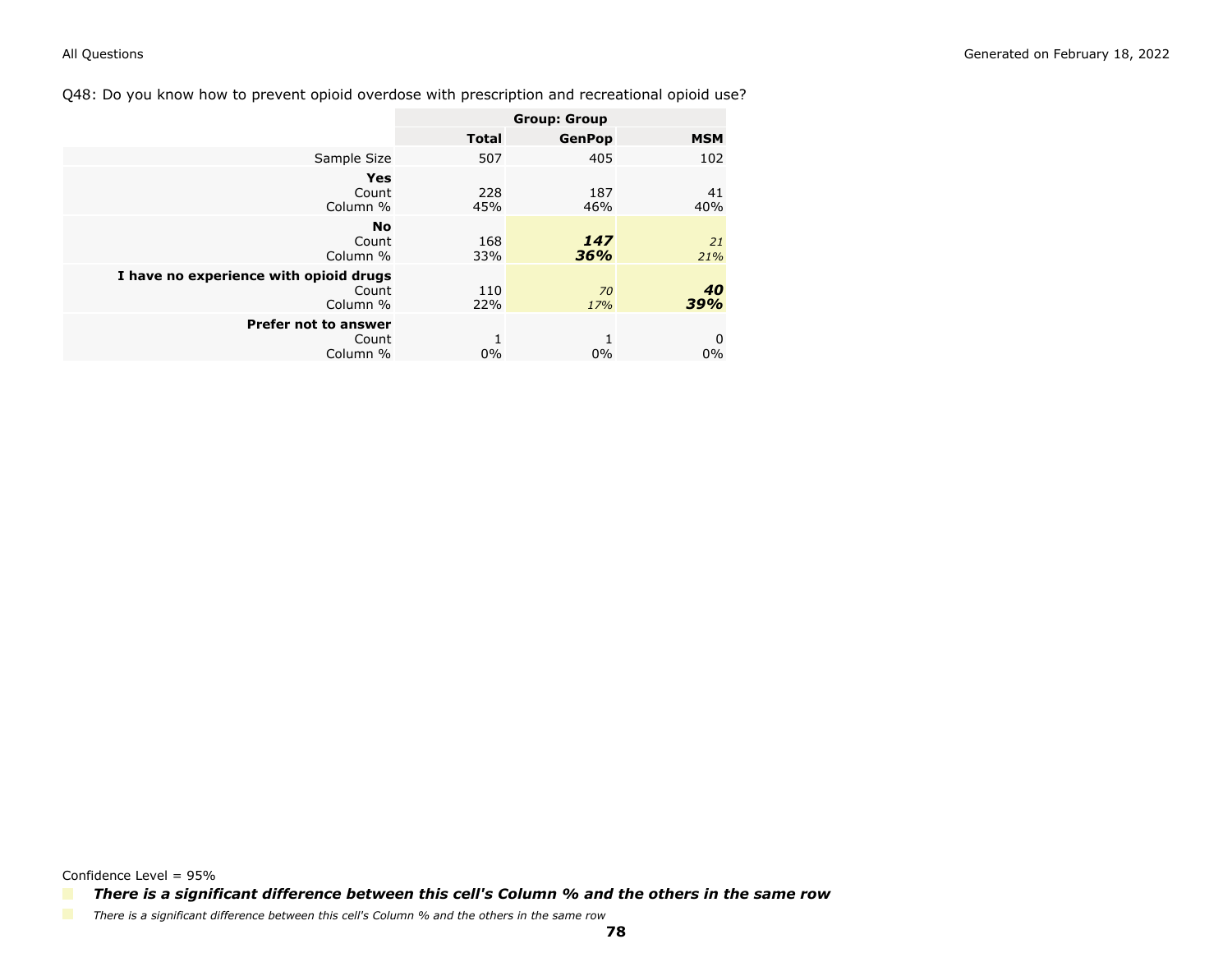Q49\_CV\_UPD: How comfortable are YOU talking to your medical provider about your sexual health?

|                                                                                 | <b>Group: Group</b> |               |            |
|---------------------------------------------------------------------------------|---------------------|---------------|------------|
|                                                                                 | <b>Total</b>        | <b>GenPop</b> | <b>MSM</b> |
| Sample Size                                                                     | 507                 | 405           | 102        |
| Rating of 1 or 2 (MSM) $  1$ to 3 (GenPop) - Not<br>very comfortable            |                     |               |            |
| Count<br>Column %                                                               | 42<br>8%            | 27<br>7%      | 15<br>15%  |
| Rating of 3 to 5 (MSM) $ $ 4 to 7 (GenPop)<br>Count<br>Column %                 | 115<br>23%          | 75<br>19%     | 40<br>39%  |
| Rating of 6 or 7 (MSM)   8 to 10 (GenPop) -<br><b>Very comfortable</b><br>Count | 350                 | 303           | 47         |
| Column %                                                                        | 69%                 | 75%           | 46%        |

Confidence Level = 95%

*There is a significant difference between this cell's Column % and the others in the same row*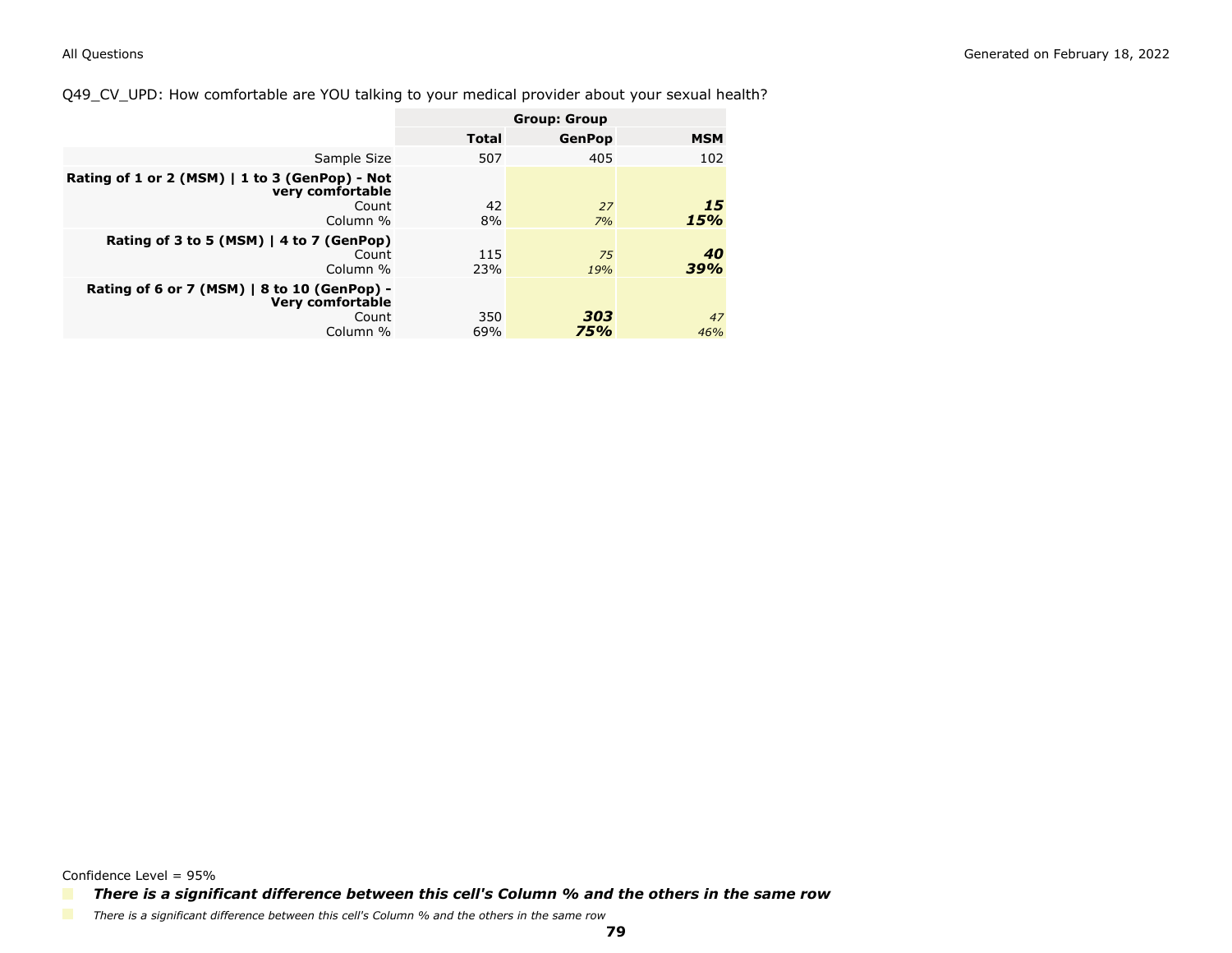### Q50\_CV\_UPD: How comfortable would you say your MEDICAL PROVIDER is talking to you about your sexual health?

|                                                                                                   | <b>Group: Group</b> |               |            |
|---------------------------------------------------------------------------------------------------|---------------------|---------------|------------|
|                                                                                                   | <b>Total</b>        | <b>GenPop</b> | <b>MSM</b> |
| Sample Size                                                                                       | 507                 | 405           | 102        |
| Rating of 1 or 2 (MSM) $  1$ to 3 (GenPop) - Not<br>very comfortable                              |                     |               |            |
| Count<br>Column %                                                                                 | 27<br>5%            | 17<br>4%      | 10<br>10%  |
| Rating of 3 to 5 (MSM)   4 to 7 (GenPop)<br>Count<br>Column %                                     | 133<br>26%          | 81<br>20%     | 52<br>51%  |
| Rating of 6 or 7 (MSM) $\vert$ 8 to 10 (GenPop) -<br><b>Very comfortable</b><br>Count<br>Column % | 347<br>68%          | 307<br>76%    | 40<br>39%  |

Confidence Level = 95%

*There is a significant difference between this cell's Column % and the others in the same row*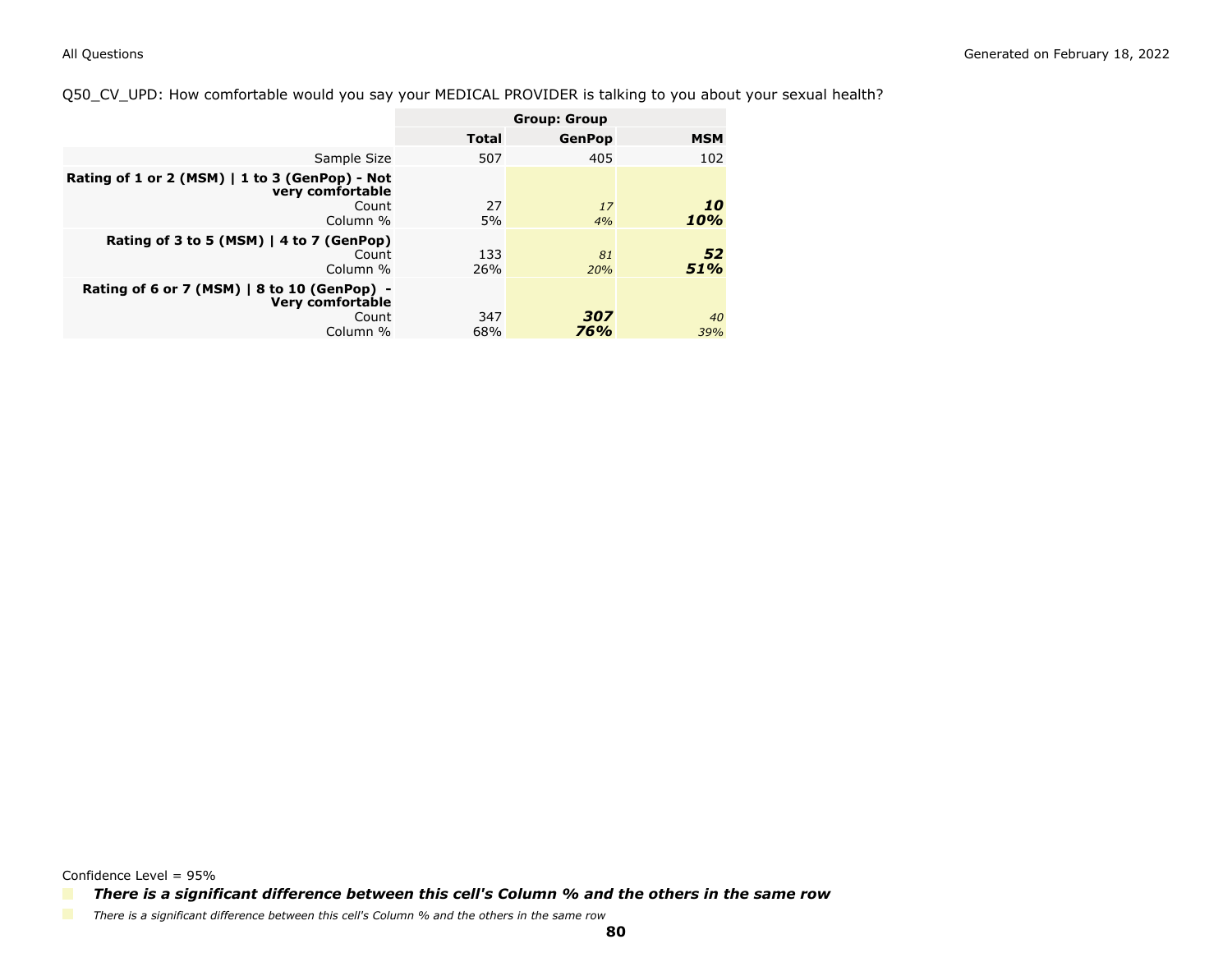# Q51B: In your opinion, who should be taking PrEP?

|                                                                                        | <b>Group: Group</b> |               |            |
|----------------------------------------------------------------------------------------|---------------------|---------------|------------|
|                                                                                        | <b>Total</b>        | <b>GenPop</b> | <b>MSM</b> |
| Sample Size                                                                            | 88                  |               | 88         |
| Men who are HIV-positive<br>Count<br>Column %                                          | 3<br>3%             |               | 3<br>3%    |
| Men who are HIV-negative<br>Count<br>Column %                                          | 34<br>39%           |               | 34<br>39%  |
| Any man who is sexually active regardless of<br><b>HIV status</b><br>Count<br>Column % | 43<br>49%           |               | 43<br>49%  |
| <b>Not sure</b><br>Count<br>Column %                                                   | 8<br>9%             |               | 8<br>9%    |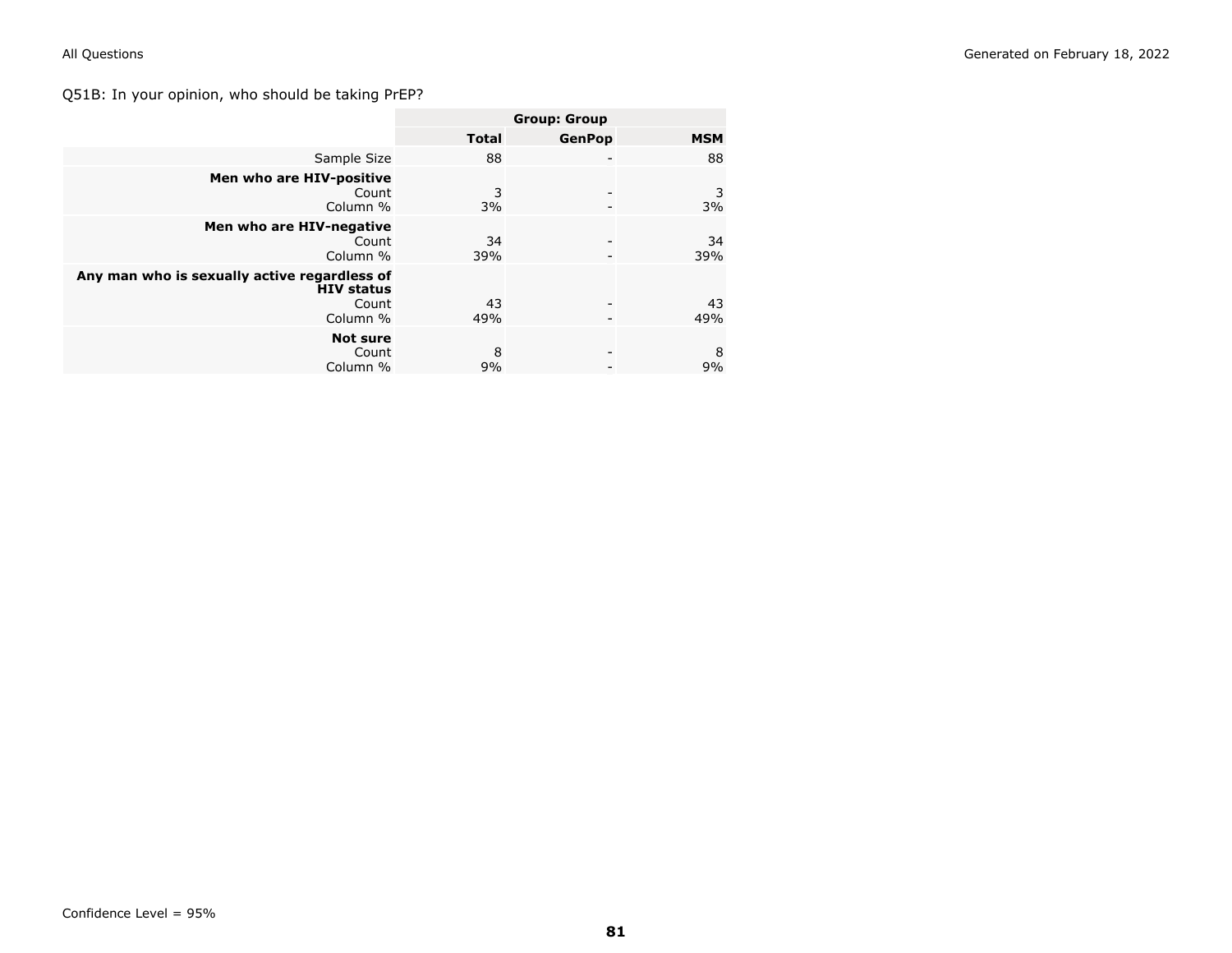Q51C\_MRV: What do you see as the major reasons that an HIV-negative man might want to take PrEP?

|                                                                                                                       |                   | <b>Group: Group</b> |            |
|-----------------------------------------------------------------------------------------------------------------------|-------------------|---------------------|------------|
|                                                                                                                       | <b>Total</b>      | <b>GenPop</b>       | <b>MSM</b> |
| Sample Size                                                                                                           | 88                |                     | 88         |
| Want to have a freer sex life<br>Mentions<br>% Sample Size                                                            | 61<br>69%         |                     | 61<br>69%  |
| Don't want to have to worry about whether or<br>not a partner is HIV-positive<br>Mentions<br>% Sample Size            | 59<br>67%         |                     | 59<br>67%  |
| Couldn't afford to pay for doctor visits or<br>medications if I got HIV<br>Mentions<br>% Sample Size                  | 30<br>34%         |                     | 30<br>34%  |
| There is a person with HIV who I want to<br>have sex with<br>Mentions<br>% Sample Size                                | 36<br>41%         |                     | 36<br>41%  |
| It is always better to prevent getting a<br>disease than to have to get treatment for it<br>Mentions<br>% Sample Size | 71<br>81%         |                     | 71<br>81%  |
| Want to have more control over my health<br>Mentions<br>% Sample Size                                                 | 56<br>64%         |                     | 56<br>64%  |
| To get gift cards given by clinics for taking<br><b>PrEP</b><br>Mentions<br>% Sample Size                             | 7<br>8%           |                     | 7<br>8%    |
| Don't want to use condoms<br>Mentions<br>% Sample Size                                                                | 48<br>55%         |                     | 48<br>55%  |
| Do not see any reason to take PrEP<br>Mentions<br>% Sample Size                                                       | 1<br>1%           |                     | 1<br>1%    |
| <b>Fear of getting HIV</b><br>Mentions<br>% Sample Size                                                               | 74<br>84%         |                     | 74<br>84%  |
| Friends, family, or partner wanted me to<br>Mentions<br>% Sample Size                                                 | 26<br>30%         |                     | 26<br>30%  |
| Other reason (please specify):<br>Mentions<br>% Sample Size                                                           | $\mathbf 0$<br>0% |                     | 0<br>0%    |
| <b>Not sure</b><br>Mentions<br>% Sample Size                                                                          | 1<br>1%           |                     | 1<br>1%    |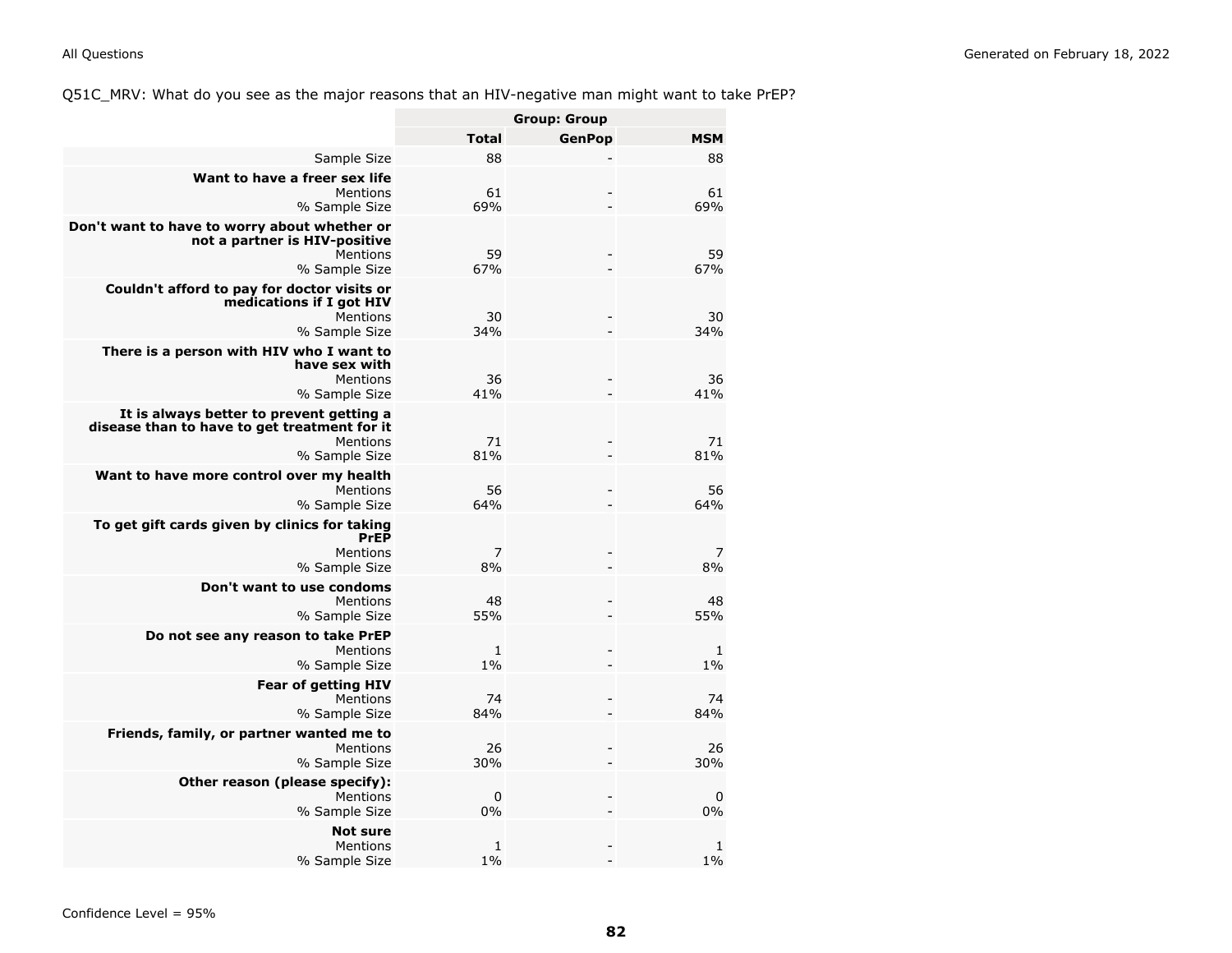Q53A: If you wanted to take PrEP, do you know where to find it?

|                      |              | <b>Group: Group</b> |                  |
|----------------------|--------------|---------------------|------------------|
|                      | <b>Total</b> | <b>GenPop</b>       | <b>MSM</b>       |
| Sample Size          | 79           | -                   | 79               |
| <b>Yes</b>           |              |                     |                  |
| Count                | 49           |                     | 49               |
| Column %             | 62%          | -                   | 62%              |
| <b>No</b>            |              |                     |                  |
| Count                | 30           | -                   | 30               |
| Column %             | 38%          | -                   | 38%              |
| Prefer not to answer |              |                     |                  |
| Count                | 0            | -                   | $\boldsymbol{0}$ |
| Column %             | 0%           | -                   | $0\%$            |
|                      |              |                     |                  |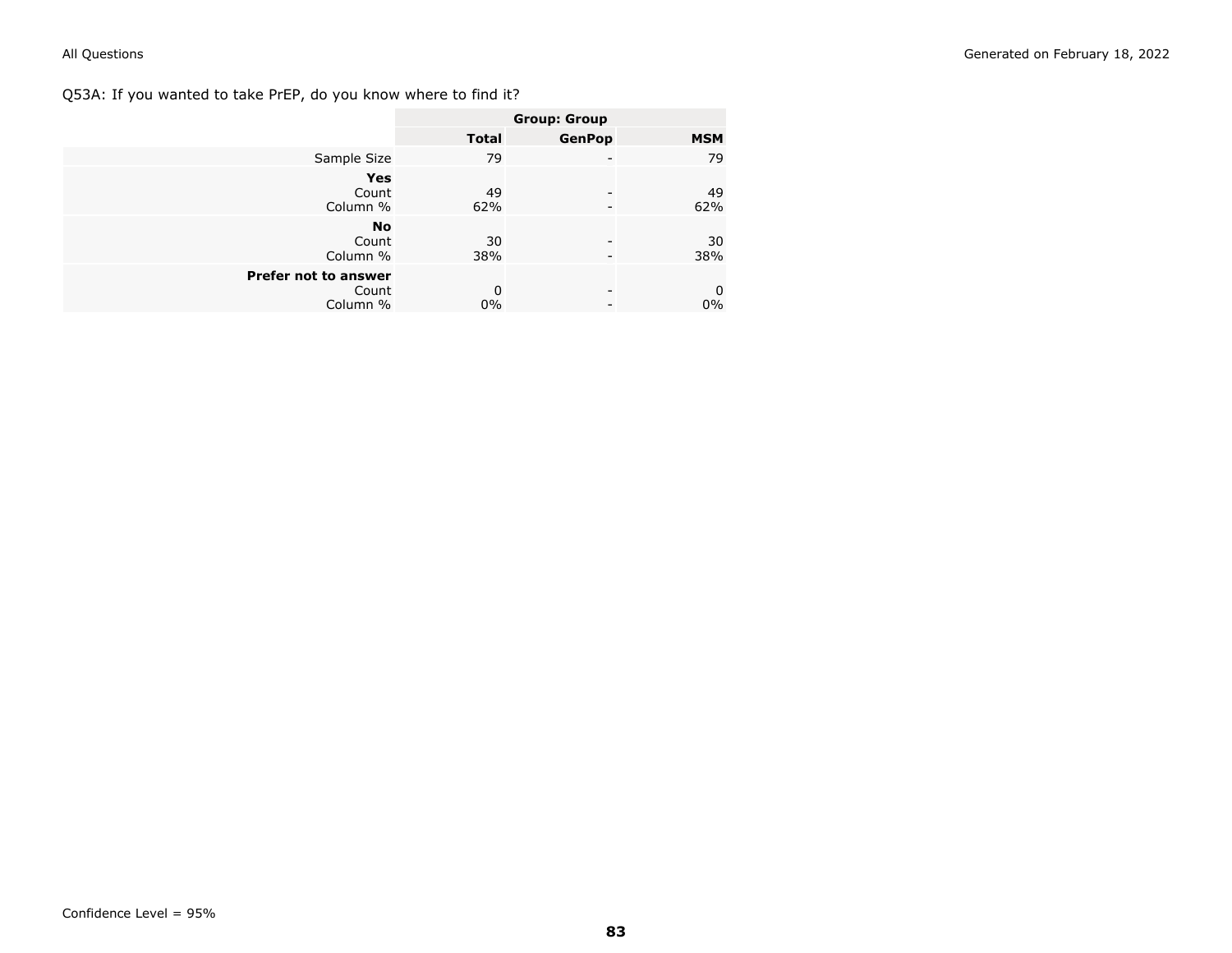# Q53B: Have you ever tried to have PrEP prescribed?

|                                                  | <b>Group: Group</b> |               |                      |
|--------------------------------------------------|---------------------|---------------|----------------------|
|                                                  | <b>Total</b>        | <b>GenPop</b> | <b>MSM</b>           |
| Sample Size                                      | 79                  | -             | 79                   |
| <b>Yes</b><br>Count<br>Column %                  | 12<br>15%           |               | 12<br>15%            |
| <b>No</b><br>Count<br>Column %                   | 67<br>85%           |               | 67<br>85%            |
| <b>Not sure</b><br>Count<br>Column %             | 0<br>$0\%$          |               | 0<br>0%              |
| <b>Prefer not to answer</b><br>Count<br>Column % | 0<br>$0\%$          |               | $\mathbf 0$<br>$0\%$ |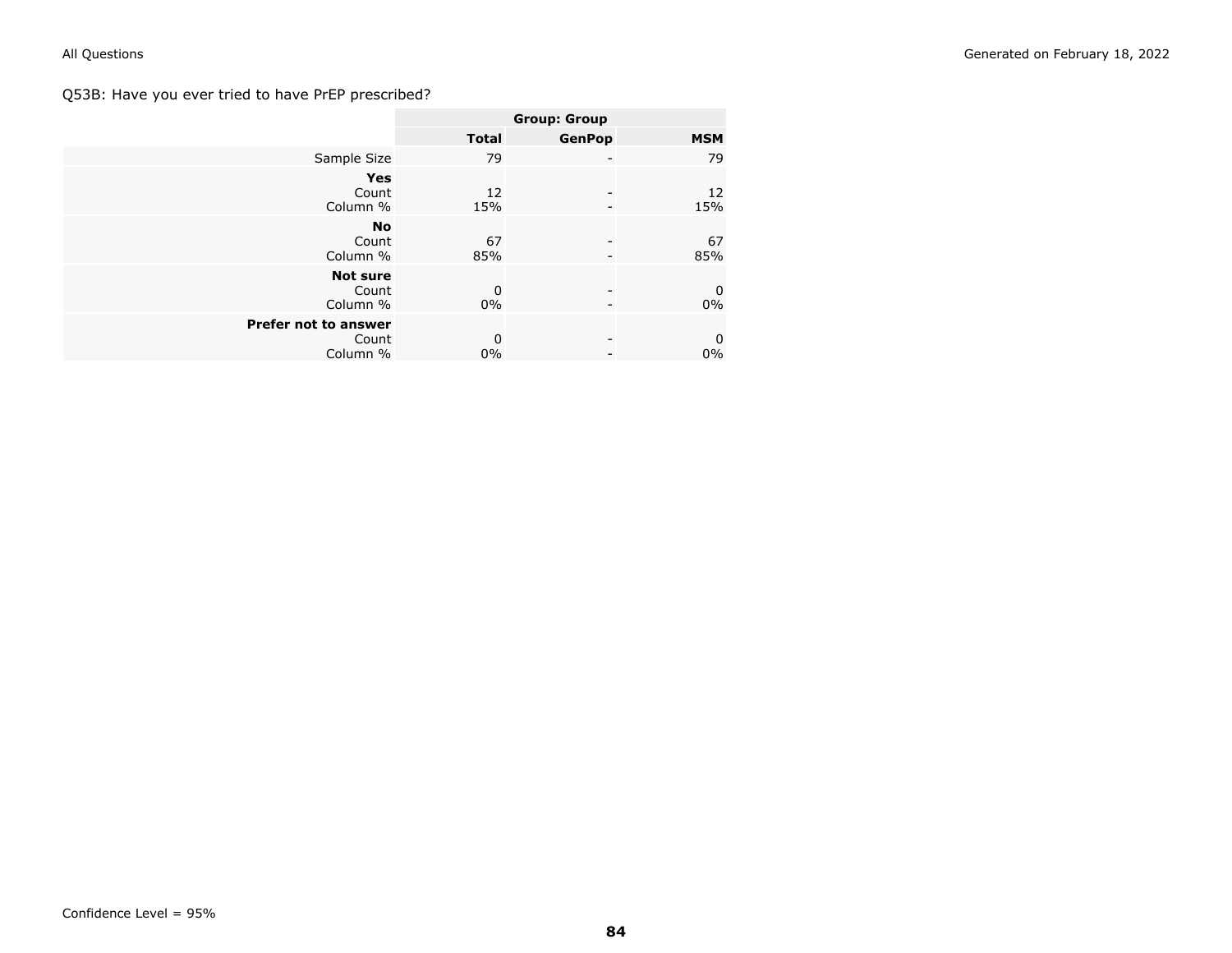Q53C\_RGV: How welcoming were the employees (front desk staff, nurses, doctors, etc….) of the location you tried to get PrEP prescribed?

| <b>Group: Group</b>                                                                                                     |                                                   |            |
|-------------------------------------------------------------------------------------------------------------------------|---------------------------------------------------|------------|
|                                                                                                                         | <b>GenPop</b>                                     | <b>MSM</b> |
| 22                                                                                                                      |                                                   | 22         |
| 5%                                                                                                                      |                                                   | 5%         |
| 12<br>55%                                                                                                               |                                                   | 12<br>55%  |
| 9<br>41%                                                                                                                |                                                   | 9<br>41%   |
| Rating of 1 or 2 - Not very welcoming<br>Column %<br>Count<br>Column %<br>Rating of 6 or 7 - Very welcoming<br>Column % | Sample Size<br>Count<br>Rating of 3 to 5<br>Count | Total      |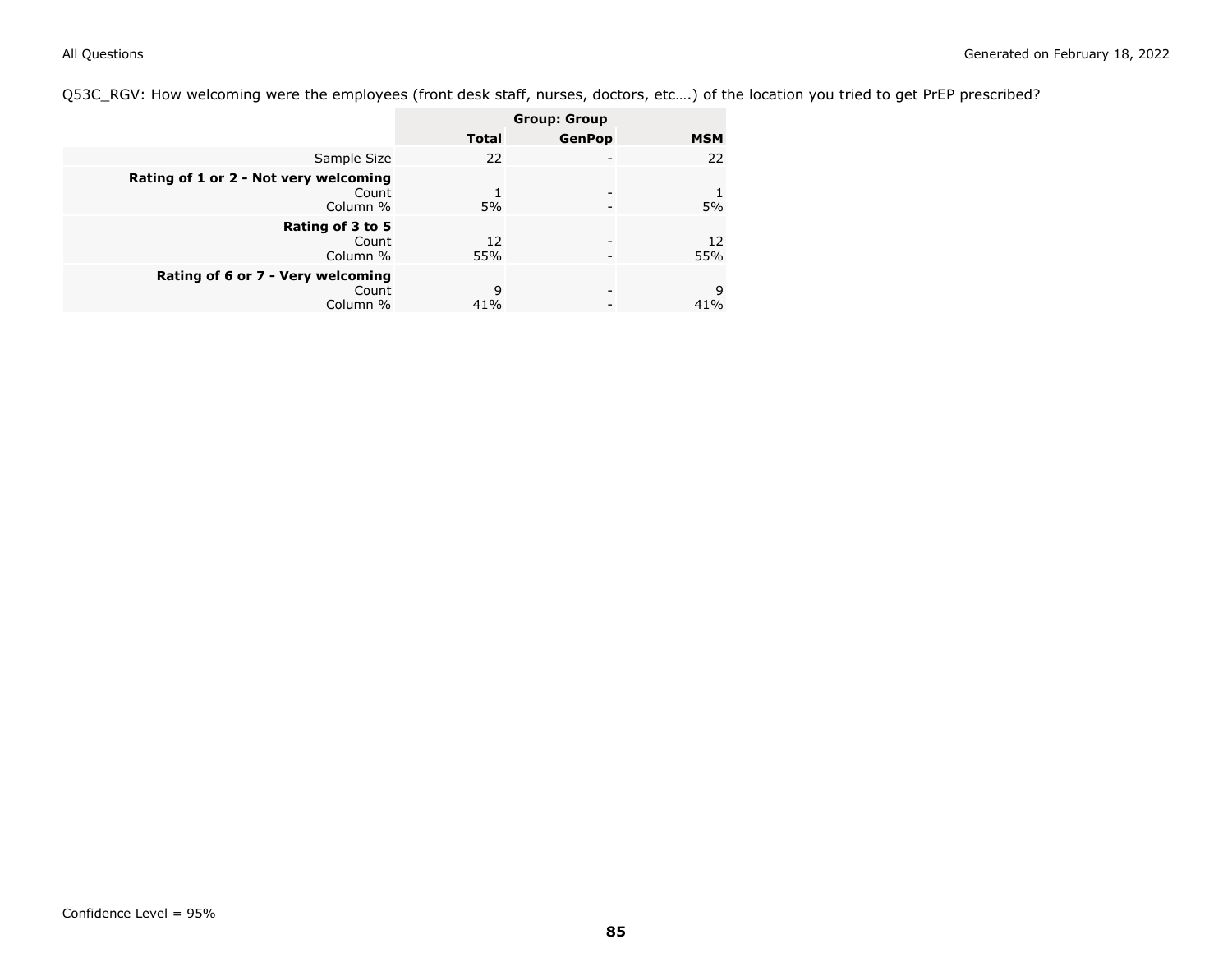Q53D\_RGV: How knowledgable were the employees (front desk staff, nurses, doctors, etc….) of the location you tried to get PrEP prescribed?

|                                                                | <b>Group: Group</b> |               |            |
|----------------------------------------------------------------|---------------------|---------------|------------|
|                                                                | Total               | <b>GenPop</b> | <b>MSM</b> |
| Sample Size                                                    | 22                  |               | 22         |
| Rating of 1 or 2 - Not very knowledgeable<br>Count<br>Column % | 5<br>23%            |               | 5<br>23%   |
| Rating of 3 to 5<br>Count<br>Column %                          | 8<br>36%            |               | 8<br>36%   |
| Rating of 6 or 7 - Very knowledgeable<br>Count<br>Column %     | 9<br>41%            |               | 9<br>41%   |
|                                                                |                     |               |            |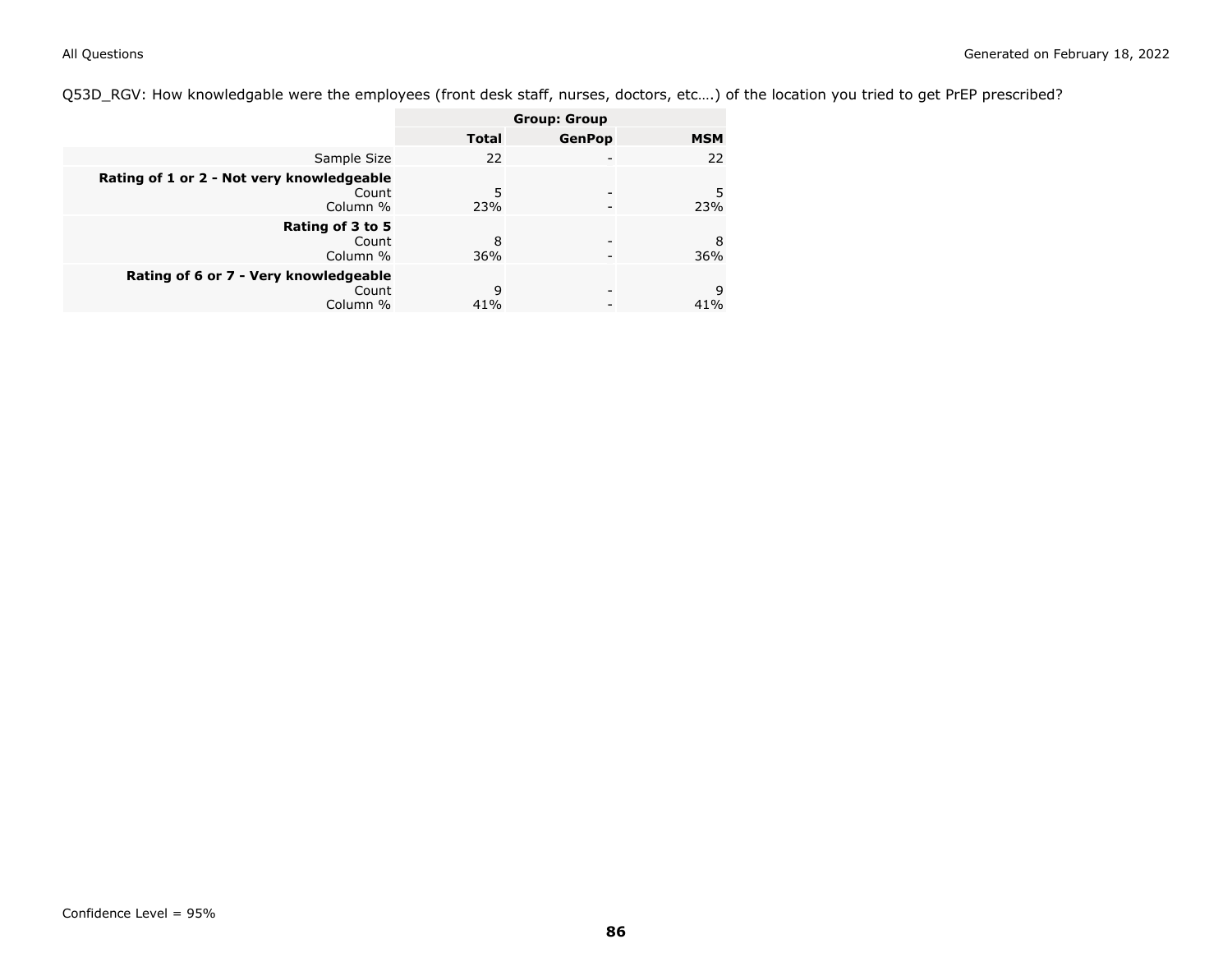Q54: Have you heard or read anything about treatments for HIV that can reduce a person's viral load to a point where it cannot be measured?

|                      | <b>Group: Group</b> |               |            |
|----------------------|---------------------|---------------|------------|
|                      | <b>Total</b>        | <b>GenPop</b> | <b>MSM</b> |
| Sample Size          | 102                 |               | 102        |
| <b>Yes</b>           |                     |               |            |
| Count                | 73                  |               | 73         |
| Column %             | 72%                 |               | 72%        |
| No                   |                     |               |            |
| Count                | 29                  |               | 29         |
| Column %             | 28%                 |               | 28%        |
| Prefer not to answer |                     |               |            |
| Count                | 0                   | -             | $\pmb{0}$  |
| Column %             | $0\%$               |               | $0\%$      |
|                      |                     |               |            |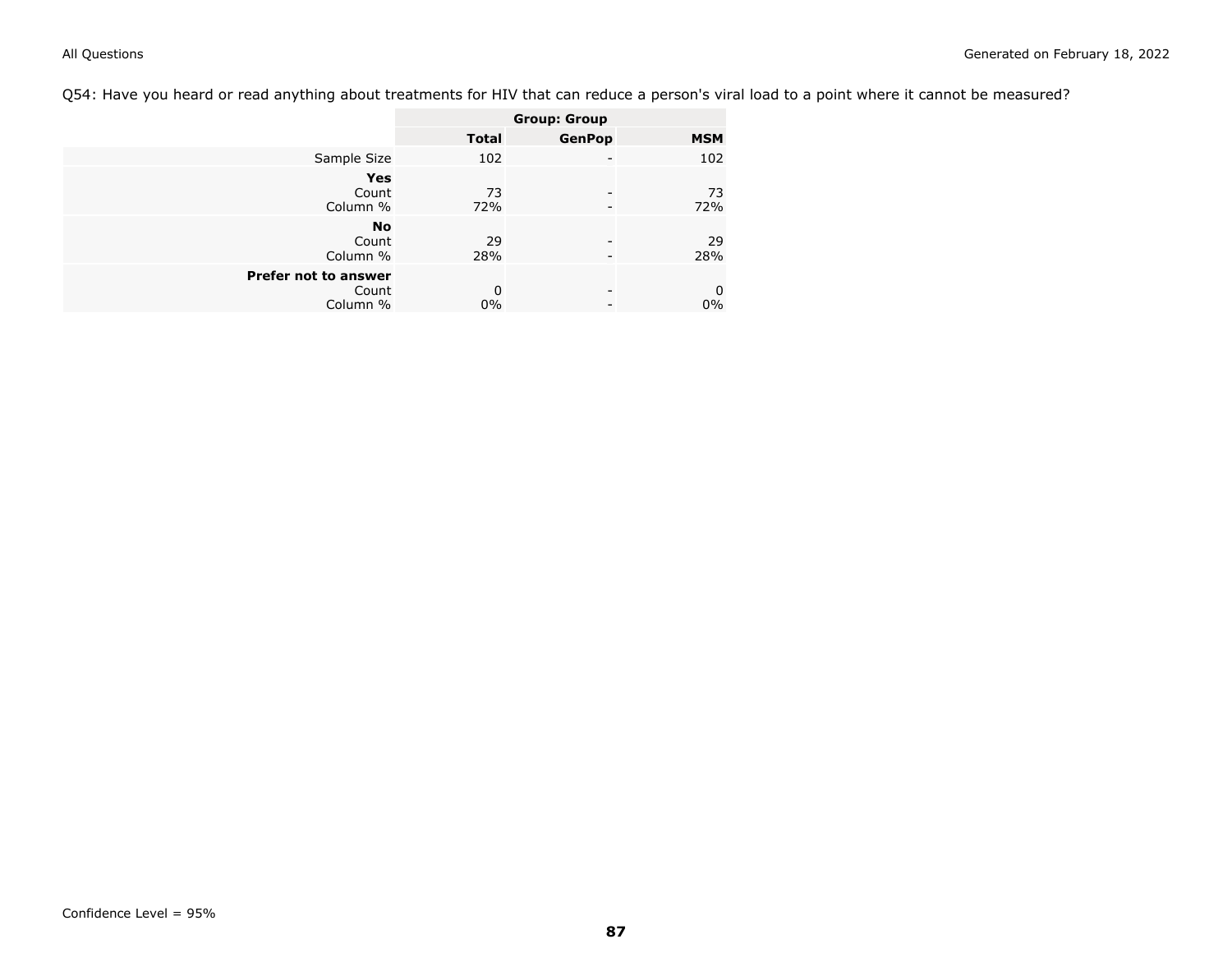Q55A\_1\_RGV: "An HIV-positive person with an undetectable viral load cannot sexually transmit HIV to an HIV-negative partner."

|                                                               | <b>Group: Group</b> |               |            |
|---------------------------------------------------------------|---------------------|---------------|------------|
|                                                               | Total               | <b>GenPop</b> | <b>MSM</b> |
| Sample Size                                                   | 102                 | ۰             | 102        |
| Rating of 1 or 2 - Not at all believable<br>Count<br>Column % | 18<br>18%           | -             | 18<br>18%  |
| Rating of 3 to 5<br>Count<br>Column %                         | 43<br>42%           | -<br>-        | 43<br>42%  |
| Rating of 6 or 7 - Very believable<br>Count<br>Column %       | 41<br>40%           | -             | 41<br>40%  |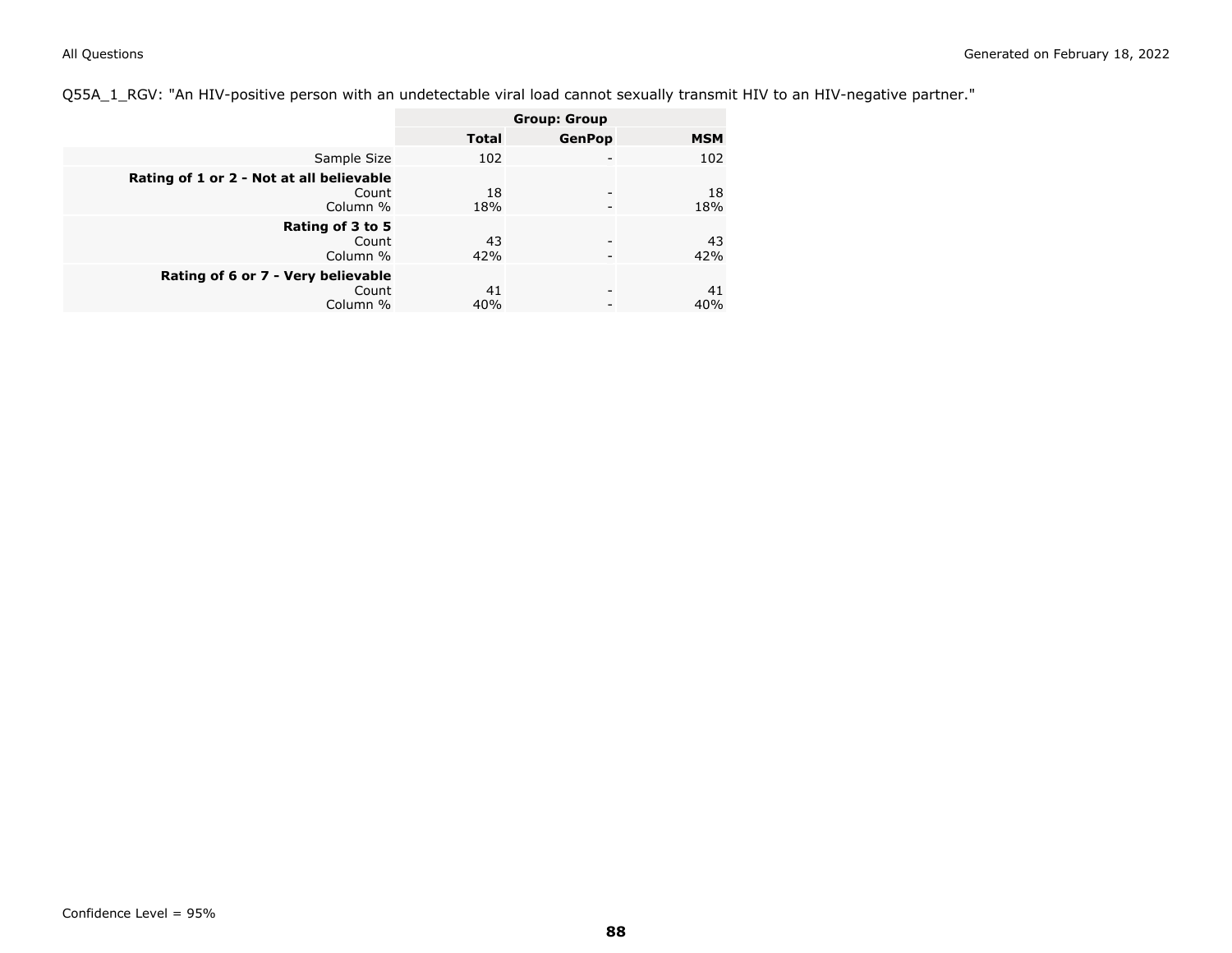Q55A\_2\_RGV: "There are treatments for people who are HIV-positive that can reduce their viral load to an undetectable level."

|                                                               | <b>Group: Group</b> |               |            |
|---------------------------------------------------------------|---------------------|---------------|------------|
|                                                               | <b>Total</b>        | <b>GenPop</b> | <b>MSM</b> |
| Sample Size                                                   | 102                 |               | 102        |
| Rating of 1 or 2 - Not at all believable<br>Count<br>Column % | 3<br>3%             |               | 3<br>3%    |
| Rating of 3 to 5<br>Count<br>Column %                         | 30<br>29%           |               | 30<br>29%  |
| Rating of 6 or 7 - Very believable<br>Count<br>Column %       | 69<br>68%           | -             | 69<br>68%  |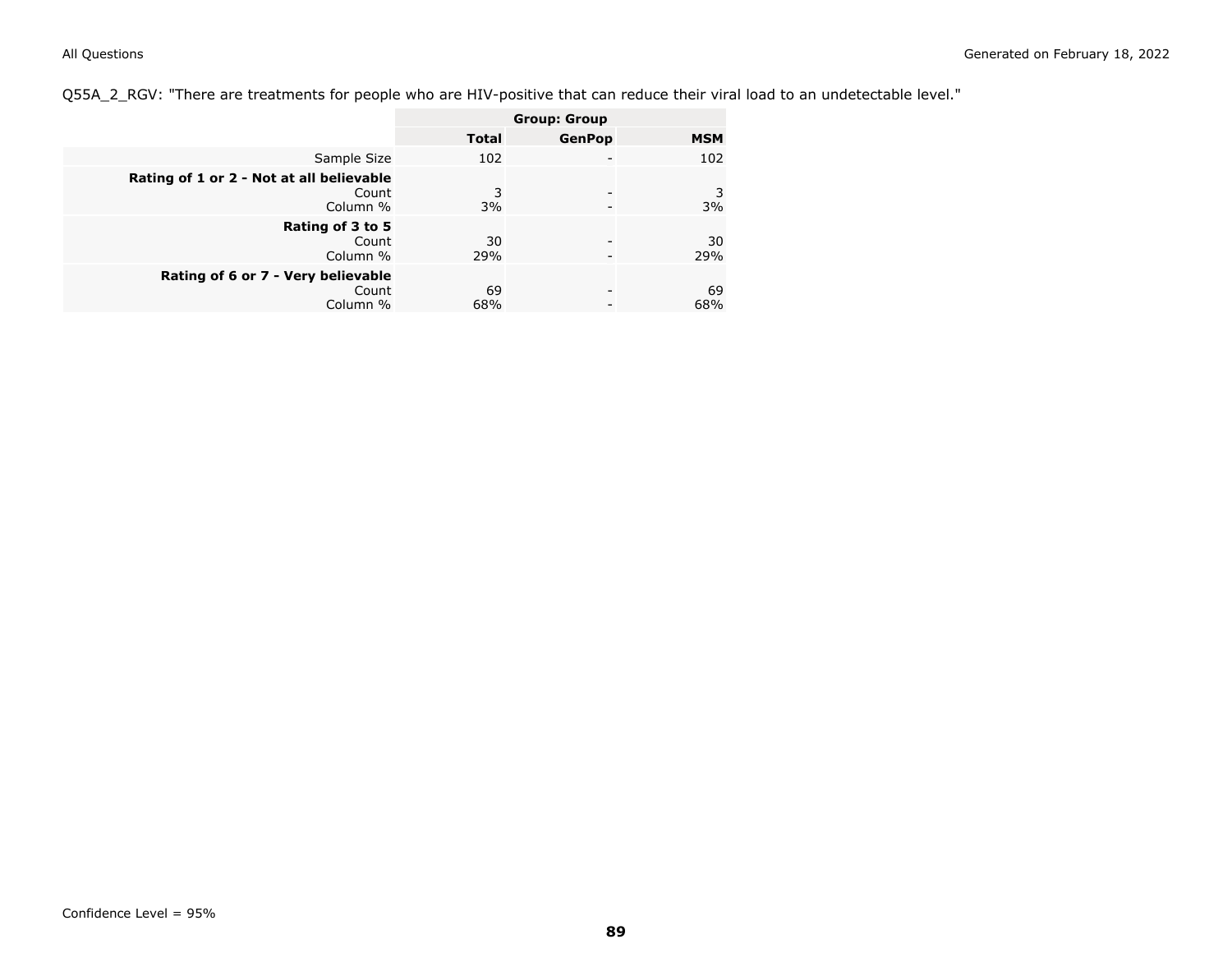Q55A\_3\_RGV: "There are treatments for people who are HIV-negative that can help prevent transmission of HIV even if they are exposed through sexual<br>activity."

|                                                               | <b>Group: Group</b>  |               |                      |
|---------------------------------------------------------------|----------------------|---------------|----------------------|
|                                                               | <b>Total</b>         | <b>GenPop</b> | <b>MSM</b>           |
| Sample Size                                                   | 102                  |               | 102                  |
| Rating of 1 or 2 - Not at all believable<br>Count<br>Column % | $\overline{4}$<br>4% |               | $\overline{4}$<br>4% |
| Rating of 3 to 5<br>Count<br>Column %                         | 36<br>35%            |               | 36<br>35%            |
| Rating of 6 or 7 - Very believable<br>Count<br>Column %       | 62<br>61%            |               | 62<br>61%            |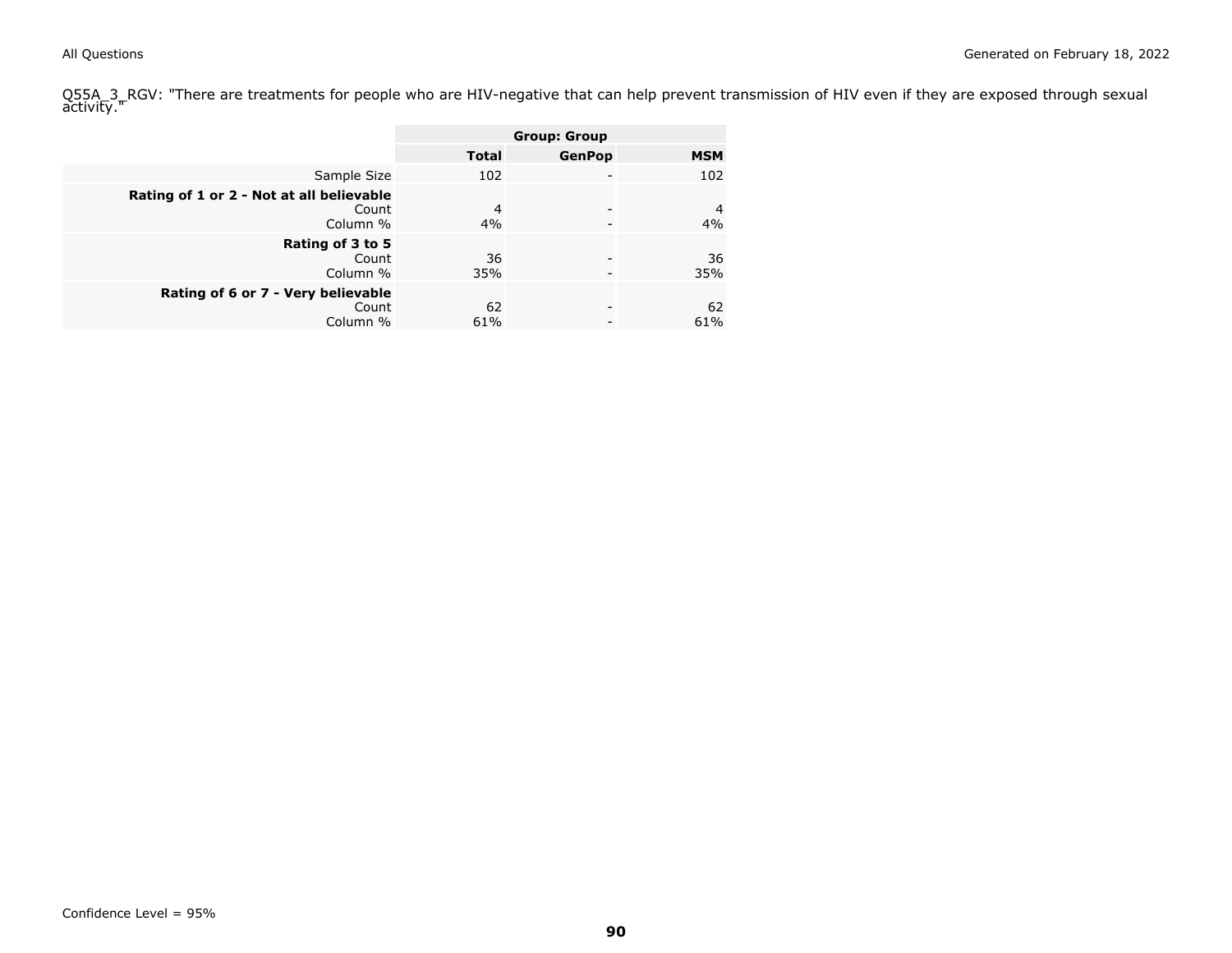Q55B\_1\_RGV: U=U means Undetectable equals Untransmittable. That means that a person who is HIV-positive with an undetectable viral load cannot<br>transmit HIV sexually to someone who is HIV-negative.How believable do you thin

|                                                               |              | <b>Group: Group</b> |            |
|---------------------------------------------------------------|--------------|---------------------|------------|
|                                                               | <b>Total</b> | <b>GenPop</b>       | <b>MSM</b> |
| Sample Size                                                   | 102          |                     | 102        |
| Rating of 1 or 2 - Not at all believable<br>Count<br>Column % | 11<br>$11\%$ | -<br>-              | 11<br>11%  |
| Rating of 3 to 5<br>Count<br>Column %                         | 40<br>39%    | -                   | 40<br>39%  |
| Rating of 6 or 7 - Very believable<br>Count<br>Column %       | 51<br>50%    | -                   | 51<br>50%  |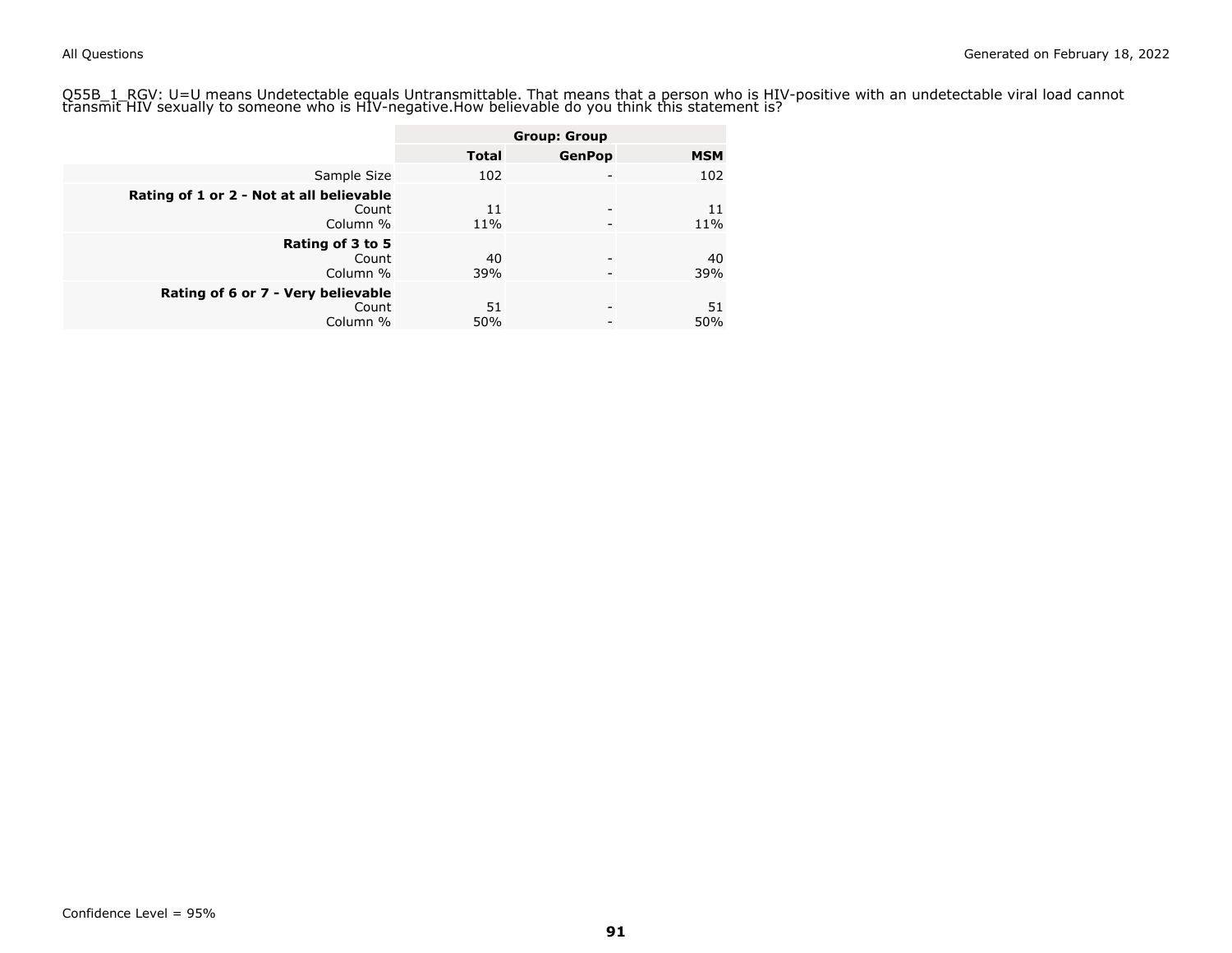Q55C: Do you think most other men like you in Wyoming would believe this statement or not?

|                                                  | <b>Group: Group</b> |               |                      |
|--------------------------------------------------|---------------------|---------------|----------------------|
|                                                  | <b>Total</b>        | <b>GenPop</b> | <b>MSM</b>           |
| Sample Size                                      | 102                 |               | 102                  |
| Yes, most WOULD believe<br>Count<br>Column %     | 32<br>31%           |               | 32<br>31%            |
| No, most WOULD NOT believe<br>Count<br>Column %  | 31<br>30%           |               | 31<br>30%            |
| <b>Not sure</b><br>Count<br>Column %             | 39<br>38%           |               | 39<br>38%            |
| <b>Prefer not to answer</b><br>Count<br>Column % | 0<br>$0\%$          |               | $\mathbf 0$<br>$0\%$ |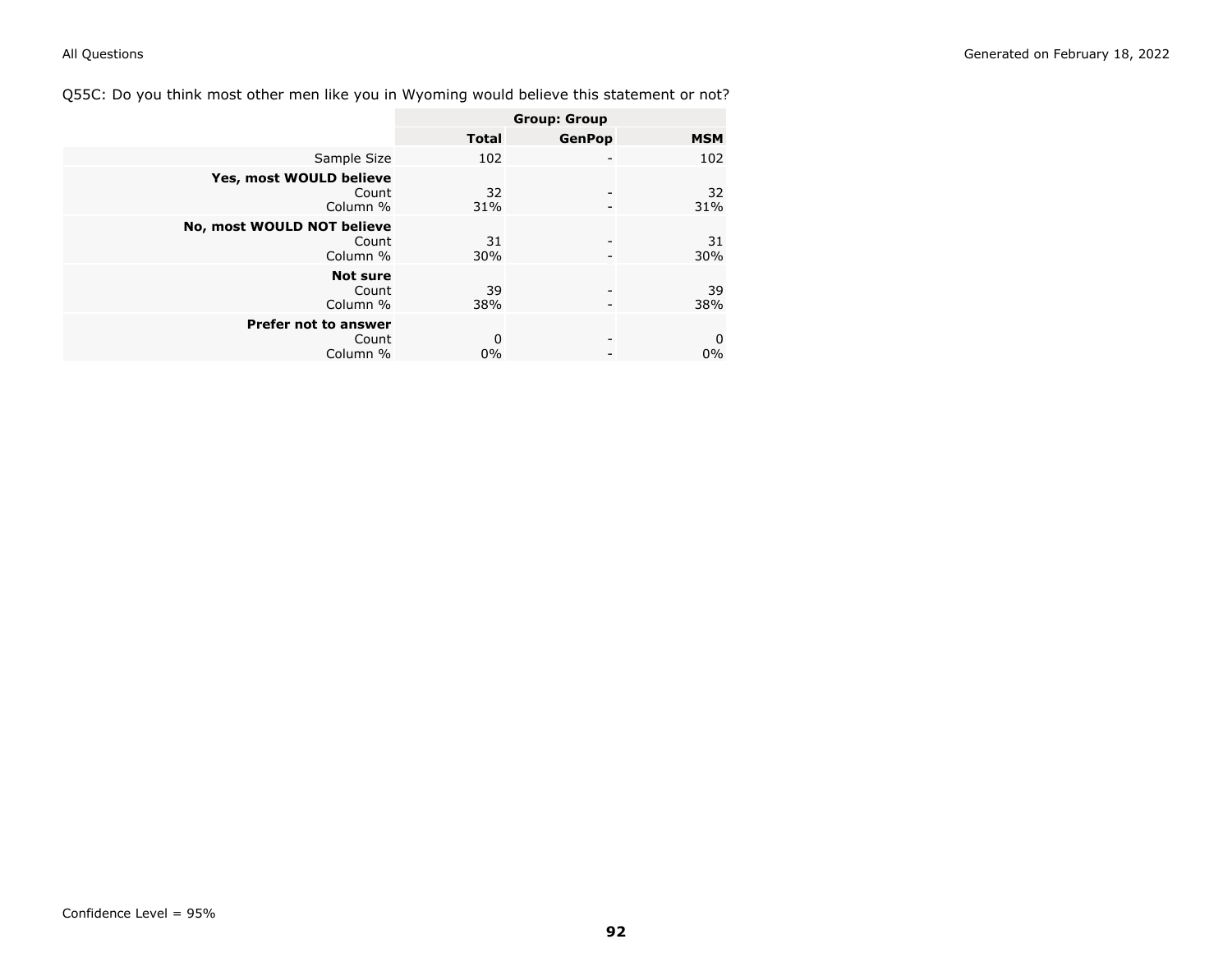Q52A\_RGV: Please rate the likelihood that the HIV-negative man could get HIV from the HIV-positive man: Undetectable (HIV+) and NOT on PrEP (HIV-)

|                                                           | <b>Group: Group</b> |               |            |
|-----------------------------------------------------------|---------------------|---------------|------------|
|                                                           | <b>Total</b>        | <b>GenPop</b> | <b>MSM</b> |
| Sample Size                                               | 102                 |               | 102        |
| Rating of 1 or 2 - Not at all likely<br>Count<br>Column % | 39<br>38%           |               | 39<br>38%  |
| Rating of 3 to 5<br>Count<br>Column %                     | 50<br>49%           |               | 50<br>49%  |
| Rating of 6 or 7 - Extremely likely<br>Count<br>Column %  | 10<br>10%           |               | 10<br>10%  |
| <b>Not sure</b><br>Count<br>Column %                      | 3<br>3%             |               | 3<br>3%    |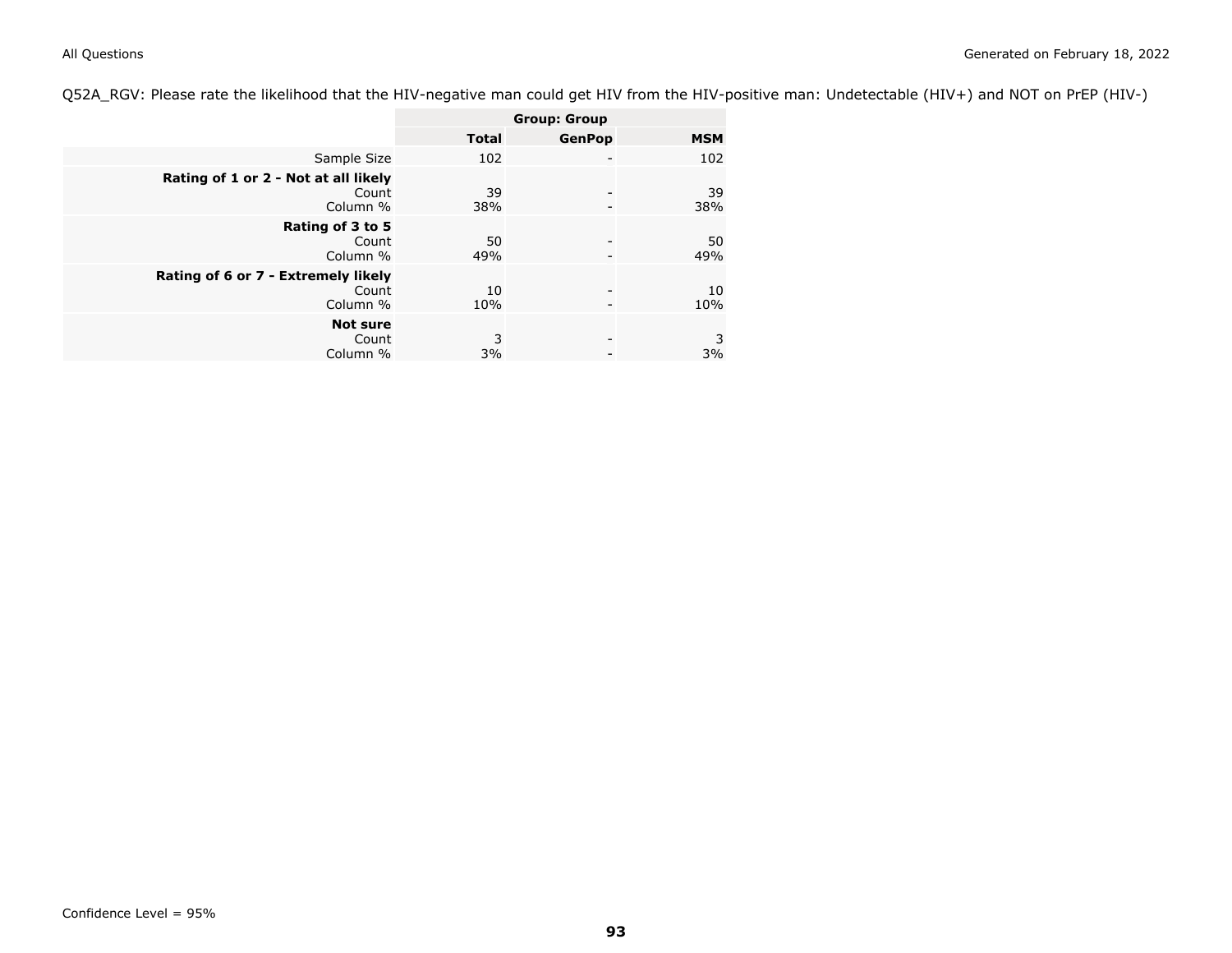Q52B\_RGV: Please rate the likelihood that the HIV-negative man could get HIV from the HIV-positive man: DETECTABLE (HIV)+ and NOT on PrEP (HIV-)

|                                                           | <b>Group: Group</b> |               |            |
|-----------------------------------------------------------|---------------------|---------------|------------|
|                                                           | <b>Total</b>        | <b>GenPop</b> | <b>MSM</b> |
| Sample Size                                               | 102                 |               | 102        |
| Rating of 1 or 2 - Not at all likely<br>Count<br>Column % | $\Omega$<br>$0\%$   |               | 0<br>0%    |
| Rating of 3 to 5<br>Count<br>Column %                     | 19<br>19%           |               | 19<br>19%  |
| Rating of 6 or 7 - Extremely likely<br>Count<br>Column %  | 80<br>78%           |               | 80<br>78%  |
| <b>Not sure</b><br>Count<br>Column %                      | 3<br>3%             |               | 3<br>3%    |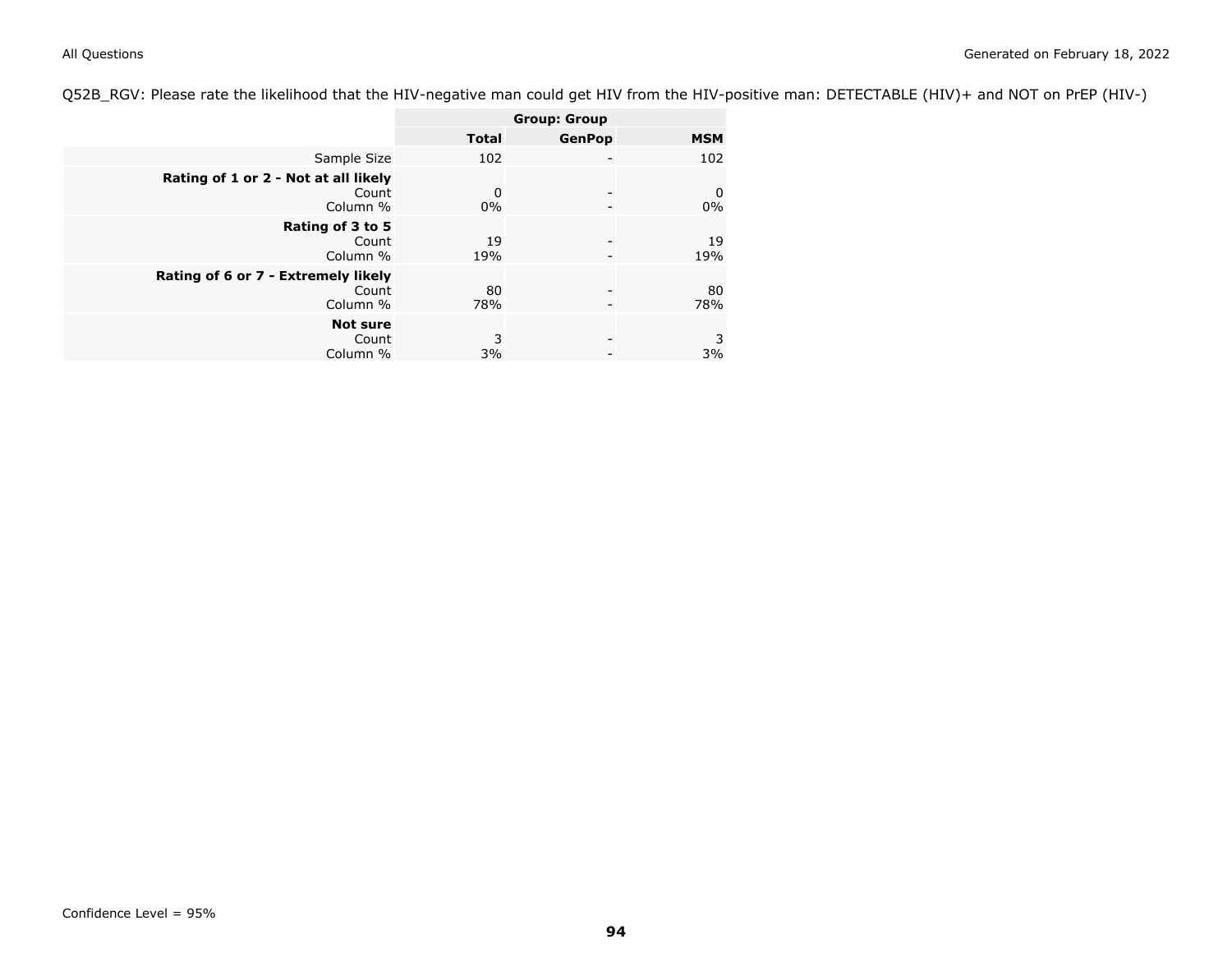Q52C\_RGV: Please rate the likelihood that the HIV-negative man could get HIV from the HIV-positive man: DETECTABLE (HIV+) and ON PrEP (HIV-)

|                                                           | <b>Group: Group</b> |               |            |
|-----------------------------------------------------------|---------------------|---------------|------------|
|                                                           | <b>Total</b>        | <b>GenPop</b> | <b>MSM</b> |
| Sample Size                                               | 102                 |               | 102        |
| Rating of 1 or 2 - Not at all likely<br>Count<br>Column % | 32<br>31%           | -             | 32<br>31%  |
| Rating of 3 to 5<br>Count<br>Column %                     | 52<br>51%           |               | 52<br>51%  |
| Rating of 6 or 7 - Extremely likely<br>Count<br>Column %  | 12<br>12%           |               | 12<br>12%  |
| <b>Not sure</b><br>Count<br>Column %                      | 6<br>6%             |               | 6<br>6%    |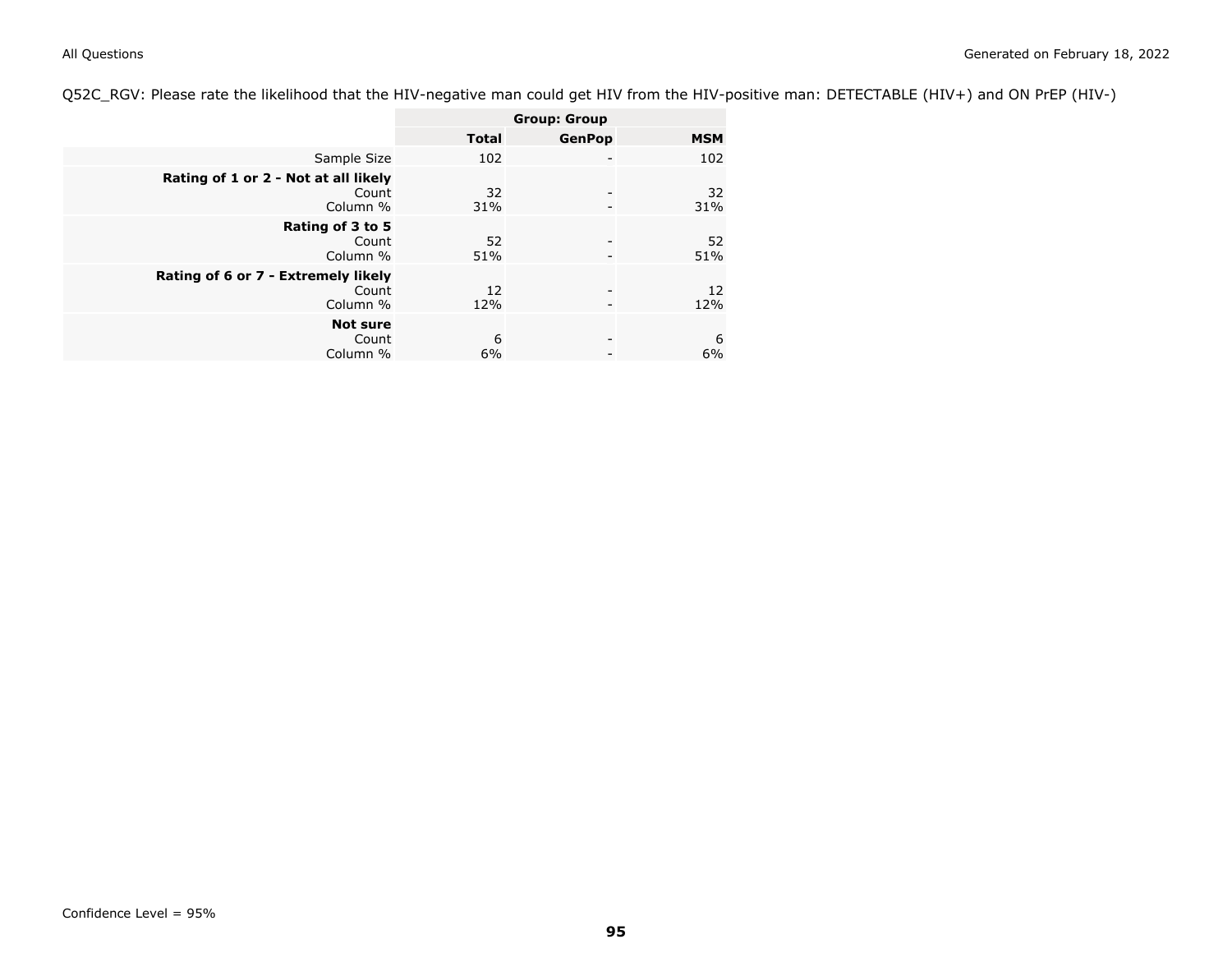Q52D\_RGV: Please rate the likelihood that the HIV-negative man could get HIV from the HIV-positive man: UNDETECTABLE (HIV+) and ON PrEP (HIV-)

|                                                           | <b>Group: Group</b> |               |            |
|-----------------------------------------------------------|---------------------|---------------|------------|
|                                                           | <b>Total</b>        | <b>GenPop</b> | <b>MSM</b> |
| Sample Size                                               | 102                 |               | 102        |
| Rating of 1 or 2 - Not at all likely<br>Count<br>Column % | 73<br>72%           |               | 73<br>72%  |
| Rating of 3 to 5<br>Count<br>Column %                     | 18<br>18%           |               | 18<br>18%  |
| Rating of 6 or 7 - Extremely likely<br>Count<br>Column %  | 6<br>6%             |               | 6<br>6%    |
| <b>Not sure</b><br>Count<br>Column %                      | 5<br>5%             |               | 5<br>5%    |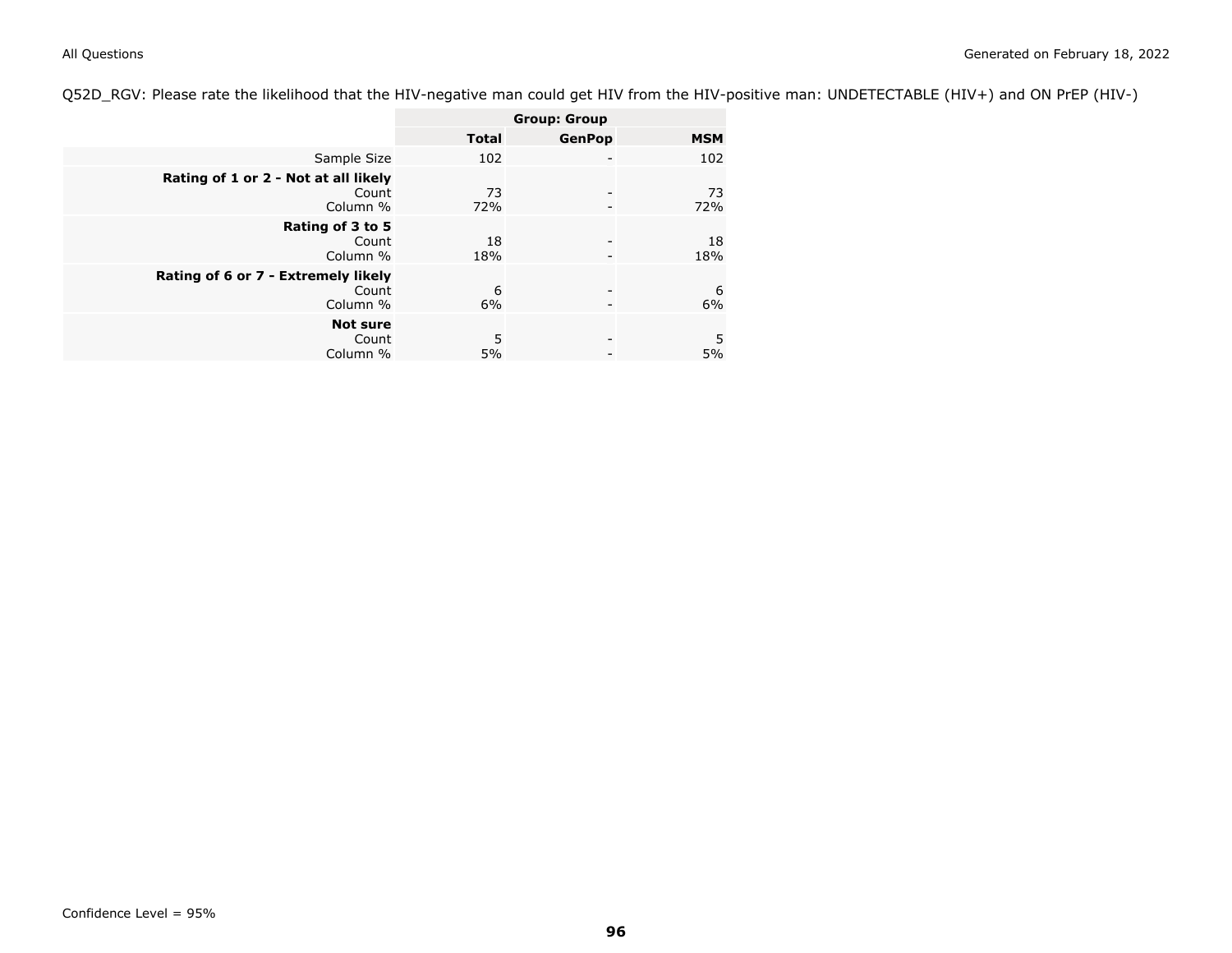### Q56\_MRV: Since January 1, 2020, have you done any of the following to limit your exposure to COVID-19?

|                                                                                                        |                      | <b>Group: Group</b> |            |
|--------------------------------------------------------------------------------------------------------|----------------------|---------------------|------------|
|                                                                                                        | <b>Total</b>         | <b>GenPop</b>       | <b>MSM</b> |
| Sample Size                                                                                            | 340                  | 272                 | 68         |
| Avoided crowded places where people go to<br>find or meet sexual partners<br>Mentions<br>% Sample Size | 262<br>77%           | 232<br>85%          | 30<br>44%  |
| Stopped having sexual contact with casual<br>partners<br>Mentions<br>% Sample Size                     | 173<br>51%           | 160<br>59%          | 13<br>19%  |
| Only had sexual contact with previous<br>partner(s)<br>Mentions<br>% Sample Size                       | 258<br>76%           | 236<br>87%          | 22<br>32%  |
| Only hooked up in my home<br>Mentions<br>% Sample Size                                                 | 239<br>70%           | 221<br>81%          | 18<br>26%  |
| Avoided group sex events or sex parties<br>Mentions<br>% Sample Size                                   | 274<br>81%           | 249<br>92%          | 25<br>37%  |
| Stopped having sexual contact<br>Mentions<br>% Sample Size                                             | 32<br>9%             | 23<br>8%            | 9<br>13%   |
| Something else (please specify):<br>Mentions<br>% Sample Size                                          | 50<br>15%            | 36<br>13%           | 14<br>21%  |
| <b>Prefer not to answer</b><br>Mentions<br>% Sample Size                                               | $\overline{7}$<br>2% | 0<br>0%             | 7<br>10%   |

Confidence Level = 95%

*There is a significant difference between this cell's Column % and the others in the same row*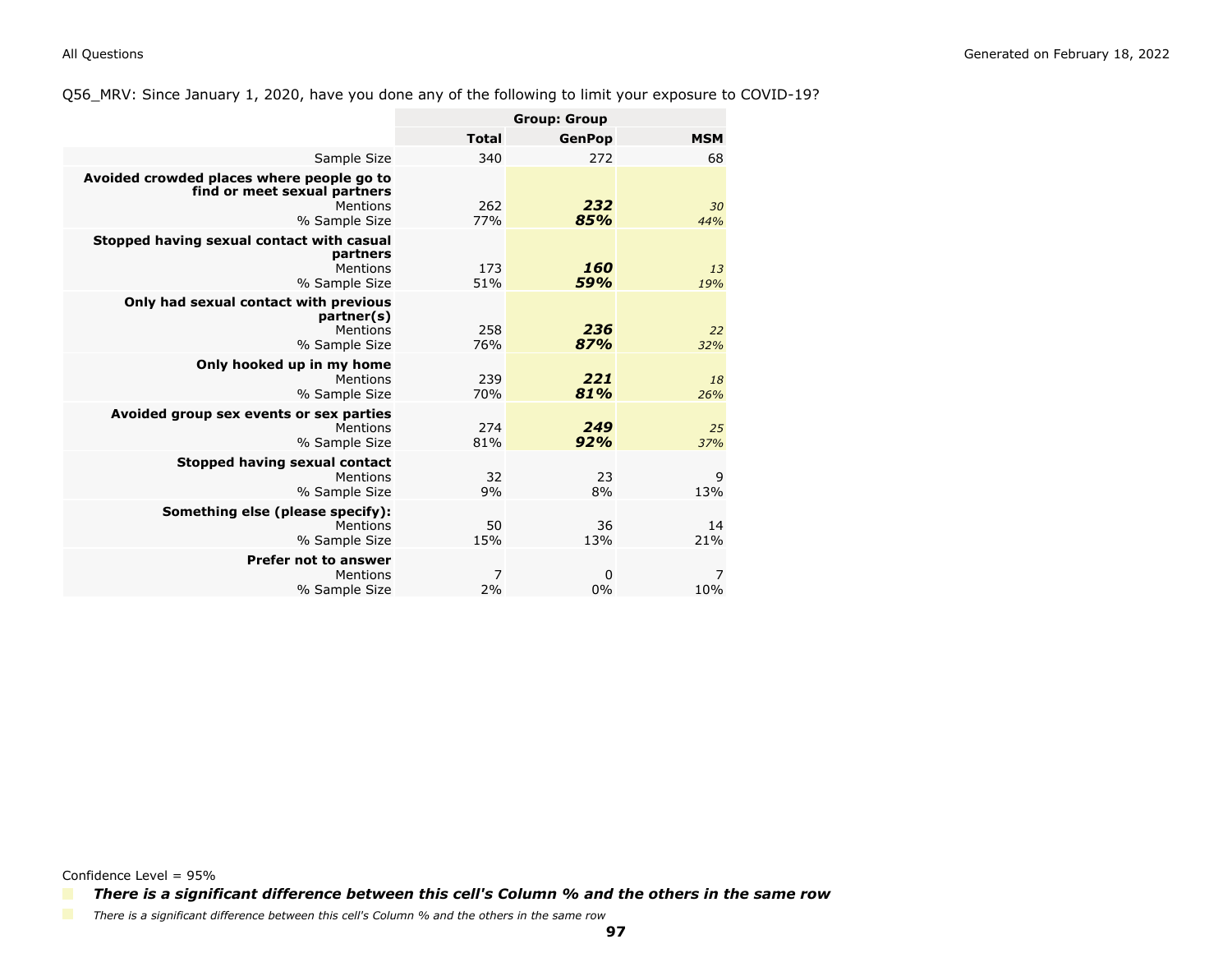### Q57\_MRV: Have you asked your sexual contact partner(s) any of the following to limit your exposure to COVID-19?

|                                                                                                | <b>Group: Group</b> |                   |                       |
|------------------------------------------------------------------------------------------------|---------------------|-------------------|-----------------------|
|                                                                                                | <b>Total</b>        | <b>GenPop</b>     | <b>MSM</b>            |
| Sample Size                                                                                    | 340                 | 272               | 68                    |
| If they have symptoms like a fever or cough<br>Mentions<br>% Sample Size                       | 152<br>45%          | 129<br>47%        | 23<br>34%             |
| If they are taking precautions to avoid<br>coronavirus (COVID-19)<br>Mentions<br>% Sample Size | 193<br>57%          | 163<br>60%        | 30<br>44%             |
| If they are staying home most of the time<br>Mentions<br>% Sample Size                         | 154<br>45%          | 139<br>51%        | 15<br>22%             |
| To reduce their sexual activity with other<br>partners<br>Mentions<br>% Sample Size            | 100<br>29%          | 95<br>35%         | 5<br>7%               |
| To meet in a less crowded place<br>Mentions<br>% Sample Size                                   | 143<br>42%          | 136<br>50%        | $\overline{z}$<br>10% |
| Something else (please specify):<br>Mentions<br>% Sample Size                                  | 31<br>9%            | 21<br>8%          | 10<br>15%             |
| <b>Prefer not to answer</b><br>Mentions<br>% Sample Size                                       | 20<br>6%            | $\mathbf 0$<br>0% | 20<br>29%             |

Confidence Level = 95%

*There is a significant difference between this cell's Column % and the others in the same row*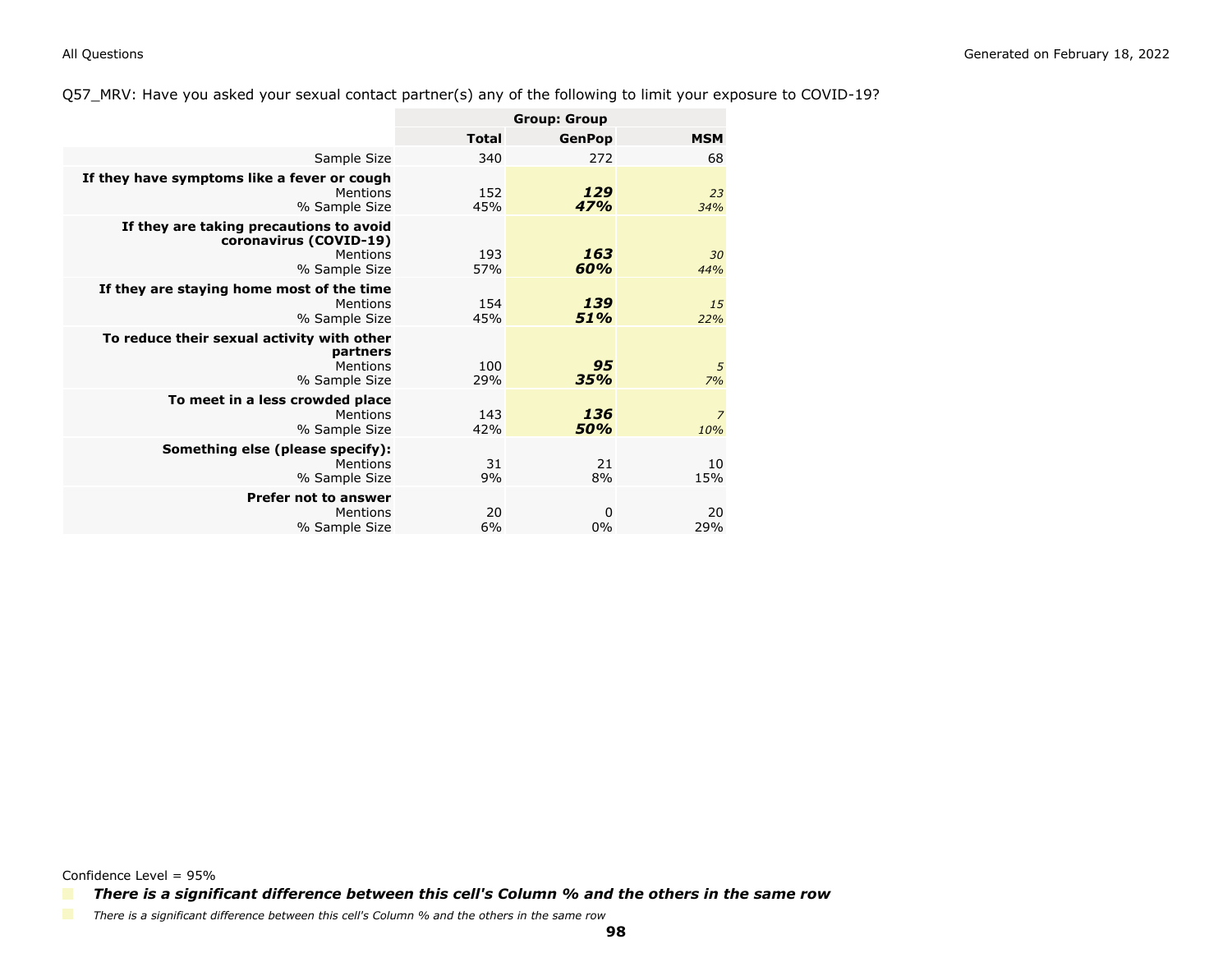### Q58\_MRV: Has a sexual partner(s) asked you any of the following to limit your exposure to COVID-19?

|                                                                                               | <b>Group: Group</b> |               |                      |
|-----------------------------------------------------------------------------------------------|---------------------|---------------|----------------------|
|                                                                                               | <b>Total</b>        | <b>GenPop</b> | <b>MSM</b>           |
| Sample Size                                                                                   | 340                 | 272           | 68                   |
| If you have symptoms like a fever or cough<br>Mentions<br>% Sample Size                       | 137<br>40%          | 119<br>44%    | 18<br>26%            |
| If you are taking precautions to avoid<br>coronavirus (COVID-19)<br>Mentions<br>% Sample Size | 172<br>51%          | 144<br>53%    | 28<br>41%            |
| If you are staying home most of the time<br>Mentions<br>% Sample Size                         | 143<br>42%          | 131<br>48%    | <sup>12</sup><br>18% |
| To reduce your sexual activity with other<br>partners<br>Mentions<br>% Sample Size            | 84<br>25%           | 84<br>31%     | 0<br>0%              |
| To meet in a less crowded place<br>Mentions<br>% Sample Size                                  | 130<br>38%          | 122<br>45%    | 8<br>12%             |
| Something else (please specify):<br>Mentions<br>% Sample Size                                 | 24<br>7%            | 13<br>5%      | 11<br>16%            |
| <b>Prefer not to answer</b><br>Mentions<br>% Sample Size                                      | 22<br>6%            | 0<br>0%       | 22<br>32%            |

Confidence Level = 95%

*There is a significant difference between this cell's Column % and the others in the same row*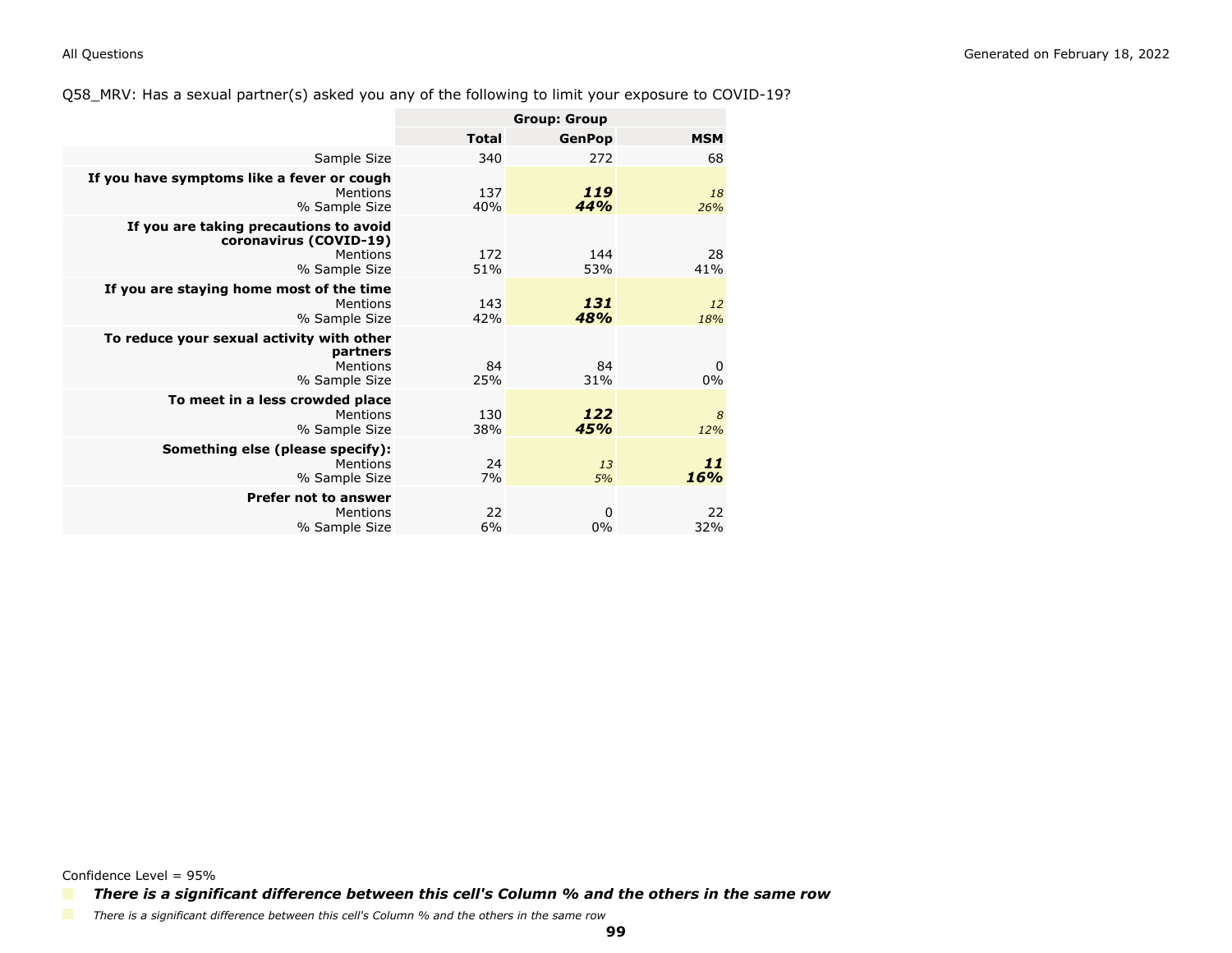Q59: At any point in the last 18 months, were you ever diagnosed with COVID-19?

|                  | <b>Group: Group</b> |               |                  |
|------------------|---------------------|---------------|------------------|
|                  | <b>Total</b>        | <b>GenPop</b> | <b>MSM</b>       |
| Sample Size      | 102                 |               | 102              |
| <b>Yes</b>       |                     |               |                  |
| Count            | 29                  | ۰             | 29               |
| Column %         | 28%                 |               | 28%              |
| <b>No</b>        |                     |               |                  |
| Count            | 73                  | -             | 73               |
| Column %         | 72%                 |               | 72%              |
| I don't remember |                     |               |                  |
| Count            | 0                   | -             | $\boldsymbol{0}$ |
| Column %         | 0%                  |               | 0%               |
|                  |                     |               |                  |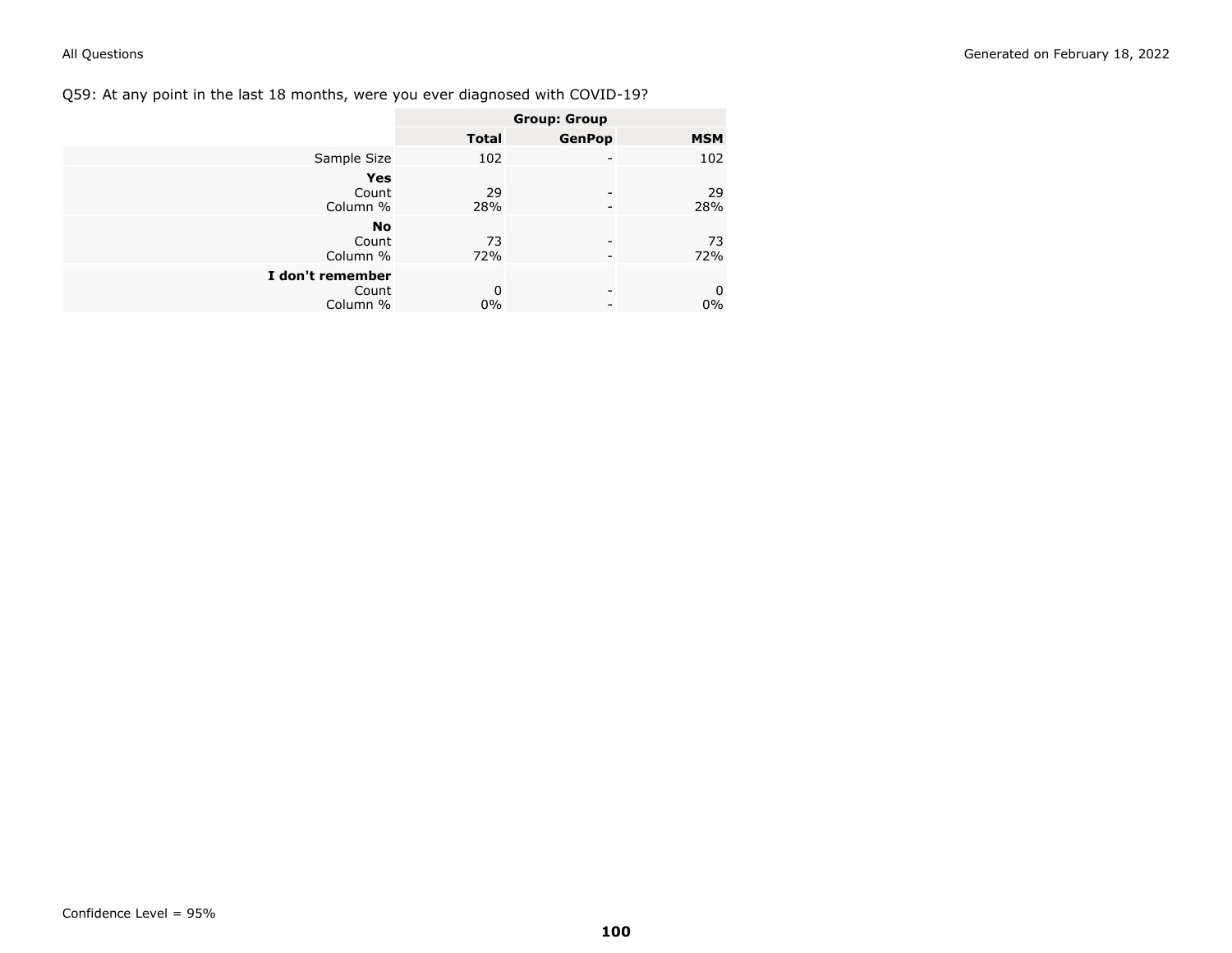# Q60: Did you ever think you had COVID-19?

|                  | <b>Group: Group</b> |                          |            |
|------------------|---------------------|--------------------------|------------|
|                  | <b>Total</b>        | <b>GenPop</b>            | <b>MSM</b> |
| Sample Size      | 73                  | -                        | 73         |
| <b>Yes</b>       |                     |                          |            |
| Count            | 20                  | -                        | 20         |
| Column %         | 27%                 | $\overline{\phantom{0}}$ | 27%        |
| <b>No</b>        |                     |                          |            |
| Count            | 52                  | -                        | 52         |
| Column %         | 71%                 | -                        | 71%        |
| I don't remember |                     |                          |            |
| Count            |                     | -                        |            |
| Column %         | $1\%$               | -                        | $1\%$      |
|                  |                     |                          |            |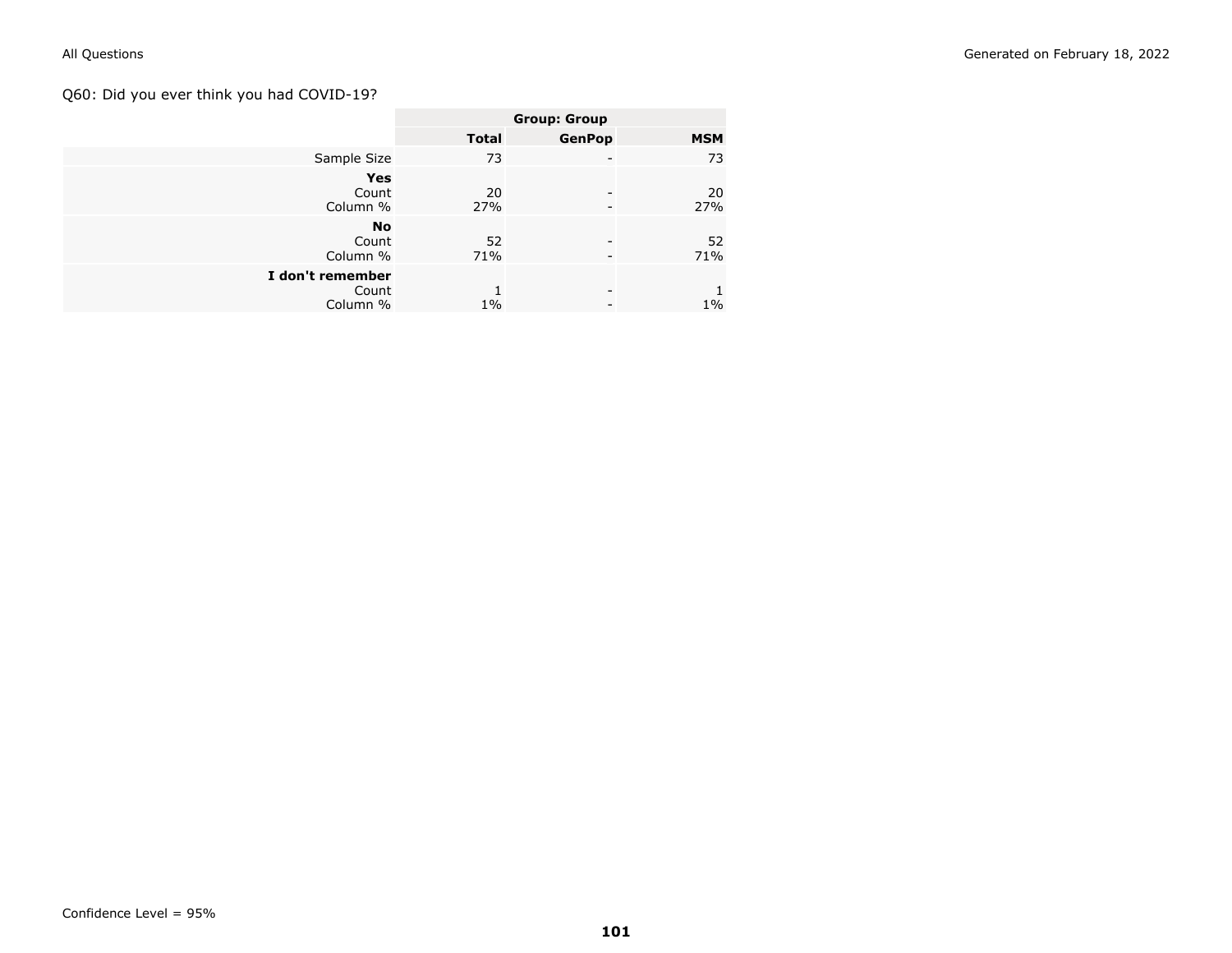# Q61: Have you ever been vaccinated for COVID-19? Even if you have only had one shot, please select Yes.

|                    | <b>Group: Group</b> |               |                  |
|--------------------|---------------------|---------------|------------------|
|                    | <b>Total</b>        | <b>GenPop</b> | <b>MSM</b>       |
| Sample Size        | 102                 | ۰             | 102              |
| <b>Yes</b>         |                     |               |                  |
| Count              | 82                  |               | 82               |
| Column %           | 80%                 |               | 80%              |
| <b>No</b><br>Count | 20                  |               | 20               |
| Column %           | 20%                 |               | 20%              |
| I don't remember   |                     |               |                  |
| Count              | 0                   | -             | $\boldsymbol{0}$ |
| Column %           | 0%                  |               | $0\%$            |
|                    |                     |               |                  |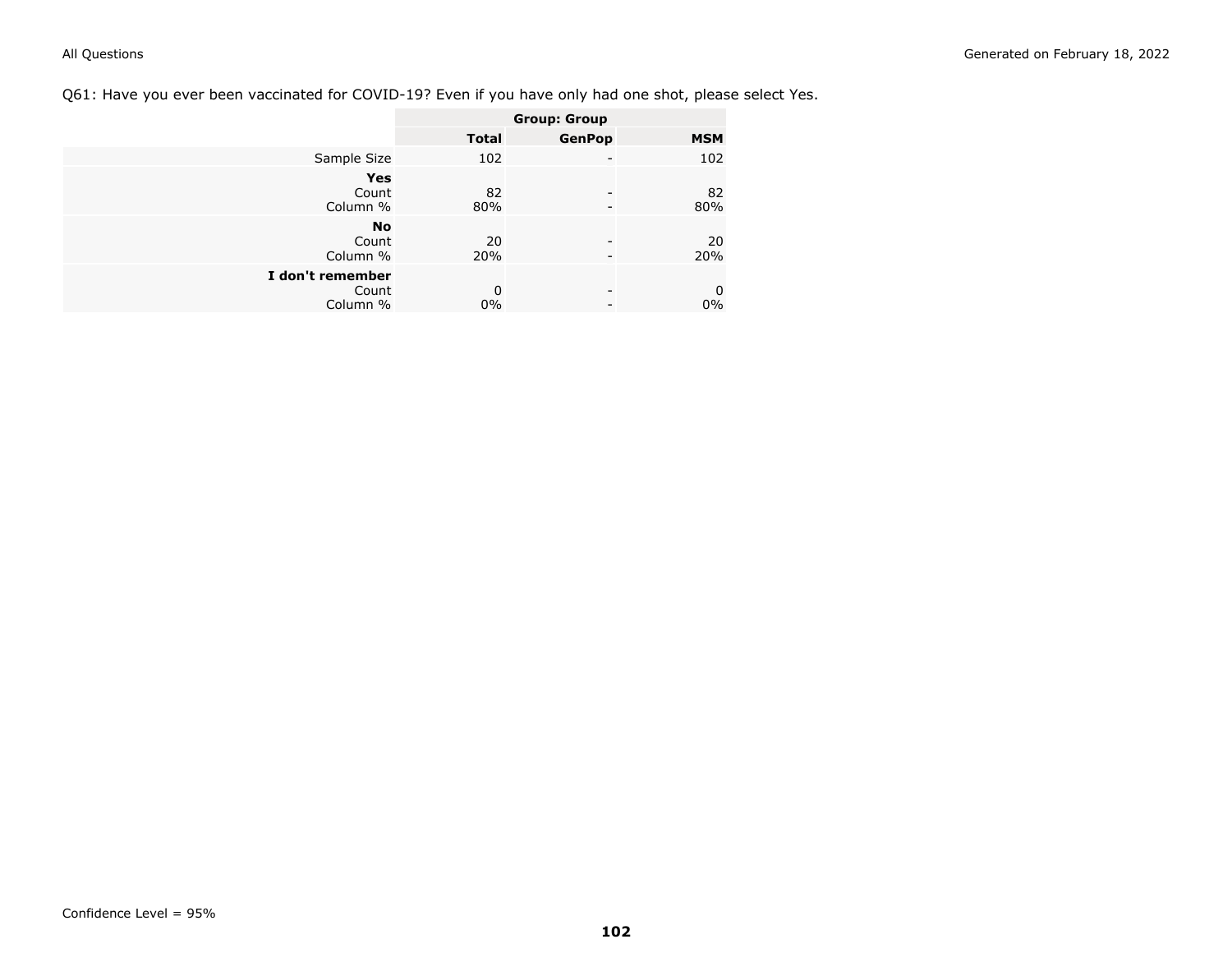# Q61A: Which vaccine did you get?

|                                                 | <b>Group: Group</b> |                          |                      |
|-------------------------------------------------|---------------------|--------------------------|----------------------|
|                                                 | <b>Total</b>        | <b>GenPop</b>            | <b>MSM</b>           |
| Sample Size                                     | 82                  | $\overline{\phantom{a}}$ | 82                   |
| Moderna<br>Count<br>Column %                    | 30<br>37%           |                          | 30<br>37%            |
| <b>Pfizer</b><br>Count<br>Column %              | 41<br>50%           |                          | 41<br>50%            |
| <b>Johnson and Johnson</b><br>Count<br>Column % | 11<br>13%           |                          | 11<br>13%            |
| <b>Not sure</b><br>Count<br>Column %            | 0<br>$0\%$          |                          | $\mathbf 0$<br>$0\%$ |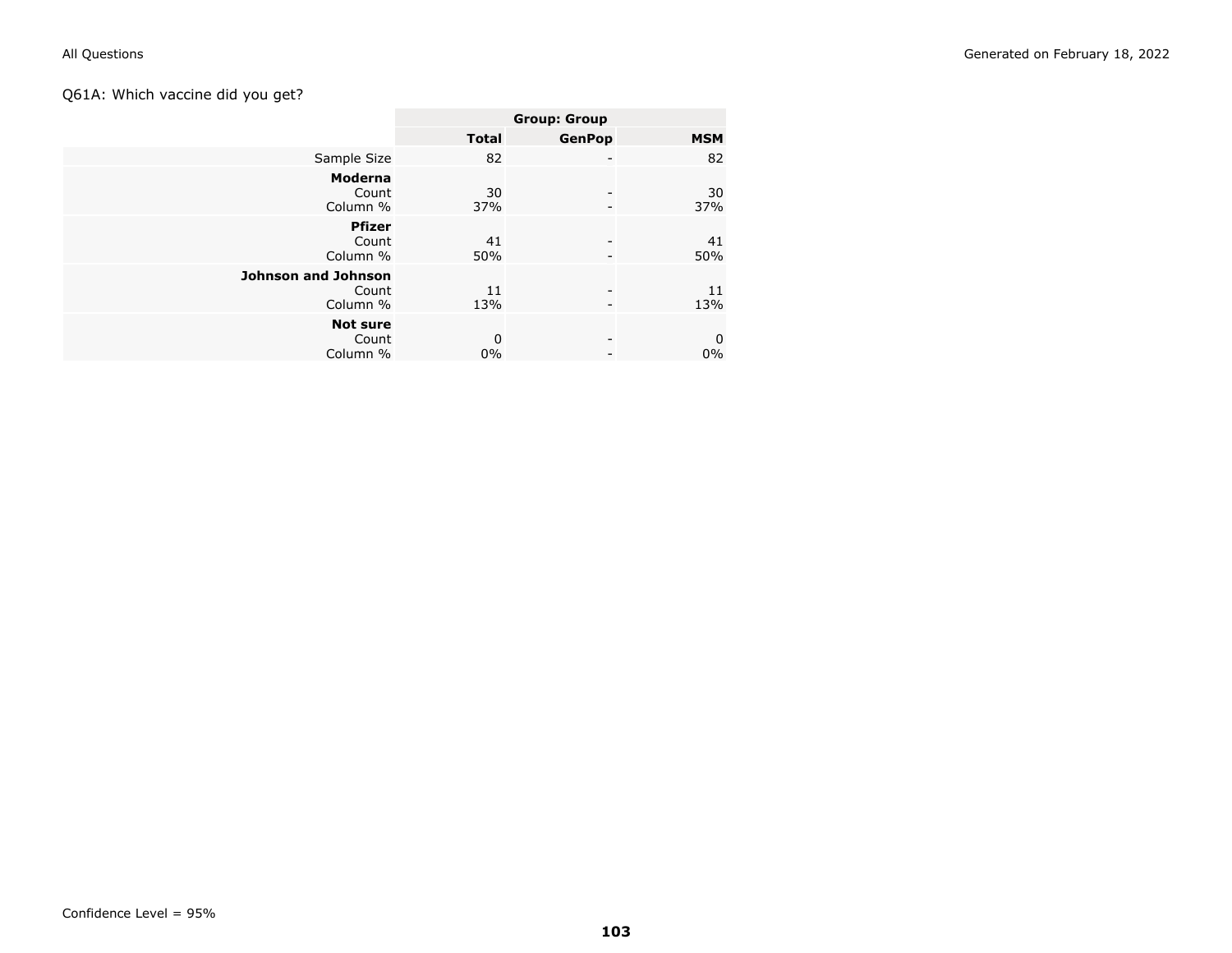# Q61B: Have you received one or two shots?

|                                       |                     | <b>Group: Group</b> |            |
|---------------------------------------|---------------------|---------------------|------------|
|                                       | <b>Total</b>        | <b>GenPop</b>       | <b>MSM</b> |
| Sample Size                           | 71                  |                     | 71         |
| One shot<br>Count<br>Column %         | $\mathcal{P}$<br>3% |                     | 2<br>3%    |
| <b>Two shots</b><br>Count<br>Column % | 69<br>97%           |                     | 69<br>97%  |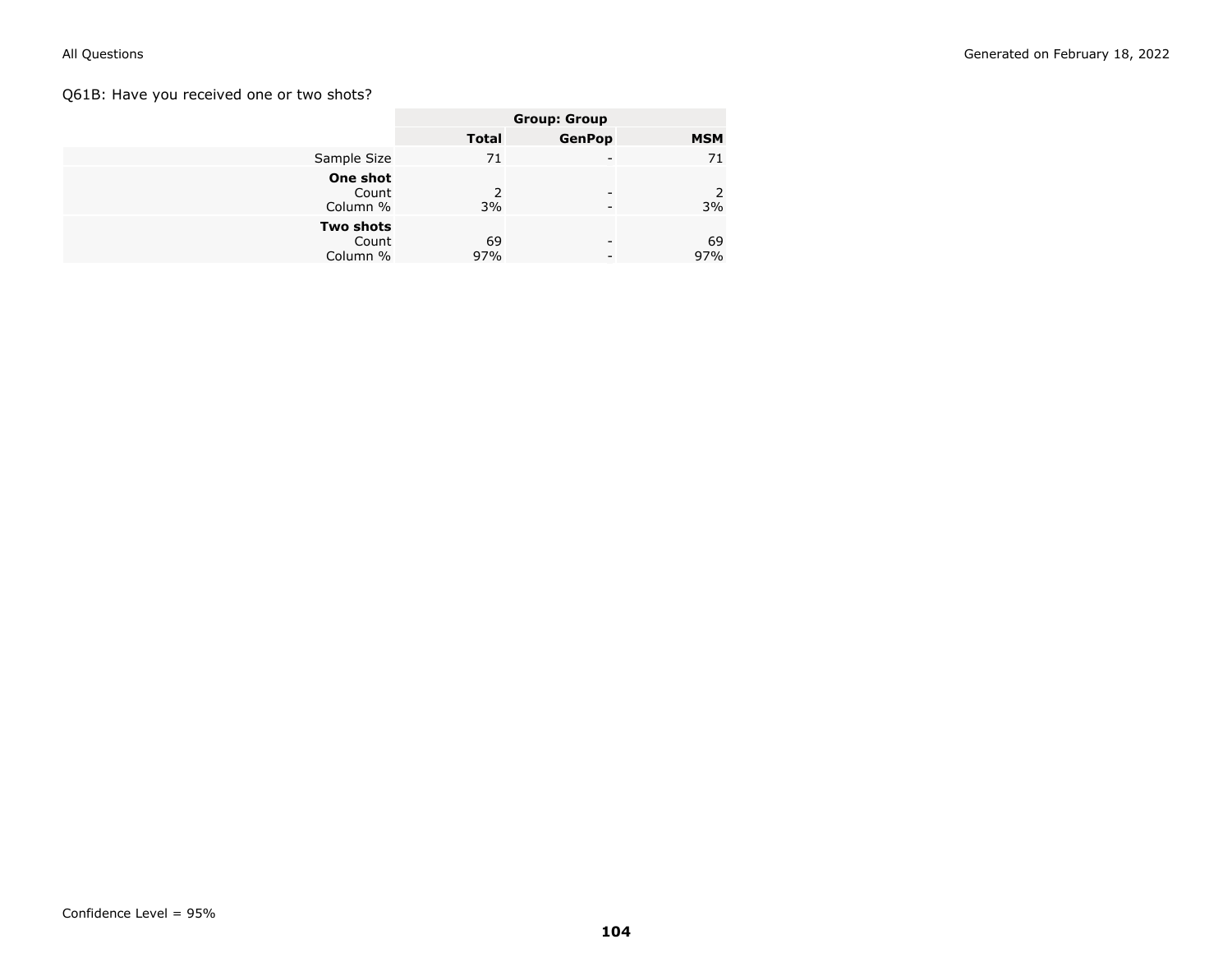# Q61C: When did you get your last shot?

|                                               | <b>Group: Group</b> |                          |                   |
|-----------------------------------------------|---------------------|--------------------------|-------------------|
|                                               | <b>Total</b>        | <b>GenPop</b>            | <b>MSM</b>        |
| Sample Size                                   | 82                  |                          | 82                |
| Less than two weeks ago<br>Count<br>Column %  | 5<br>6%             | $\overline{\phantom{a}}$ | 5<br>6%           |
| Two weeks to a month ago<br>Count<br>Column % | 0<br>0%             | $\overline{\phantom{0}}$ | $\mathbf 0$<br>0% |
| One month ago<br>Count<br>Column %            | 2<br>2%             |                          | 2<br>2%           |
| Two months ago<br>Count<br>Column %           | 8<br>10%            |                          | 8<br>10%          |
| Three or more months ago<br>Count<br>Column % | 67<br>82%           |                          | 67<br>82%         |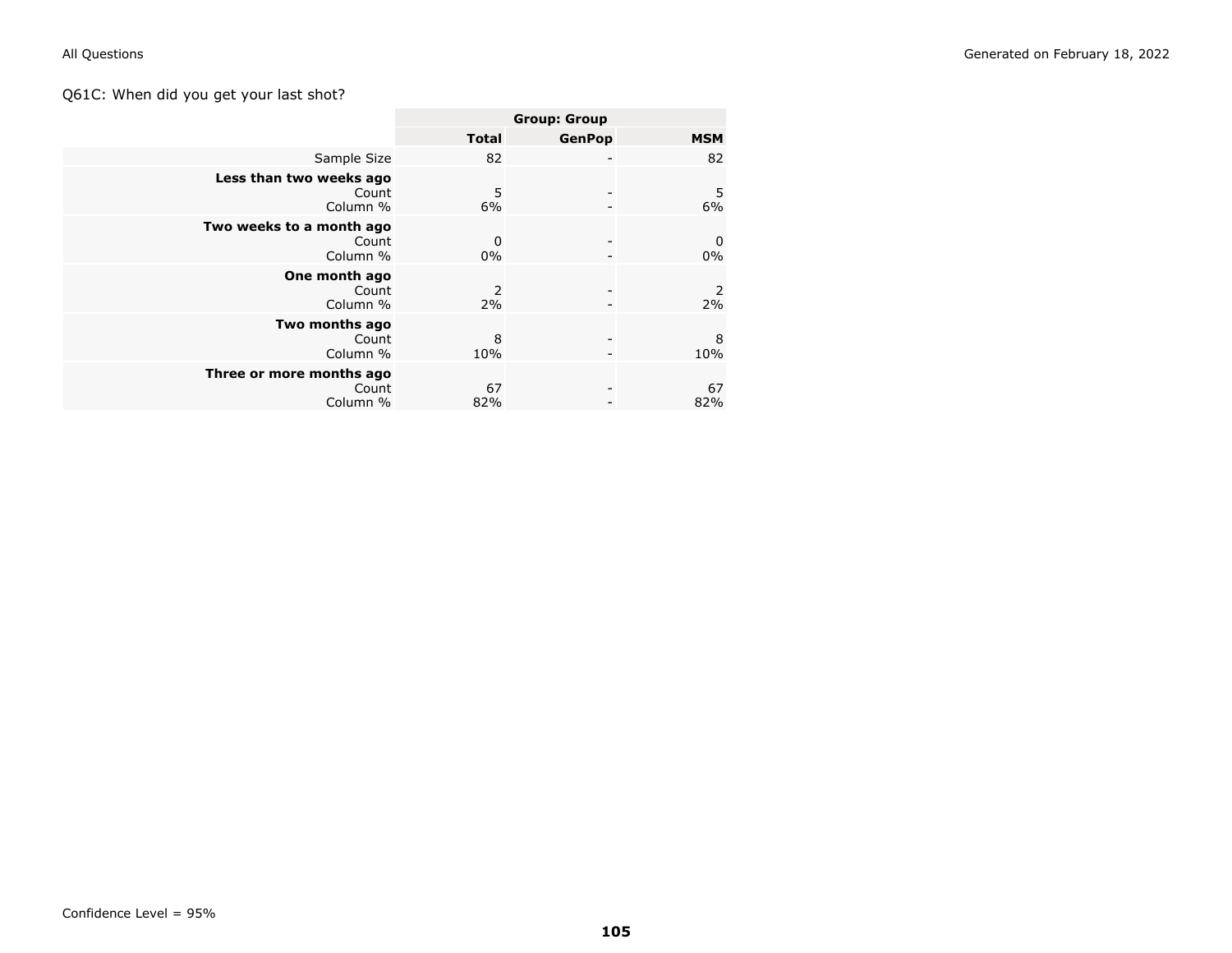# Q62: Are you planning to be vaccinated?

|                  | <b>Group: Group</b> |                          |            |
|------------------|---------------------|--------------------------|------------|
|                  | <b>Total</b>        | <b>GenPop</b>            | <b>MSM</b> |
| Sample Size      | 20                  | -                        | 20         |
| <b>Yes</b>       |                     |                          |            |
| Count            | 9                   | -                        | 9          |
| Column %         | 45%                 | $\overline{\phantom{0}}$ | 45%        |
| <b>No</b>        |                     |                          |            |
| Count            | 10                  | -                        | 10         |
| Column %         | 50%                 | -                        | 50%        |
| I don't remember |                     |                          |            |
| Count            |                     | -                        |            |
| Column %         | 5%                  | -                        | 5%         |
|                  |                     |                          |            |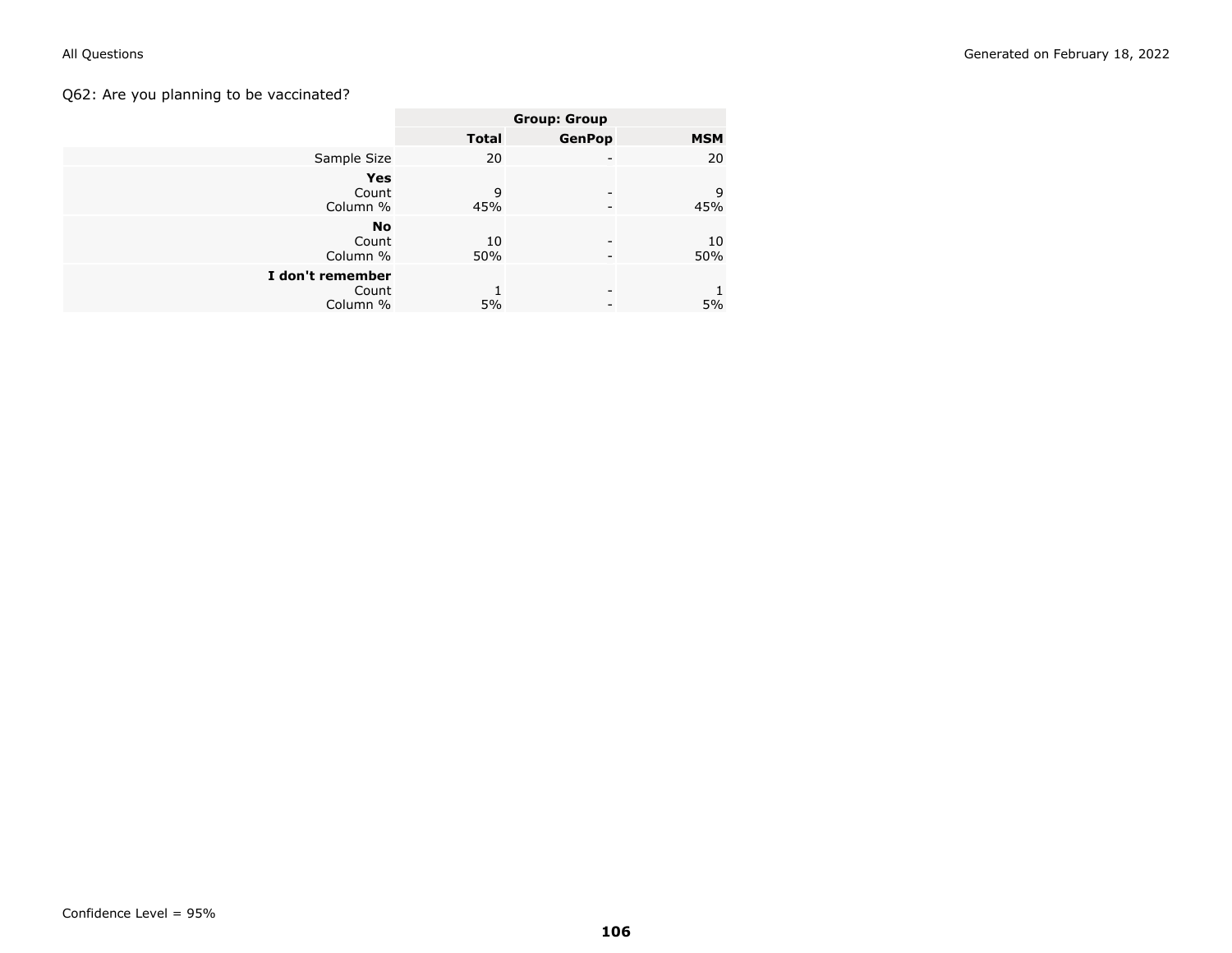Q62A: When do you expect to get your first vaccination shot?

|                                                        |              | <b>Group: Group</b> |            |
|--------------------------------------------------------|--------------|---------------------|------------|
|                                                        | <b>Total</b> | <b>GenPop</b>       | <b>MSM</b> |
| Sample Size                                            | 9            |                     | 9          |
| Within the next week<br>Count<br>Column %              | 3<br>33%     |                     | 3<br>33%   |
| Sometime in the next few weeks<br>Count<br>Column %    | 4<br>44%     |                     | 4<br>44%   |
| Sometime in the next month or two<br>Count<br>Column % | 0<br>$0\%$   |                     | 0<br>0%    |
| More than two months from now<br>Count<br>Column %     | 2<br>22%     |                     | 22%        |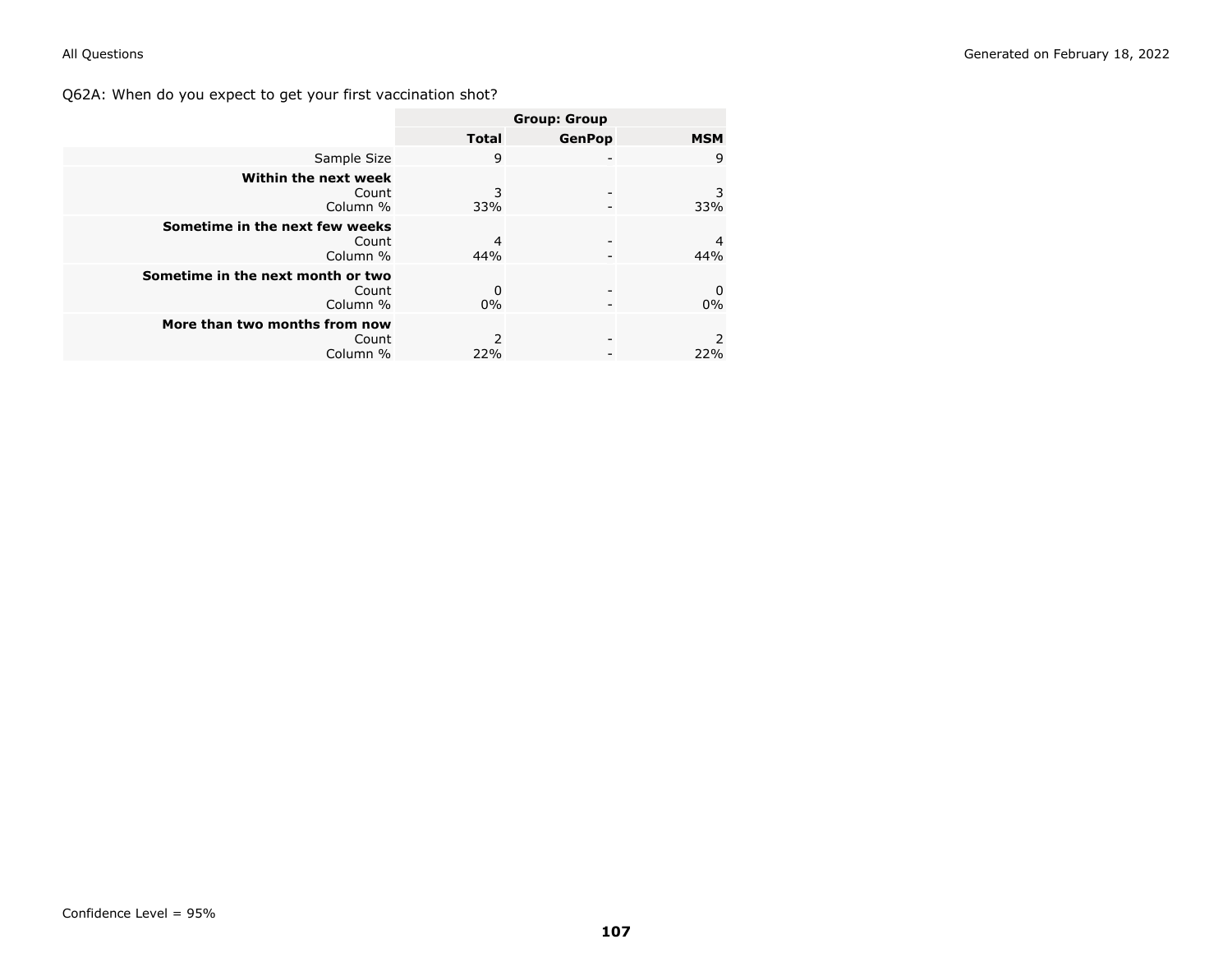Q62B\_MRV: Reasons why someone may not yet been able to get vaccinated

|                                                                                                                   | <b>Group: Group</b> |               |                     |
|-------------------------------------------------------------------------------------------------------------------|---------------------|---------------|---------------------|
|                                                                                                                   | <b>Total</b>        | <b>GenPop</b> | <b>MSM</b>          |
| Sample Size                                                                                                       | 9                   |               | 9                   |
| Fear/concern of side effects<br>Mentions<br>% Sample Size                                                         | 5<br>56%            |               | 5<br>56%            |
| There are no vaccination sites nearby<br>Mentions<br>% Sample Size                                                | 0<br>0%             |               | 0<br>0%             |
| Want to know more about how well they work<br>Mentions<br>% Sample Size                                           | 1<br>11%            |               | 1<br>11%            |
| Waiting until it is a requirement<br>Mentions<br>% Sample Size                                                    | 2<br>22%            |               | 2<br>22%            |
| Haven't been able to take time off from work<br>to get vaccinated<br>Mentions<br>% Sample Size                    | $\mathbf 0$<br>0%   |               | 0<br>0%             |
| Haven't been able to get an appointment for a<br>vaccination<br>Mentions<br>% Sample Size                         | 0<br>0%             |               | 0<br>0%             |
| Worried that I won't be able to take time off<br>to recover from the side effects<br>Mentions<br>% Sample Size    | 0<br>0%             |               | 0<br>0%             |
| Do not believe they work<br>Mentions<br>% Sample Size                                                             | 0<br>0%             |               | $\mathbf 0$<br>0%   |
| Do not think I need it<br>Mentions<br>% Sample Size                                                               | 1<br>11%            |               | 1<br>11%            |
| Do not get vaccines in general<br>Mentions<br>% Sample Size                                                       | $\mathbf 0$<br>0%   |               | 0<br>0%             |
| Do not trust medical system/healthcare<br>workers<br>Mentions<br>% Sample Size                                    | $\Omega$<br>0%      |               | 0<br>0%             |
| Fear/concern of sharing personal data<br>collected at vaccination distribution sites<br>Mentions<br>% Sample Size | $\mathbf{1}$<br>11% |               | $\mathbf{1}$<br>11% |
| Do not know where to go to get vaccinated<br>Mentions<br>% Sample Size                                            | 1<br>11%            |               | 1<br>11%            |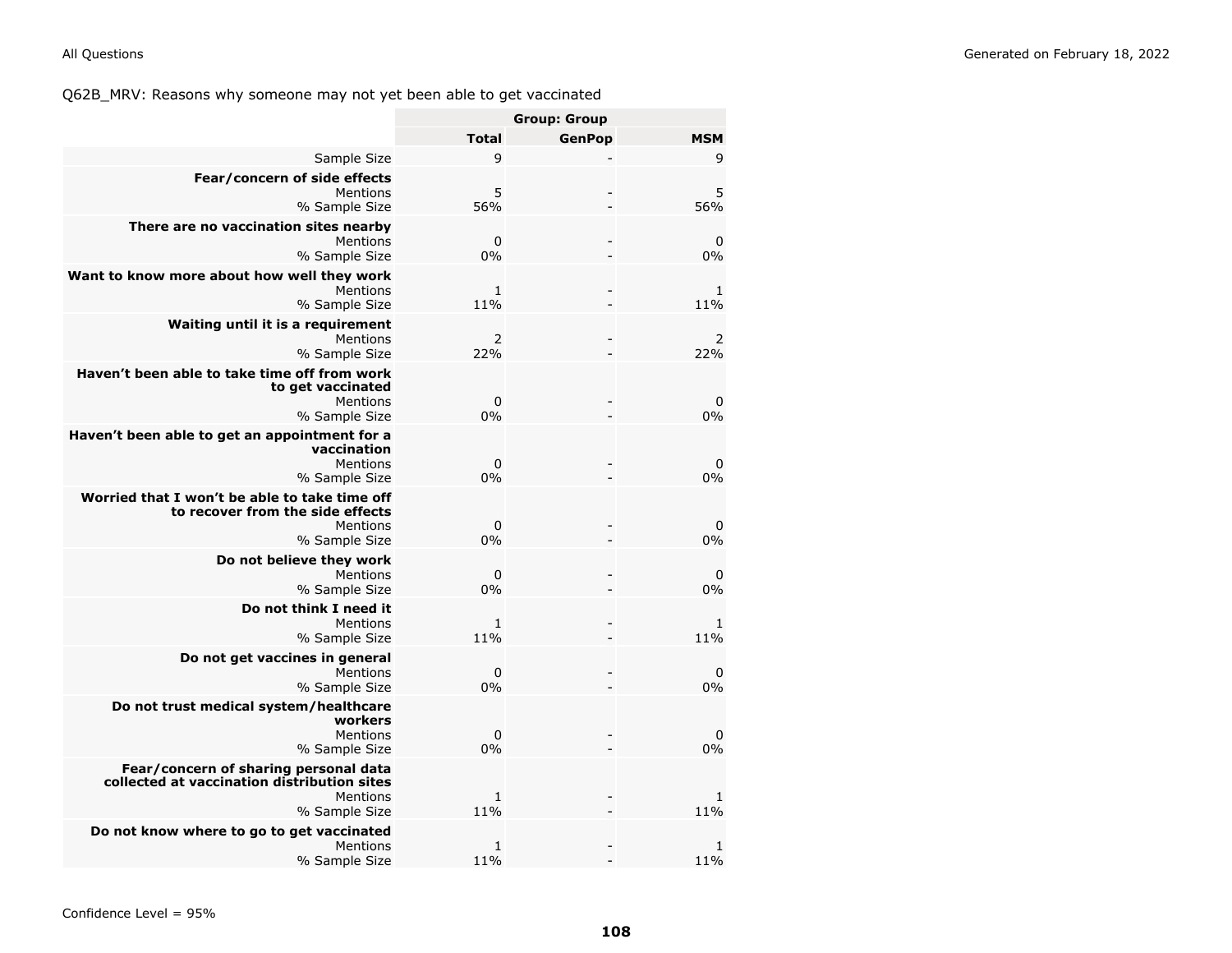Q62B\_MRV: Reasons why someone may not yet been able to get vaccinated

|                            | <b>Group: Group</b> |               |            |
|----------------------------|---------------------|---------------|------------|
|                            | <b>Total</b>        | <b>GenPop</b> | <b>MSM</b> |
| Do not have transportation |                     |               |            |
| <b>Mentions</b>            |                     |               |            |
| % Sample Size              | 11%                 |               | 11%        |
| Other (please specify):    |                     |               |            |
| Mentions                   | $\mathcal{P}$       |               |            |
| % Sample Size              | 22%                 |               | 22%        |
|                            |                     |               |            |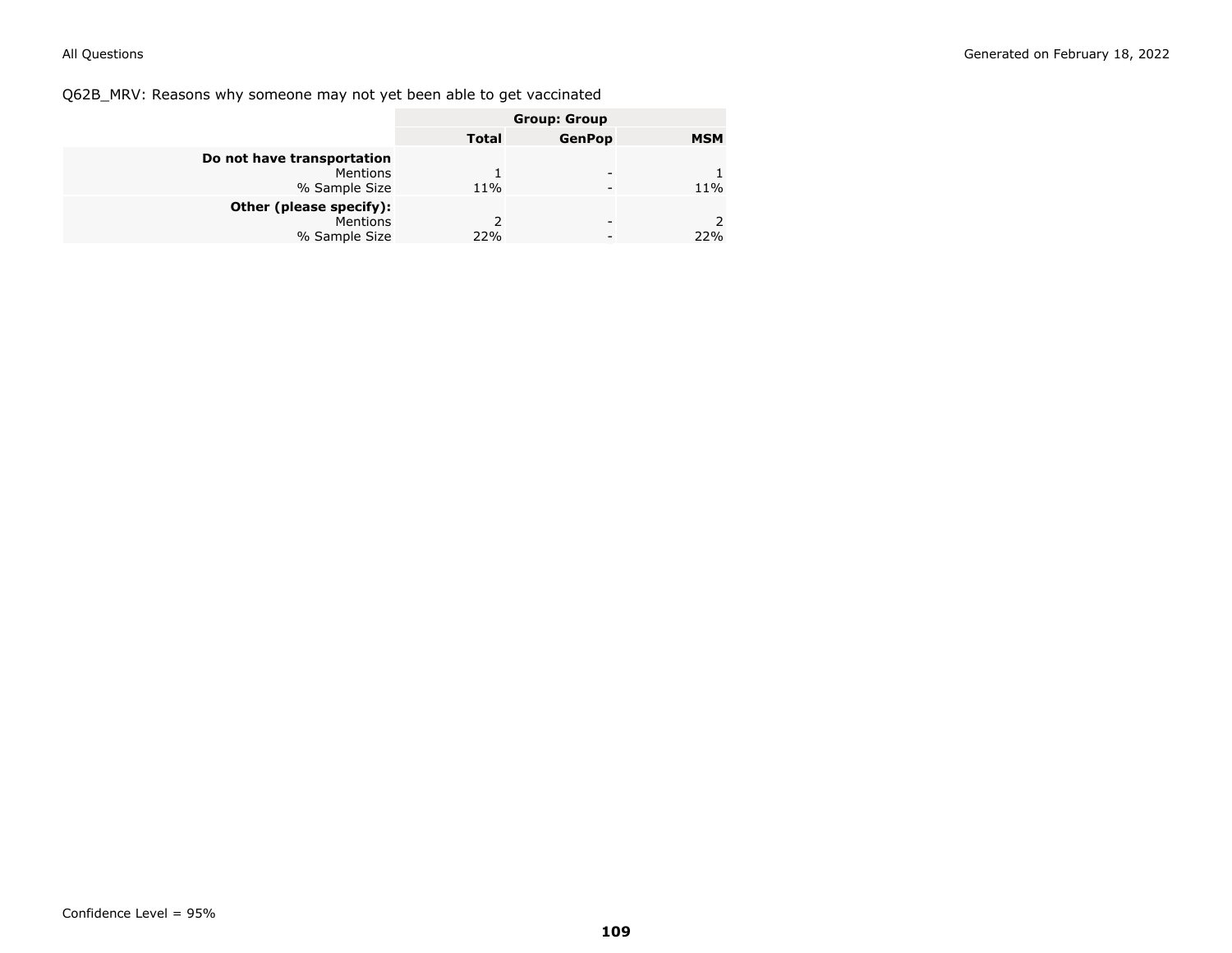|                                                                                                                   | <b>Group: Group</b> |               |                    |
|-------------------------------------------------------------------------------------------------------------------|---------------------|---------------|--------------------|
|                                                                                                                   | <b>Total</b>        | <b>GenPop</b> | <b>MSM</b>         |
| Sample Size                                                                                                       | 11                  |               | 11                 |
| Fear/concern of side effects<br>Mentions<br>% Sample Size                                                         | 6<br>55%            |               | 6<br>55%           |
| There are no vaccination sites nearby<br>Mentions<br>% Sample Size                                                | $\mathbf 0$<br>0%   |               | $\mathbf 0$<br>0%  |
| Want to know more about how well they work<br>Mentions<br>% Sample Size                                           | 5<br>45%            |               | 5<br>45%           |
| Waiting until it is a requirement<br>Mentions<br>% Sample Size                                                    | 3<br>27%            |               | 3<br>27%           |
| Haven't been able to take time off from work<br>to get vaccinated<br>Mentions<br>% Sample Size                    | $\mathbf 0$<br>0%   |               | 0<br>0%            |
| Haven't been able to get an appointment for a<br>vaccination<br>Mentions<br>% Sample Size                         | $\mathbf 0$<br>0%   |               | $\mathbf 0$<br>0%  |
| Worried that I won't be able to take time off<br>to recover from the side effects<br>Mentions<br>% Sample Size    | 2<br>18%            |               | 2<br>18%           |
| Do not believe they work<br>Mentions<br>% Sample Size                                                             | 3<br>27%            |               | 3<br>27%           |
| Do not think I need it<br>Mentions<br>% Sample Size                                                               | 5<br>45%            |               | 5<br>45%           |
| Do not get vaccines in general<br>Mentions<br>% Sample Size                                                       | $\mathbf{1}$<br>9%  |               | $\mathbf{1}$<br>9% |
| Do not trust medical system/healthcare<br>workers<br>Mentions<br>% Sample Size                                    | $\mathbf{1}$<br>9%  |               | $\mathbf{1}$<br>9% |
| Fear/concern of sharing personal data<br>collected at vaccination distribution sites<br>Mentions<br>% Sample Size | $1\,$<br>9%         |               | 1<br>9%            |
| Do not know where to go to get vaccinated<br>Mentions<br>% Sample Size                                            | $\mathbf 0$<br>0%   |               | 0<br>0%            |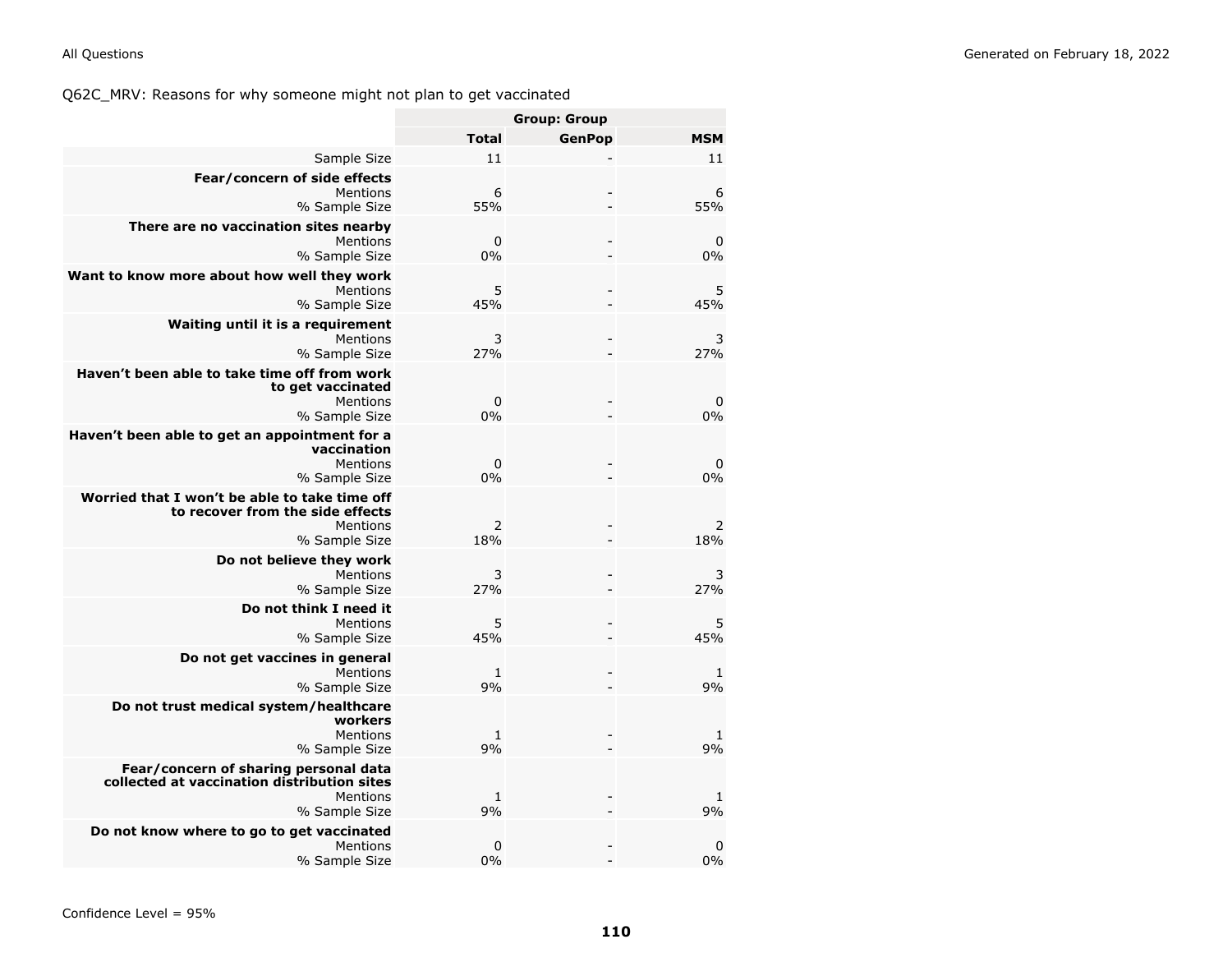Q62C\_MRV: Reasons for why someone might not plan to get vaccinated

|                            | <b>Group: Group</b> |               |            |
|----------------------------|---------------------|---------------|------------|
|                            | <b>Total</b>        | <b>GenPop</b> | <b>MSM</b> |
| Do not have transportation |                     |               |            |
| Mentions                   | 0                   | -             | 0          |
| % Sample Size              | 0%                  |               | $0\%$      |
| Other (please specify):    |                     |               |            |
| Mentions                   | 0                   | -             | 0          |
| % Sample Size              | $0\%$               |               | $0\%$      |
|                            |                     |               |            |